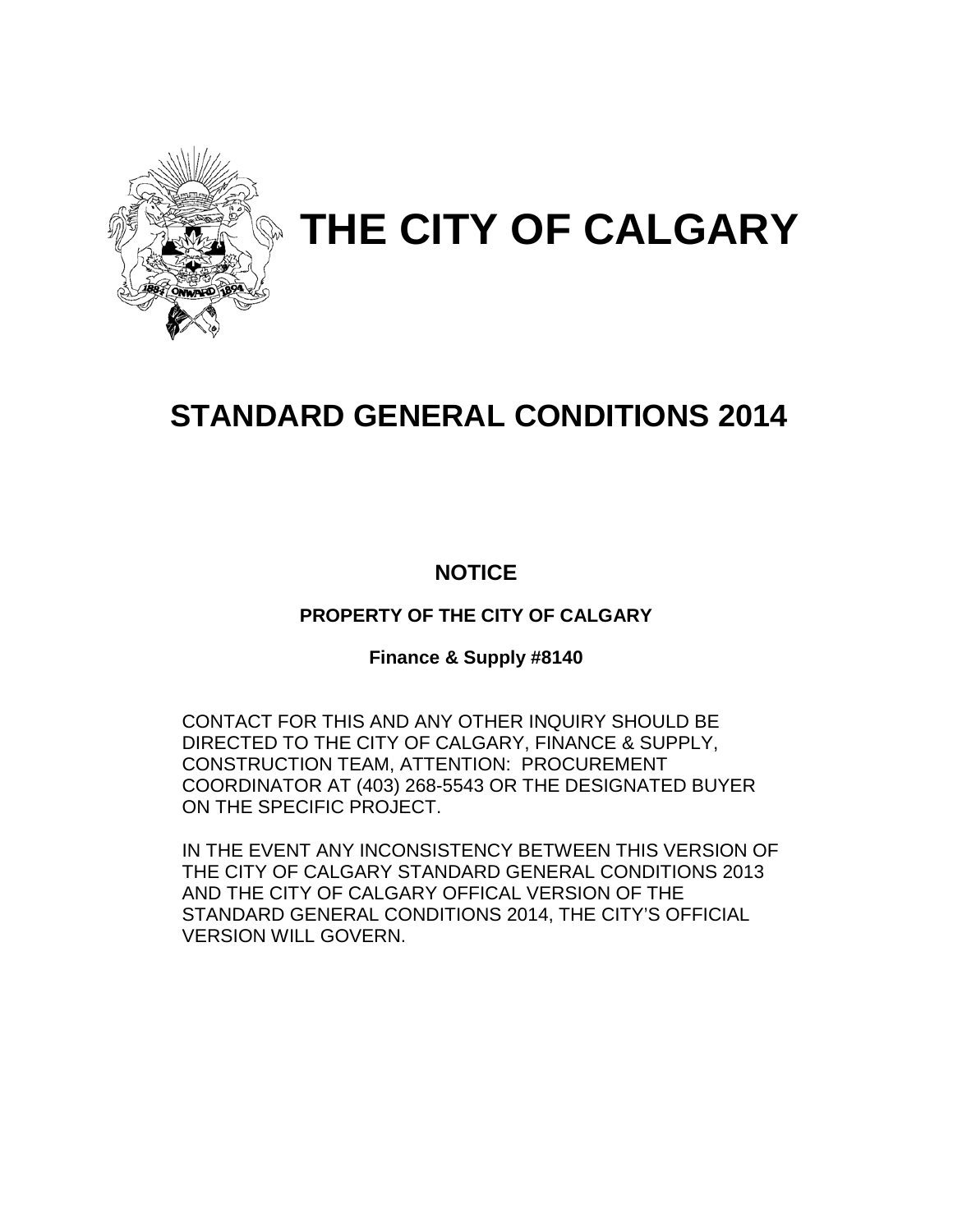## **IMPORTANT NOTICE**

The following is a summary of revisions to the Standard General Conditions 2014

| <b>Section</b>      | <b>Page Number or Section</b>                     | <b>Description</b> |
|---------------------|---------------------------------------------------|--------------------|
|                     | Cover Page                                        | Revised            |
| 1.1.1               | <b>Definitions</b>                                | Revised            |
| 1.1.3               | <b>Definitions</b>                                | Revised            |
| 1.1.4               | <b>Definitions</b>                                | Revised            |
| 1.1.8               | <b>Definitions</b>                                | Revised            |
| 1.1.9               | <b>Definitions</b>                                | Revised            |
| $1.1.\overline{10}$ | Definitions                                       | Revised            |
| 1.1.18              | <b>Definitions</b>                                | Revised            |
| 1.1.22              | <b>Definitions</b>                                | Revised            |
| 1.1.31              | <b>Definitions</b>                                | Formatting         |
| 1.1.32              | <b>Definitions</b>                                | Revised            |
| 1.1.33              | Definitions                                       | Revised            |
| 1.1.37              | <b>Definitions</b>                                | Revised            |
| 1.1.46              | <b>Definitions</b>                                | Formatting         |
| 2.3.1               | Addenda                                           | Revised            |
| 2.5.1               | <b>Printed Form of Tender and Revisions</b>       | Revised            |
| 2.9.7               | Bid on Procurement for Goods, Services or         | Formatting         |
|                     | <b>Construction with Parties with Disputes</b>    |                    |
| 2.22                | <b>Vendor Performance Evaluation</b>              | Revised            |
| 3.1                 | Tenders to be signed                              | Revised            |
| 3.4.6               | Contractor's Insurance                            | Revised            |
| 3.11.5              | Application of Commodity Taxes to Contracts       | Formatting         |
| 4.11.1              | Occupational Health and Safety                    | Revised            |
| 4.11.3              | Occupational Health and Safety                    | Revised            |
| 4.11.5              | Occupational Health and Safety                    | Revised            |
| 4.11.6              | Occupational Health and Safety                    | Revised            |
| 4.11.7              | Occupational Health and Safety                    | Revised            |
| 4.11.8              | Occupational Health and Safety                    | Revised            |
| 4.16.2              | Use of Premises                                   | Revised            |
| 4.17.4              | <b>Survey Responsibilities</b>                    | Revised            |
| 4.19                | Office Facilities for Contractor and the Engineer | Revised            |
| 4.20                | Signs at the Worksite                             | Formatting         |
| 4.21.3              | Installation, Maintenance, and Performance        | Formatting         |
|                     | <b>Standards for Temporary Traffic Control</b>    |                    |
| 4.22                | <b>Closing of Streets or Sidewalks</b>            | Revised            |
| 4.23.4              | Hauling Routes, Load Limits and Weigh Scales      | Formatting         |
| 4.27.5              | <b>Testing of Materials</b>                       | Revised            |
| 4.28.4              | Inspection of Work                                | Revised            |
| 4.29.1              | Location and Disruption of Existing Services      | Revised            |
| 4.29.6              | Location and Disruption of Existing Services      | Revised            |
| 4.35.3              | <b>Erosion and Sediment Control</b>               | Formatting         |
| 4.35.4              | <b>Construction Site Water Management</b>         | Revised            |
| 4.35.5              | Soil Conservation and Stockpiles                  | Formatting         |
| 4.35.7              | Site Management                                   | Formatting         |
| 4.35.8              | Recycling and Waste Management                    | Formatting         |
| 4.35.11             | <b>Release Reporting and Cleanup</b>              | Revised            |
| $4.35.12$ (a)       | <b>Contamination Discovery</b>                    | Revised            |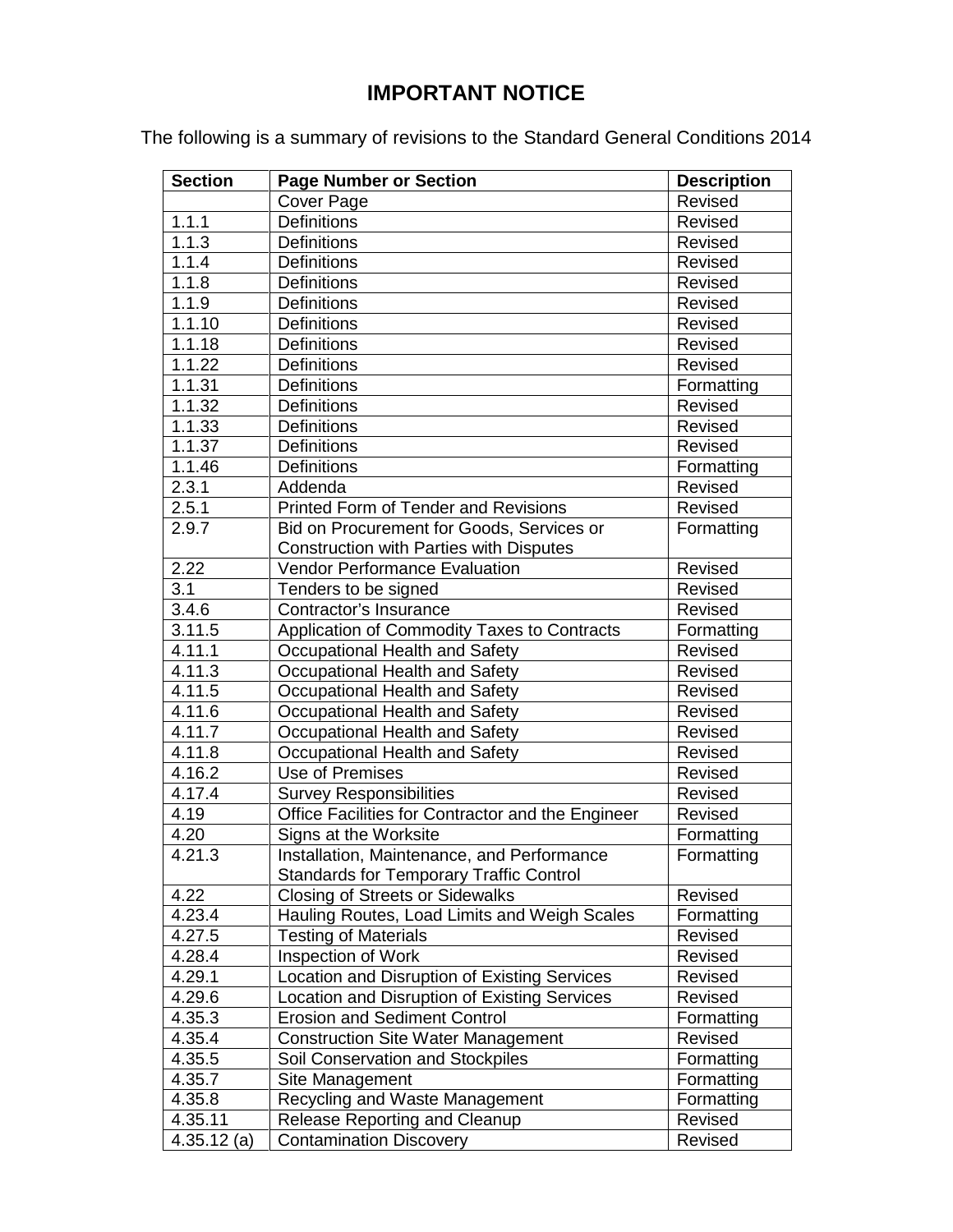| <b>Section</b> | <b>Page Number or Section</b>                           | <b>Description</b> |
|----------------|---------------------------------------------------------|--------------------|
| 4.35.15        | The City's reduced Idling Policy                        | Revised            |
| 4.44.4         | Maintenance/Guarantee                                   | Revised            |
| 4.44.5         | Maintenance/Guarantee                                   | Formatting         |
| 5.2.4          | <b>Project Survey</b>                                   | Formatting         |
| 5.7.1          | City's Rights, including: to Declare Contractor in      | Revised            |
|                | Default and Seek Remedies, and to Terminate<br>Contract |                    |
| 5.7.2          | City's Rights, including: to Declare Contractor in      | Revised            |
|                | Default and Seek Remedies, and to Terminate             |                    |
|                | Contract                                                |                    |
| 5.7.3          | City's Rights, including: to Declare Contractor in      | Revised            |
|                | Default and Seek Remedies, and to Terminate             |                    |
|                | Contract                                                |                    |
| 5.7.7          | City's Rights, including: to Declare Contractor in      | Revised            |
|                | Default and Seek Remedies, and to Terminate             |                    |
|                | Contract                                                |                    |
| 5.9            | <b>Right to Audit</b>                                   | <b>New</b>         |
| 6.2.2          | Determination of Cost of Changes                        | Revised            |
| 6.2.4          | Determination of Cost of Changes                        | Revised            |
| 6.6            | <b>Application for Payment</b>                          | Revised            |
| 6.8.6          | <b>Liens and Holdbacks</b>                              | Formatting         |
| 6.8.7          | Liens and Holdbacks                                     | <b>New</b>         |
| 7.6.5          | <b>Dispute Resolution</b>                               | <b>New</b>         |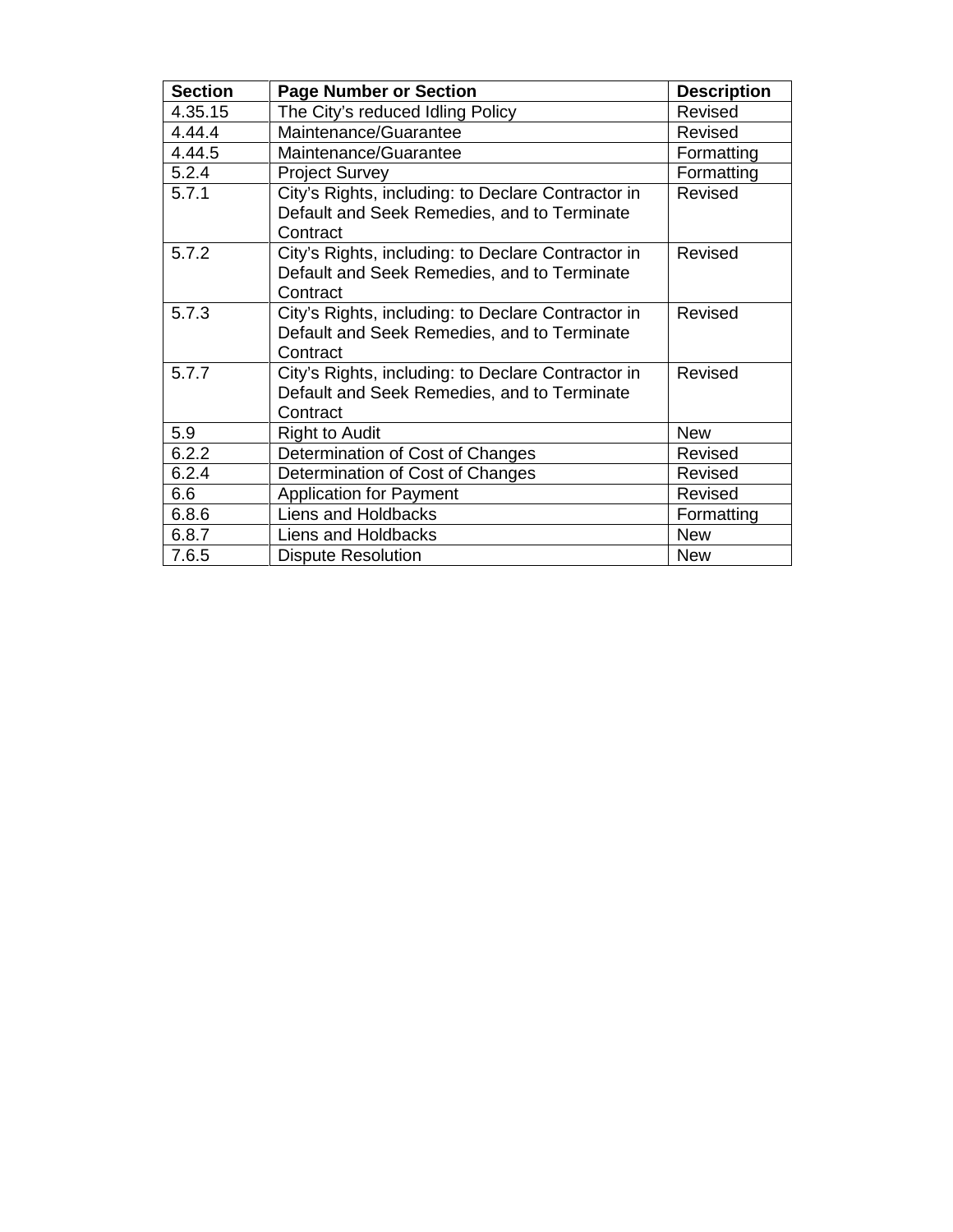

### **TABLE OF CONTENTS**

#### **CLAUSE NO.** PAGE NO.  $G.C.1$  $G.C.1.1$  $G.C.1.2$  $G.C.2$  $G.C.2.1$  $G.C.2.2$  $G.C.2.3$  $G.C.2.4$  $G.C.2.5$  $G.C.2.6$  $G.C.2.7$  $G.C.2.8$  $G.C.2.9$  $G.C.2.10$  $G.C.2.11$  $G.C.2.12$  $G.C.2.13$  $G.C.2.14$  $G.C.2.15$  $G.C.2.16$  $G.C.2.17$  $G.C.2.18$  $G.C.2.19$  $G.C.2.20$ City Service Connection Charges (Water, Sanitary Sewer, Storm Sewer).............................. 12  $G.C.2.21$  $G.C.2.22$  $G.C.3$  $G.C.3.1$  $G.C.3.2$  $G.C.3.3$  $G.C.3.4$  $G.C.3.5$  $G.C.3.6$  $G.C.3.7$  $G.C.3.8$  $G.C.3.9$ G.C.3.10 G.C.3.11 G.C.3.12  $G.C.3.13$  $G.C.3.14$ G.C.3.15 G.C.3.16  $G.C.4$  $G.C.4.1$  $G.C.4.2$  $G.C.4.3$  $G.C.4.4$  $G.C.4.5$  $G.C.4.6$  $G.C.4.7$  $G.C.4.8$  $G.C.4.9$ G.C.4.10  $G.C.4.11$  $G.C.4.12$

 $G.C.4.13$ 

 $G.C.4.14$ 

 $G.C.4.15$ 

G.C.4.16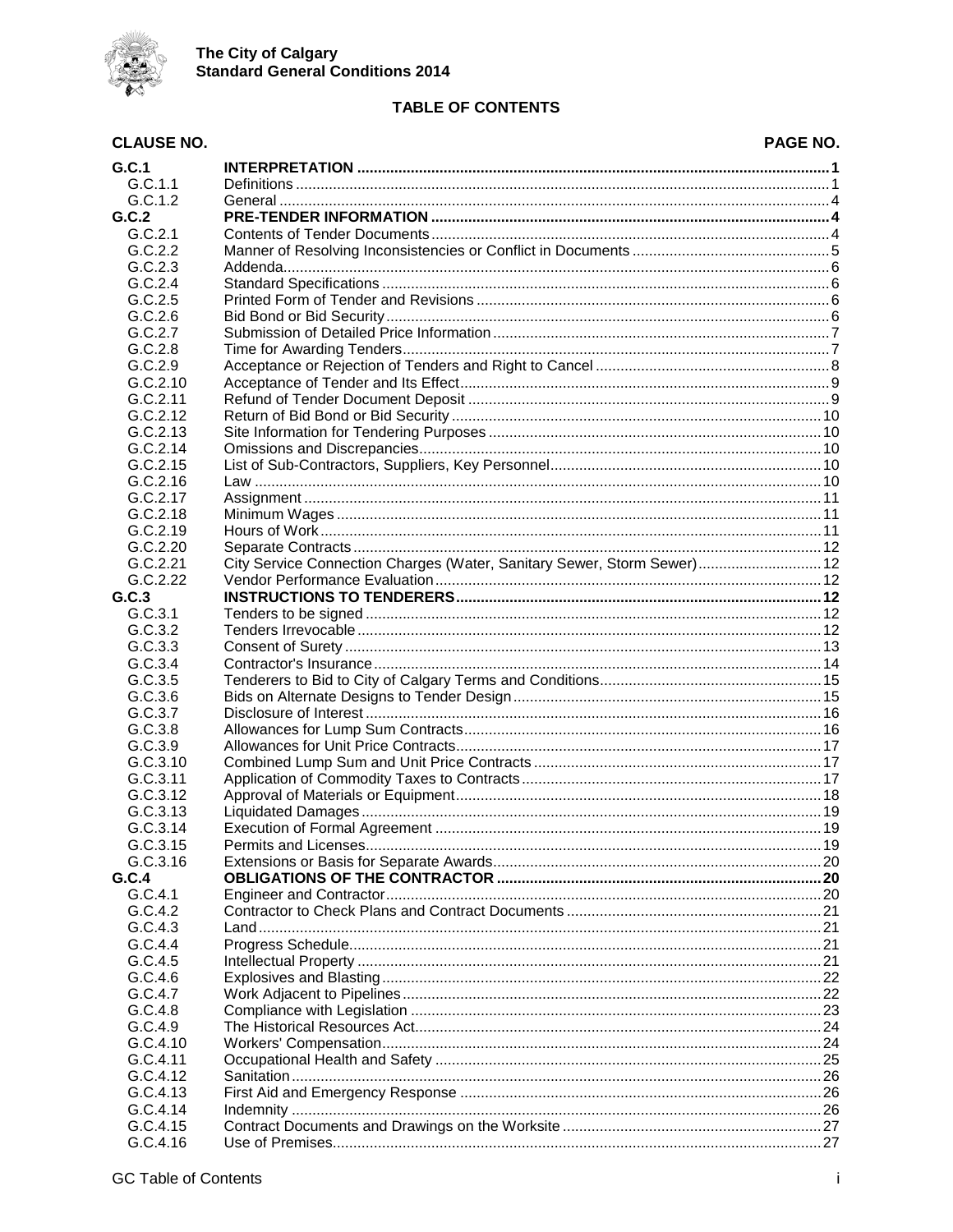

| $\sim$   |                                                                                      |  |
|----------|--------------------------------------------------------------------------------------|--|
| G.C.4.17 |                                                                                      |  |
| G.C.4.18 |                                                                                      |  |
| G.C.4.19 |                                                                                      |  |
| G.C.4.20 |                                                                                      |  |
| G.C.4.21 | Installation, Maintenance, and Performance Standards for Temporary Traffic Control29 |  |
| G.C.4.22 |                                                                                      |  |
| G.C.4.23 |                                                                                      |  |
| G.C.4.24 |                                                                                      |  |
| G.C.4.25 |                                                                                      |  |
| G.C.4.26 |                                                                                      |  |
| G.C.4.27 |                                                                                      |  |
| G.C.4.28 |                                                                                      |  |
| G.C.4.29 |                                                                                      |  |
| G.C.4.30 |                                                                                      |  |
| G.C.4.31 |                                                                                      |  |
| G.C.4.32 |                                                                                      |  |
| G.C.4.33 |                                                                                      |  |
| G.C.4.34 |                                                                                      |  |
| G.C.4.35 |                                                                                      |  |
|          |                                                                                      |  |
| G.C.4.36 |                                                                                      |  |
| G.C.4.37 |                                                                                      |  |
| G.C.4.38 |                                                                                      |  |
| G.C.4.39 |                                                                                      |  |
| G.C.4.40 |                                                                                      |  |
| G.C.4.41 |                                                                                      |  |
| G.C.4.42 |                                                                                      |  |
| G.C.4.43 |                                                                                      |  |
| G.C.4.44 |                                                                                      |  |
| G.C.4.45 |                                                                                      |  |
| G.C.4.46 | Confidentiality and Freedom of Information and Protection of Privacy Act (FOIP)46    |  |
| G.C.4.47 |                                                                                      |  |
| G.C.5    |                                                                                      |  |
| G.C.5.1  |                                                                                      |  |
| G.C.5.2  |                                                                                      |  |
| G.C.5.3  |                                                                                      |  |
| G.C.5.4  |                                                                                      |  |
| G.C.5.5  |                                                                                      |  |
| G.C.5.6  |                                                                                      |  |
| G.C.5.7  | City's Rights, including: to Declare Contractor in Default and Seek Remedies, and to |  |
|          |                                                                                      |  |
| G.C.5.8  |                                                                                      |  |
| G.C.5.9  |                                                                                      |  |
| G.C.6    |                                                                                      |  |
| G.C.6.1  |                                                                                      |  |
| G.C.6.2  |                                                                                      |  |
| G.C.6.3  | Valuation of Changes in Work, Expenses Incurred or Damages Sustained 52              |  |
| G.C.6.4  |                                                                                      |  |
| G.C.6.5  |                                                                                      |  |
| G.C.6.6  |                                                                                      |  |
| G.C.6.7  |                                                                                      |  |
| G.C.6.8  |                                                                                      |  |
| G.C.6.9  |                                                                                      |  |
| G.C.6.10 |                                                                                      |  |
| G.C.6.11 |                                                                                      |  |
| G.C.7    |                                                                                      |  |
| G.C.7.1  |                                                                                      |  |
| G.C.7.2  |                                                                                      |  |
| G.C.7.3  |                                                                                      |  |
| G.C.7.4  |                                                                                      |  |
| G.C.7.5  |                                                                                      |  |
| G.C.7.6  |                                                                                      |  |
|          |                                                                                      |  |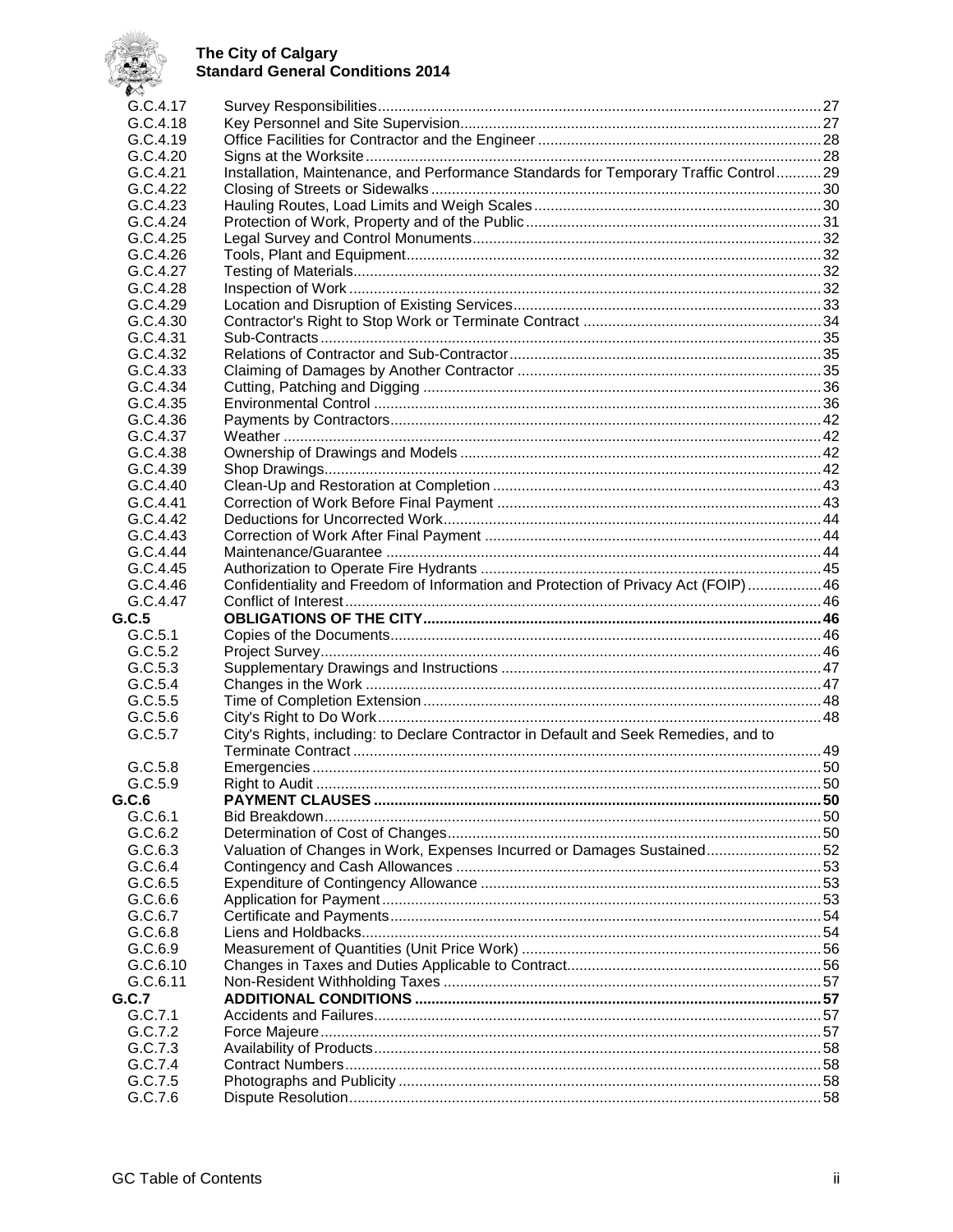

<span id="page-5-0"></span>

## <span id="page-5-1"></span>**G.C.1.1 Definitions**

- 1.1.1 "Addendum" means a document which changes any aspect of the Tender Documents and is issued prior to Tender closing to provide for certain revisions as noted therein. All such revisions will become part of the Contract and the impacts on cost must be included in the Tender Price. All work is to be performed in accordance with the Contract Documents.
- 1.1.2 "Approved Alternate", "Approved Equal" and "Approved Equivalent" mean approved in accordance with the procedures set out in G.C.3.12.
- 1.1.3 "Bid" or "Tender" or "Proposal" means the written submission to perform the Contract.
- 1.1.4 "Bidder" or "Tenderer" or "Proponent" means the individual, firm, partnership, corporation or combination thereof or which as an independent entity has submitted a Tender on the project.
- 1.1.5 "Cash Allowance" means the net sum entered in the Tender Documents to cover the cost of, or to be paid by the Contractor for, specific materials to be supplied or work to be done.
- 1.1.6 "Change Order" ("CO") means a document issued by the Engineer or Project Manager and approved by The City, which formalizes a change of scope of the work, with information, which may have been provided in response to a Notice of Proposed Change ("NPC" or "NPC Tenderer"). Preparation of the Change Order may follow (1) submission of information provided in response to an NPC or (2) a Field Order.
- 1.1.7 "City" or "The City" means The City of Calgary, a municipal corporation of the Province of Alberta.
- 1.1.8 "Construction Completion Certificate" ("CCC") means the Certificate issued by the Engineer certifying that performance of the Contract has been completed, except for continuing obligations for maintenance/guarantee and the correction of faulty materials and workmanship described in G.C.4.43 and G.C.4.44.
- 1.1.9 "Contingency" or "Contingency Allowance" means funds not approved for expenditure but set aside for budgetary purposes in the event additional unforeseen items of work are determined to be required which were not included in the original scope of the project. These funds are not payable to the Contractor unless approved by the City's Project Manager.
- 1.1.10 "Contract" or "Contract Documents" means the agreement between The City and the Contractor for the project awarded by The City, and includes the Tender Documents, any and all documents incorporated by reference in the Tender Documents, the notice of award, the purchase order, and if a formal agreement in writing (usually a Memorandum of Agreement) is signed by The City and the Contractor such document will be included along with any modifications to any of the documents or drawings set out in the formal agreement and any further documents listed in the formal agreement or incorporated by reference in the formal agreement, and any modifications agreed to by the parties after the signing of the formal agreement and confirmed in writing (usually by way of an amending agreement).
- 1.1.11 "Contract Completion", "Completion", or "Construction Completion" occurs when the Contractor has completed all Contract work including deficiencies and seasonal work and the value of remaining work, as determined by the Engineer, is minimal.
- 1.1.12 "Contractor", "Construction Manager" or "General Contractor" means the party that is awarded the Contract by The City.
- 1.1.13 "Contract Price" or "Contract Sum" is defined as the price of the signed Contract including Contingency Allowances, Cash Allowances and G.S.T. where applicable.
- 1.1.14 "Contract Value" means the amount of the Contract awarded.
- 1.1.15 "Current Edition" means the edition as described in the Tender Documents, or if not so described the edition in effect when the tender was issued.
- 1.1.16 "Day" or "Days" means calendar day or days, respectively.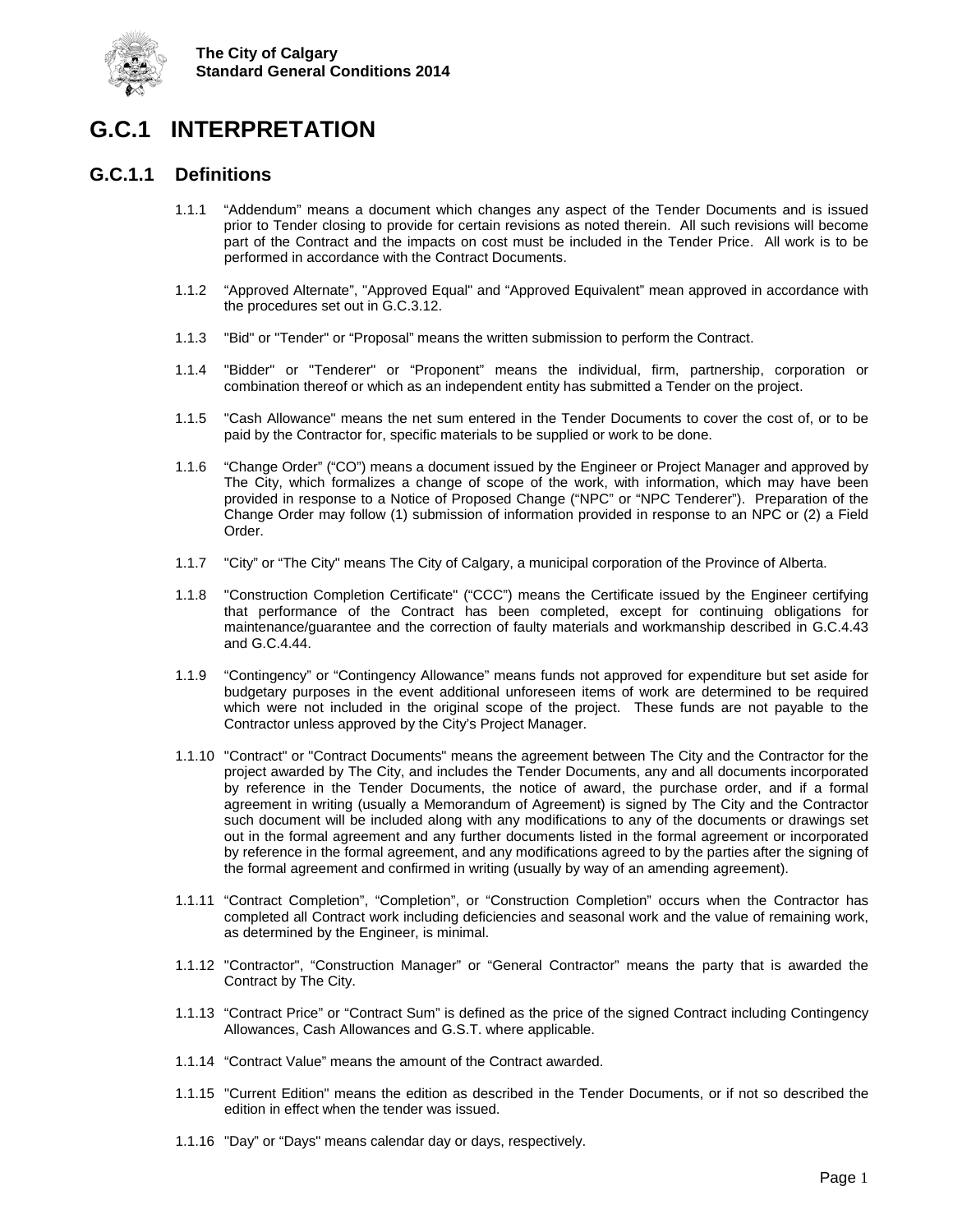

- 1.1.17 "Drawings of Record" or "Record Drawings" means the updated plans, drawings, diagrams, illustrations, technical details, and other data provided with and included in the Contract Documents, incorporating all approved changes and modifications authorized during the construction period providing a complete record of the project as built. Copies of all design calculations where applicable must be included.
- 1.1.18 "Engineer" means a Professional Engineer within their defined scope of practice registered by the Association of Professional Engineers, and Geoscientists of Alberta (APEGA), who has been retained to represent The City. The Engineer may be an employee of The City or may be an employee of a consulting firm ("Consultant"). On some building projects, an architect registered by the Alberta Association of Architects (AAA) may be designated.
- 1.1.19 "Engineering Department" means the business unit "Infrastructure & Information Services" (formerly called "Corporate Engineering office") of The City, which is headed by the Director of Infrastructure & Information Services.
- 1.1.20 "Field Instruction" ("FI") is a clarification of the Contract Documents which does not change the Contract Value.
- 1.1.21 "Field Order" ("FO") means a document issued during construction, by which the Engineer makes changes in the work. This document is used in an urgent situation and the Engineer may subsequently prepare a Change Order.
- 1.1.22 "Final Maintenance Certificate"("FMC") or "Final Acceptance Certificate" ("FAC") means the certificate issued by the Engineer to the Contractor at the end of the Maintenance Period certifying that performance of the Contract has been completed including maintenance and the correction of faulty materials and workmanship.
- 1.1.23 "Final Payment" means the payment of all money due and payable to the Contractor when the Engineer has certified that the Contractor has completed and fulfilled the terms and conditions of the Contract.
- 1.1.24 "Force Account Rate" means the applicable hourly rate for Force Account work, as set out in a booklet or rate book of The City or as otherwise adopted by The City.
- 1.1.25 "Force Account work" means work not specified in the Contract, or of a class not included in the Contract, that is required to achieve the intent or scope of the Contract and is approved by the Project Manager or the Engineer on an hourly rate basis.
- 1.1.26 "General Conditions", hereinafter abbreviated as "G.C.", means the Standard General Conditions as described in the Tender Documents.
- 1.1.27 "Incorporated in the work" means when the equipment or materials have been installed or placed in their final location suitably enclosed if necessary, in an undamaged state. Equipment does not necessarily have to be connected up to the auxiliary services such as power, adjacent piping or instrumentation in order to have been incorporated in the work.
- 1.1.28 "Installer" means the Contractor or its Sub-Contractor responsible for the installation under this Contract.
- 1.1.29 "Intellectual Property" means all property, works, reports, data, compilations of information, computer programs, written presentations, memoranda, research, drawings, sketches, layouts, commercial material, working papers, documents, copy, ideas, photographs and negatives, films, videotapes, video, audio and audio-visual productions and other materials in all forms and however fixed, stored, expressed or embodied, created, developed, generated, authored or produced by either party in performance under the Contract.
- 1.1.30 "Intellectual Property Rights" means all intellectual and industrial property rights including but not limited to all copyright, all copyright applications, trademarks, patents, inventions, patent applications, industrial designs, trade secrets and rights in Intellectual Property.
- 1.1.31 "Interim Completion Date" means a completion date for specified portions of the Contract, so noted because of its importance for co-ordination of the work of more than one contract.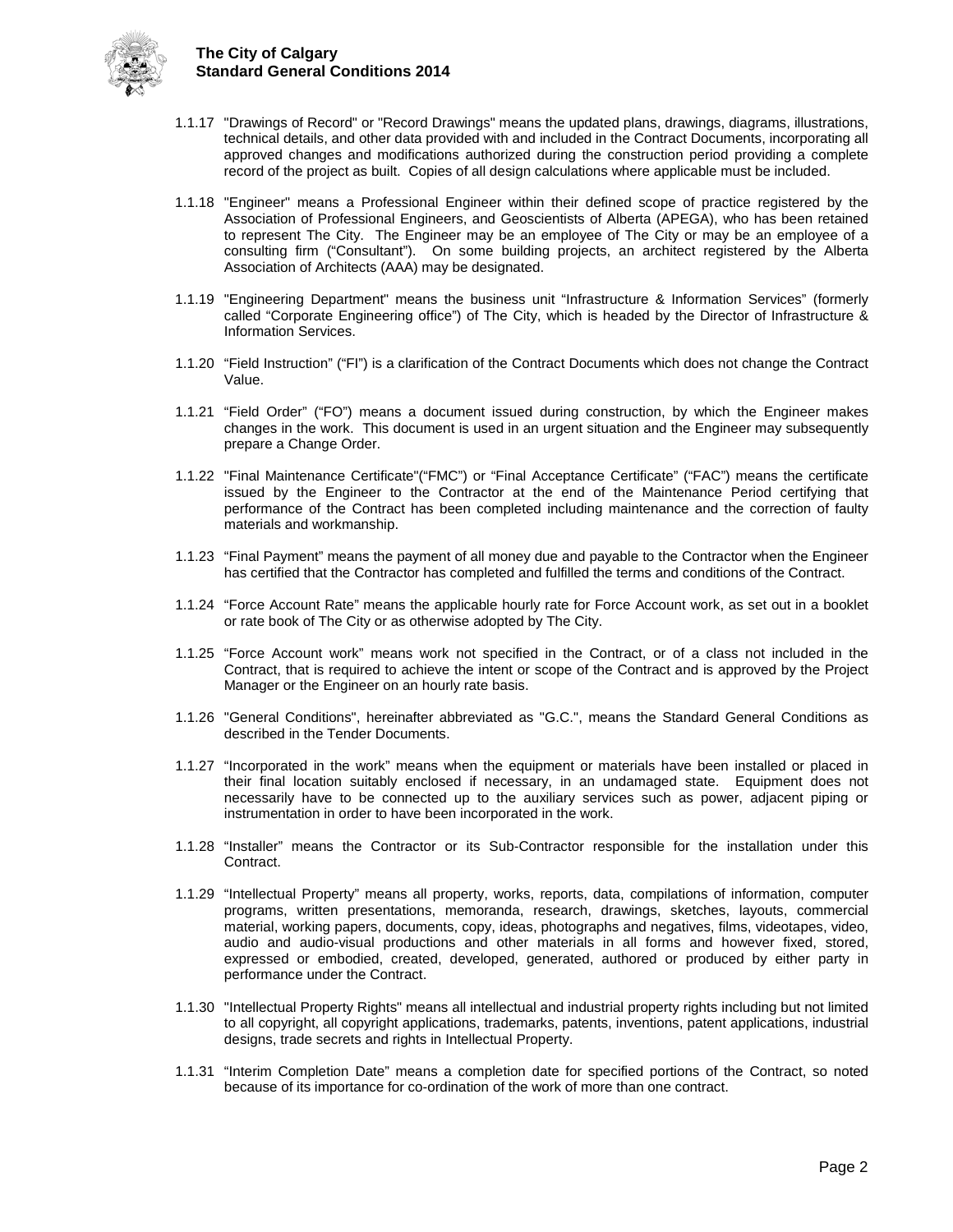

- 1.1.32 "Letter of Award" or "Award of Contract" means written notification of award of Contract issued by The City of Calgary Supply Management to the successful Tenderer. The "Letter of Award" takes effect upon the date of its receipt by the successful Tenderer.
- 1.1.33 "Maintenance Period" means that time during which the Contractor is responsible for the correction of faulty materials and workmanship, as well as the performance of any and all maintenance that is required, and starts upon Contract Completion and continues for a period of two (2) years.
- 1.1.34 "Manufacturer" means the person or firm supplying equipment or material or both to the project, and may include a supplier or distributor.
- 1.1.35 "Net Cost" means the proven cost of any work or product, materials, plant and labour taking into account actual workers' pay, Workers' Compensation coverage costs, Canada Pension Plan, Workers' premium for Employment Insurance, holiday pay and medical benefits, payments to a proportionate part of the wages of foremen, construction plant and tools, equipment rental, all as applicable to the item being costed, but does not include any costs for profit, administration, or G.S.T.
- 1.1.36 "Notice of Proposed Change" ("NPC") or "Contemplated Change Notice" ("CCN") means a document that shows potential changes to the scope of the work and is issued after Award of Contract. It does NOT constitute an order to perform the change but is a notice of a proposed change only. Within fourteen (14) days after receipt of an NPC, the Contractor will submit to the Engineer a statement of any cost adjustment and effect upon the construction schedule required by the proposed change. The Engineer will generate a Change Order following approval of the NPC.
- 1.1.37 "Notice to Proceed" means the written notification provided by The City to the Contractor, which must be obtained before the Contractor can move onto the Site. The Notice to Proceed will not be issued until the following requirements of the Tender Documents have been fulfilled: The City has approved the bonding and insurance documents from the Contractor; and the Engineer and Contractor have mutually accepted the Contractor's schedule, as modified with the Engineer's comments, showing work to be commenced in the first ninety (90) days.
- 1.1.38 "Other Contractor" means any person, firm or corporation employed by or having a contract directly or indirectly with The City other than through the Contractor and not a party to the Contract.
- 1.1.39 "Owner" means The City of Calgary.
- 1.1.40 "Project Manager" means the employee of The City, or the consultant engaged by The City, who is responsible for overall administration of the work.
- 1.1.41 "Shop Drawings" means drawings, diagrams, illustrations, schedules, performance charts, brochures and other data which are to be provided by the Contractor to illustrate details of portions of the work.
- 1.1.42 "Special Conditions" means any additional conditions or information included with the Tender Documents to modify or add to the General Conditions specific to the project.
- 1.1.43 "Specifications" means any Standard Specifications, Project Specifications, and any supplementary specifications, or supplementary requirements that may be included or incorporated by reference in the Tender Documents.
- 1.1.44 "Sub-Contractor" or "Subcontractor" means a person, firm or corporation having a contract or entering into an agreement or purchase order with the Contractor for the execution of a part or parts of the work, or for furnishing to the Contractor services, materials or equipment called for in the Contract.
- 1.1.45 "Substantial Completion Certificate" or "Substantial Performance Certificate" means a certificate issued by the Contractor as described in G.C.6.8.6.
- 1.1.46 "Tender Documents" means the documents listed in G.C.2.1 of these Standard General Conditions and any modification thereof or addition thereto incorporated by an addendum before the close of the tender.
- 1.1.47 "Tender Price" or "Total Tendered Price" means the total price including Contract Price, as well as any applicable Contingency Allowance, Cash Allowance, and G.S.T.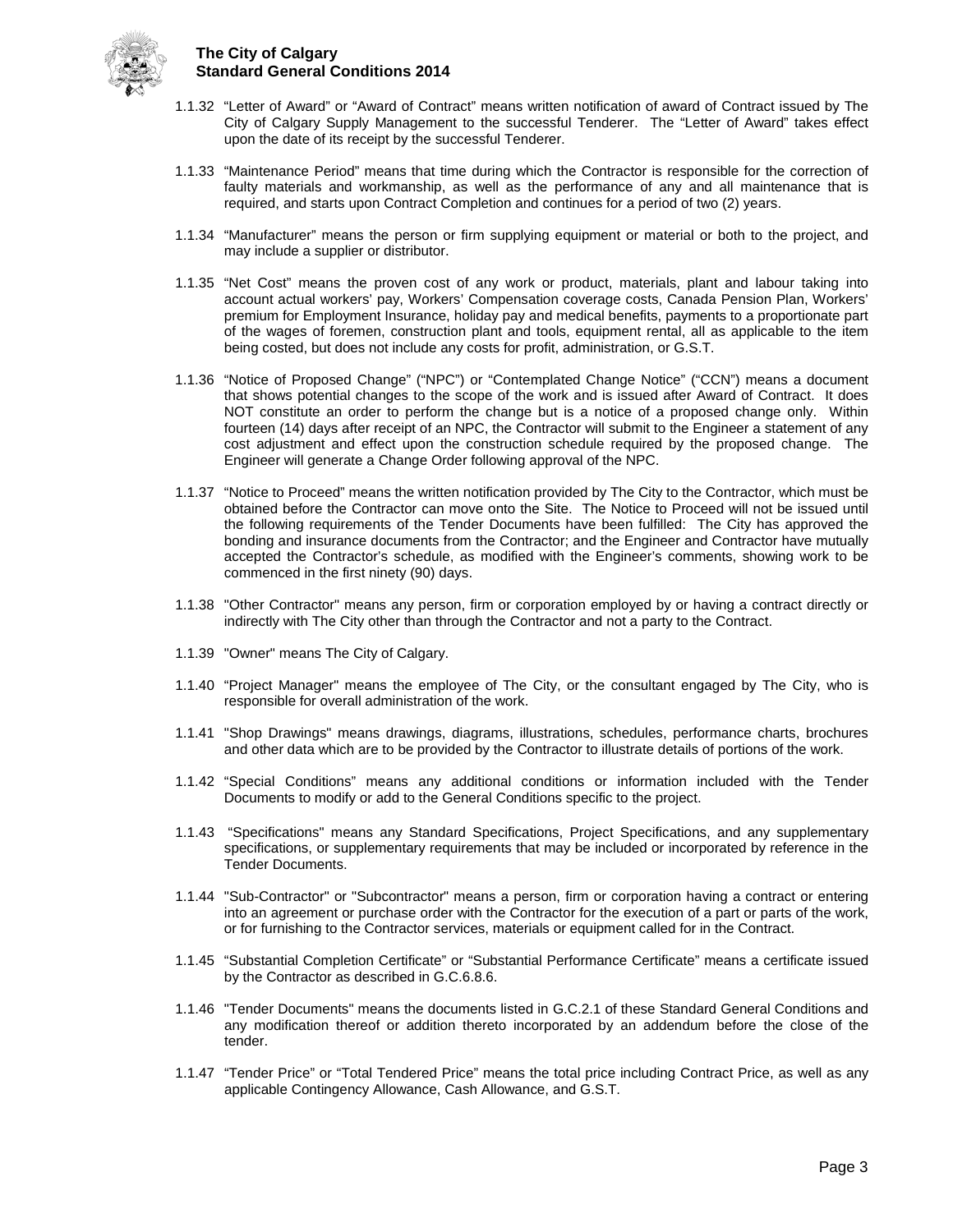

## <span id="page-8-0"></span>**G.C.1.2 General**

- 1.2.1 Headings and titles in the Contract are inserted for convenience only and are not explanatory of the clauses with which they appear.
- 1.2.2 All references in the Tender Documents to statutes and regulations thereto and City Bylaws are deemed to be the most recent amendments thereto or replacements thereof.
- 1.2.3 Where reference in the Tender Documents is made to a City representative, such representative shall throughout the duration of the Contract, have the authority to act on behalf of The City to the extent expressly provided in the Tender Documents.

## <span id="page-8-1"></span>**G.C.2 PRE-TENDER INFORMATION**

Information to Tenderers

The directions contained hereunder apply to the project for which Tenders are called in a Notice and provide instructions as to the manner in which Tenders are to be completed. This Information to Tenderers will be included as part of the Contract Documents and will bind the successful Tenderer and The City to the extent and applicability of its provisions. In order to ensure consideration of the Tender, it should be placed in an envelope marked with the Tender number and the project title as the same are set out in the Notice and forwarded to the Manager, Supply Management in accordance with the closing time and date stated in the Tender Documents.

## <span id="page-8-2"></span>**G.C.2.1 Contents of Tender Documents**

- 2.1.1 The Tender Documents referred to in the Notice consist of:
	- List of Contents Addenda (if any issued) **Notice** Form of Tender Bidder's Information Sheets Bid Bond Consent of Surety Company to Furnish Bonds Contract Performance Bond Labour and Material Bond (if applicable) **Waiver** Standard General Conditions (incorporated by reference) Force Account Rates (incorporated by reference) Special Conditions of the Contract Price Detail Sheets **Specifications** Project Drawings (if applicable) Contractors Environmental Responsibility Package ("CERP") and acknowledgment form Memorandum of Agreement, and Other project specific documents or attachments.
- 2.1.2 If included in the Notice or other Tender Documents, the provisions of the Current Edition of:
	- (a) Standard Specifications, Roads Construction
	- (b) Standard Specifications, Sewer Construction
	- (c) Standard Specifications, Waterworks Construction
	- (d) Standard Specifications, Landscape Construction
	- (e) Standard Specifications, Street Lighting Construction

are incorporated by reference in the Tender Documents to the same extent and with the same effect as if the said Standard Specifications were incorporated in full and bound with the Tender Documents. Whether or not a Tenderer submitting a Tender has obtained a copy of the aforesaid Standard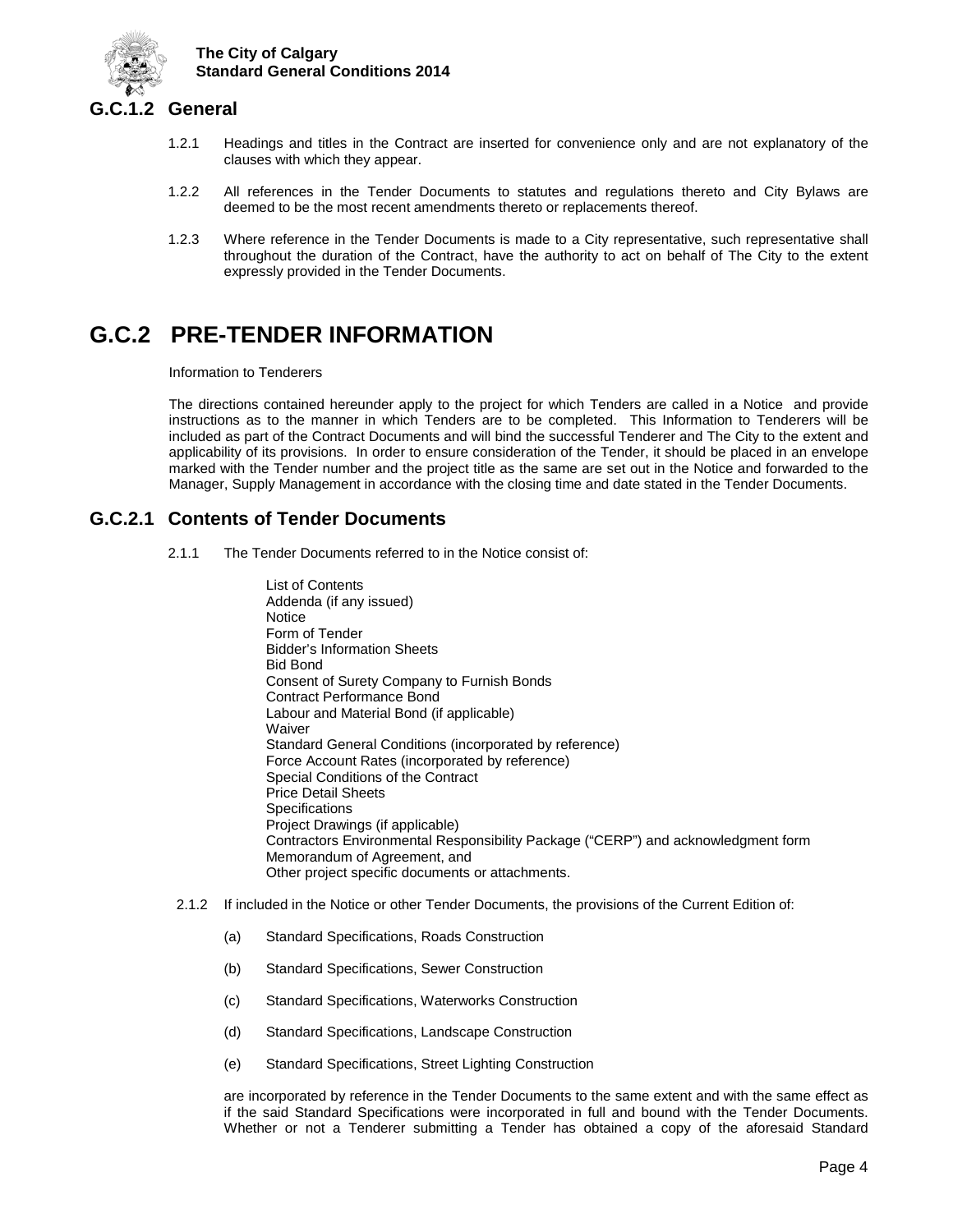

Specifications prior to submitting the Tender, the offer contained therein will be deemed to be based on and include all of the applicable provisions of the said Standard Specifications and the successful Tenderer to whom the Contract is awarded shall be bound by every obligation and undertaking applicable to the Contractor contained in the said Standard Specifications to the same extent and with the same effect as such party is bound by the provisions actually set out and bound with the Tender **Documents** 

## <span id="page-9-0"></span>**G.C.2.2 Manner of Resolving Inconsistencies or Conflict in Documents**

- 2.2.1 The Tender Documents are complementary and what is called for by any one will be as binding as if called for by all. The intention of the Tender Documents is to include all labour, equipment, and materials reasonably necessary for the proper execution of the work. The intention is that materials or work shown on the drawings but not covered by the Specifications must be supplied unless distinctly noted otherwise on the drawings or elsewhere in the Tender Documents. Descriptions of materials or work in words which have well-known technical or trade meanings, will be deemed to incorporate such recognized standards.
- 2.2.2 In case of any inconsistency or conflict between the provisions of the Tender Documents, the provisions of such documents and addenda thereto will take precedence and govern in the following order:
	- (a) Addenda (if any)
	- (b) Notice
	- (c) Special Conditions
	- (d) General Conditions
	- (e) Project Specifications
	- **Standard Specifications**
	- (g) Drawings (if any)
	- (h) Memorandum of Agreement (if any)
	- (i) All other Tender Documents.
- 2.2.3 Figured dimensions on a drawing take precedence over measurements scaled from the drawing, and large scale drawings take precedence over those of smaller scale. Supplementary drawings and project specifications supersede their antecedents. In case of conflict between figured dimensions on a drawing and the dimensions of a specified product, the dimensions of the specified product will govern.
- 2.2.4 The Tender Documents, and any additional documents agreed to by the parties and confirmed in the Memorandum of Agreement, will become the Contract Documents and represent the entire agreement between The City and the Contractor and supersede all prior negotiations, representations or agreements, either written or oral. The Contract Documents may be amended only by written instrument executed by both parties.
- 2.2.5 In the event of any inconsistency or conflict between the provisions of the Contract Documents, the provisions of such documents will take precedence and govern in the following order:
	- (a) Memorandum of Agreement (if any)<br>(b) Letters of Clarification (if any)
	- (b) Letters of Clarification (if any)<br>(c) Addenda (if any)
	- (c) Addenda (if any)
	- **Notice**
	- (e) Special Conditions
	- (f) General Conditions
	- (g) Project Specifications
	- (h) Standard Specifications
	- (i) Completed Form of Tender<br>(i) Drawings (if any)
	- Drawings (if any)
	- (k) All other Contract Documents

or if the above order is not sufficient to resolve the inconsistency or conflict, then the following means may be used in the order listed:

the most recent provision; or the most specific provision.

In addition and in any event the parties will endeavor to interpret the Contract Documents, both individually and collectively, so as to give effect to the intentions of the parties and the carrying out of the work in a timely, effective, and cost effective manner.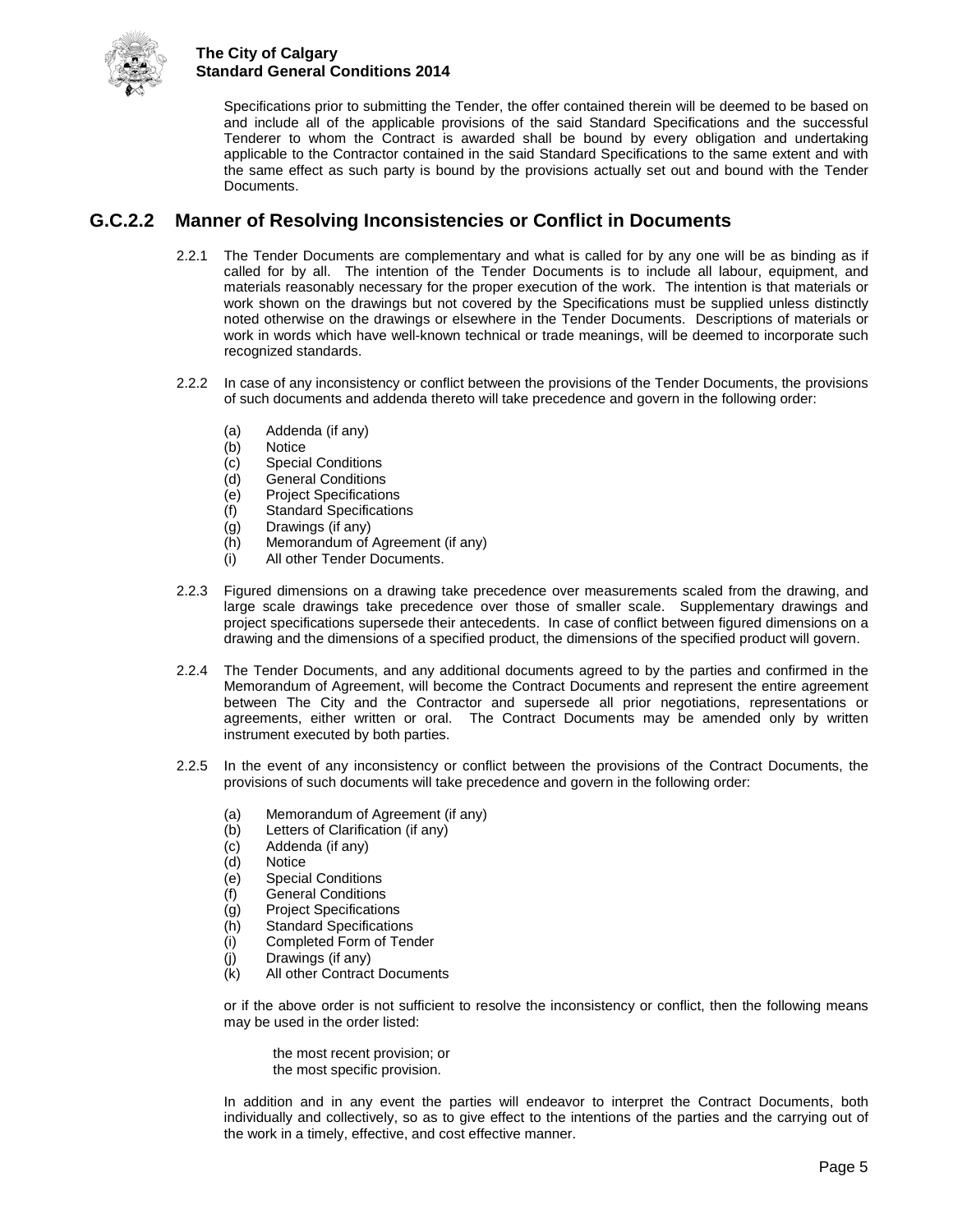

## <span id="page-10-0"></span>**G.C.2.3 Addenda**

- 2.3.1 The Tender must be based on the Tender Documents issued initially, as well as all documents which are included by reference therein and all addenda issued by The City before the close of Tenders. The Tenderer shall either execute and submit with the Bid any addendum or addenda, or complete the Acknowledgement of Addenda section in the Form of Tender. The City will refuse to consider any Tender for which neither is submitted.
- 2.3.2 Where addenda have been added to the Tender Documents, the latest addendum will take precedence and govern the others which preceded it.

### <span id="page-10-1"></span>**G.C.2.4 Standard Specifications**

- 2.4.1 The following Standard Specifications will be incorporated by reference if included in the Notice or other Tender Documents:
	- (a) Standard Specifications, Roads Construction<br>(b) Standard Specifications, Sewer Construction
	- (b) Standard Specifications, Sewer Construction<br>(c) Standard Specifications, Waterworks Constru
	- Standard Specifications, Waterworks Construction
	- (d) Standard Specifications, Landscape Construction
	- (e) Standard Specifications, Street Lighting Construction.
- 2.4.2 If any Standard Specifications are incorporated by reference, the provisions of the Current Edition of those Standard Specifications will apply as if they were included in full and bound with the Tender Documents whether or not a Tenderer submitting a Tender has obtained a copy of them before submitting a Tender.

## <span id="page-10-2"></span>**G.C.2.5 Printed Form of Tender and Revisions**

2.5.1 Only Tenders completed on the Form of Tender supplied by or on behalf of The City with the Tender Documents, or an unaltered copy thereof, will be considered. See G.C.3.5 to 3.12 for specific details on completion.

The Tenderer shall execute the Summary for Form of Tender (yellow sheet) as provided in G.C.3.1 hereof and complete and include each schedule to the Form of Tender or Bidder's Information Sheets as indicated therein.

2.5.2 Revisions provided to The City to any Bid submitted will not be considered. The original Bid may be withdrawn prior to official tender opening (see G.C.3.2). Any modifications to a Bid may only be made by way of a complete and formal Bid submitted in a timely manner in accordance with the Tender Documents.

#### <span id="page-10-3"></span>**G.C.2.6 Bid Bond or Bid Security**

- 2.6.1 The Tenderer is required to submit a Bid Bond in an amount not less than ten percent (10%) of the value of the Bid, or such other amount as may be required by the Tender Documents, issued by a surety company satisfactory to the City Solicitor and licensed to issue such bonds acceptable in the Province of Alberta for the Bid Deposit required by the Tender Documents. The Bid Bond must be on the form included in the Tender Documents or in a form containing the same or more stringent obligations on the part of the surety and the Tenderer and in no case is the Bid Bond to allow the surety to call for new Tenders upon the default of the Tenderer or failure of the Tenderer to execute the Tender Documents. If the Tenderer does not use the form of Bid Bond supplied with the Tender Documents The City's decision as to whether the Bid Bond supplied by the Tenderer is adequate will be final and The City at its discretion may consider the Tender or refuse to consider the Tender or may recommend the Tender subject to any conditions which The City requires.
- 2.6.2 In addition to G.C.2.6.1, The City may accept the following in lieu of a Bid Bond:
	-
	- (a) a Bank Draft, or<br>(b) an Irrevocable L an Irrevocable Letter of Credit/Guarantee

that is issued by a Canadian bank and is acceptable to the City Solicitor.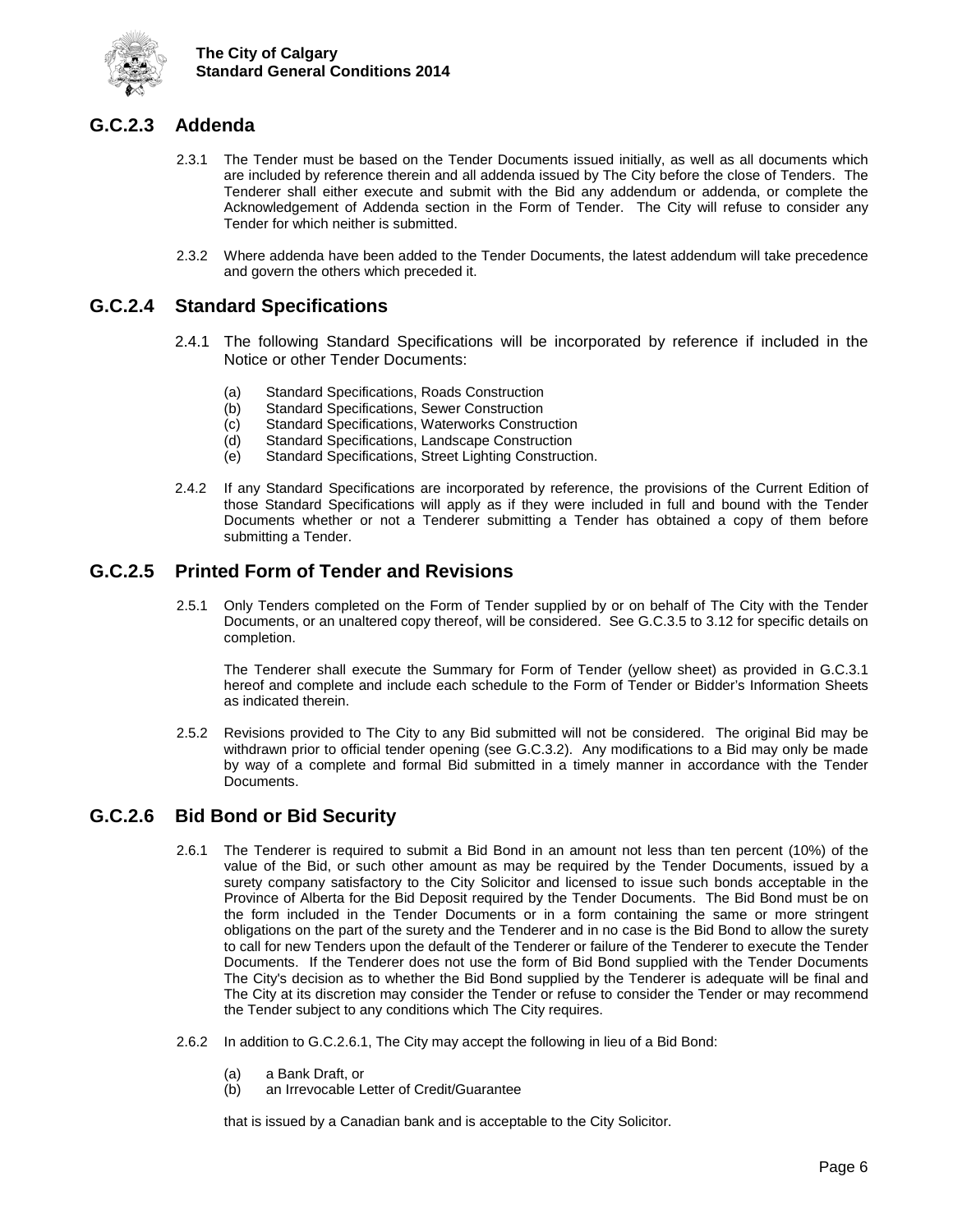

A Bank Draft supplied by an unsuccessful Tenderer will be returned; however, in no case will The City pay any interest whatsoever. The Bid Bond or Irrevocable Letter of Credit/Guarantee is not normally returned to unsuccessful Tenderers and will be returned only on written request to The City. The Bid Bond or Irrevocable Letter of Credit/Guarantee for the successful Tenderer will be retained by The City but on written request will be returned after the Contract has been executed by both parties and all bond and insurance requirements have been met.

The Bank Draft, if any, for the successful Tenderer will be returned by The City after the Contract has been executed by both parties and all acceptable bonding and insurance requirements have been met. No interest will be payable.

## <span id="page-11-0"></span>**G.C.2.7 Submission of Detailed Price Information**

Unless otherwise indicated in the Tender Documents, Bidder must submit detailed price information in the form of completed Price Schedule(s) or Bid breakdown or both (as stipulated in the Tender Documents) within twenty-two (22) hours of the closing time identified in the Tender Documents. The sum of the various prices included in these documents must equal the total price of all the schedules as indicated on the Summary for Form of Tender submitted with a Bid and be a realistic and fair assessment of the value of each item listed. Following award, the Contractor may be asked to specify even more detailed pricing to facilitate estimates for budgeting or other purposes and to revise this information as may be reasonably required by The City.

## <span id="page-11-1"></span>**G.C.2.8 Time for Awarding Tenders**

- 2.8.1 Unless otherwise provided by a Special Condition, or otherwise agreed and confirmed in writing, Tenderers are required to hold tendered prices open for acceptance for a period of sixty (60) days.
- 2.8.2 While The City feels it is desirable that offers be firm for acceptance for the period so specified, in view of various approvals that may have to be obtained before an acceptance can be made, recognition is made of the difficulty encountered by Tenderers in obtaining commitments that will allow them to Bid in this manner. The following is therefore the position of The City with respect to consideration of offers and processing of awards:
	- (a) Each Tenderer is requested to quote firm prices for acceptance within the period specified by the Tender Documents.
	- (b) Tenders which are limited by the Tenderer to acceptance within a shorter period, but not less than thirty (30) days, and supported by a Bid Bond and Consent of Surety or other form of Bid security if permitted pursuant to G.C.2.6.2, will be considered.

Tenderers so limiting their Tender shall

- (i) when completing the Form of Tender clearly designate the date beyond which the Tender is not valid for acceptance by The City, and
- (ii) be responsible for making the appropriate changes to Bid Bond and Consent of Surety or other form of Bid security if permitted pursuant to G.C.2.6.2.
- (c) Appropriate sections of Tender Documents referring to time limitations for acceptance shall be regarded as subject to any limitation on time submitted by the Tenderer.
- (d) The City shall not be liable for any real or perceived loss or expense incurred by any Tenderer, whether successful or not, arising from or in any way connected with the failure of The City to award a Tender within the specified acceptance period of the lowest acceptable Tenderer. The City may award the Tender to that Tenderer at a date later than specified in the Tender if Tenderer agrees to extend its acceptance date and provides the necessary bonds incorporating the extended acceptance date, or may award the Tender to another Tenderer who has not so restricted its Tender, as may be in The City's best interest.
- (e) Each Tenderer's attention is specifically drawn to the following:
	- (i) When the successful Tenderer receives written notification of Contract award in accordance with G.C.2.10.1, a Contract is already made at law between The City and the Tenderer. At that time, the successful Tenderer as Contractor is in a position to order materials and complete sub-contracts without waiting for formal documentation.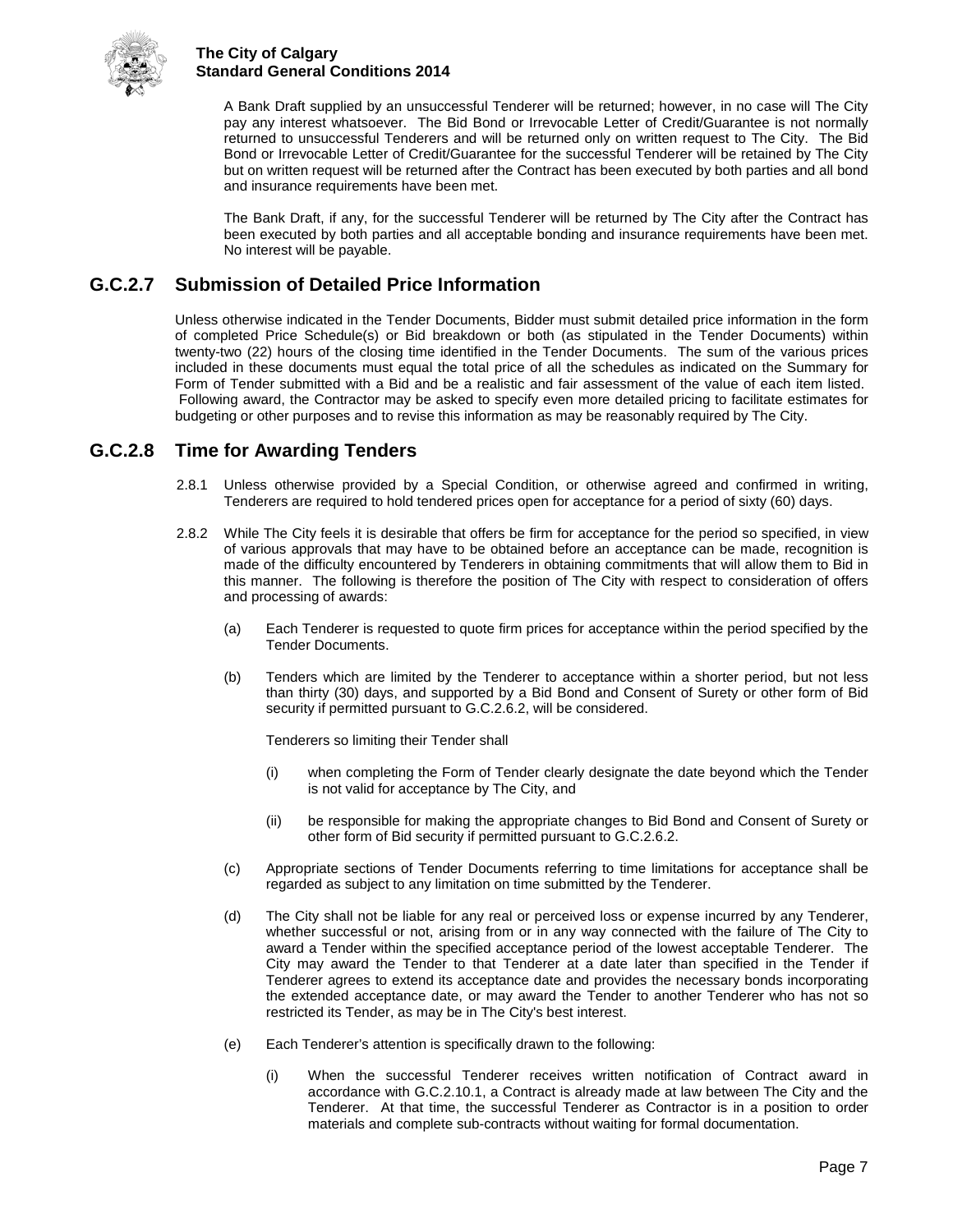

(ii) Existence of the contractual right of The City to require performance of the Contract begins with the award of the Contract, and not with provision by the Contractor of any bond or of any insurance required by the Contract.

## <span id="page-12-0"></span>**G.C.2.9 Acceptance or Rejection of Tenders and Right to Cancel**

2.9.0 Each Bidder is solely responsible for ensuring that its submission is received and time stamped at:

The City of Calgary, Supply Management Manchester Building "U", 2<sup>nd</sup> Floor Reception  $677 - 25$ <sup>th</sup> Avenue S.E. Calgary, Alberta T2G 4K8

before the stated closing time in the tender package. Receipt of each submission will be confirmed by The City of Calgary time clock stamp, located in Supply Management at the above address only. No other time clock stamp will be considered valid. The City of Calgary is not responsible for any submission received or time stamped after the stated closing time, and will not consider any such submission.

- 2.9.1 The City reserves the right to reject any or all Tenders. The lowest or any Tender will not necessarily be accepted. Without limiting the generality of the foregoing any Tender which:
	- (a) is incomplete, obscure, irregular, or unrealistic;
	- (b) has one or more errors, erasures, or corrections;
	- (c) omits a price on any one or more items in any Schedule;<br>(d) fails to complete the information required in any Schedule
	- fails to complete the information required in any Schedule or tabulation;
	- (e) is accompanied by a Bid Bond in an unsatisfactory form or insufficiently executed or of an insufficient amount, or an insufficient or unacceptable Bid security when alternative forms of Bid security are permitted pursuant to G.C.2.6.2; or
	- (f) is otherwise non-compliant;

may at The City's sole discretion be rejected. Further, a Tender may be rejected on the basis of a Tenderer's level of expertise or experience, past performance, financial capabilities, completion schedule, prime contractor capabilities, or non-compliance with any material Federal or Provincial legislation or Municipal bylaw or permit.

- 2.9.2 It is a condition of tender award that the Tenderers agree to authorize credit checks in accordance with standard City policy. To enable The City to initiate credit checks prior to award of tender, a "Request for Credit Authorization" form, when received, must be completed and returned to The City promptly by the Tenderer.
- 2.9.3 Any liability of The City as a result of or in connection with the acceptance of the Bid of any Bidder or the rejection of the Bid of any Bidder, or the rejection of all Bids, shall be limited to the lesser of the reasonable costs of the preparation of the Bid of the Bidder or the Bidders claiming damages, or the sum of \$250,000 cumulatively in respect of the aggregate of the claims by any and all Bidders.
- 2.9.4 As it is the objective of The City to obtain a Tender most suitable to the interests of The City and what it wishes to accomplish,
	- (a) The City may accept or waive a minor and inconsequential irregularity, insufficiency, or noncompliance; and
	- (b) The determination of what is or is not a minor and inconsequential irregularity, the determination of whether to accept, waive, or require correction of any irregularity, and the final determination of the validity of any Tender, will be at the sole discretion of the Manager of Supply of The City.
- 2.9.5 In the event all Bidders are over the budget, subject to the Special Conditions providing for and when the budget is posted or otherwise disclosed, The City reserves the right to negotiate with the lowest compliant Bidder.
- 2.9.6 The City may include Price Schedules for additions to or deletions from the Contract as part of the Tender Documents. The City may choose to add or delete any items included on these Price Schedules if this is deemed to be in The City's best interest. Any decision to add or delete will only be applied to the lowest compliant Bid.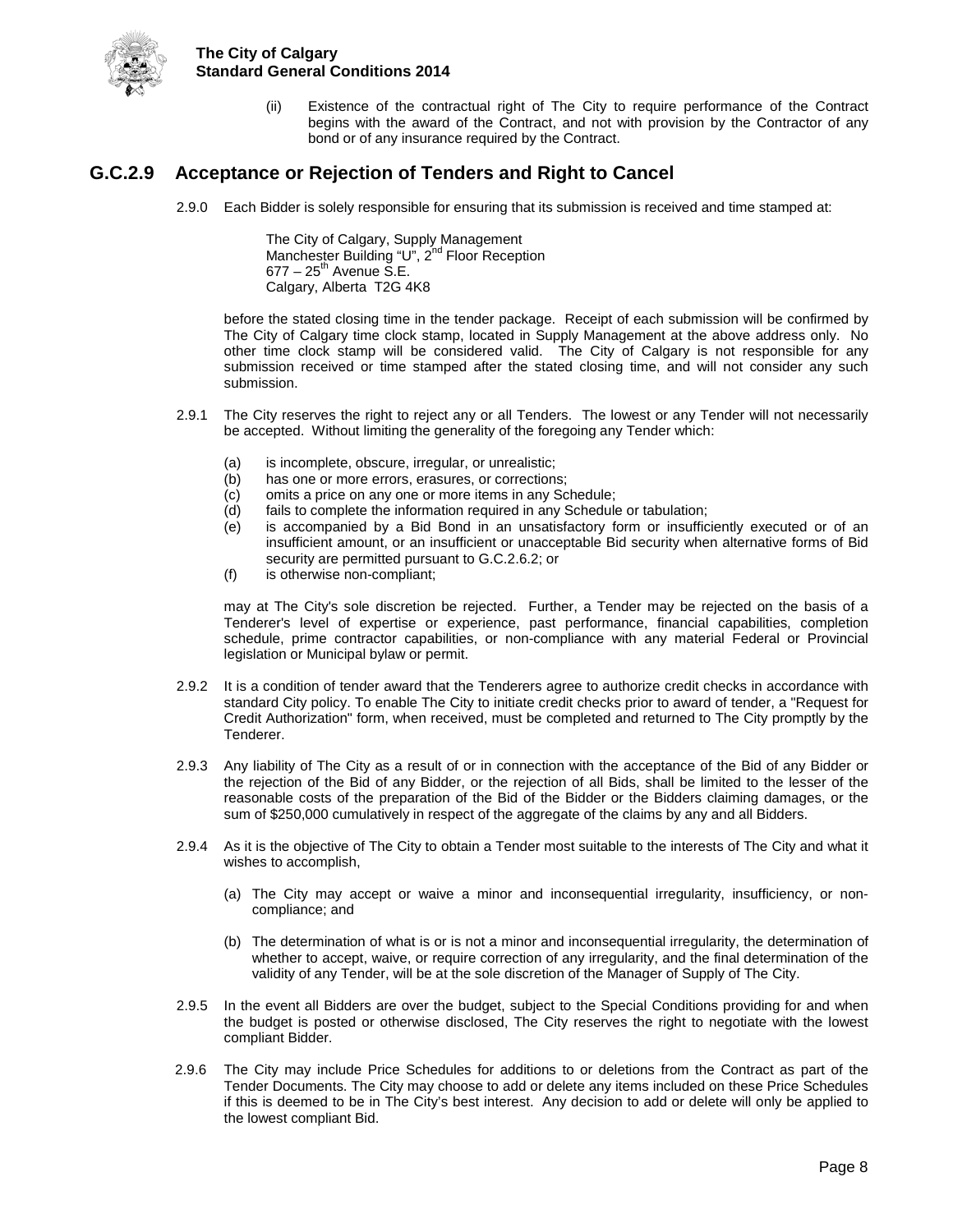

#### 2.9.7 **Bid on Procurements for Goods, Services or Construction with Parties with Disputes**

- (a) The City, acting through its Manager of Supply Management in consultation with the City Treasurer and City Solicitor, may in its absolute discretion after considering the criteria outlined in G.C.2.9.7.2, reject a Bid, Tender, quotation or proposal if the Bidder, or any officer or director of the Bidder is engaged, either directly or indirectly through a corporation, an affiliate, or personally, in a dispute against The City in relation to:
	- (i) any other Contract or services;
	- (ii) any other matter arising from The City's exercising its powers, duties or functions.
- (b) In determining whether or not to reject a Bid, Tender, quotation or proposal under this clause, the Manager of Supply Management, the City Treasurer and City Solicitor will consider:
	- (i) whether the dispute is likely to adversely affect the Bidder's ability to work with The City, its consultants and representatives;
	- (ii) whether The City's experience with the Bidder indicates that The City is likely to incur increased staff and legal costs in the administration of the Contract if the Contract is awarded to the Bidder;
	- (iii) whether the Bidder has failed to satisfy an outstanding debt to The City or one of its boards or corporations; and
	- (iv) whether there are reasonable grounds to believe it would not be in the best interests of The City to enter into a Contract with the Bidder.
- 2.9.8 The City reserves the right to cancel any project for which Tenders have been requested. Should The City exercise this right, notice will be provided in writing from the Finance and Supply business unit only.

#### <span id="page-13-0"></span>**G.C.2.10 Acceptance of Tender and Its Effect**

- 2.10.1 No act of The City other than a notice in writing signed by The City Clerk or Manager, Supply Management or designate will constitute an acceptance of a Tender. Such acceptance by The City shall bind the successful Tenderer to execute in a manner satisfactory to the City Solicitor the Contract Documents, to furnish the bonds and insurance documents required by the Tender Documents or to be responsible for the damages provided in G.C.3.14. The other rights and obligations contained in the provisions of the Tender Documents will only enure to the benefit of and be binding upon the parties upon the formal execution of the Contract.
- 2.10.2 If The City has called for the Tenders to be made for payment on a unit price basis or partly on a unit price basis, the Tenderer shall be deemed to have offered to perform all of that part of the work for which the unit prices have been called at the said unit prices as are set out in the Form of Tender or Bidder's Information Sheets. The City will establish the total cost contained in the Tenders received by multiplying such unit prices by the number of units in each case. When The City determines that a mathematical error exists in the Tender Document, The City shall assume the error has been made in the Tenderer's calculation and The City, may, without consulting the Tenderer, correct the calculation accordingly.
- 2.10.3 Notwithstanding the provisions of the first paragraph of G.C.2.10 or any other part of the Contract Documents, if the Engineer or The City, after acceptance of a Tender by The City, but before execution of the Contract Documents objects to any Subcontractor proposed to be employed by the successful Tenderer in the performance of the Contract, and the Tenderer refuses or neglects to nominate another Subcontractor acceptable to the Engineer and The City, The City may rescind its acceptance of the Tender. In such event, neither The City nor the successful Tenderer will have any rights or obligations in respect of the acceptance of Tender, and The City may award the Tender to another Tenderer.

#### <span id="page-13-1"></span>**G.C.2.11 Refund of Tender Document Deposit**

"Not applicable"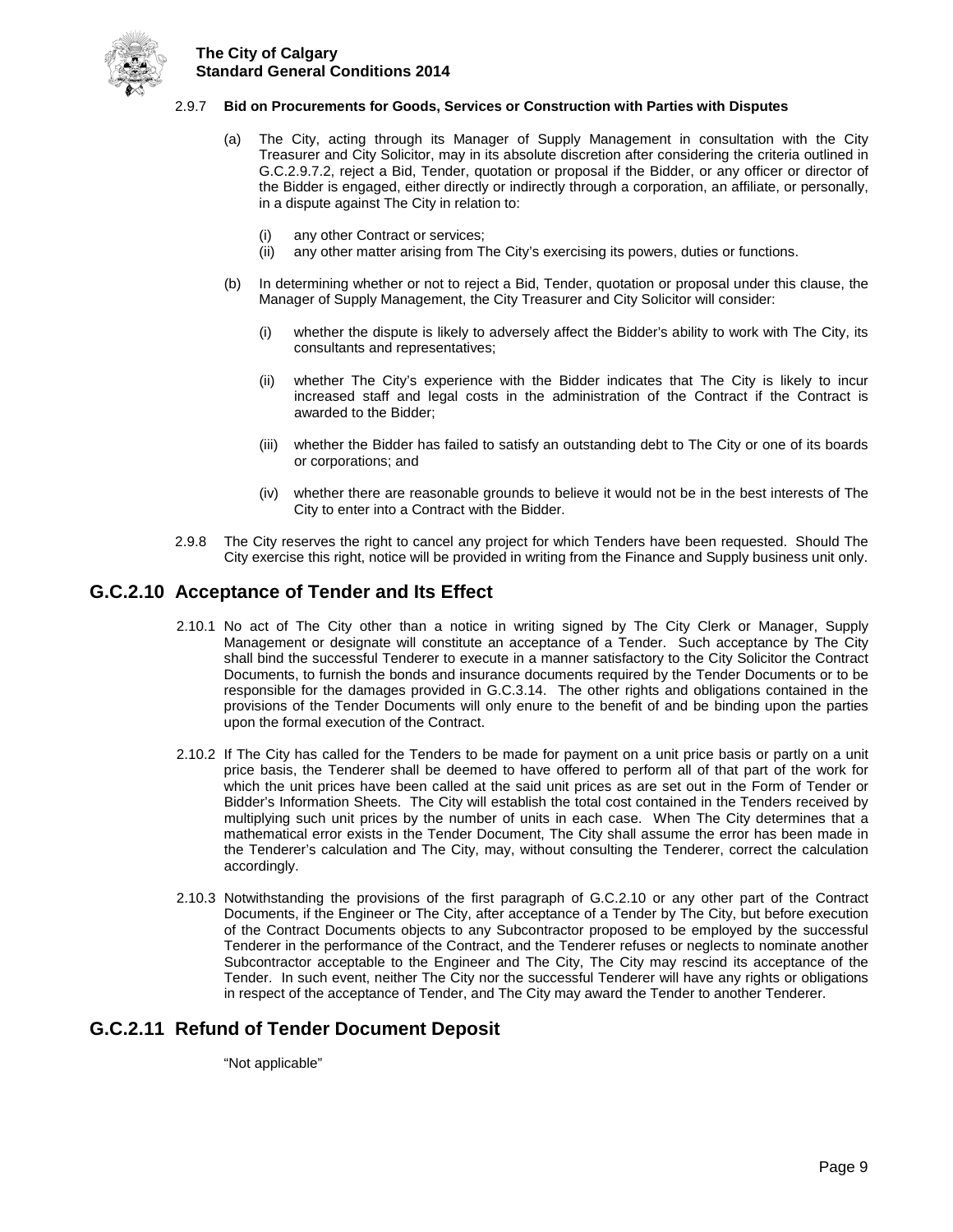

## <span id="page-14-0"></span>**G.C.2.12 Return of Bid Bond or Bid Security**

Unless forfeited due to withdrawal of a Tender contrary to G.C.3.2, the Bid bond or Bid security furnished with the Tenders may be obtained by all but the three lowest Tenderers within three (3) days following the opening of the Tenders. Subject to G.C.2.6, any Bid security (other than a Bid bond) for each of the three lowest Tenders which have not been rejected because of irregularities will be returned promptly upon request after the award of the Contract or, in any case, within ninety (90) days of the opening of the Tenders. If the project is cancelled the Bid bond will be returned promptly upon request.

## <span id="page-14-1"></span>**G.C.2.13 Site Information for Tendering Purposes**

- 2.13.1 A Bidder will be deemed to have satisfied itself of the following prior to submitting a Bid:
	- (a) the nature and location of the work,
	- (b) the soil structure and topography of the site,
	- (c) the nature and quantity of materials required to perform the work,
	- (d) any equipment or facilities required either in preparation to do the work or while performing the work, and
	- (e) any other matters that could in any way affect the work.
- 2.13.2 The Bidder's obligation to familiarize itself with the soil structure and topography of a site is not diminished in any way by the provision of any soils report, data, test hole drilling report or any other information made available or supplied with the Tender Documents. Any data reports so provided are for information only and neither The City nor the Engineer accepts or assumes any responsibility for the accuracy or sufficiency of the information provided.
- 2.13.3 Bidder shall promptly advise The City or the Engineer if they discover or suspect that site conditions differ substantially or materially from those indicated in the information provided.
- 2.13.4 Bidder shall not disturb any site conditions unless authorized by the Engineer to do so.
- 2.13.5 If the Engineer investigates and determines prior to closing site conditions differ substantially or materially from those identified in the information provided to the Bidder or in the Tender Documents, the Engineer will issue appropriate instructions in the form of an Addendum through Supply Management to the Tender Documents.

#### <span id="page-14-2"></span>**G.C.2.14 Omissions and Discrepancies**

If the Tenderer finds any discrepancy or omission in the Tender Documents or if the Tenderer is in doubt as to the meaning thereof he should at once notify the person(s) designated in the Notice, and the person(s) so notified may issue an addendum to all Tenderers. The Tender Documents supersede all communications, negotiations and agreements either written or oral relating to the subject or matter of the Tender made prior to the date of the Tender and no changes shall be made to the Tender Documents except by written addenda.

## <span id="page-14-3"></span>**G.C.2.15 List of Sub-Contractors, Suppliers, Key Personnel**

- 2.15.1 If required by the Tender Documents, the Tenderer shall submit to the Manager, Supply Management within twenty-two (22) hours of Tender close, names of the Subcontractors and suppliers proposed for the work.
- 2.15.2 The Tenderer shall, when requested, provide a list of key personnel, complete with resumes, to The City. All staff must be competent to perform assigned duties. The City may request the Tenderer to substitute any staff which, in The City's opinion, is unacceptable.

### <span id="page-14-4"></span>**G.C.2.16 Law**

The work must be done in accordance with the law in force in the Province of Alberta. This includes the Agreement on Internal Trade and NWPTA, being the New West Partnership Trade Agreement between the governments of British Columbia, Saskatchewan, and Alberta. No action at law or in equity may be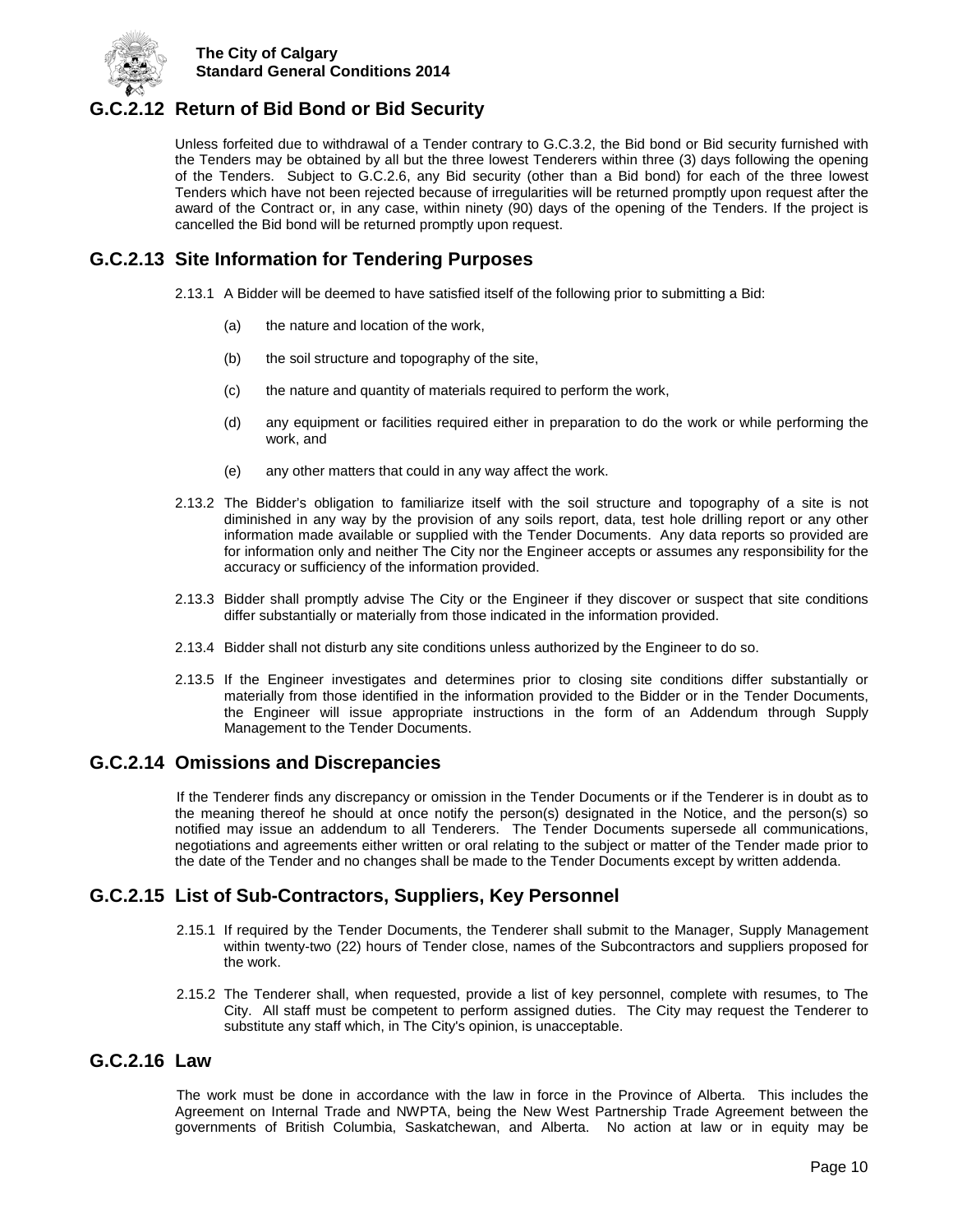

commenced or continued on any matter arising out of or connected with the Contract in any court other than a court of competent jurisdiction in the Province of Alberta or on appeal to the Federal Court of Appeal or Supreme Court of Canada from the appropriate court in the Province of Alberta.

## <span id="page-15-0"></span>**G.C.2.17 Assignment**

The Contractor shall not assign the Contract or any portion thereof without the written consent of the Manager, Supply Management, which consent The City is not obliged to give.

## <span id="page-15-1"></span>**G.C.2.18 Minimum Wages**

- 2.18.1 The Contractor shall comply with all of the provisions of the *Employment Standards Code (Alberta)*, which are or could be applicable to performance of this agreement by the Contractor. If The City receives a complaint that the Contractor is not paying its employees as provided by the Code, and it is established to the satisfaction of The City that the Contractor is not complying with such provisions relating to payment of its employees, The City may retain from any amount owing to the Contractor under this or under any other Contract sufficient money in the opinion of The City to pay all of the employees of the Contractor the amounts or amounts to which in the opinion of The City based on the evidence presented to it any such employee or employees are entitled. The amount which The City may retain pursuant to G.C.2.18 is in addition to and not in substitution for any amounts which The City is required or allowed to deduct from amounts owing to the Contractor under any provisions of this or any other Contract between the parties hereto or of any statute of Canada or of the Province of Alberta or any regulations made under any such statute.
- 2.18.2 The City may retain such amounts until the Contractor has produced written evidence satisfactory to The City that all such outstanding amounts due to its employees have been paid. In addition to the amount which is to be retained for the benefit of such employees, The City may also charge to the Contractor, a reasonable overhead cost to The City for the additional accounting and other services incurred by The City in connection with the enforcement of this clause and may deduct such amount from any amounts due to the Contractor under the Contract or under any other agreement. Without limiting the provisions of any other clause of the Contract, the Contractor shall bind its Subcontractors to the provisions of this clause, and The City may on the same conditions deduct from any amount due to the Contractor any amount owing to employees of the Sub-Contractor engaged by the Contractor in the performance of this agreement. The rights granted hereunder are in addition to, and not in substitution for:
	- 2.18.2.1 Any other provisions of the Contract relating to the working conditions which the Contractor is obliged to provide for its employees, and
	- 2.18.2.2 Any right which the said employees may have against the Contractor pursuant to the provisions of any Federal or Provincial statute in relation thereto.
- 2.18.4 If the *Employment Standards Code (Alberta)* is amended or is replaced by a similar statute, the provisions of the amending statute or of the statute replacing the said Code will apply to this clause as though the amended or replaced provisions had been specifically set out herein. Nothing in G.C.2.18 will oblige or be deemed to oblige The City to exercise any of the powers conferred hereby.

## <span id="page-15-2"></span>**G.C.2.19 Hours of Work**

- 2.19.1 The Contractor shall not work on Sunday or on any other day normally observed as a holiday in The City of Calgary without the approval of the Project Manager.
- 2.19.2 The Contractor shall comply with the provisions of the Community Standards Bylaw.
- 2.19.3 Hours of work allowable are 7:00 hours to 22:00 hours, Monday to Saturday. Sunday or holidays work hours if approved by The City will be 9:00 hours to 22:00 hours.
- 2.19.4 The Contractor shall take precautions to minimize the public exposure to noise.
- 2.19.5 The Special Conditions may require the successful Tenderer to work up to sixteen (16) hours a day without any increase in the unit rates paid or any additional compensation for overtime.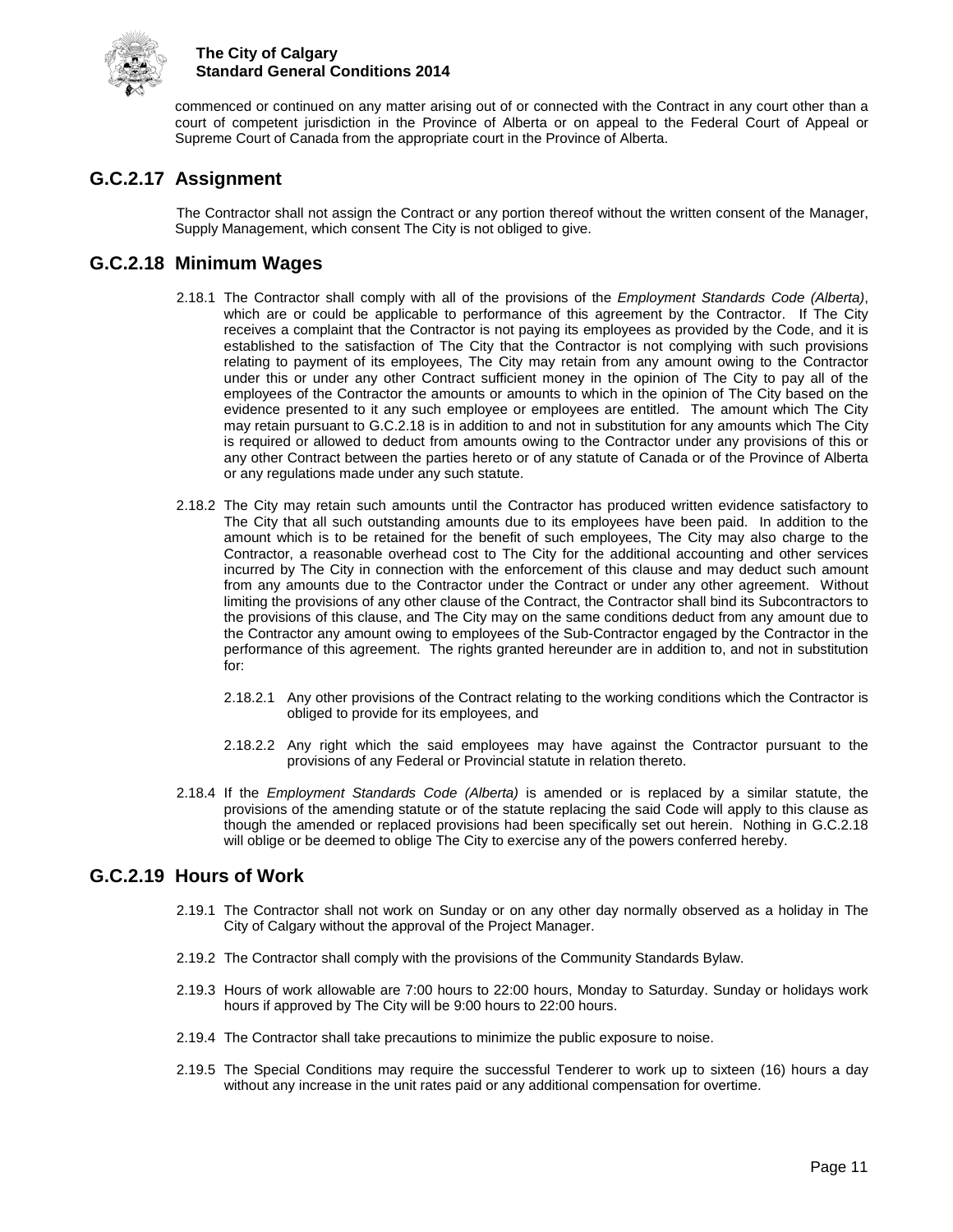

## <span id="page-16-0"></span>**G.C.2.20 Separate Contracts**

The City may make other Contracts in connection with the undertaking or project of which the work under the Contract is a part. If The City does make such additional Contracts, the Contractor must coordinate its work with the work of the Other Contractors. Where any part of the Contractor's work hereunder depends for its proper execution or result upon work of the Other Contractor who is not a party to the Contract, the Contractor shall report promptly to the Engineer any defect or insufficiency in the work of the Other Contractor that may interfere with the proper execution of the Contractor's performance of the Contract. Should the Contractor fail either to inspect the work of the Other Contractor on which this Contractor's work depends or to report the same as herein provided, the Contractor shall be as responsible for the defective or unfinished work to the same extent as if the defective or unfinished work had been the Contractor's own work. This provision shall not apply to defects of the Other Contractor's work which in the opinion of the Engineer would not be apparent at the time of commencement of the Contractor's work. Nevertheless, if during the performance of the Contractor's obligations, a defect which was not previously apparent should become apparent, then the Contractor shall at that time report it forthwith to the Engineer.

## <span id="page-16-1"></span>**G.C.2.21 City Service Connection Charges (Water, Sanitary Sewer, Storm Sewer)**

The Tenderer is not required to include the cost of permanent City service connection or disconnection fees in the Tender. However, the Tenderer shall be responsible for all aspects of coordination of the construction work related to any such connection or disconnection.

## <span id="page-16-2"></span>**G.C.2.22 Vendor Performance Evaluation**

The successful Tenderer will be evaluated on its performance during the Contract. If performance concerns arise during construction, a meeting or meetings may take place to discuss and resolve the issues. The Project Manager will document the outcome.

Vendor performance may be evaluated at any time, and may be evaluated more than once. A final Vendor Performance Evaluation form should be completed by the Project Manager at the completion of the Contract, and should be part of the process for the release of holdback. A copy of the completed Vendor Performance Evaluation form will be provided to the successful Tenderer by The City, the Manager, Supply . Information contained in this form and any supporting documentation may be used in future tender evaluations and award recommendations.

Should the Tenderer view any of the information contained in the Vendor Performance Evaluation form to be at variance with its own evaluation of its performance, then the Tenderer shall, within ten (10) days of receipt of the Vendor Performance Evaluation form, give notice in writing to the Manager of Supply Management, and set out the items which the Tenderer takes exception to.

If, in the opinion of The City, performance ratings indicate a meeting between the Contractor and The City may be warranted to discuss performance concerns, The City will invite the Contractor to meet and discuss performance.

These discussions will focus on specific issues and the outcome will be summarized in a confirming letter. The Contractor may be invited to respond by letter as to the measures it proposes to make with the intention of correcting or mitigating the concerns.

## <span id="page-16-3"></span>**G.C.3 INSTRUCTIONS TO TENDERERS**

## <span id="page-16-4"></span>**G.C.3.1 Tenders to be signed**

The Tender must be signed. If the Tenderer is a corporation, the Tender must be signed by the duly authorized officers of the corporation who have authority to bind the corporation. If the Tenderer is an individual person, the Tender must be signed by that person and their signature witnessed. If the Tenderer is a partnership, association of persons or a firm not incorporated, the Tender must be signed by each member of the partnership, association or firm. A Tender submitted by a limited partnership only requires the signature of the general partner acting in such capacity. If the Tenderer is a cooperative incorporated under the Cooperatives Act, the Tender shall be signed by one or more duly authorized officers of the cooperative.

## <span id="page-16-5"></span>**G.C.3.2 Tenders Irrevocable**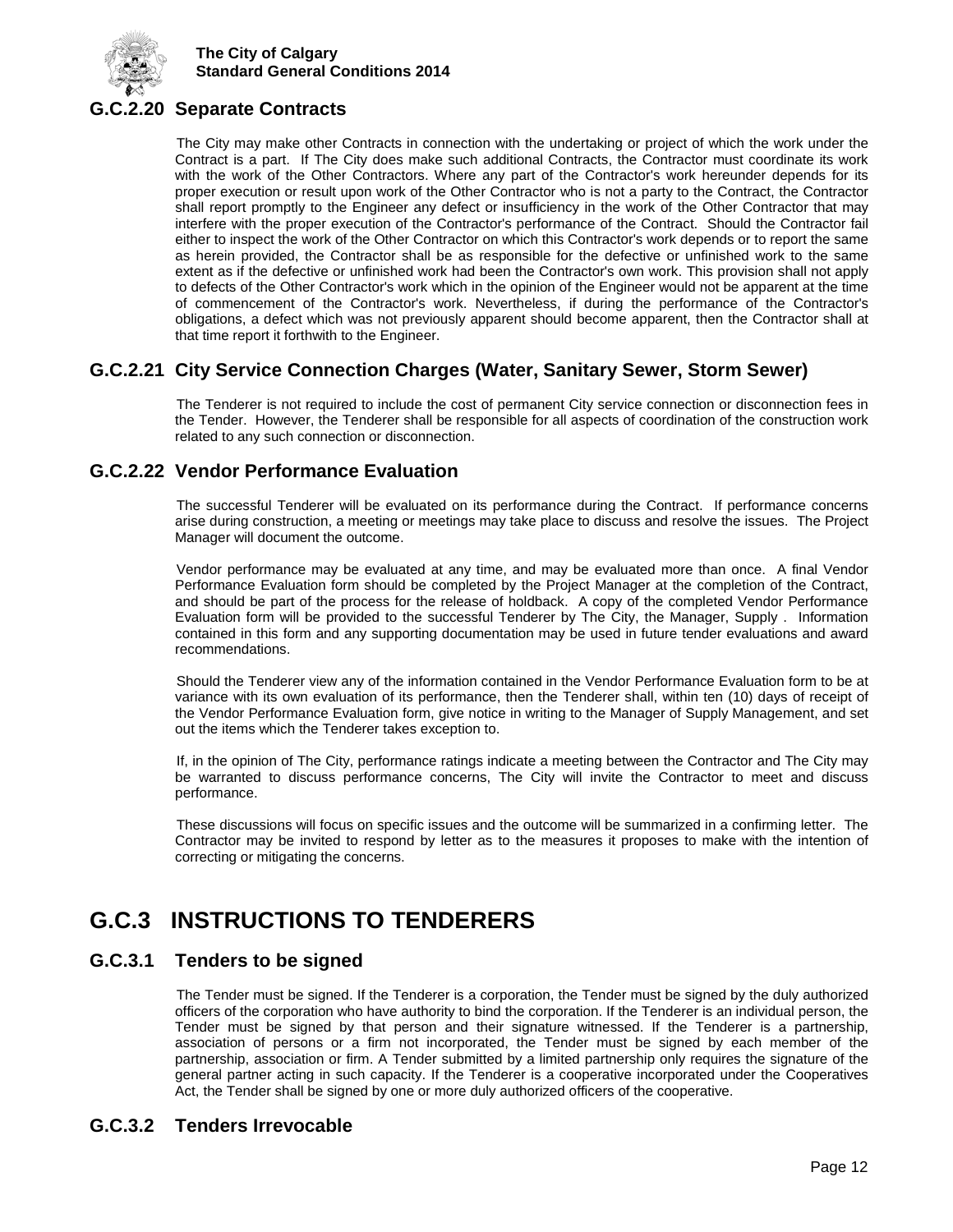

- 3.2.1 After the Tenders have been officially opened, each Tender will be irrevocable, at the sole discretion of the Manager, Supply Management, until either:
	- (a) the date on which the Tender is awarded by the Manager, Supply Management; or
	- (b) sixty (60) days after closing time.
- 3.2.2 Notwithstanding G.C.3.2.1 above, the Manager, Supply Management may require a Tender to be irrevocable for a longer period than stated in G.C.3.21 if any one or more of the following conditions apply to the Tender:
	- (a) an alternate design is submitted in accordance with the conditions described in G.C. 3.6;
	- (b) a Special Condition or other requirement in the Tender Documents requires the Tender to be irrevocable for a longer period; or
	- (c) a longer period is mutually agreed to by the bidder and The City.
- 3.2.3 A Tenderer may withdraw its Tender without penalty or forfeiture until closing time on the closing date by submitting a written request to the Manager, Supply Management before closing time requesting the return of its Tender. The City will not return a Tender to a Bidder based on the Bidder's verbal request.
- 3.2.4 If a Tender is withdrawn after the closing time on the closing date, but prior to the date of award, The City may retain the Bid bond or Bid security that accompanied the Tender.

### <span id="page-17-0"></span>**G.C.3.3 Consent of Surety**

- 3.3.1 The Tenderer shall provide with its Tender a Consent of Surety in the form included in the Tender Documents, or in a form containing the same or more stringent obligations on the part of the surety and the Tenderer, executed under seal by a Surety satisfactory to the City Solicitor and allowed by the laws of the Province of Alberta to issue bonds in Alberta. Surety listing is available from the Office of the Superintendent of Insurance of Alberta, Alberta Finance, Government of Alberta. If the Contract is awarded to the Tenderer, the Surety Company shall furnish:
	- (a) a Contract Performance Bond, and
	- (b) if the Notice so directs, a Labour and Material Payment Bond

each in an amount of not less than fifty percent (50%) of the Total Tendered Price and containing all of the provisions set out in the Consent of Surety and in the Contract Performance Bond, and where required, the Labour and Material Payment Bond appearing in the Contract Documents. The Performance Bond will secure the Tenderer's faithful performance of its obligations under the Contract until the completion of the construction required in the Contract and during the period of maintenance or guarantee set out in G.C.4.44 of the Contract. If a Labour and Material Payment Bond is required, it will secure payment to all Sub-Contractors, employees, workmen and suppliers of material in connection with the performance of the Contract. If the Tenderer is awarded the Contract, the Tenderer shall provide the required bonds along with documentation evidencing all policies of insurance required by the Contract Documents at or before the execution of the Contract by the parties hereto. The required Contract Performance Bond, and if required by the other Contract Documents the Labour and Material Payment Bond, must be in the form supplied by The City or in a form that is acceptable to the City Solicitor.

- 3.3.2 In lieu of a Consent of Surety for each bond that is required under a Tender, The City may accept from a financial institution acceptable to the City Solicitor in an amount not less than fifty percent (50%) of the Total Tendered Price one of the following:
	- (a) a bank draft or certified cheque, or
	- (b) an Irrevocable Letter of Credit or Guarantee, or
	- (c) a letter confirming that either (a) or (b) will be provided upon request.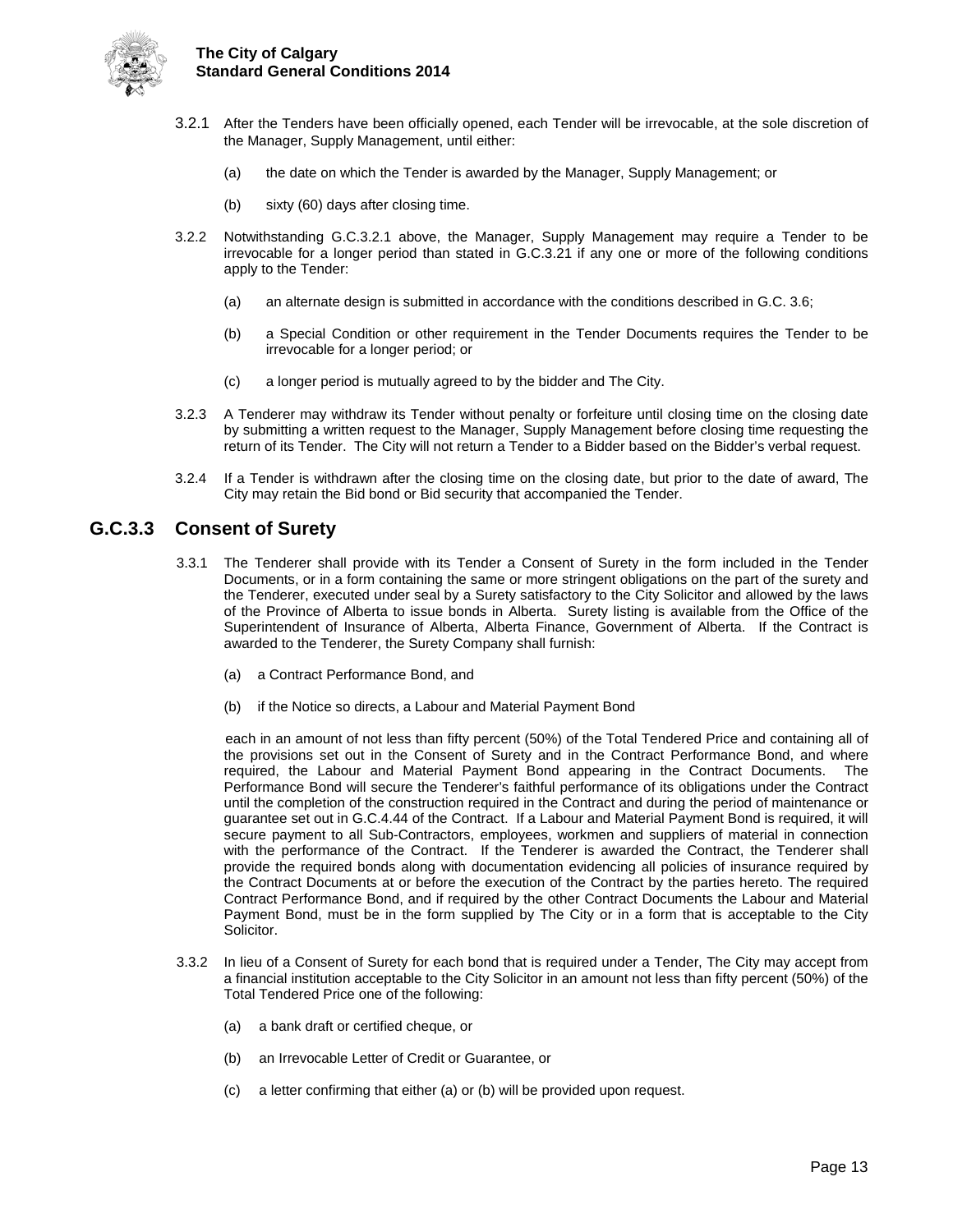

The City may require additional documentation for either (a) or (b) to ensure full and proper project completion. Failure to provide any additional required documentation may result in rejection of the Tender.

3.3.3 In the event of a material extension of the award, Contractor must obtain and provide to The City an appropriate rider or extension to any applicable performance security and any applicable labour and material payment security, or provide additional security to maintain a security level of not less than 50% of the Total Tendered Price as stipulated in G.C.3.3.1. The cost of such rider or extension or additional security will be a reimbursable expense.

## <span id="page-18-0"></span>**G.C.3.4 Contractor's Insurance**

During the term of the Contract and at all times when the Contractor is performing any part thereof and during the times provided for correction of work after final payment in G.C.4.43 and for maintenance in G.C.4.44, the Contractor shall:

- 3.4.1 Maintain with an insurance company or companies satisfactory to the City Solicitor and allowed by the laws of the Province of Alberta to provide insurance in Alberta, the undermentioned types of insurance policies in forms satisfactory to the City Solicitor:
	- (a) Commercial general liability ("CGL") insurance for bodily injury (including death) and property damage in an amount of not less than TWO MILLION DOLLARS (\$2,000,000.00) inclusive limit for any one occurrence. This CGL insurance must be written to a minimum of the current IBC 2100 form, or the most recent version, and such insurance policy must include:
		- (i) The City as an Additional Insured;
		- (ii) a cross liability clause;
		- (iii) products and completed operations coverage of no less than 24 months;
		- (iv) broad form contractual liability coverage;
		- (v) non-owned automobile liability coverage;
		- (vi) operation of attached machinery clause;
		- (vii) the waiving of every right of subrogation by the said insurance company or companies against The City arising out of or in any way connected with the performance of the Contract;
		- (viii) a provision that the rights of The City under any provision of the said policy will not be prejudiced by any default or violation by the Contractor or by any other person insured by that policy; and
		- (ix) any other specific clauses or coverages as may be required by the City Solicitor and described in the applicable Special Conditions;
	- (b) Automobile third party liability insurance (Owner's Form) for bodily injury (including death) and property damage in an amount of not less than TWO MILLION DOLLARS (\$2,000,000.00) inclusive limit for any one occurrence insuring each and every automobile used in the performance of the Contract and such insurance policy will include specific clauses or coverages as may be required by the City Solicitor and described in the applicable Special Conditions;
- 3.4.2 Secure an endorsement to each of the insurance policies mentioned in G.C.3.4.1 showing that said insurance will not be cancelled or materially altered without at least thirty (30) days written notice to The City;
- 3.4.3 Covenant and agree that The City's insurance requirements mentioned above will not be construed to and will in no manner limit or restrict the liability of the Contractor or its responsibility under G.C.4.14;
- 3.4.4 Be solely responsible for the payment of every deductible amount provided in any policy of insurance furnished pursuant to the Contract;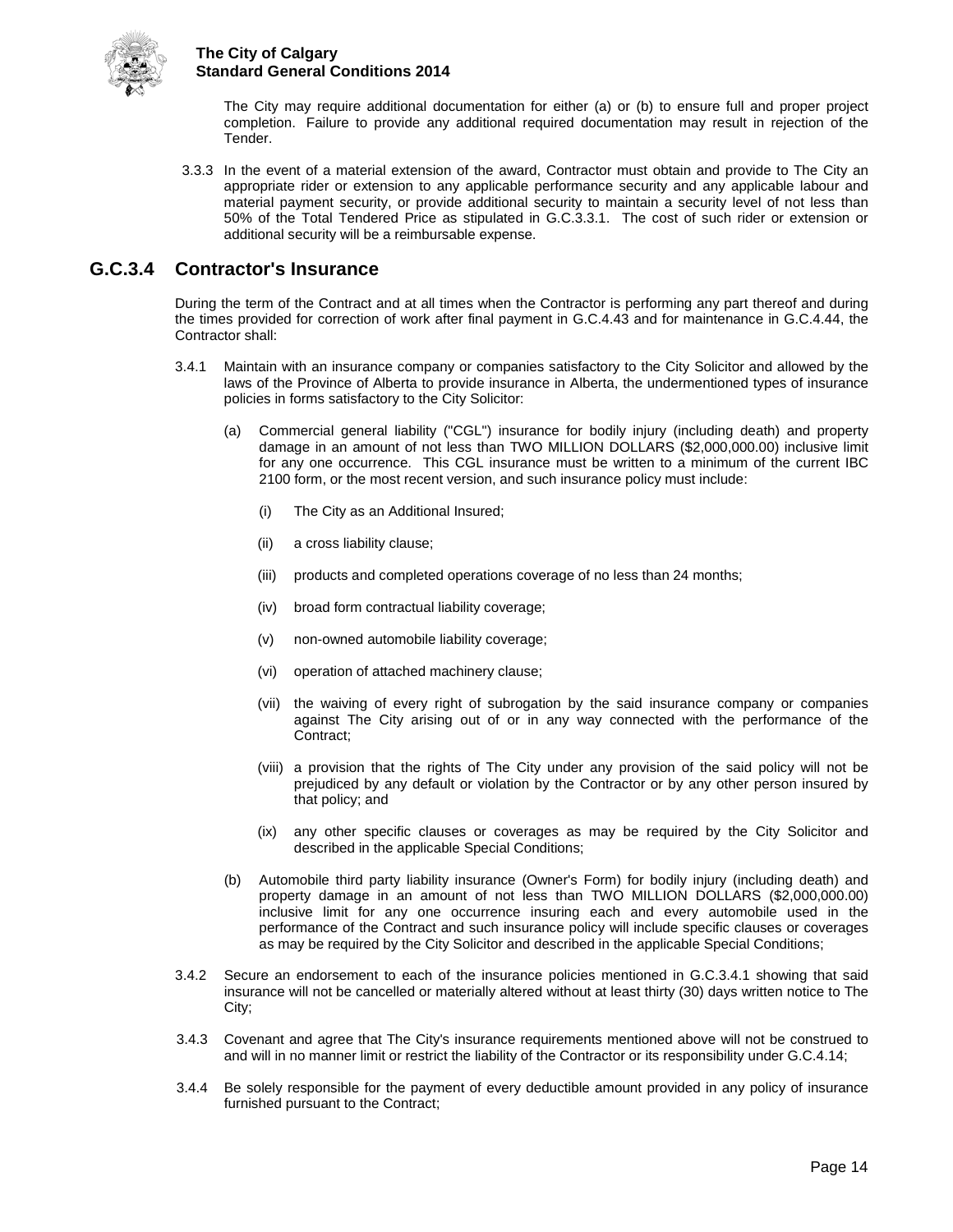

- 3.4.5 Furnish to The City prior to commencing any work or operation under this Contract documentation satisfactory to the City Solicitor evidencing such insurance and also furnish documentary evidence satisfactory to the City Solicitor of the renewal or continuance of such insurance within ten (10) business days of any expiry date(s) thereof;
- 3.4.6 Accept that The City's insurance requirements must, as mentioned in G.C.3.4.1 above be primary and in forms satisfactory to the City Solicitor and that if the City Solicitor finds it necessary for all or any of such insurance requirements to be in forms different from those as maintained by the Contractor then the Contractor shall comply accordingly with the City Solicitor's findings and forward to The City the relevant insurance documentation. If the Contractor has not maintained the insurance required by this clause and furnished the City Solicitor with the required documentation, The City may, without waiving, relinquishing or abridging any right it has under the Contract, obtain the required insurance and charge the cost of the insurance to the Contractor. The City, at its sole option, may set off the cost of the insurance against any amount due from The City to the Contractor.
- 3.4.7 Be solely responsible for and indemnify The City against any loss or damage to the Contractor's tools, materials or equipment or any portion of the Work hereunder not accepted and occupied by The City except and to the extent that such responsibility is specifically accepted by The City pursuant to a provision of the Contract;
- 3.4.8 As described in more detail in G.C.4.10, maintain an account in good standing with the Workers' Compensation Board of the Province of Alberta covering all activities of the Contractor hereunder and pay all assessments thereunder. If the Contractor or Subcontractor is in an exempt industry or does not qualify for Workers' Compensation coverage in Alberta, the Contractor or Subcontractor must provide an employer's liability extension to its CGL policy.

## <span id="page-19-0"></span>**G.C.3.5 Tenderers to Bid to City of Calgary Terms and Conditions**

- 3.5.1 (a) All Tenderers must Bid to The City's specified terms and conditions.
	- (b) Any Tenderer taking exception to any of The City's specified terms and conditions, and wishing to Bid to a qualified or alternate term or condition, may only do so providing that:
		- (i) The Tenderer has first tendered a price based on The City's terms and conditions verbatim, and
		- (ii) The Tenderer's offer of qualified or alternate terms or conditions must clearly define the details of any such changes, and set out individually and in full detail the additional or reduced amount that applies to each change.
	- (c) In evaluating Tenders, selection of the successful Tenderer will be on prices tendered to The City's terms and conditions verbatim. If that Tenderer has offered additional or reduced amounts based on qualified or alternate terms and conditions, The City may accept or reject such alternate terms and conditions as may be deemed in The City's best interests.
	- (d) The words "terms and conditions" used in this clause refer only to that portion of the Tender Documents setting out the requirements other than the detailed work or Project Specifications.

## <span id="page-19-1"></span>**G.C.3.6 Bids on Alternate Designs to Tender Design**

- 3.6.1 The City acknowledges that there may be designs other than what is described in the Tender Documents, and unless expressly indicated otherwise in the Tender Documents, The City will consider an alternate bid based on an alternate design prior to award of the Tender provided that the Tenderer complies with all of the following:
	- (a) the Tenderer has tendered a Tender Price based on the Tender Documents and is the low Tenderer;
	- (b) the Tenderer has also tendered a Tender Price based on the alternate design and has completed the "Summary for Form of Tender for Alternate Bid" included in the Tender Documents, which must be completed whether or not the alternate design relates to all or only part of the project;
	- (c) the Tenderer has included sufficient information on the alternate design to permit The City to quickly and easily assess the alternate bid;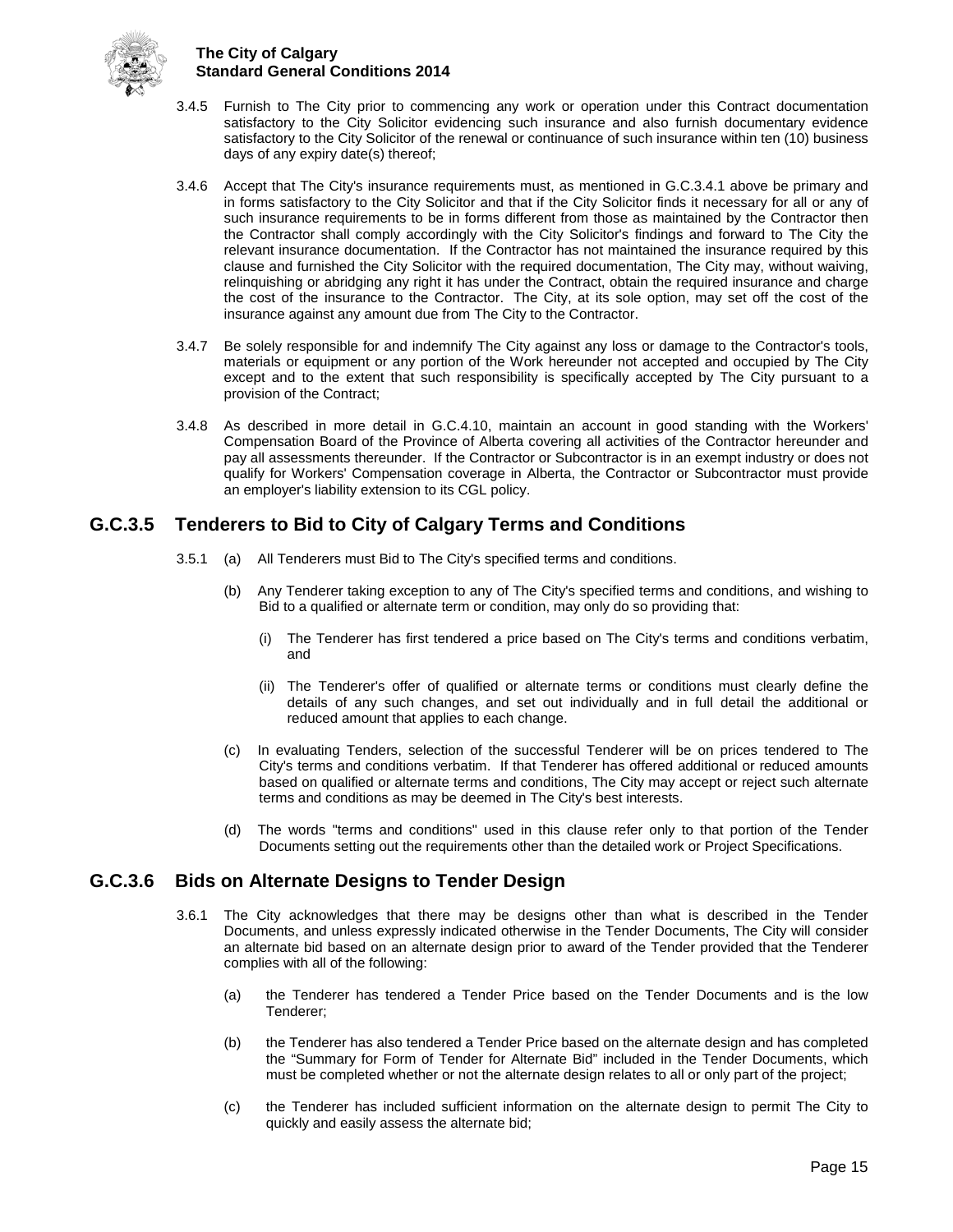

- (d) the Tenderer has provided an alternate design prepared by a Professional Engineer registered in the Province of Alberta.
- 3.6.2 In the event The City accepts the proposed alternate bid, the Tenderer shall be responsible for providing the services of an Engineer or the services of a resident Engineer, or both, during construction as required by The City.
- 3.6.3 On completion of the construction, the Tenderer shall supply The City with one reproducible set of Drawings of Record and two copies of properly signed and stamped design calculations.
- 3.6.4 The City requires that the Bid submitted by the Tenderer be open for at least sixty (60) days to properly evaluate the Bid based on the alternate design.

### <span id="page-20-0"></span>**G.C.3.7 Disclosure of Interest**

- 3.7.1 In accordance with approved policy of City Council, each supplier or Contractor must, as a condition of supplying goods and services to The City, make full disclosure of any of the following existing business relationships with any member of Council, Executive Officer, or any employee of The City who makes recommendations concerning the award of Tender, or the spouse or immediate relative of any such person.
	- (a) If a private company Details of ownership of shares by any of the above.
	- (b) If a public company Details of any ownership of shares, in excess of one percent (1%) of total shares issued, by any of the above.
	- (c) If a partnership Details of any partnership arrangement of any of the above.
	- (d) Details of any directorship of any of the above, unless the directorship is only by reason of the individual being a member of Council, and who has Council's authorization to vote.
	- (e) Details of any direct or indirect pecuniary interest of any of the above in the supply of such goods and services.
- 3.7.2 Disclosure, where any is required, must be made in writing at time of bidding.

A Contractor or supplier of goods or services required to disclose an existing business relationship as described in 3.7.1 must make disclosure in writing at the time of submitting a Bid.

- 3.7.3 If any Contractor or supplier fails to disclose an interest or the interest is falsely or insufficiently reported, The City reserves the right to terminate or suspend the Contract.
- 3.7.4 For the purposes of G.C.3.7, "immediate relative" means a person who is related to an identified person in any of the categories identified below, including:
	- (a) through a blood relationship as a parent, grandparent, aunt, uncle, child, or grandchild;
	- (b) through marriage or other legal process, including adoption, is a spouse, parent, grandparent, child or grandchild; or
	- (c) through co-habitation is connected to a co-habiting person or any parent, grandparent, child or grandchild of such person.
- 3.7.5 Without limiting the other requirements in G.C.3.7, the Tenderer must also provide timely disclosure of any actual or potential conflict of interest that exists or would arise if it were to be awarded this Tender. Any failure to do so may result in the suspension or cancellation of the award or termination of the Contract.

## <span id="page-20-1"></span>**G.C.3.8 Allowances for Lump Sum Contracts**

If the Tender is for a lump sum Contract, the Tenderer shall first determine the amount for which he is willing to perform completely all of the requirements of the Tender Documents. The Tenderer shall enter this amount in the appropriate space on the Summary for Form of Tender.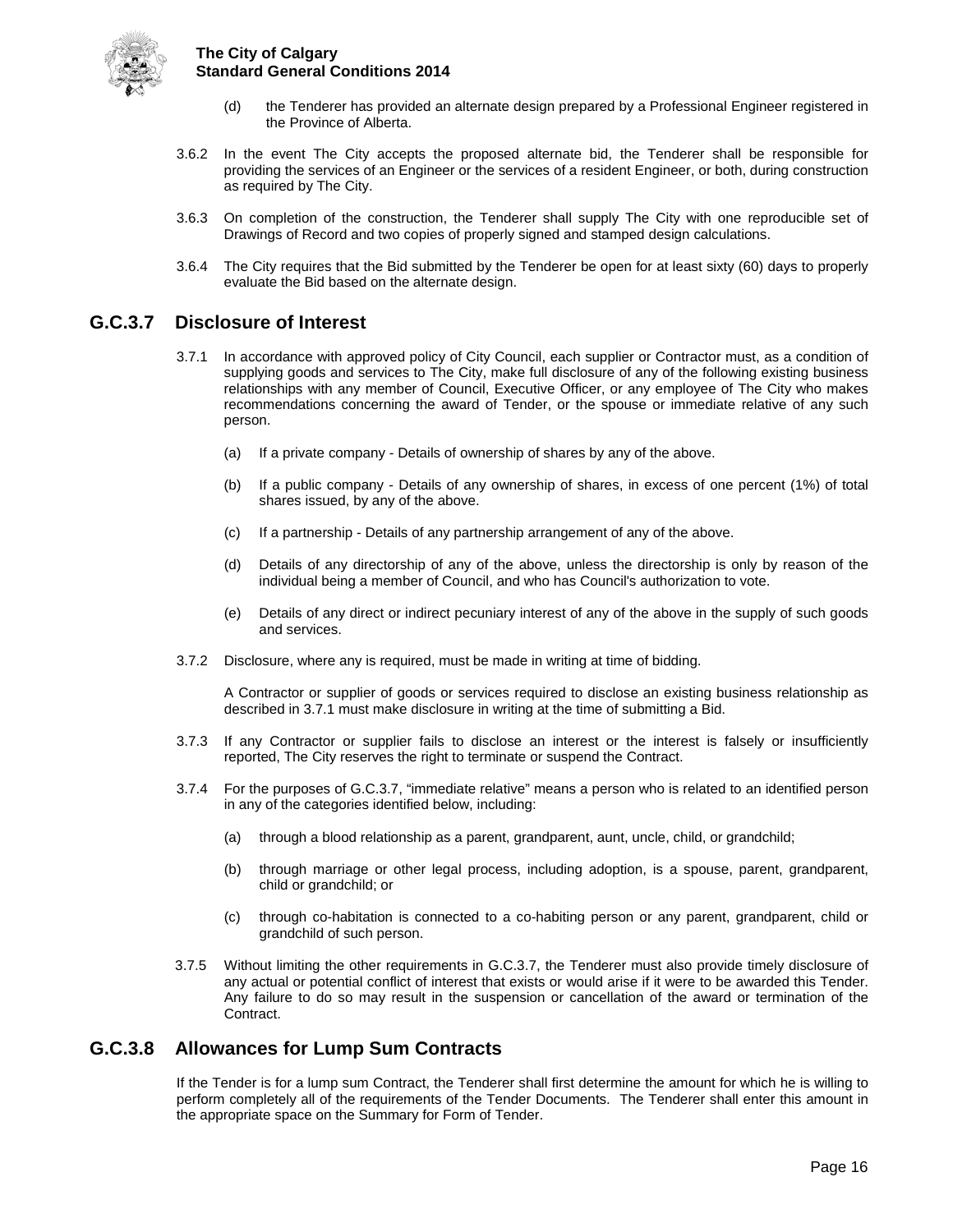

After this amount has been entered the Tenderer shall add the Contingency Allowance to the Total Schedule Amount(s).

Cash Allowances if set out or indicated on the Summary Sheet must be included in the "Total Tendered Price". The Contract will be awarded on the said Total Tendered Price but the successful Tenderer will only be entitled to the Contingency Allowances or any part thereof to the extent that any applicable alterations, modifications, additions or extras qualify for extra payments under the Contract Documents, these items have been done, and these items and the corresponding extra payments have been approved by the Engineer.

## <span id="page-21-0"></span>**G.C.3.9 Allowances for Unit Price Contracts**

If the Tender is for a unit price Contract, the Tenderer shall add up the total amounts from all of the schedules and shall enter this amount in the appropriate space on the Summary for Form of Tender. After this amount has been entered, the Tenderer shall add the Contingency Allowance to the Total Schedule Amount. Cash Allowances as set out or indicated on the Summary Sheet shall be included in the "Total Tendered Price". The Contract will be awarded on the Total Tendered Price but the successful Tenderer will only be entitled to the Contingency Allowance or any part thereof to the extent that any applicable alterations, modifications, additions or extras qualify for extra payments under the Contract Documents, these items have been made or done, and these items and the corresponding extra payments have been approved by the Engineer. The Tenderer to whom the Contract is awarded will be paid at the unit price rate on the actual quantities of Work done.

## <span id="page-21-1"></span>**G.C.3.10 Combined Lump Sum and Unit Price Contracts**

Where a Tender calls for both lump sum and for unit prices for portions of the Work, then a combined Contingency Allowance should be indicated on the Summary for Form of Tender.

## <span id="page-21-2"></span>**G.C.3.11 Application of Commodity Taxes to Contracts**

- 3.11.1 (a) Goods and Services Tax ("G.S.T.") should be excluded from all unit prices and schedule amounts. G.S.T. content in tax included prices is to be calculated, deducted from the schedule amount and shown as a separate total amount in the "Add G.S.T." space on the "Summary for Form of Tender" (yellow sheet).
	- (b) G.S.T. applies to the Contingency/Cash Allowance amounts which are to be included in the "Add G.S.T." space on the Summary for Form of Tender.

Comparison of Bids will be made on the basis of the tendered price.

- 3.11.2 Where The City calls for Tenders on Contracts on which G.S.T. Zero-Rated or Exempt materials or services are being provided, the Tenderer shall indicate such Zero-Rated or Exempt materials or services on each schedule to the Tender. The City may refuse to consider a Tender which does not separate the following costs from all other costs:
	- (a) The materials costs of all Zero-Rated goods and services.
	- (b) The cost of all Exempt goods and services.
- 3.11.3 It is the responsibility of each Tenderer to ascertain before submitting its Tender whether or not any portion of the project to be constructed under the Contract qualifies for Goods and Services Tax Relief. To obtain this information, Tenderers should contact:

Canada Revenue Agency ("CRA") Attention: GST Inquiries Harry Hays Building, Room 172 220 - 4th Avenue S.E. Calgary, Alberta T2G 0L1

Or call: 1-800-959-5525

3.11.4 If the Contractor is unable to recover G.S.T. on any item found by the CRA not to be Zero-Rated or Exempt from Sales Tax, no additional amount will be paid by The City.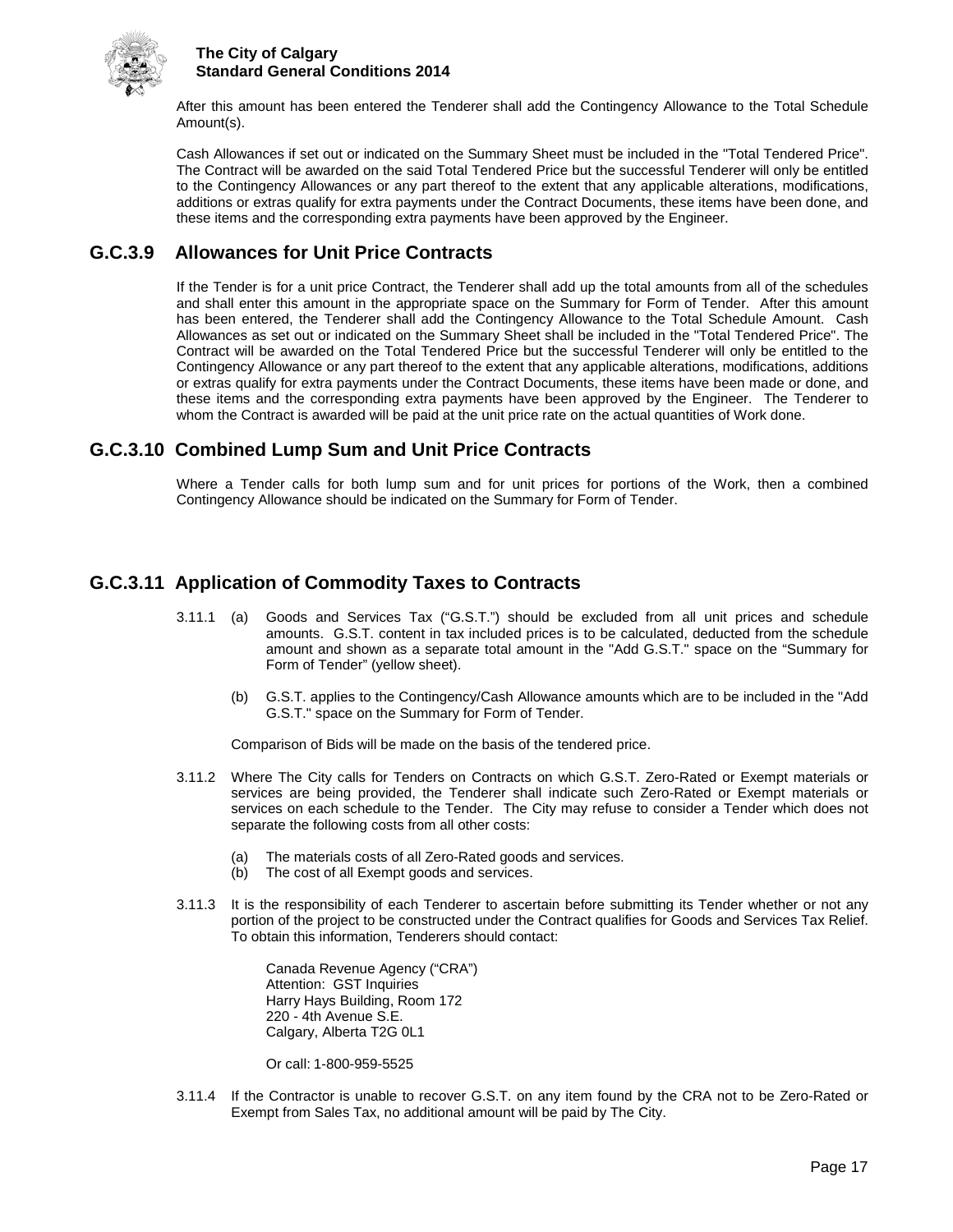

- 3.11.5 In general, the following categories of goods or services qualifying for specific tax or duty relief may be used as a guideline:
	- (a) Schedule VI (Zero-Rated Supplies) to the *Excise Tax Act* which lists certain prescription drugs, medical devices, basic groceries, agriculture and fishing supplies, transportation services, financial services and certain non-taxable importations. In general, Tenderers should consider all of the Zero-Rated supplies as clearly outlined in Schedule VI; in particular section 5 of part IV Agriculture and Fishing zero-rates a supply of fertilizer in bulk or in a container containing at least 25 Kg of fertilizer where the total quantity of fertilizer supplied at that time is at least 500 Kg.
	- (b) Schedule V (Exempt Supplies) to the *Excise Tax Act* which lists certain supplies of real property excluding municipal real property (2004 Amendment), health care services, educational services and financial services.
- 3.11.6 G.S.T. on Progress Billings The successful Tenderer shall invoice The City on progress billings clearly indicating the net billing after deduction of the holdback pursuant to G.C.6.8 as a G.S.T. excluded amount. G.S.T. shall be clearly indicated as a separate amount on each progress billing.
- 3.11.7 G.S.T. on Holdbacks The successful Tenderer shall exclude G.S.T. from the amounts held back from progress billings pursuant to G.C.6.8 Liens and Holdbacks. In accordance with subsection 168(7) of the *Excise Tax Act*, G.S.T. on the amount held back is payable by The City to the Contractor on the earlier of the day the holdback is paid out or the day the holdback expires.
- 3.11.8 Customs duty remissions may also apply on certain imported machinery possibly included here where same is either not available in Canada or when such importation is in the public interest as provided in the *Financial Administration Act* and when approved by the Federal Department of Industry, Trade and Commerce.
- 3.11.9 Unless otherwise specifically stipulated, where necessary the Contractor shall undertake all needed operations, and pay all relevant charges, for clearing any imported equipment or materials through the Canada Border Services Agency.
- 3.11.10 Unless otherwise specifically stipulated, if the Contractor or its supplier manufactures or purchases any goods involved in the Contract outside of Canada, the Contractor must ensure that he or its agent or representative is the "IMPORTER OF RECORD" for customs purposes.
- 3.11.11 In the event The City elects to exercise its option to delegate specific responsibility for importations to a person or entity other than the Contractor, as provided in G.C.3.11.9 and G.C.3.11.10, The City or its representative shall facilitate customs clearance. The Contractor shall provide all information and documentation required by customs to enable The City or its representative to complete the importation process without delay.
- 3.11.12 The City will not be liable for and the Contractor or its supplier shall indemnify The City in respect of any special or dumping duties which may be levied by the CRA or Canada Border Services Agency, or otherwise, upon any imported goods required in the supply of materials in this order and in performance of the Contract.
- 3.11.13 The cancellation, reduction or remission of any special or dumping duty included in prices must be to the advantage of The City.
- 3.11.14 Without restricting the generality of the provisions set out in G.C.4.14 (Indemnity), The City will not be liable for, and the Contractor or its supplier shall indemnify The City in respect of, any interest charges or penalties arising as a result of errors in tariff classifications or duties which may be levied by the Canada Border Services Agency, under the provision of the *Customs Act*, upon any imported goods required in the supply of materials in the performance of the Contract.

## <span id="page-22-0"></span>**G.C.3.12 Approval of Materials or Equipment**

3.12.1 Where the Tender Documents call for the use of "trade name" materials, services or equipment the Tenderer may apply for approval of additional "trade name" items.

Where trade names are not used, approval is required for materials, services or equipment which are at variance with the Tender Documents.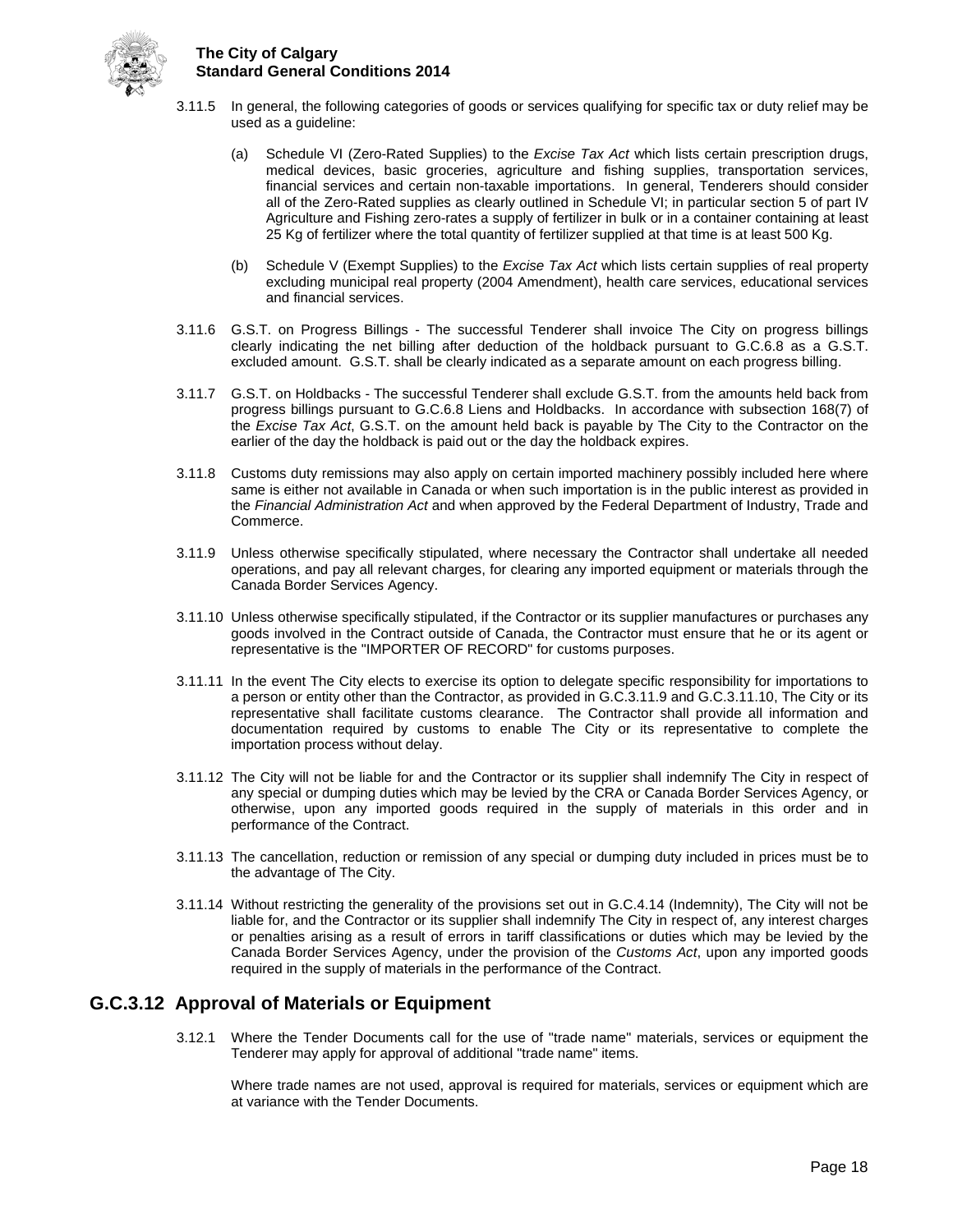

- 3.12.2 Where "or equal" is specified in the Tender Documents, the Tenderer should apply for approval of "or equal" materials or equipment so that the specified materials or equipment have the status of Approved Alternate, Approved Equivalent or Approved Equal.
- 3.12.3 The Tenderer should obtain approval at least seven (7) calendar days prior to the Tender closing date.
- 3.12.4 Detailed specifications, plans, and where applicable, samples, must accompany all applications for approval. The Tenderer shall itemize all features that are at variance with the Tender Documents.
- 3.12.5 In all other respects, the materials and installation must comply with the requirements of the Tender Documents. The Tenderer will not be entitled to compensation for any material or installation that fails to meet the requirements of the Tender Documents in all other respects.
- 3.12.6 Any approval must be obtained by the Tenderer from the Engineer, in writing. Any approval so granted pursuant to the terms of this General Condition will be for this Tender only.
- 3.12.7 The City will only consider requests for the status of Approved Alternate, Approved Equivalent or Approved Equal from the Tenderer that will be submitting the Bid. The City and the Engineer will not consider applications for Approved Alternate, Approved Equivalent or Approved Equal status from suppliers of materials or equipment that will not be bidding directly to The City.

### <span id="page-23-0"></span>**G.C.3.13 Liquidated Damages**

- 3.13.1 Where the Tender Documents provide any date or dates for completion of substantially all of the Contract, or any specified portions of the Contract ("Interim Completion Date"), and where the Tender Documents provide that liquidated damages will apply and specify the relevant rate or amount, then liquidated damages will be applicable to any failure to meet any such date specified.
- 3.13.2 If applicable, liquidated damages or a liquidated damage rate for delay in achieving any Interim Completion Date or Substantial Performance will be calculated to cover the anticipated additional costs to The City due to such delay, including without limitation the costs of City staff and consultants, site management, and other related claims due to such delay, and will be confirmed in the Tender Documents (such as the Notice or Special Conditions or both).
- 3.13.3 The Tender Documents may also provide for the assessment and refinement of liquidated damages or a liquidated damage rate by The City and the Engineer, with input from the Contractor, approximately one month prior to each Interim Completion Date as well as the date for Substantial Performance of the Contract.
- 3.13.4 For any breach of Contract for which liquidated damages or a liquidated damage rate has not been specified, The City may claim damages on the basis of the actual loss sustained.

## <span id="page-23-1"></span>**G.C.3.14 Execution of Formal Agreement**

If The City requires a formal agreement, the Contractor shall execute the Contract Documents including the Drawings of Record, if any, within a reasonable period after they are received from The City. The Contract Documents should be executed as described in G.C.3.1 for the execution of the Tender and promptly returned to The City. Failure or refusal to execute and return the Contract Documents to The City will constitute a breach of the agreement effected between the parties by the award of the Tender and The City, at its option, may do any one or more of the following:

- (a) consider the Tenderer has abandoned the Contract, whereupon The City will be entitled to retain the Bid deposit as liquidated damages,
- (b) take such action at law as it is entitled to under the Contract and establish damages suffered by The City,
- (c) proceed in such manner as The City determines to be appropriate and in its best interest in the circumstances.

If The City claims damages for breach of Contract against the Contractor the claim may include, but not be limited to, loss sustained by The City as a result of delay to or interference with The City's construction program.

## <span id="page-23-2"></span>**G.C.3.15 Permits and Licenses**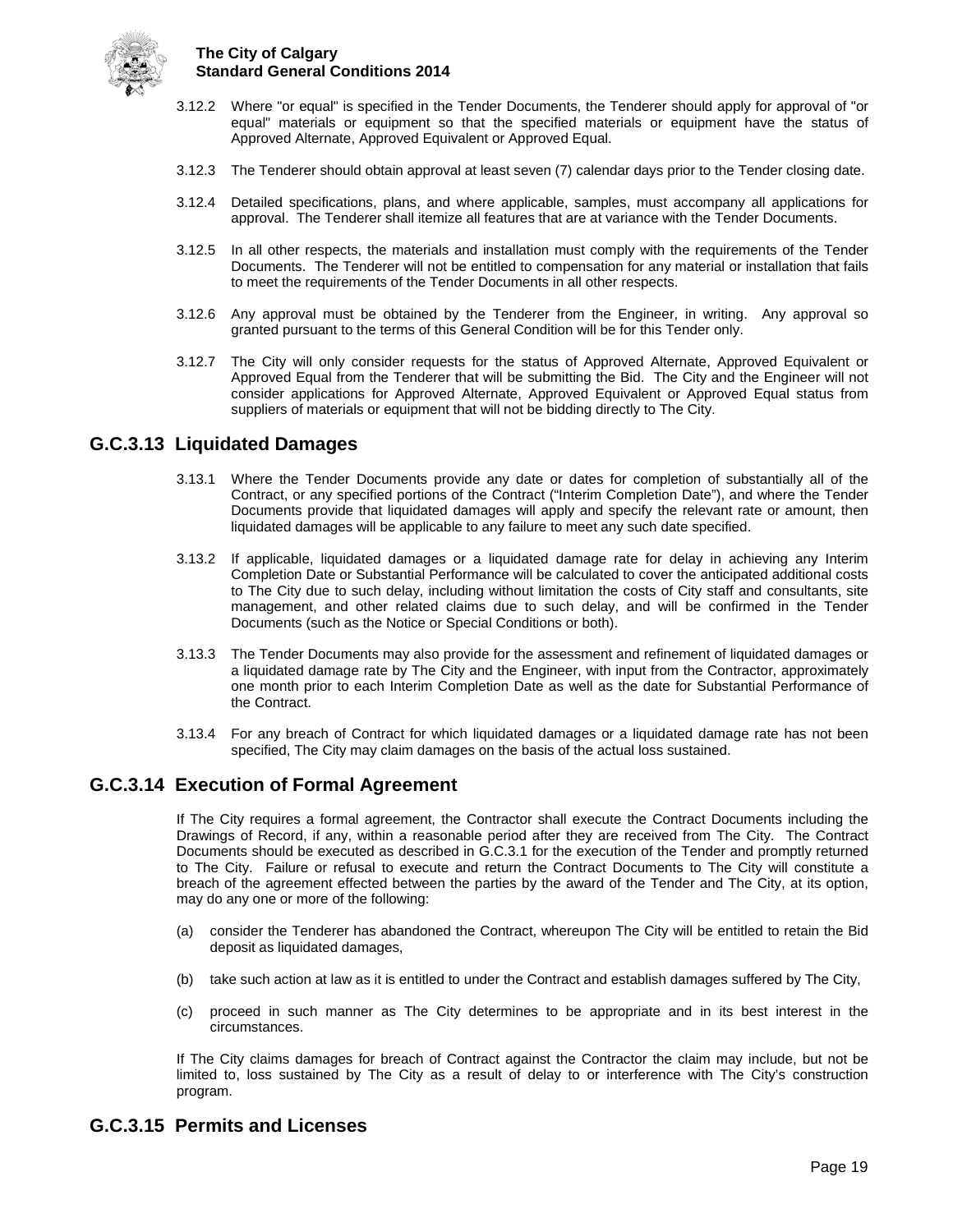

The successful Tenderer shall obtain and pay for all permits and licenses required by the Province of Alberta, The City of Calgary, or any other authority, required to enable him to do all things required to perform the Contract. Without restricting any remedies available to The City, failure to obtain any required permits or license may result in:

- (a) forfeiture, as liquidated damages, of any Bid security or performance security provided by the Tenderer to The City up until the date of failure to obtain any necessary permit or license, and
- (b) the Tenderer paying to The City all monies paid by The City in connection with the Tender up until the date of failure to obtain any necessary permit.

## <span id="page-24-0"></span>**G.C.3.16 Extensions or Basis for Separate Awards**

3.16.1 Length of Agreement

If so noted in the Special Conditions, in addition to requesting pricing for the tendered project, The City may also request pricing based on the current project, with the option to extend the current award for additional periods. Rules and procedures for award extension will be described in the Special Conditions.

3.16.2 Use of Pricing for Other Projects for Lump Sum or Unit Price Contracts or both Lump Sum and Unit Price Contracts

The City may use pricing offered on one tendered project (a project awarded in the past 36 month period) as the basis for approving an award on other similar projects, without tendering subject to approval by the Manager, Supply Management of a business case based on the applicable NWPTA exemption.

In all cases, pricing offered on the originally accepted tender will be used as a basis for negotiating price changes.

## <span id="page-24-1"></span>**G.C.4 OBLIGATIONS OF THE CONTRACTOR**

#### <span id="page-24-2"></span>**G.C.4.1 Engineer and Contractor**

- 4.1.1 The Contractor must at all times control the work, subject to G.C.5.8 Emergencies and G.C.4.11 Occupational Health and Safety (in situations where another party has been designated as prime contractor). The Contractor must effectively direct and supervise the work to ensure conformity with the Contract Documents. The Contractor is solely responsible for all construction means, methods, techniques, sequences and procedures and for coordinating the work in its entirety.
- 4.1.2 The Contractor is solely responsible for the design, erection, operation, maintenance and removal of temporary structures and other temporary facilities and the design and execution of construction methods required in the work. The Contractor shall engage and pay for registered professional engineers or personnel skilled in the appropriate discipline to perform those functions where required by law or by the Contract Documents and in all cases where such temporary facilities and their method of construction are of such a nature that professional engineering skill is required to produce safe and satisfactory results.
- 4.1.3 The Contractor shall not employ on the work any person who is, in the opinion of the Engineer or Project Manager, unfit for the work or unskilled in the work assigned to him.
- 4.1.4 The Engineer is, in the first instance, the interpreter of the Contract Documents and the judge of its performance. The Engineer shall use its powers under the Contract to enforce its performance by the Contractor and Owner.
- 4.1.5 No interference, or taking part in the work, as directed by the Engineer, by The City under any of the provisions of the Contract and no issuance or making of any account, statement, estimate or certificate by the Engineer referred to in the Contract, and no approval of any such account, statement, estimate or certificate by The City and no payment, whether in part or in full, which may be made by The City to the Contractor, or on its account, and no acceptance, taking over, using or operating of any part or parts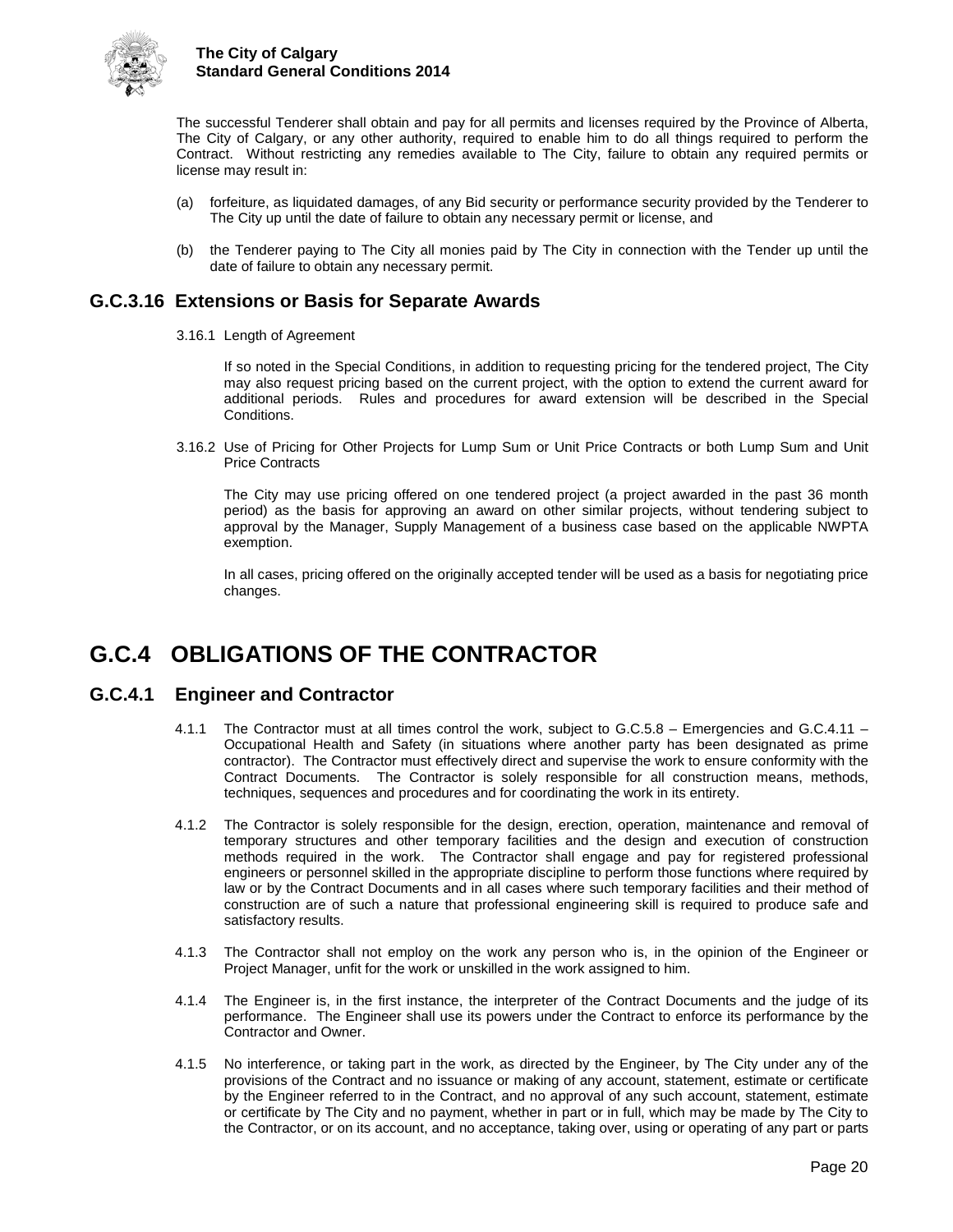

of the work by The City, or any person or persons through or under The City will in any way affect the obligation, responsibility or liability of the Contractor under the provisions of the Contract.

- 4.1.6 If the Contractor considers any decision of the Engineer to be at variance with the Contract Documents or to be in error, the Contractor must give written notice within three business days to the Project Manager of that business unit of The City which is responsible for the work, as identified in the Notice, setting out the decision of the Engineer and the provision of the Contract Documents which the Contractor feels to be in conflict with the decision.
- 4.1.7 If the Engineer ceases to be employed or engaged by The City, The City shall appoint a replacement, whose status under the Contract shall be that of the former Engineer.
- 4.1.8 If an Engineer has not been designated, the powers and responsibilities of the Engineer described in these General Conditions may be carried out by the Project Manager for The City.

## <span id="page-25-0"></span>**G.C.4.2 Contractor to Check Plans and Contract Documents**

The Contractor shall with due diligence verify all dimensions, quantities, and details described in the Specifications and shown on the drawings, supplementary drawings, schedules or other data received from the Engineer or contained in any of the Contract Documents including any addenda. The Contractor shall notify the Engineer of all errors, omissions, conflicts and discrepancies found in the Contract Documents. Failure to discover or correct errors, conflicts or discrepancies which ought to have been discovered by due diligence, shall not relieve the Contractor of full responsibility for unsatisfactory work, faulty construction or improper operations resulting therefrom, nor from rectifying such conditions at the Contractor's expense.

### <span id="page-25-1"></span>**G.C.4.3 Land**

The City shall provide the lands upon which the work under the Contract is to be done. The Contractor shall provide whatever additional land that may be required for the erection of temporary construction facilities and storage of materials, together with right of access to such additional land.

## <span id="page-25-2"></span>**G.C.4.4 Progress Schedule**

- 4.4.1 Within fifteen (15) days after the award of the Contract, the Contractor shall submit a proposed schedule showing the anticipated time of commencement and completion of each of the various operations to be performed under the Contract. This schedule shall include all necessary and appropriate information regarding the sequence and correlation of work, and an estimated time required for the work. The Contractor shall revise the proposed schedule as requested by the Project Manager and after approval, the Contractor shall strictly adhere to the revised schedule unless upon written permission of the Project Manager, the schedule is changed.
- 4.4.2 If the Contractor fails to adhere to the approved progress schedule, he must promptly adopt acceptable additional means and methods of construction at no additional cost to The City, that will make up for the time lost and assure completion in accordance with the approved schedule.
- 4.4.3 Notwithstanding the provisions of this clause, The City may proceed in accordance with G.C.5.6 and G.C.5.7.

#### <span id="page-25-3"></span>**G.C.4.5 Intellectual Property**

- 4.5.1 The Contractor represents and warrants that it has the sole and unrestricted right, title and interest or good and sufficient power, authority and right to use any Intellectual Property required for any product or equipment or work required for the performance of the Contract.
- 4.5.2 The Contractor shall pay all fees associated with the use of the Intellectual Property including but not limited to license fees and royalties required for any product or equipment or work required for the performance of the Contract.
- 4.5.3 The Contractor agrees to indemnify, defend and save harmless The City and all of its employees, officials, officers and authorized representatives from and against all claims, demands, losses, costs, damages, actions, suits or proceedings arising out of the Contractor's performance of the Contract which are attributable to an infringement or an alleged infringement by the Contractor, or anyone for whose acts he may be responsible, of any Intellectual Property Right.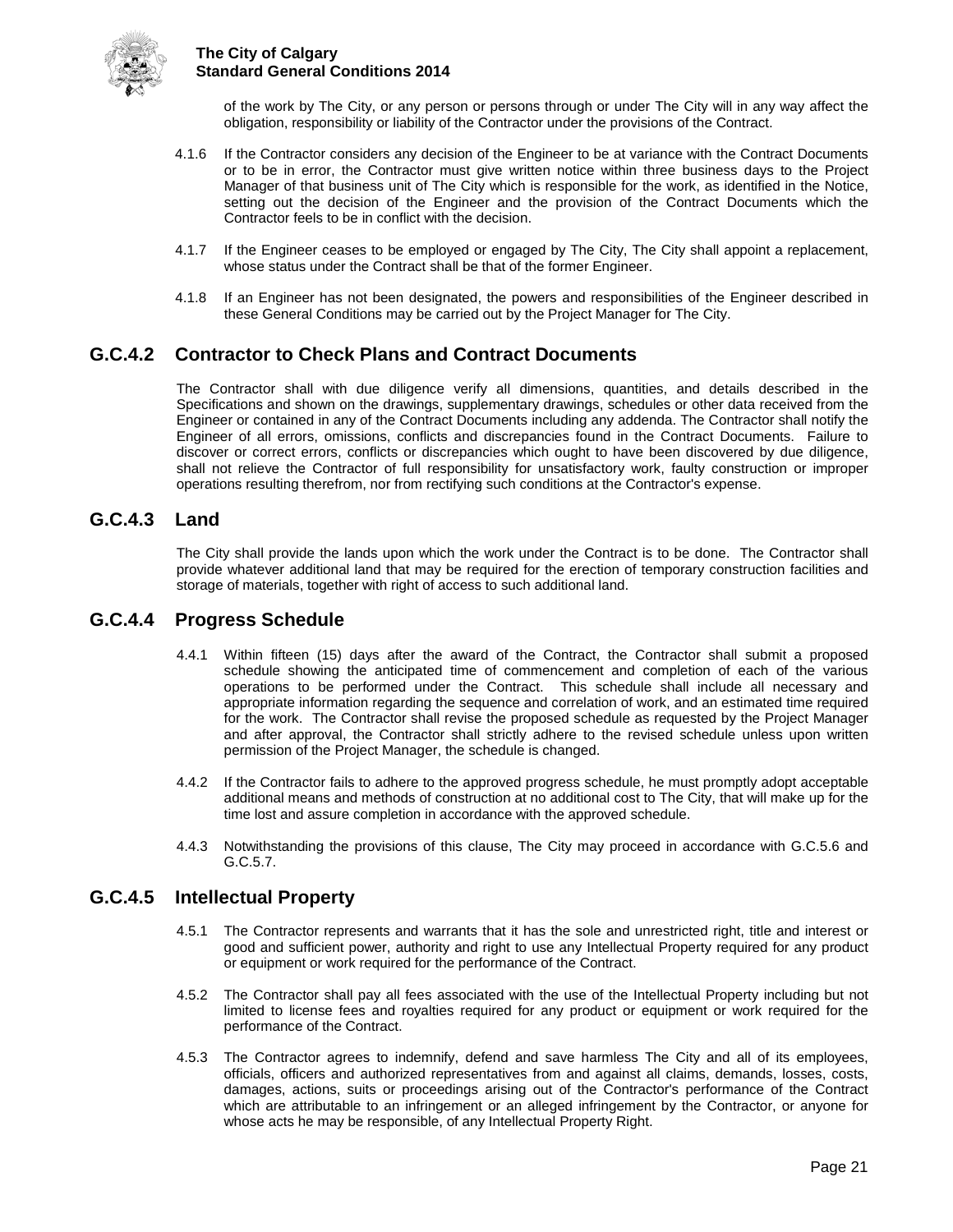

- 4.5.4 Notwithstanding G.C.4.5.3, if The City is enjoined or there is a reasonable likelihood that it may be enjoined as a result of an injunction or claim from using any Intellectual Property that is incorporated into or associated with any product or equipment or work by the Contractor which is attributable to an infringement or alleged infringement by the Contractor, the Contractor, at its sole expense, shall:
	- (a) procure the right for The City to continue using the infringing or allegedly infringing Intellectual Property; or
	- (b) replace or modify the Intellectual Property to make it non-infringing, so long as such replacement or modification does not adversely affect the performance or use of the product or equipment or the work generally, all subject to the prior approval by The City; or
	- (c) if neither (a) or (b) is commercially reasonable, the Contractor shall pay The City the lesser of the amount equal to fees paid for the product or equipment or the work or the amount of the damages and expenses suffered by The City.

## <span id="page-26-0"></span>**G.C.4.6 Explosives and Blasting**

- 4.6.1 When explosives are used, the Contractor shall be responsible for their handling, storage and transportation in accordance with City Bylaws, the *Explosives Act (Canada)* and the regulations made thereunder, the *Transportation of Dangerous Goods Act (Alberta)*, the *Occupational Health and Safety Act (Alberta)*, as amended, including the *Occupational Health and Safety Code 2009*, (including Part 33), and any regulations thereunder (hereinafter referred collectively to as the "OH&S Legislation"), and the applicable provisions respecting explosives and the transportation thereof found in the current Calgary Fire Prevention Bylaw and any amendments thereto or substitutions thereof. In the event of any conflict, the Contractor shall comply with the more stringent provision.
- 4.6.2 Notwithstanding the above, no blasting may be carried out without the prior written approval of the Engineer.
- 4.6.3 Notwithstanding G.C.4.6.1 and G.C.4.6.2, the Engineer or the owner of a utility located within the vicinity may require the Contractor to present him with a report by a competent consulting Engineer containing sufficient information to demonstrate that any proposed blasting will be done in a reasonable and safe manner.

## <span id="page-26-1"></span>**G.C.4.7 Work Adjacent to Pipelines**

The Contractor shall comply with and ensure that its Sub-Contractors comply with all requirements of the *Pipeline Act* and all regulations thereunder, Part 32 of the *Occupational Health and Safety Code 2009* and Energy Resources Conservation Board Guide 30 Guidelines for Safe Construction Near Pipelines (collectively referred to as the "Provincial requirements"). If any of the requirements of these Standard General Conditions is inconsistent with the Provincial requirements, the Provincial requirements will govern.

- 4.7.1 Prior to any work being carried out adjacent to a pipeline, the Contractor will provide the Project Manager with a written outline of how it plans to carry out its work under the Contract in accordance with applicable legislation. In addition, prior to any work being carried out adjacent to a pipeline, the Contractor must provide all of its employees and Sub-Contractors that will be working around pipelines with the following information:
	- (a) The proper procedure for the location of pipelines, including a locate by way of contacting Alberta One Call;
	- (b) An appropriate emergency plan that meets the requirements of G.C.4.13 and includes a list of field location telephone numbers, Alberta One Call, and a list of emergency telephone numbers;
	- (c) The estimated or expected location and elevation of all pipelines on the site;
	- (d) The nature of the materials in the pipelines or, if no longer in use, the nature of the materials previously in the pipelines;
	- (e) Any health and safety risks and any dangers associated with striking, scraping or in any way damaging the pipelines; and
	- (f) The proper procedure for reporting any damage or disrepair of a pipeline.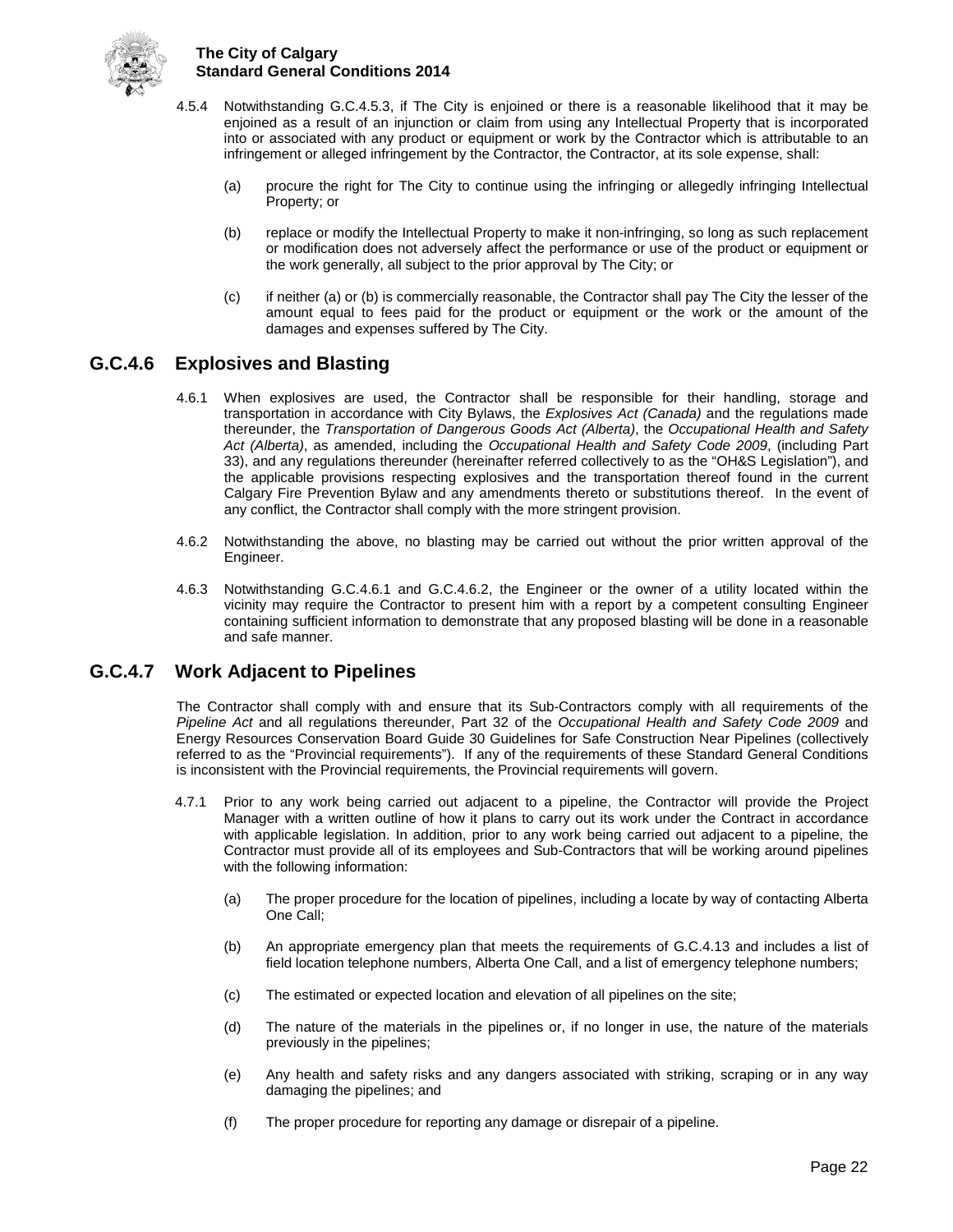

- 4.7.2 Prior to any work being carried out adjacent to a pipeline, the Contractor is responsible for obtaining and distributing to all parties involved in the construction complete plans showing exact or expected locations and elevations of all pipelines on the site.
- 4.7.3 The expected locations and elevations of all existing pipelines must be clearly marked on the job site. The Contractor is responsible for ensuring that all markers for pipeline locations are in place at all times during construction, and is responsible for ensuring that markers are highly visible and consist of flagged stakes, snow fencing or equivalent.
- 4.7.4 Pipelines must be hand-exposed at selected points on the construction site, especially where pipeline crossings occur or the pipeline is to be exposed. Equipment must be kept at predetermined distances above the line and parallel to the line. Notwithstanding locations and elevations provided on plans it is the sole responsibility of the Contractor to verify accuracy by hand exposing the pipeline or to verify accuracy by using other non-destructive means acceptable to the Engineer and pipeline operator. The Contractor shall provide notice to the pipeline operator and invite a representative to be present during such exposure activities.
- 4.7.5 For any work in the vicinity of a pipeline, the Contractor must contact the pipeline operator at least fortyeight (48) hours prior to the commencement of the work. The Contractor shall arrange for a representative of the pipeline operator to be present during certain construction operations unless the pipeline operator declines to send a representative to the worksite while construction operations are undertaken near the pipeline.
- 4.7.6 Prior to any work in the vicinity of a pipeline the Contractor shall ensure that all of the following requirements are met:
	- (a) the Contractor has obtained written approval from the pipeline operator to carry out the excavation;
	- (b) arrangements are made for a representative of the pipeline operator to be present on site to oversee the excavation and backfill stages and to inspect the pipeline;
	- (c) the pipeline representative has approved the excavation, utility support and backfill procedures;
	- (d) all pipeline locations have been verified and that the pipeline properly has been or is hand exposed or exposed in a non-destructive manner; and
	- (e) if required, adequate ramping has been constructed over all pipeline crossings.
- 4.7.7 If at any time a pipeline is struck, scraped, damaged, or in any way interfered with by the work, the Contractor must immediately inform the pipeline operator, The City, the Alberta Energy Resources Conservation Board, and all other applicable regulatory agencies.
- 4.7.8 If a pipeline is struck, scraped, damaged or in any way interfered with by the Contractor, The City reserves the right to immediately shut down the construction site until a meeting is held between the Contractor and the Engineer or its representative at which time the Contractor will be required to provide a full report on the pipeline damage and what steps have been taken to rectify the situation. G.C.4.35.12 (Contamination Discovery) must be followed in the event suspected or potentially contaminated ground is exposed during construction activities.
- 4.7.9 The Contractor must meet or exceed the minimum construction requirements listed below in the absence of any requirements being specified by the owner or operator of the pipeline.
	- (a) All pipeline installations require a minimum of 0.80 metres of cover over the pipeline;
	- (b) All pipeline installations under road ditches require a minimum of 1.10 metres of cover over the line;
	- (c) Where heavy construction equipment will be crossing pipelines, adequate ramping over the pipeline must be constructed to the satisfaction of the owner or operator of the pipeline; and
	- (d) The relevant legislative requirements, including those referred to in the introductory words to this G.C.4.7.

## <span id="page-27-0"></span>**G.C.4.8 Compliance with Legislation**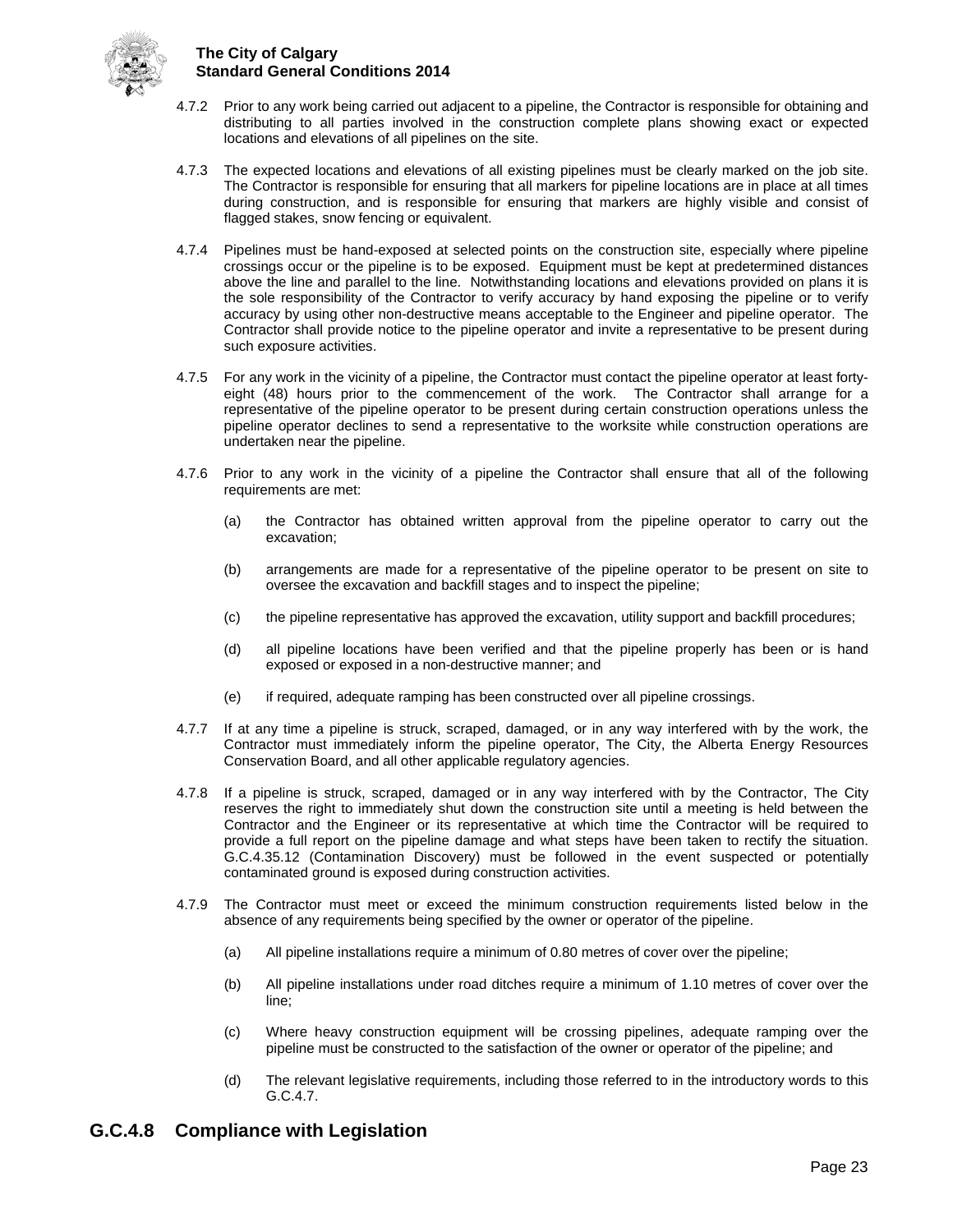

The Contractor shall comply with all relevant legislation and requirements of those federal, provincial, municipal or other governmental bodies, agencies, tribunals or authorities having jurisdiction and lawfully empowered to make or impose laws, bylaws, rules, orders or regulations with respect to the Contractor's obligations. Relevant legislation includes any applicable amendments and regulations.

## <span id="page-28-0"></span>**G.C.4.9 The Historical Resources Act**

- 4.9.1 The Contractor shall comply, and shall ensure that its Sub-Contractors comply, with the *Historical Resources Act (Alberta)*, any regulations thereunder, and any applicable bylaws.
- 4.9.2 Where in the course of work under the Contract any actual or suspected archaeological or historical artifacts are unearthed, the Contractor shall immediately:
	- (a) suspend all operations in the vicinity of the find;
	- (b) notify the Engineer of the location of the find and the nature of the materials, structures or artifacts found; and
	- (c) ensure that the site is preserved until its significance can be assessed.
- 4.9.3 Any material delay caused through compliance with the *Historical Resources Act (Alberta)* may result in a time extension only for performance of Contract and The City shall not be obliged to pay any additional amount because of such delay.

## <span id="page-28-1"></span>**G.C.4.10 Workers' Compensation**

- 4.10.1 The Contractor shall ensure compliance both by the Contractor itself and each Sub-Contractor with the requirements of the *Workers' Compensation Act (Alberta)* and any regulations thereunder. Contractor, as well as each Sub-Contractor it engages, must maintain an account in good standing with the Workers' Compensation Board for all employees based in Alberta. The Contractor's account must include coverage for all partners, proprietors or directors of the firm, company or corporation who are based in Alberta and will be present or may have cause to be present at the worksite. The Contractor must provide to the City verification from the Workers' Compensation Board that the Contractor has an account in good standing with the Workers' Compensation Board prior to proceeding with the work, and The City may seek further verification any time during the performance of the Contract. Notwithstanding any other provisions in the Contract Documents, The City may refuse to make a final payment to the Contractor unless the Contractor furnishes a letter or other evidence from the Workers' Compensation Board that the Contractor's account, and each Sub-Contractor's account, with the Board is in good standing.
- 4.10.2 If at any time The City receives from the Workers' Compensation Board advice to the effect that the account of the Contractor or any Sub-Contractor has ceased to be in good standing with the said Board, or that there are amounts which the Contractor or any Sub-Contractor owes to the Board, by reason of any act or omission of the Contractor or any Sub-Contractor, or of any order made by the Workers' Compensation Board, or if The City receives from the Workers' Compensation Board a demand for payment by The City by reason of any act or omission of the Contractor or any Sub-Contractor under the provisions of the *Workers' Compensation Act (Alberta)*, The City may suspend payments due to the Contractor until either:
	- (a) the Contractor has obtained and submits to The City a letter of clearance from the Board indicating that the Contractor or Sub-Contractor, as the case may be, no longer owes money to the Board, or has otherwise been brought into good standing with the Board; or
	- (b) The City pays the Workers' Compensation Board the amount owing on behalf of the defaulting Contractor or any Sub-Contractor or the amount of the demand for payment in respect of the Contractor or any Sub-Contractor.
- 4.10.3 If The City is required to pay any amount to the Workers' Compensation Board of Alberta on behalf of the Contractor, or any Sub-Contractor, or by reason of any act of omission of the Contractor, or any Sub-Contractor, The City may deduct the amount from any amount owing to the Contractor under the Contract or under any other Contract, or may demand a reimbursement by the Contractor to The City for the amount so paid by The City. This right shall be in addition to and not in substitution for any other right at law or in equity which The City has by reason of the failure of the Contractor to comply with the provisions of the *Workers' Compensation Act (Alberta)*.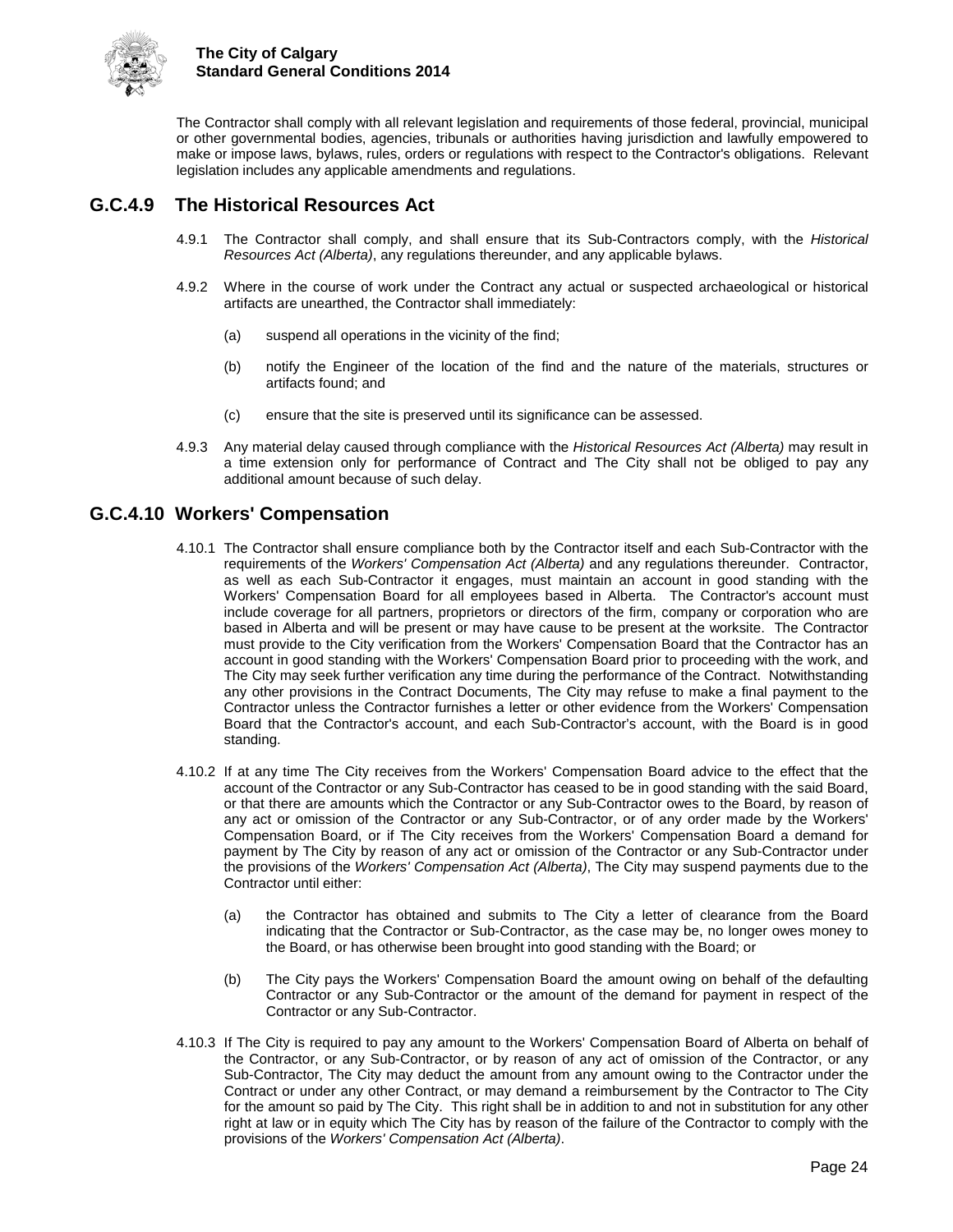

4.10.4 As indicated in G.C.3.4.8, if the Contractor or Subcontractor is an exempt industry or does not qualify for Workers' Compensation coverage in Alberta, the Contractor or Subcontractor must provide an employer's liability extension to its CGL policy.

## <span id="page-29-0"></span>**G.C.4.11 Occupational Health and Safety**

- 4.11.1 Unless otherwise provided in the Special Conditions, providing the successful Tenderer meets The City's requirements for assuming the role of prime contractor, the successful Tenderer for the Contract will be designated as "prime contractor" as described in the OH&S Legislation (such legislation as defined in G.C.4.6). As "prime contractor", the Contractor will ensure, as far as it is reasonably practicable to do so, that the OH&S Legislation is complied with.
- 4.11.2 Where Tenderers are not required to have been pre-qualified, Tenderers who are not pre-qualified are required to submit the applicable forms and submissions with the Bidder's Information Sheets in order for The City to evaluate the capability of the Tenderer to assume the role and function of "prime contractor". Further to G.C.2.9.1, The City may reject any Tender where the Tenderer fails to qualify as a "prime contractor" in the opinion of The City, acting reasonably.
- 4.11.3 Prior to accepting a Tenderer as the "prime contractor" of a worksite, The City considers the ability of the Tenderer to establish and maintain a system or process that will ensure full compliance with the OH&S Legislation, in respect of the worksite. The Tenderer's safety management system submission as a minimum, will include the following elements:
	- (a) hazard identification, assessment, and control;<br>(b) worksite inspections and site safety (tailgate) m
	- worksite inspections and site safety (tailgate) meetings;
	- (c) orientation and training;
	- (d) emergency response planning;
	- (e) incident reporting and investigation; and
	- (f) job specific procedures and applicable codes of practice.

A more detailed, contract-specific review and disclosure of how subcontractors are integrated into the prime contractor's safety management systems and processes above, along with OH&S compliance strategies proposed for the work may be verified prior to accepting the Tenderer as prime contractor.

Tenderers may be interviewed by The City's business unit as part of the contract specific review and disclosure.

Tenderers who have been pre-qualified are required to advise The City of any change to the information they provided to The City for the purpose of pre-qualification.

- 4.11.4 Unless provided otherwise in the Special Conditions, Bids will only be considered where the Bidder has received a Certificate of Recognition ("COR") or a small Employer Certificate of Recognition ("SECOR") as sanctioned by Alberta Employment and Immigration, Workplace Health and Safety, or equivalent certificate or designation under an equivalent program in a jurisdiction other than Alberta, prior to close of tenders. Accreditation should be evidenced by inclusion of a valid COR, or other certificate or designation, with the Bid. Any Bidder that does not provide such proof of accreditation may have its Bid rejected for non-compliance. The Contractor must also make all reasonable efforts to maintain this accreditation throughout the term of the Contract. It will be the responsibility of the Contractor to demonstrate the equivalency of any other certificate or designation.
- 4.11.5 The City shall identify the Project Manager responsible for the work and designate in writing a person employed by either the Contractor or The City at the worksite to ensure that all of the Contractor, its agents, employees, any Subcontractor, its employees and agents, and any employee of any other employer that is present at the worksite, comply with all of the provisions of the OH&S Legislation throughout the course of the project.
- 4.11.6 The Contractor shall post and maintain at a conspicuous location or locations The City of Calgary designation of prime contractor notice, which will be provided by the Project Manager. The prime contractor notice must be signed by The City and the Contractor and indicate the name of the Contractor's designate. It is the responsibility of the Contractor to ensure all workers at the worksite are aware of the person designated in the prime contractor notice.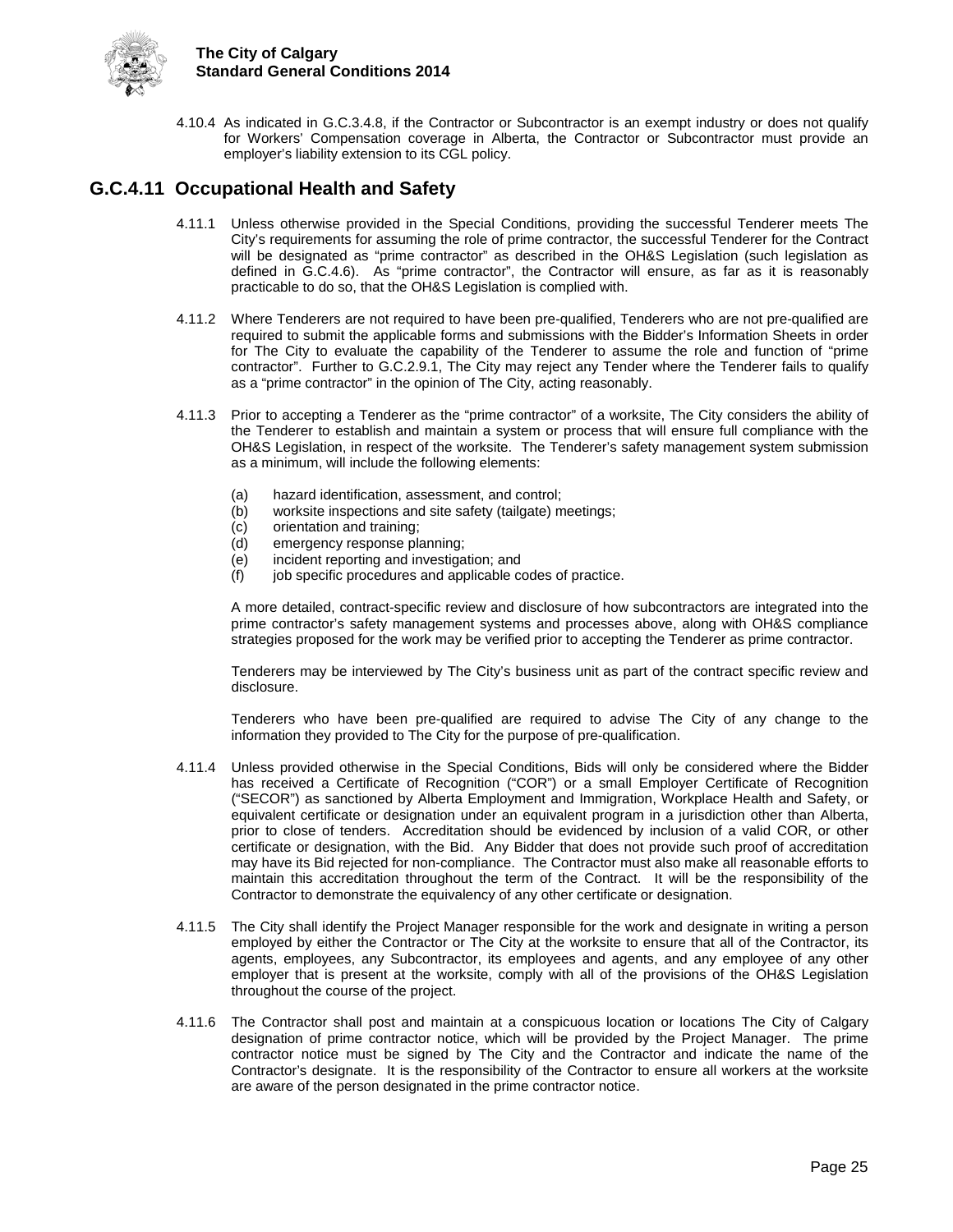

- 4.11.7 Appropriate training shall be completed by the Contractor's designate and by any person appointed as site designate, including Leadership for Safety Excellence, prime contractor training and Construction Safety Training System prior to the Notice to Proceed being issued.
- 4.11.8 The "prime contractor" must hold a pre-construction meeting prior to any Contractor or Subcontractor commencing any portion of the work. This meeting shall include worksite safety as a standing agenda item. The agenda item will address the requirement to be in compliance with all applicable safety legislation, worksite safety policies and procedures, the approved ECO Plan for the project (when applicable) and incident reporting procedures.
- 4.11.9 The Project Manager shall provide and the Contractor shall post and maintain at a conspicuous location or locations a list of telephone numbers appropriate for contacting key Contract personnel in the event of an emergency (hereinafter "Emergency Call Card").
- 4.11.10 In any case where, pursuant to the provisions of OH&S Legislation, an officer orders the Contractor or any Subcontractor to cease work because of non-compliance with OH&S Legislation, or because the officer is of the opinion that work is being carried out in a manner that is unhealthy or unsafe to the workers engaged in the work or present at the location where the work is being carried out, The City may suspend the work until the non-compliance is corrected or terminate the Contract upon at least twenty-four (24) hours notice in writing. The Contractor shall not be entitled to any additional time for completion of the Contract by reason of the Contract being suspended as provided in this condition notwithstanding any other provision in the Contract Documents. Without limiting the generality of G.C.4.14, the Contractor shall indemnify and save harmless The City from and against all losses and claims, demands, actions, payments, suits recoveries and judgments of every nature and description brought or recovered against The City by reason of the failure of the Contractor, its agents or employees or both, or any Subcontractor, its agents or employees or both, to comply with all of the provisions of the OH&S Legislation or other safety related legislation or requirements.
- 4.11.11 In the event of a serious injury or an incident having the potential of causing a serious injury as defined in the OH&S Legislation, the Contractor shall, in addition to complying with the provisions of the OH&S Legislation, notify the Project Manager or Project Manager's designate or agent immediately. The Contractor will submit a copy of the incident report, including investigation findings and corrective actions, to the Project Manager in a timely manner.

## <span id="page-30-0"></span>**G.C.4.12 Sanitation**

- 4.12.1 The Contractor shall prevent the committing of any nuisance on the worksite, or on adjoining property, and shall discipline any employee or Sub-Contractor who commits a nuisance.
- 4.12.2 The Contractor shall provide and maintain sufficient sanitary facilities in accordance with the OH&S Legislation for the use of all personnel involved with the work.

## <span id="page-30-1"></span>**G.C.4.13 First Aid and Emergency Response**

- 4.13.1 The Contractor shall ensure that the appropriate first aid services, supplies, and equipment are provided, maintained, and accessible at the worksite according to the requirements of the OH&S Legislation.
- 4.13.2 In addition to calling the emergency telephone numbers listed on the Emergency Call Card posted at the worksite pursuant to G.C.4.11.9, the Contractor must establish an emergency response plan for responding to an emergency that may require medical assistance, shelter in place, rescue or evacuation, according to the requirements outlined in OH&S Legislation.

## <span id="page-30-2"></span>**G.C.4.14 Indemnity**

The Contractor agrees to indemnify, defend and save harmless The City and all of its employees, officials, officers and authorized representatives from and against any and all suits, actions, legal proceedings, administrative proceedings, claims, demands, damages, liabilities, losses, interest, legal fees, costs and expenses of whatsoever kind or nature, including personal injury or death and damage or loss of any real or personal property, whether arising before or after completion of the work and in any manner directly or indirectly caused, occasioned or contributed to in whole or in part, by reason of any wrongful act, error, omission, fault, or breach of the Contract of the Contractor, Sub-Contractor, or of anyone acting under the Contractor's direction or control or on its behalf in connection with or incidental to the performance of the Contract.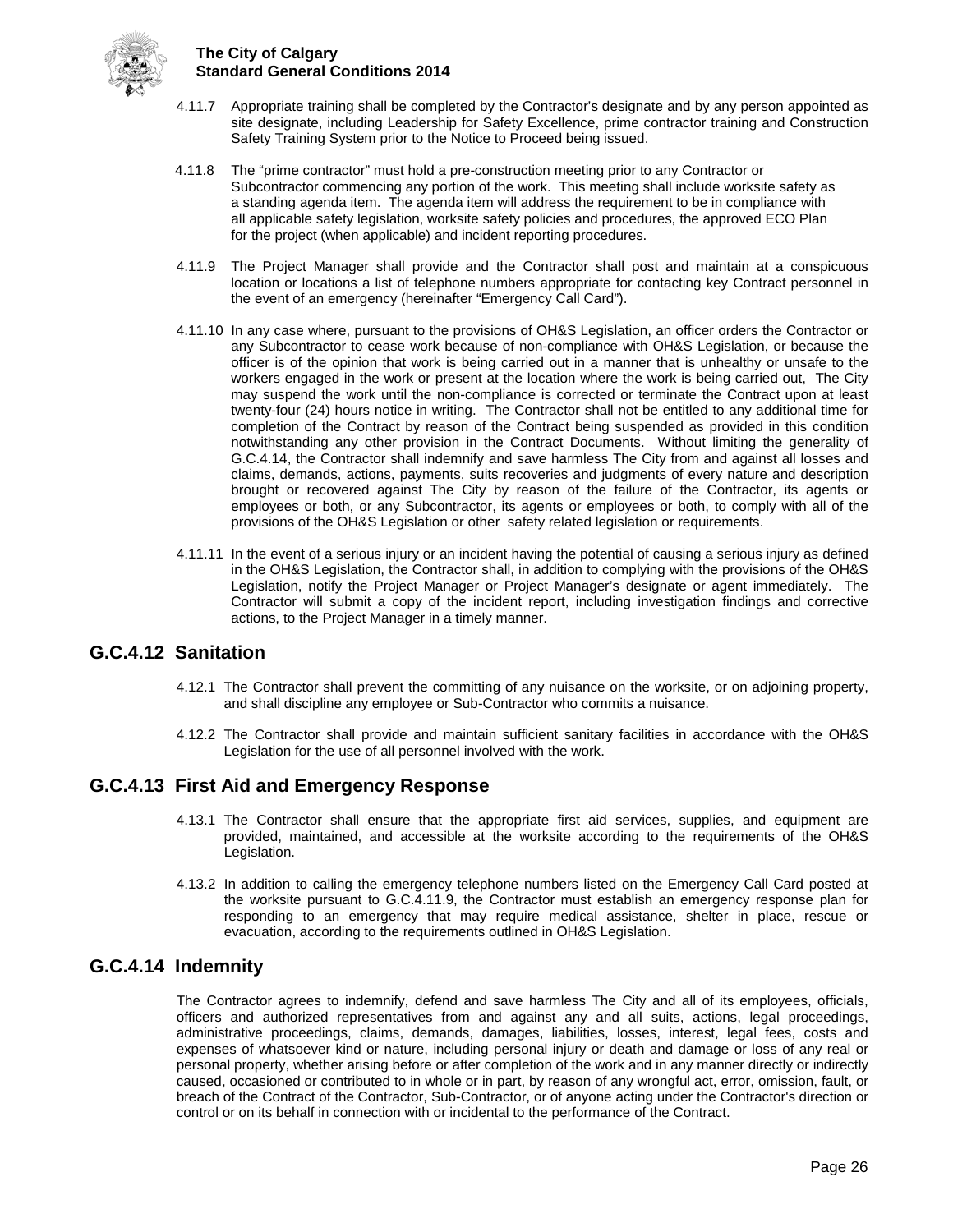

## <span id="page-31-0"></span>**G.C.4.15 Contract Documents and Drawings on the Worksite**

The Contractor shall maintain a set of project drawings on the worksite and record accurately all significant deviations from the project drawings caused by site conditions and any changes ordered by the Engineer. The Contractor shall keep one copy of the Contract Documents, specifications and all addenda including reviewed Shop Drawings, Notices of Proposed Change and Change Orders, other modifications to the Contract, test records and permits, on the worksite in good condition. These documents and drawings must be available to the Engineer and to its representative throughout the duration of the project. The Contractor shall submit the updated project drawings to the Engineer prior to the issuance of the Construction Completion Certificate. Unless otherwise provided in the Contract Documents, the Engineer will be responsible for revising the original drawings with the information from the updated project drawings.

## <span id="page-31-1"></span>**G.C.4.16 Use of Premises**

- 4.16.1 The Contractor shall confine its equipment and apparatus, the storage of materials and the operations of its workers and Sub-Contractors, to limits set by the common law, by the applicable statutes of Alberta and Canada and regulations made thereunder, by the bylaws of The City and by permits and directions of the Engineer. The Contractor shall not unreasonably encumber the premises with construction materials.
- 4.16.2 Unless specifically authorized to do so by the Contract Documents, the Contractor shall not endanger the safety of any structure by any means whatsoever during the performance of the work. If the Contractor anticipates there being risk to any structure by the performance of the work the Contractor shall bring this to the attention of the Engineer or the Project Manager and seek direction.
- 4.16.3 The Contractor shall comply with the Project Manager's instructions, including any instructions with signs, advertisements, fires and smoking.

## <span id="page-31-2"></span>**G.C.4.17 Survey Responsibilities**

- 4.17.1 The Contractor shall provide the Engineer with assistance, as required, to make any surveys and measurements, and to establish or check lines and grades.
- 4.17.2 The Contractor must arrange survey work schedules with the Engineer or its representative, such that adequate time is allowed for the necessary survey work to be done prior to its proposed construction. The Engineer will not be responsible for any delays as a result of the Contractor's failure to arrange these survey work schedules.
- 4.17.3 The Contractor shall employ a person or persons capable of performing the duties of a survey assistant.
- 4.17.4 The Contractor shall safeguard all points, stakes, grade marks, and benchmarks (collectively "survey marks") made or established on the work. The Contractor shall solely bear the expense of reestablishing any survey marks and for rectifying work improperly installed due to failing to protect or removing without authorization, any survey mark. If the Contractor requires additional staking, the Contractor shall bear the expense of such staking.

## <span id="page-31-3"></span>**G.C.4.18 Key Personnel and Site Supervision**

- 4.18.1 The Contractor shall keep on the worksite at all times when construction operations are being performed a general superintendent, foreman, and any lead of a specialized activity or lead of environmental or safety responsibilities as identified in its Bid or as has been approved in writing by the Project Manager. Once the names of the proposed superintendent, foreman and other designated personnel have been submitted, the Contractor shall not substitute any other superintendent, foreman or other designated personnel without the advance written consent of the Project Manager.
- 4.18.2 Further to G.C.4.18.1 but for greater clarity, The City reserves the right to insist upon having the key personnel of the Contractor identified in the Bid assigned to and responsible for the execution of the project. If any one such key personnel is not available or ceases to be available, any replacement person must have equivalent experience and qualifications and be approved by The City's Project Manager.
- 4.18.3 If the Contractor is unable to provide or keep on the worksite key personnel in accordance with its Bid and G.C.4.18.1 or 4.18.2, The City reserves the right to suspend or terminate the Contract.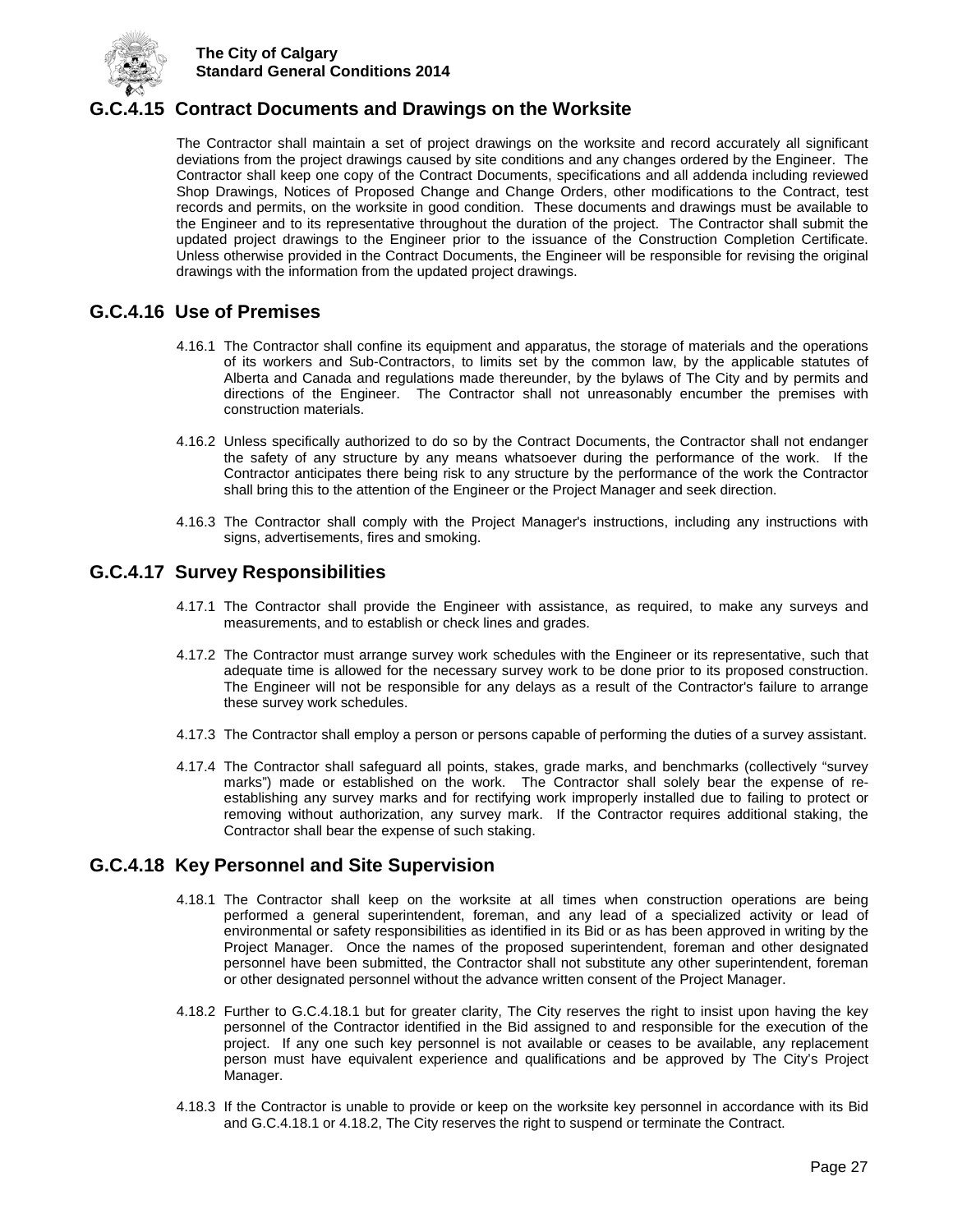

- 4.18.4 The superintendent or foreman or other designated personnel shall represent the Contractor, and the Contractor acknowledges that any directions given to the superintendent or foreman by the Project Manager will be deemed to have been given to the Contractor.
- 4.18.5 The Project Manager shall arrange for a system which will allow the Contractor and the Project Manager to contact each other on short notice.

## <span id="page-32-0"></span>**G.C.4.19 Office Facilities for Contractor and the Engineer**

The Contractor shall provide a temporary office for its own use. The Contractor shall provide an office for the Engineer, if there is a resident Engineer on the project, of not less than seven (7) square metres, accessible only to the Engineer and its staff. The Engineer's office must be furnished with a table for drawings at least one metre by 1.8 metres, a small desk with at least four drawers, and two chairs. The building must have light, heat, proper ventilation, an operational telephone, and high speed internet. The offices must be placed on the job site and made available at least forty-eight (48) hours before the work is commenced, and be removed by the Contractor at the completion of the work.

## <span id="page-32-1"></span>**G.C.4.20 Signs at the Worksite**

- 4.20.1 On projects located off street and lane rights-of-way the Contractor shall erect, on the site, one freestanding sign which complies with all sign specifications detailed in the Contract Documents and includes the following information:
	- (a) the name of the job;
	- (b) the Owner;
	- (c) the Project Manager, and the general information number for The City 3-1-1; and
	- (d) the General Contractor, and the General Contractor's telephone number.
- 4.20.2 For work located on street or lane rights-of-way, which is not signed with the Alberta Cities Transportation Partnership and the Roads Business Unit inquiry sign, the Contractor shall place a minimum of two (2) portable or free standing signs which include the Contractors name, telephone number and the phrase "Working to Improve Your City".
- 4.20.3 All signs must be professionally designed and made, and the layout and location of all signs must be approved by the Project Manager.
- 4.20.4 All signs must be placed so as not to interfere with any traffic flow directional sign, or permanent and temporary traffic control device. The Contractor shall monitor each sign, to ensure it is not impeding traffic flow, has not been knocked over, and has not been removed from the approved location. Monitoring should be done on at least a daily basis.
- 4.20.5 The Contractor will:
	- (a) Provide and erect a project identification sign on temporary site fence.
	- (b) Maintain the sign in good condition for the duration of the work. Clean periodically as required.
	- (c) Only post appropriate warning signs where applicable, or other types of signs for which approval or direction has been given. Any other type of sign or advertising is not permitted unless prior approval in writing has been given by The City.
	- (d) Provide safety and instruction signs and notices including graphic symbols conforming to CSA standard CAN/CDS-Z321-96 (R2006).
	- (e) Provide maintenance of site signs, and maintain approved signs and notices in good condition for duration of project, and dispose of off site on completion of project or earlier if directed by Engineer; and
	- (f) Provide, prior to commencement of work where hazardous or volatile materials or substances are used, a barricade for the entire area and post an adequate number of "NO SMOKING" signs.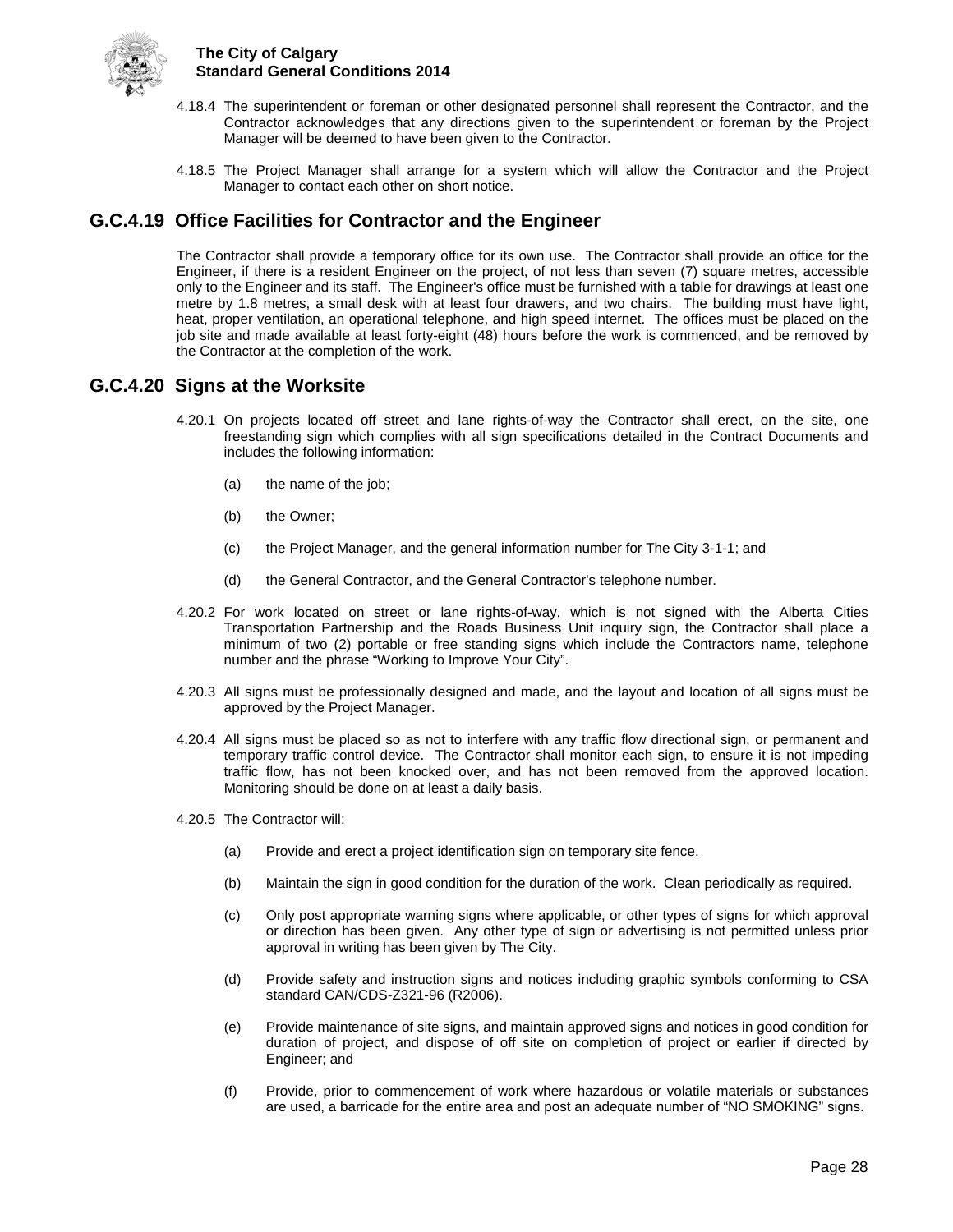

## <span id="page-33-0"></span>**G.C.4.21 Installation, Maintenance, and Performance Standards for Temporary Traffic Control**

- 4.21.1 With the exception of emergency related work, all temporary traffic control installations on City streets must first be approved by the Manager of Traffic, Roads, or designate. Contact should be made through the Detour and Special Events Coordinator at (403) 268-3658. The Manager of Traffic, or designate, shall determine the type of temporary traffic control installations required, and through the Engineer shall direct the work to ensure proper co-ordination.
- 4.21.2 All temporary traffic control devices must conform to the latest edition of each of the following documents: "Manual of Uniform Traffic Control Devices for Canada", The City of Calgary "Sign Code Manual" and "Temporary Traffic Control Manual".
- 4.21.3 (a) The Contractor shall notify Traffic a minimum of four (4) working days in advance of when the temporary traffic controls are required at (403) 268-3658. The City shall provide temporary traffic control for the following roads as designated in Transportation System Bylaw 41M95, as amended or replaced from time to time:
	- (i) freeways;
	- (ii) expressways;
	- (iii) majors;
	- (iv) collectors; and
	- (v) all roadways and lanes within the Central Business District.

For the purpose of this clause the Central Business District is defined as the area bounded by 14th Street West, the Bow River, 6th Street East, and 12th Avenue South.

- (b) The Contractor shall provide the temporary traffic control for the following roads as defined in Bylaw 41M95 as amended or replaced from time to time:
	- (i) Residential;
	- (ii) Industrial; and
	- (iii) Lanes (excluding those in the central business district).
- (c) The Contractor shall provide worksite protection for all construction projects regardless of roadway classification or location, and the inspection thereof on a reasonably frequent basis (which should be at least daily in most circumstances). Worksite protection includes, but is not limited to, all devices such as barricades and flashing lights in the immediate construction area to secure the worksite from motorists and pedestrians.
- (d) The Contractor must carry out, or arrange for, inspections of temporary traffic control installations for all construction projects, regardless of roadway classification or location, on a reasonably frequent basis (which should be at least daily in most circumstances). If maintenance or washing of any temporary traffic control described in G.C.4.21.3 (a) above is required, the Contractor should either inform The City (through the Detour and Special Events Coordinator at (403) 268- 3658) in order for The City to do the required maintenance or washing, or carry out the required maintenance or washing with its own forces at its sole cost and expense. The Contractor must maintain reasonable records of inspections and the actions taken as a result of the inspections.
- 4.21.4 If the Contractor fails to install or maintain its temporary traffic control devices in a condition to the satisfaction of the Manager of Traffic or designate, the construction occurring during this period may be deemed unsatisfactory and not be considered for payment, and the Manager of Traffic or designate may shut down the work until the temporary traffic control deficiencies have been corrected. Maintenance of temporary traffic control devices includes, but is not limited to, washing and hand repairs, as required. The Contractor shall monitor on a minimum daily basis (preferably ongoing) temporary traffic control devices and any deficiency must be dealt with promptly.
- 4.21.5 The prior review and approval of Traffic is required for all temporary traffic control devices which are to be used in advance of or in and around the worksite to direct traffic around the worksite. Traffic will arrange for advertising the temporary traffic control installations. All costs incurred by Traffic for temporary traffic control advertising will be borne by the City Department tendering the project. Traffic will monitor each temporary control installation and worksite at least once per week. The Contractor must also monitor, and maintain records of such monitoring of, the temporary traffic control installations and the worksite on a more frequent basis, which should be at least daily and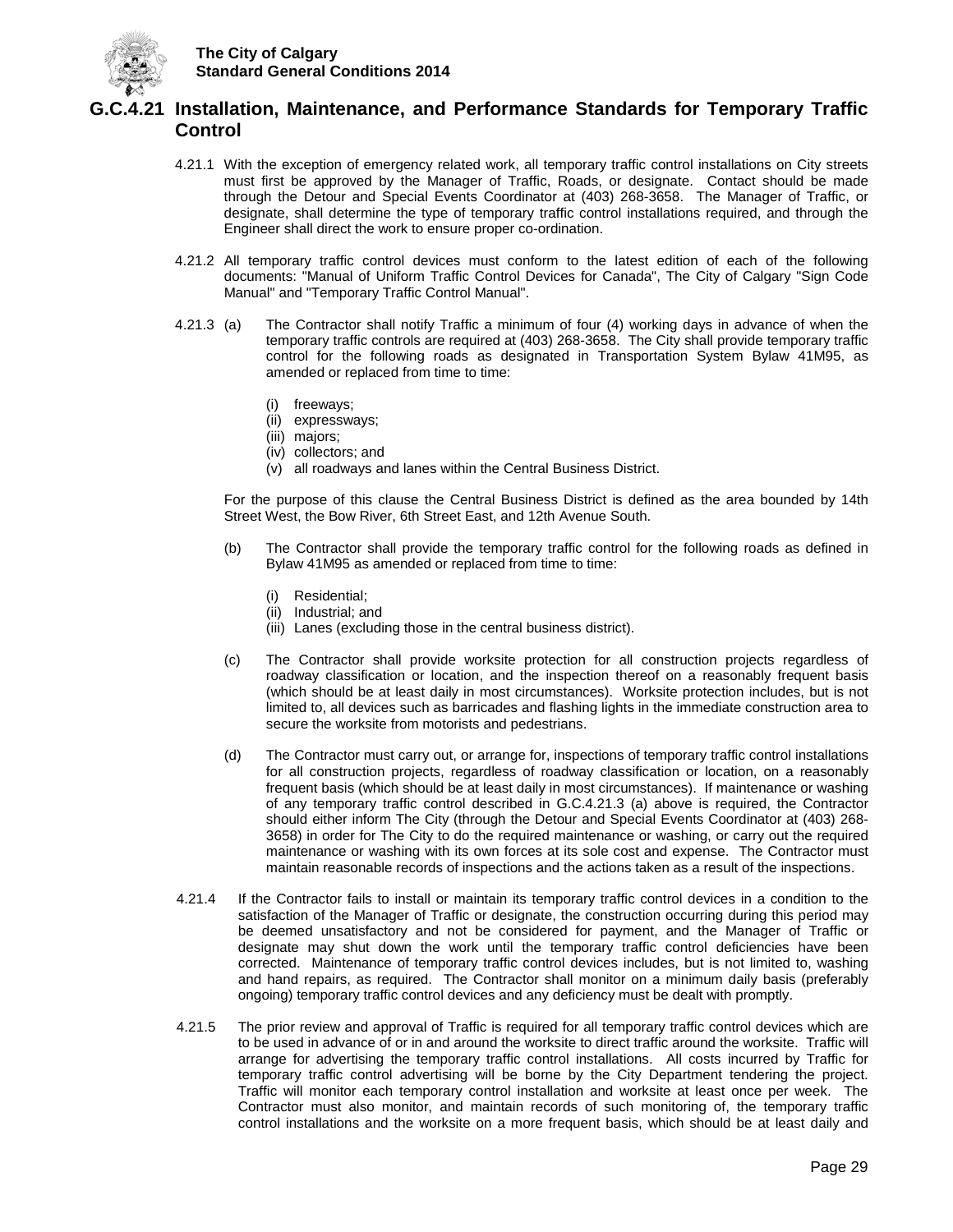

advise Traffic of any deficiencies in the temporary traffic control installations for roads described in G.C.4.21.3(a).

- 4.21.6 At all times the Contractor shall comply with the *Traffic Safety Act (Alberta)* and any regulations thereunder. Should the Contractor damage or knock down a traffic control device, railway sign, or signal or traffic sign of any kind or a parking meter, or become aware that the same has been damaged or knocked down, the Contractor shall report the damage promptly to the Engineer and the Detour and Special Events Coordinator. Further, the Contractor shall comply with The City's Street Bylaw 20M88 whenever and to the extent such provisions of either the Act or the Bylaw are applicable to the work. If it is necessary to remove a sign which has been placed by The City on or adjacent to a public street to control, direct, warn or advise vehicles and the public using the street, the Contractor shall reinstall the sign on a secure portable stand not imbedded in the ground in a location as near as practical to the original location. The Contractor shall immediately thereafter notify the Engineer and the Detour and Special Events Coordinator of the changed location of the sign. If the Contractor observes that any such sign located by The City or temporarily relocated by the Contractor has been moved from the position in which either The City or the Contractor placed it, or has been knocked down or removed from the worksite, the Contractor shall promptly report this matter to the Engineer and the Detour and Special Events Coordinator.
- 4.21.7 In the event of an emergency, the Contractor shall act immediately to ensure the safety of the public and on-site workers, and immediately report full details of emergency situation to the Engineer and the Detour and Special Events Coordinator.
- 4.21.8 The Contractor, whenever reasonable, shall provide and maintain reasonable access to all public and private property adjacent to the worksite. If any temporary closure of access is necessary, this must be coordinated with the Project Manager and reasonable notice must be provided to every resident and every business that will be affected.
- 4.21.9 The Contractor and the Engineer shall arrange with Calgary Transit and Traffic any re-routing of transit vehicles that is needed to accommodate the work.

The Contractor shall advise the Engineer and the Detour and Special Events Coordinator at least two (2) weeks prior to the date when re-routing is required to be put into effect.

Where the work of the Contractor will interfere with garbage collection, the Contractor shall notify Waste & Recycling Services at least seven (7) days in advance of the work. The Contractor shall also notify every residence and every business affected by the interference at least seven (7) days in advance of the work, by delivery of a notice form, which will be provided by Waste & Recycling Services.

- 4.21.10 Where temporary traffic control devices are supplied by the Contractor, the Contractor must maintain such devices, barricades, and lighting. If Traffic is required to maintain Contractor supplied devices, the cost of such maintenance will be charged to the Contractor through the Engineer.
- 4.21.11 The Contractor shall remove all signs, amber flashing lights, and barricades, after the temporary traffic control installation is no longer required by the Engineer or Traffic.

## <span id="page-34-0"></span>**G.C.4.22 Closing of Streets or Sidewalks**

The Contractor shall prepare a schedule showing streets or sidewalks which are required to be closed or partially closed for the purposes of carrying out the Contract. The schedule must be submitted in writing three business days in advance and approved by the Engineer before commencing any work. Work is prohibited between 6:00 and 9:00, and between 15:00 and 18:00 Monday through Friday on all streets where parking is prohibited during these hours. Any construction occurring during the prohibited periods will be deemed unsatisfactory, and not be considered for payment. Where parking is restricted at all times a special permit is required from the Manager of Traffic or designate. Closures on Saturdays, Sundays and Public Holidays can only be permitted with at least four (4) days advance notice and written approval by the Engineer.

## <span id="page-34-1"></span>**G.C.4.23 Hauling Routes, Load Limits and Weigh Scales**

4.23.1 The Contractor's hauling units and trucks must keep to designated truck routes. Any other haul routes which are not designated truck routes must be approved by Traffic prior to the Contractor's hauling units or trucks utilizing same.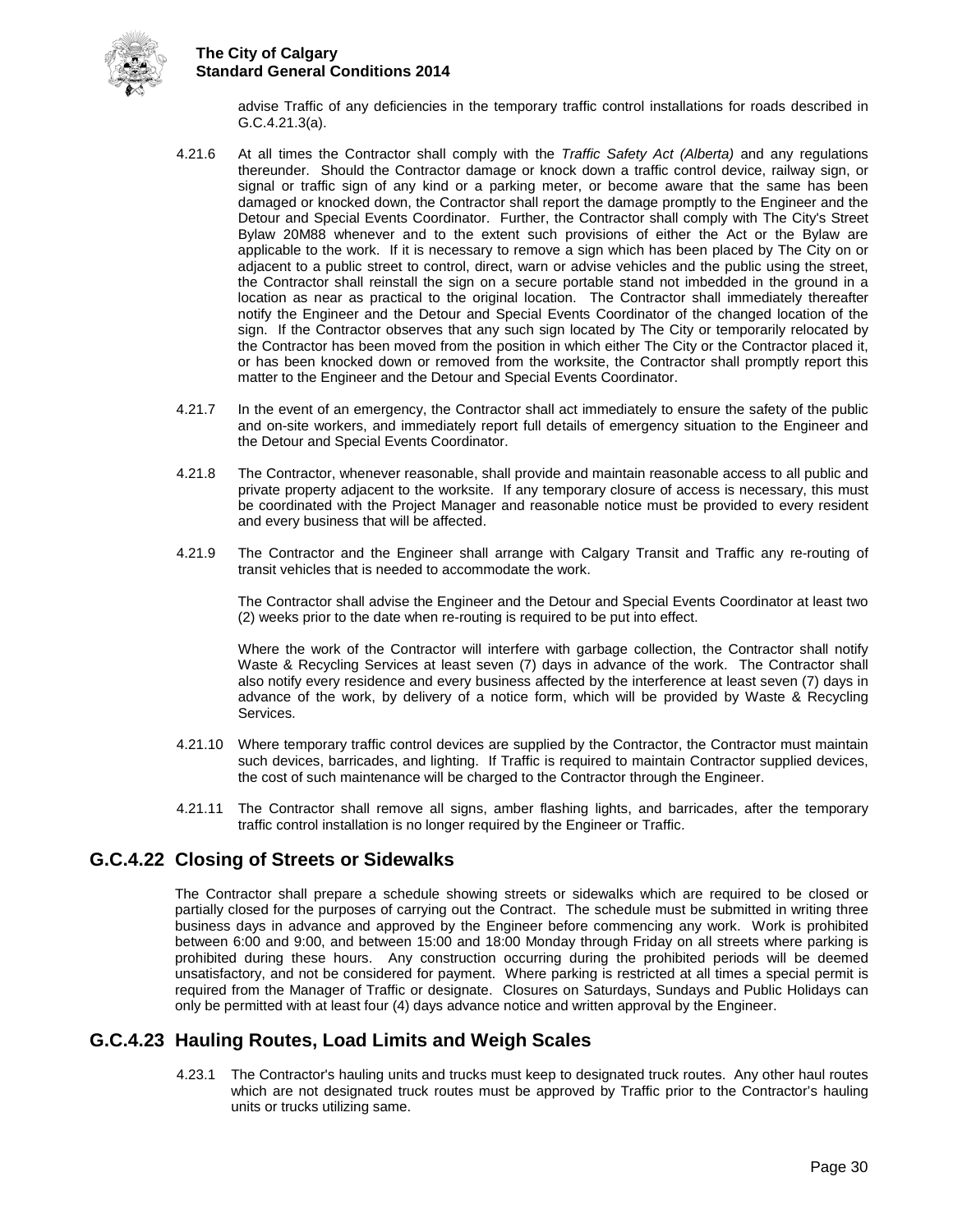

- 4.23.2 The Contractor shall comply with the axle loadings and other weight requirements currently in force in the City of Calgary.
- 4.23.3 For any Contract where payment is to be made by unit weight, the Contractor, at its expense, shall provide, install and operate an approved scale. The scale must be tested by the Measurement Branch of Industry Canada at the Contractor's expense prior to any material being weighed on the said scales and the customary certificate exhibited to the Engineer. The scale will be retested at the Contractor's expense as often as the Engineer may direct. The scale must be of a capacity sufficient to weigh any single axle or tandem loaded vehicle leaving the plant or pit in one operation.
- 4.23.4 The scale for weighing materials must be equipped with an automatic printer providing a ticket or tape with the following information:
	- (a) net weight;
	- (b) date;
	- (c) destination of load (code no.); and
	- (d) truck number.
- 4.23.5 Truck tare must be established and recorded twice daily. The first tare is to be taken prior to the first morning load and second tare prior to the first afternoon load.
- 4.23.6 The Contractor is responsible for retaining the original copies of the haul cards in the scale house until the following working day when all such cards and a detailed Summary Sheet showing daily tonnage totals, tares and truck numbers are to be provided to the Engineer or its representative on the worksite before 16:00 hours.

## <span id="page-35-0"></span>**G.C.4.24 Protection of Work, Property and of the Public**

4.24.1 The Contractor shall be responsible for protecting the work and for protecting The City's property from all loss, damage or injury arising in connection with the Contract. In particular, but not so as to restrict the generality of the foregoing, the Contractor in having carried out any ditching or excavation operations on streets and at other locations, shall ensure that necessary and adequate precautions are taken to prevent subsidence or withdrawal of support of sidewalks and curbs, carriageways, existing utilities and other property resulting from such ditching and excavation operations. The Contractor shall be responsible for making good any such loss, damage or injury except, subject to G.C.4.2, such as may be directly due to error in the Contract Documents.

The Contractor shall also be responsible for protecting adjacent property as required by law or by the Contract Documents or where it is otherwise necessary, and make good any resultant loss, damage or injury arising in connection with the Contract.

Where the work is performed at or in the vicinity of any place to which the public has or may gain access, it is the responsibility of the Contractor to ensure that all things necessary to protect each and every member of the public from loss or personal bodily injury (including death) caused by or contributed to or in any way connected with the Contract are done diligently and expediently.

- 4.24.2 Without limiting the responsibility of the Contractor under G.C.4.24.1, if the Engineer instructs the Contractor;
	- (a) to take any action which in the opinion of the Engineer is necessary or desirable to protect any member or members of the public from loss or personal bodily injury (including death) or from the danger thereof arising from or in connection with that performance of the Contract;
	- (b) to cease performing any portion or all of the Contract in a way which, in the opinion of the Engineer, may cause or increase the danger to the public, and to perform the same in a manner which, in the opinion of the Engineer, will remove or reduce to an acceptable minimum danger to the public; or
	- (c) to close off access by the public to any area in the vicinity of the work which in the opinion of the Engineer cannot be made sufficiently safe, and to provide alternative safe access for the public or those parts of it which are entitled to such access;

then the Contractor shall comply with the instructions of the Engineer to the Engineer's satisfaction. The obligations of the Contractor under this clause are in addition to and not in substitution for the obligations contained in G.C.4.11 and G.C.4.13.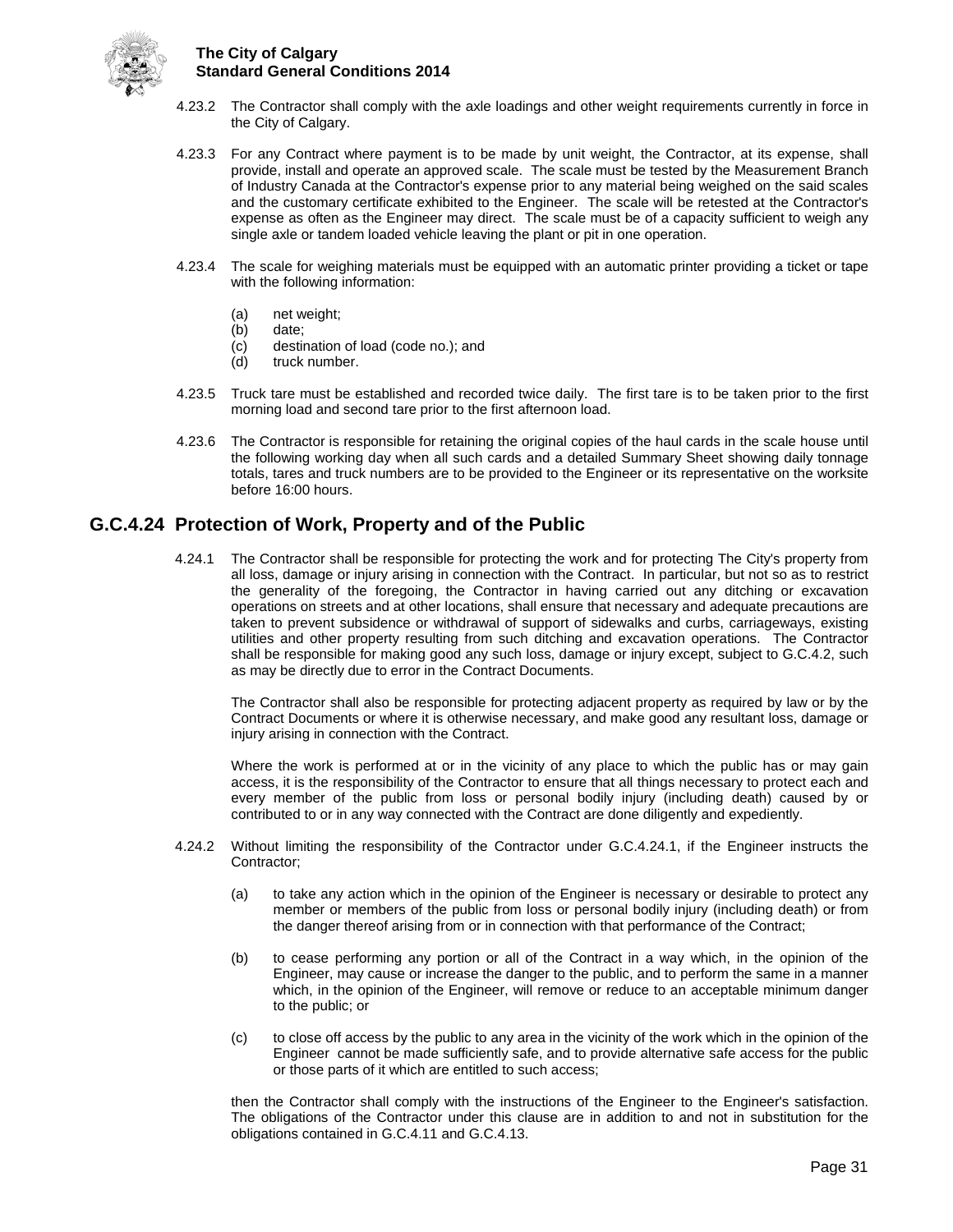

## <span id="page-36-0"></span>**G.C.4.25 Legal Survey and Control Monuments**

The Contractor shall ascertain the location of all survey evidence (legal or control) which will or may be affected by the work and shall notify the Engineer and Infrastructure and Information Services, Corporate Services by contacting the Manager, Field Surveying Services at (403) 268-1640 at least two business days in advance of construction. The Contractor shall not remove any such evidence unless instructed to do so by the Engineer.

The Contractor shall safeguard all such survey evidence and shall bear the entire expense of re-establishing any such survey evidence that becomes damaged or removed during the Contractor's operations.

## <span id="page-36-1"></span>**G.C.4.26 Tools, Plant and Equipment**

If at any time before the commencement or during the progress of the work, tools, plant or equipment appear to the Engineer to be unsafe, or inappropriate to secure the quality of work required, or to achieve the proper rate of progress, the Engineer may order the Contractor to increase the safety, or efficiency of tools, plant or equipment to augment them or to substitute new tools, plant or equipment as the case may be, and the Contractor must conform to such order at the Contractor's sole cost. The failure of the Engineer to make such demand will in no way relieve the Contractor of its obligation to secure the quality of workmanship and rate of progress necessary to complete the work within the time required by the Contract Documents and to the satisfaction of the Engineer.

## <span id="page-36-2"></span>**G.C.4.27 Testing of Materials**

- 4.27.1 The City may conduct quality control testing to establish the acceptability of materials and workmanship used on City projects and to determine if the provisions of the Contract have been complied with by the Contractor. The City may engage private engineering consultants, in which instance they will be agents of The City on matters of quality control testing. Testing will be carried out at the discretion of The City or the Engineer and will not be subject to direction or control by the Contractor. The Contractor shall not rely on The City's testing program for its quality control, but shall instigate such testing as may be required to ensure that the work complies in all respects with the requirements of the Contract. The costs associated with this testing are to be paid by the Contractor and to be included in their Total Tendered Price.
- 4.27.2 The Engineer may order testing or retesting of any work whether or not such work has been subject to quality control testing under G.C.4.27.1. Testing or retesting will be commissioned and controlled by The City or Engineer and will not be subject to direction or control by the Contractor. If such testing or retesting shows the work to comply with the provisions of the Contract, The City shall pay the cost of the testing or retesting or both. If such testing shows that any material portion of the work does not comply with the Contract, the Contractor shall pay all associated costs of the testing or retesting or both.
- 4.27.3 The Contractor shall ensure that The City has free right of access to any site for purposes of inspection or sampling, including plants or mills, where work is in progress producing materials for use on the project. If so requested by The City, the Contractor shall make itself available and shall assist as The City conducts quality control testing.
- 4.27.4 The Contractor at its own expense shall furnish for the Engineer's approval such samples as the Engineer may reasonably require.
- 4.27.5 The Contractor shall be responsible to ensure the work, including any and all work performed by any Subcontractor of the Contractor, complies with all relevant requirements of the Contract Documents. In the event of any non-compliance of any of the work with the Contract Documents, or any case of there being an absence of evidence or insufficient evidence of quality control or quality assurance having been duly exercised by or on behalf of the Contractor for any of the work, all costs and impacts of verifying the acceptability of such work will be the responsibility of the Contractor regardless of the outcome of the verification. The method and criteria for verifying acceptability will be at the sole discretion of the Engineer.

#### <span id="page-36-3"></span>**G.C.4.28 Inspection of Work**

4.28.1 The Engineer shall at all times have access to the work and the Contractor shall provide proper facilities for such access and for inspection.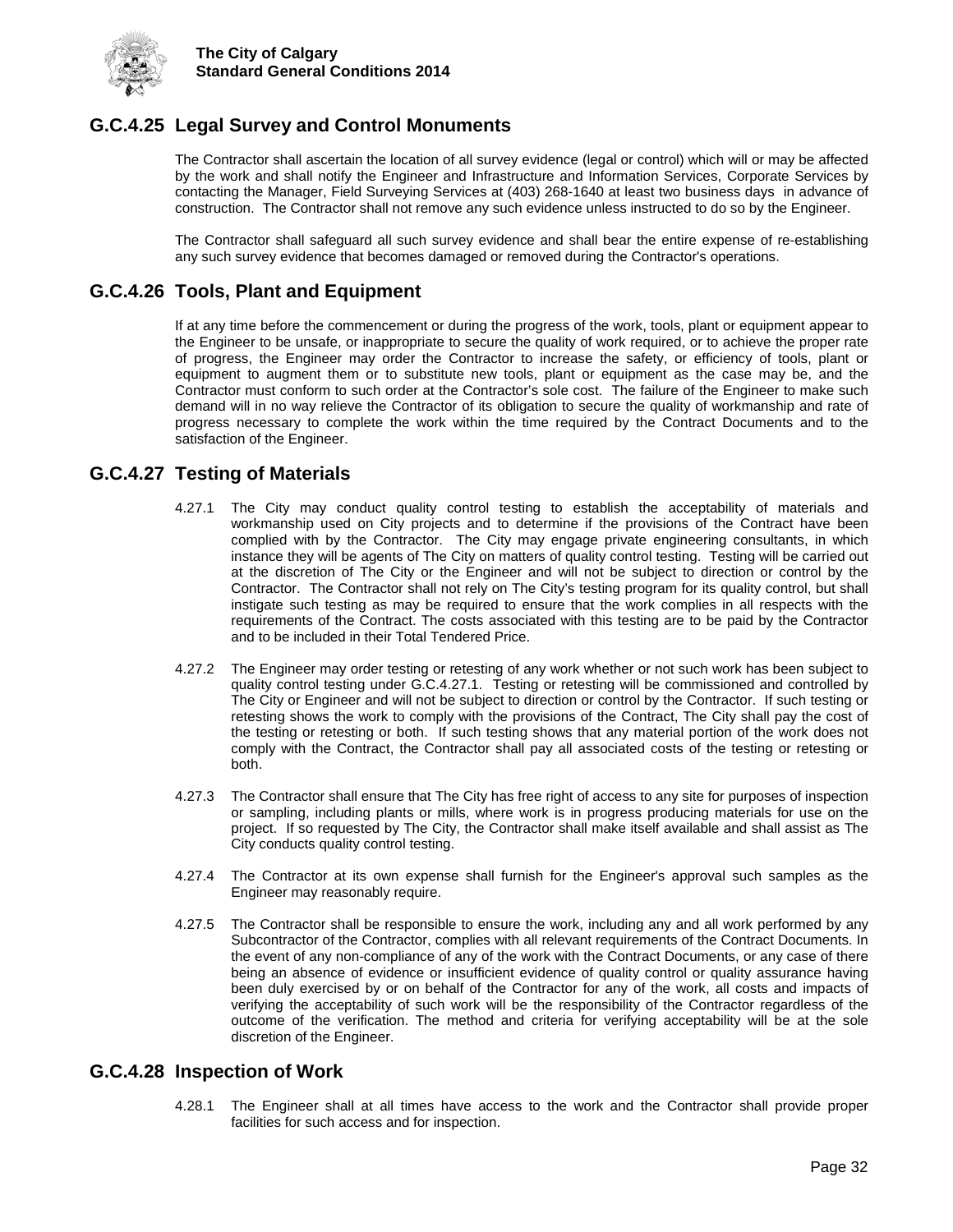

- 4.28.2 If the Contract Documents, the Engineer's instructions, Federal or Provincial statutes or regulations or City bylaws require any work to be specially tested or approved, the Contractor shall give the Engineer timely notice of its readiness for inspection, and, if the inspection is by any authority other than the Engineer, advise the Engineer of the date fixed for such inspection. Inspections by the Engineer will be made within a reasonable time. If any work has been covered without approval or consent of the Engineer, it must, if required by the Engineer, be uncovered for examination and subsequently recovered, both at the Contractor's expense.
- 4.28.3 The Engineer may order re-examination of questioned work. If such re-examination shows the work to comply with the provisions of the Contract, The City shall pay the cost of re-examination. If re-examination shows that the work does not comply, the Contractor shall pay all associated costs.
- 4.28.4 None of the actions or failures to act listed below will relieve the Contractor from being responsible for any failure to supply materials and complete the work in compliance with the Contract Documents:
	- (a) Any inspection of the work by the Engineer or the failure of the Engineer to make any inspection or to make a sufficient number of inspections;
	- (b) Any lack of thoroughness of any inspection made by the Engineer;
	- (c) Any failure of the Engineer to identify defective workmanship or to observe or reject or condemn defective materials used by Contractor or a Sub-Contractor; or
	- (d) Any failure or inadequacy in directing attention of the Contractor, or of any other person, to the inadequacy or other deficiency as to the manner in which the Contract is being performed, or as to the inadequacy of any material or equipment used in the performance of the work or incorporated in the work.
- 4.28.5 Similarly, where The City has inspectors observing the performance of the Contract or the materials used in the work, such inspectors are acting for the sole benefit of The City and nothing that such inspectors do or fail to do will relieve the Contractor from strict compliance with all of the provisions of the Contract Documents with relation to the work, the materials being supplied or any other aspect of the Contract.
- 4.28.6 Any acceptance by the Engineer or the Owner of any portion or component of the work that uses or incorporates substituted material will not relieve the Contractor from being responsible to complete the work in compliance with the Contract Documents, unless a written approval from the Engineer is obtained pursuant to G.C.3.12.

## <span id="page-37-0"></span>**G.C.4.29 Location and Disruption of Existing Services**

- 4.29.1 The existence, location, elevation and condition of underground utilities is not guaranteed, and notwithstanding any other provisions in the Contract, the Contractor shall be responsible for determining through Alberta One Call (1-800-242-3447 or www.alberta1call.com) or other effective means the location and elevation of all sewer, water and gas mains or lines, electric light, power or telephone or fibre optic conduits, or other structures or utilities, by non-destructive means acceptable to the utility owner, and shall pay for any service supplied by providers or owners of public utilities such as Atco Gas and Pipelines Ltd. ("Atco"), Enmax Corporation ("Enmax"), Telus Corporation ("Telus"), other utilities or telecommunications companies and The City's Water Services Business Unit. The Contractor shall also be responsible for notifying the appropriate persons of its intention to carry out operations in the vicinity of any such main, line, conduit or other structure or utility, at least one (1) week in advance of any operations being carried out, including:
	- (a) The Director, Water Services in the case of water mains or lines;
	- (b) The Director, Water Services in the case of sewer lines or mains or storm water facilities;
	- (c) Telus, Shaw Communications Inc., and other telecommunications companies in the case of telecommunications conduits or lines or cable;
	- (d) Atco in the case of gas mains or lines;
	- (e) Enmax in the case of electric or power conduits or lines;
	- (f) The Director, Calgary Transit in the case of Calgary Transit installations;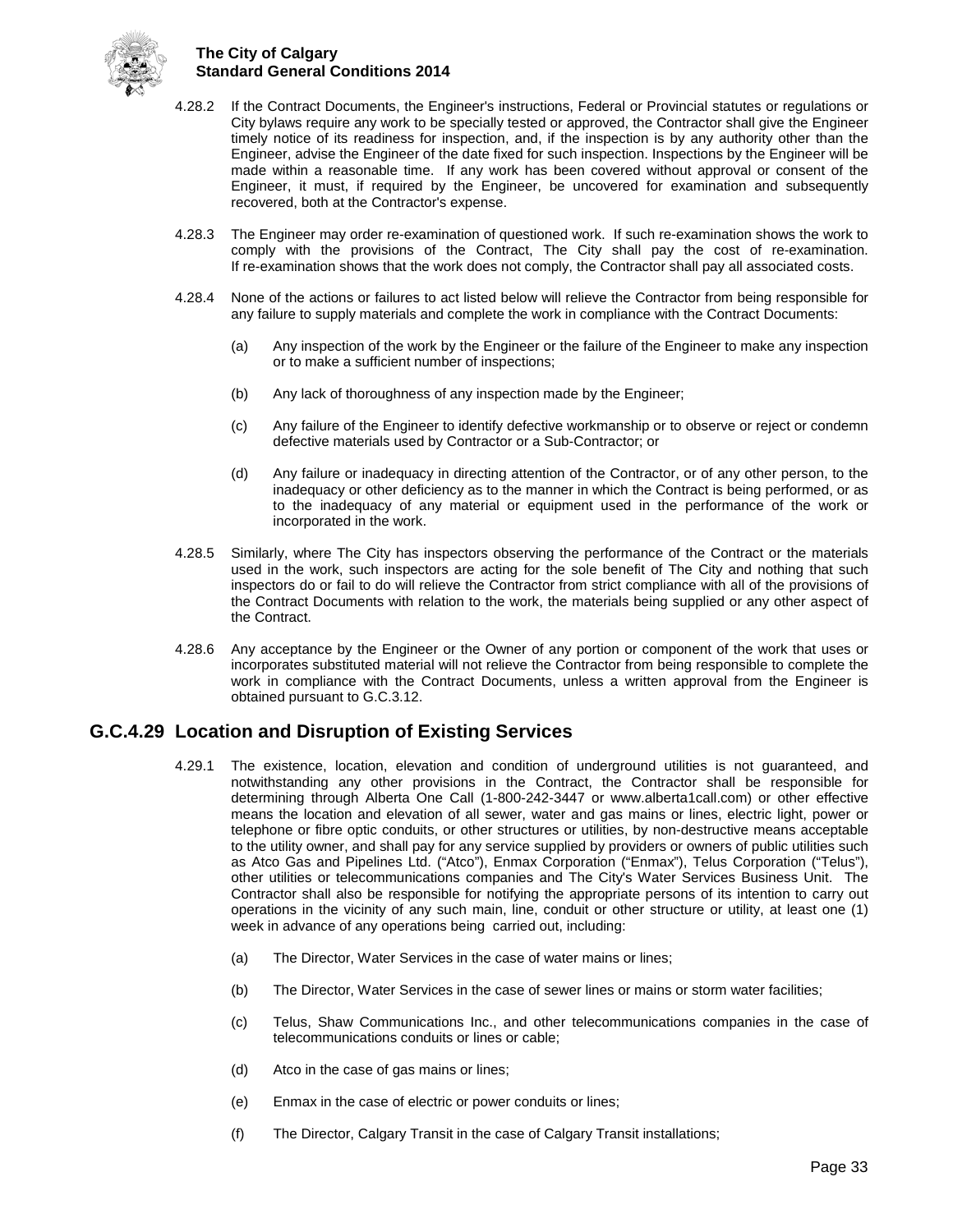

- (g) The Director, Waste and Recycling Services;
- (h) The Director, Parks in the case of irrigation systems; and
- (i) The Director, Roads, in the case of street lighting.
- 4.29.2 Without limiting the generality of the provision of G.C.4.14, the Contractor shall indemnify and save harmless the owner of any main, line, conduit or other such structure or utility for any loss or damage which may be suffered by owner because of damage to any such main, line, conduit, or other such structure or utility, in any way caused by the operations of the Contractor in the performance of the Contract.
- 4.29.3 Where utilities are to be moved, repaired or replaced the Contractor shall make its own arrangements with the utility company or City department concerned for the alterations necessary, and will notify the Engineer of all such requirements.
- 4.29.4 Excavation in the vicinity of existing structures and any utilities must be carefully performed, and utilities which cross an excavation must be properly supported or shored to prevent settlement. Where trenching is to be done under existing utilities, such utilities must be adequately supported or shored before backfilling commences and the support or shoring left in place if appropriate. The Contractor should confirm what is appropriate with the owner of each utility involved.
- 4.29.5 The City shall pay for any necessary alterations, repairs or replacement of any utilities which intersect the line of the proposed work, unless the Contractor is otherwise required to pay for any or all such measures pursuant to an obligation or commitment outside the Contract.
- 4.29.6 The Contractor shall make its own arrangements for any utility service it may require.
	- (a) The Contractor shall protect, relocate or maintain existing active services as required. When inactive services are encountered, cap off in a manner approved by the authorities having jurisdiction over the service, and
	- (b) report existing services encountered during excavation (not previously known) to the Engineer and obtain further instructions from the Engineer.

## <span id="page-38-0"></span>**G.C.4.30 Contractor's Right to Stop Work or Terminate Contract**

- 4.30.1 The Contractor may stop work or terminate the Contract three (3) business days after written notice of its intention has been received by the City Clerk, the City Solicitor and the Engineer or Project Manager, if:
	- (a) Work on the Contract is stopped under an order of a court having actual or apparent competent jurisdiction or by the actual or apparent authority of a federal, provincial or municipal government, and such order or exercise of authority is not related to an act or omission of the Contractor; or
	- (b) The City fails to pay the Contractor any sum certified by the Engineer or Project Manager as being due under the Contract within thirty (30) days of the date set out in the Engineer's or Project Manager's progress certificate as being due, or thirty (30) days after The City received the progress certificate, whichever is the later date.
- 4.30.2 Upon the Contract being terminated pursuant to G.C.4.30.1, subject to the provisions of the *Builders' Lien Act (Alberta)* The City will pay to the Contractor all amounts then due to the Contractor under the terms of the Contract, as well as any amount which the Contractor is able to establish that it is legally entitled to receive for loss of anticipated profit and the cost of any additional damage which the Contractor may have suffered by reason of termination of the Contract.
- 4.30.3 Notwithstanding G.C.4.30.1 and G.C.4.30.2, The City will not be obliged to make any payment earlier than would be required under the Memorandum of Agreement. The retention of any amount due to the Contractor which is required to be retained pursuant to the *Builders' Lien Act (Alberta)*, the Contract or any other Act or Regulation, will not create a right for the Contractor to suspend work or terminate the Contract.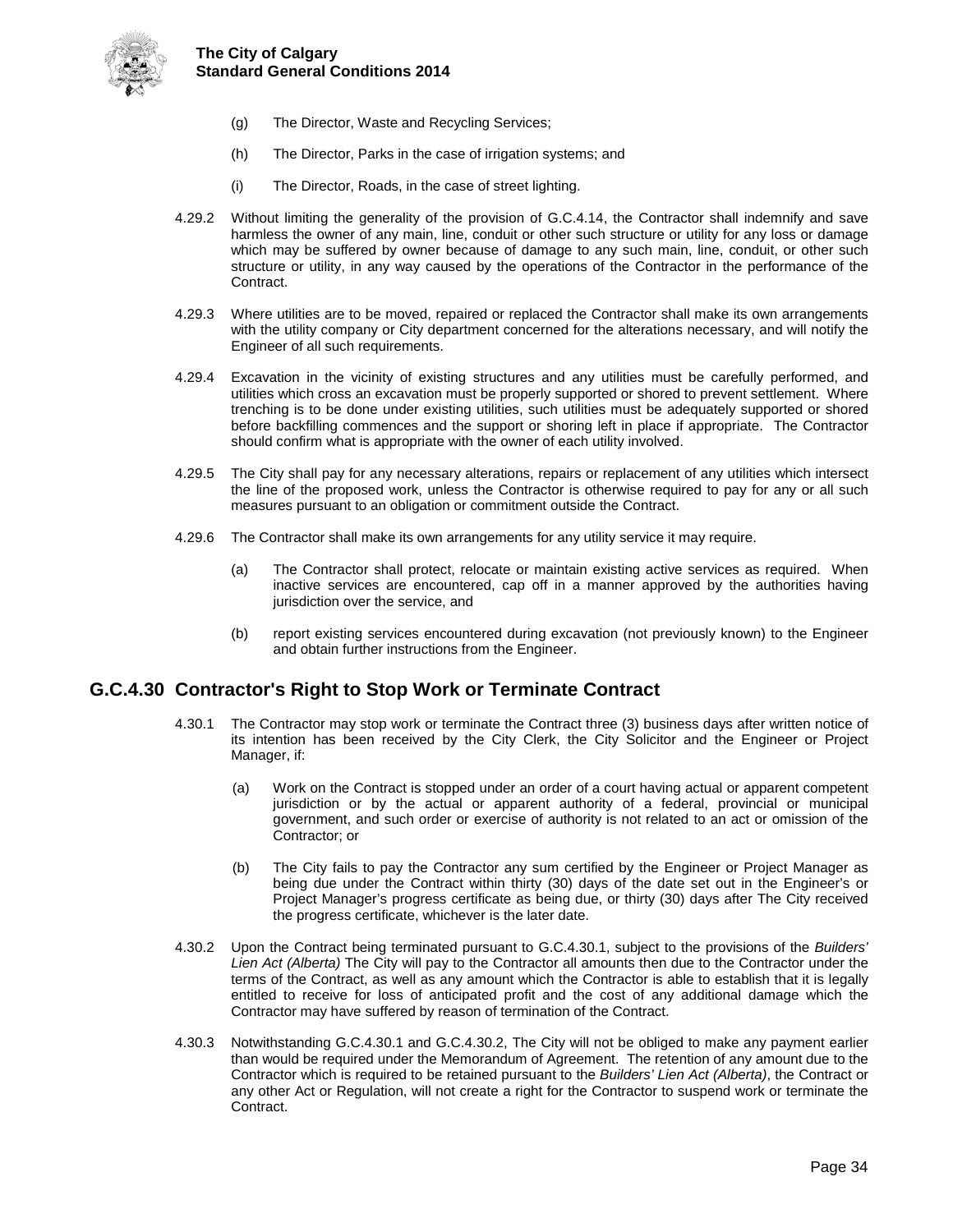

## <span id="page-39-0"></span>**G.C.4.31 Sub-Contracts**

- 4.31.1 The City reserves the right to disapprove any proposed Sub-Contractor. Once the names of the proposed Sub-Contractors have been submitted, the Contractor must not engage another Sub-Contractor without the prior written consent of the Project Manager.
- 4.31.2 The Contractor shall be fully responsible to The City for the acts and omissions of its Sub-Contractors, and all its employees and agents.
- 4.31.3 Nothing contained in the Contract Documents creates any contractual relation between any Sub-Contractor and The City.

## <span id="page-39-1"></span>**G.C.4.32 Relations of Contractor and Sub-Contractor**

The Contractor agrees to bind every Sub-Contractor by those terms of the Contract which apply to the Sub-Contractor's work. Upon the request of The City or a Sub-Contractor, the Contractor will provide the Sub-Contractor a copy of the Contract or any Contract Documents that apply to that Sub-Contractor's work.

## <span id="page-39-2"></span>**G.C.4.33 Claiming of Damages by Another Contractor**

- 4.33.1 Should the Contractor suffer damage by an act or omission of any Other Contractor employed by The City upon the work, the Contractor should make its claim in writing against the Other Contractor and at the same time advise The City in writing of the claim and furnish a copy of the claim made against the Other Contractor. The Contractor shall advise the Engineer in writing within forty-eight (48) hours after the happening of the event which caused such damage to the Contractor. The Engineer will consider such claims and the responsibility for the damage and advise the Contractor thereof in writing.
- 4.33.2 Where the Contractor suffers loss or damage by reason of an act or omission by any Other Contractor where the Contract between the Other Contractor and The City (hereinafter referred to as the "other contract") provides that the Contractor is or may be added as a party to the other contract for the purpose of obtaining relief at law or in equity for the loss or damage suffered by the Contractor, the Contractor may, unless the Other Contractor has agreed to settle such claim, sue the Other Contractor to obtain relief for such loss or damage, upon the Engineer or Project Manager certifying to The City that the Contractor has so suffered loss or damage by reason of the Other Contractor, and the Contractor may do so whether the Contractor is designated by name or added to the other contract by implication only. The Contractor shall not name The City as a party to such action unless and until The City so agrees in writing and if, The City does so agree, the Contractor shall indemnify and save harmless The City against any loss, court costs, expense, damage or judgment arising out of such action.
- 4.33.3 Should the Contractor cause damage to the Other Contractor on the work, the Contractor shall upon notice by The City settle with the Other Contractor by agreement if it agrees to so settle. If the Other Contractor sues The City on account of any damage alleged to have been so sustained, The City shall notify the Contractor, who shall defend such proceedings at its own expense, and if any judgment against The City arises therefrom, the Contractor shall be responsible and pay the amount of such judgment and all costs incurred by The City.
- 4.33.4 If another contract, with the Other Contractor that has suffered damage by reason of any act or omission of the Contractor in the performance of the Contract, contains provisions the same as or substantially similar to the provisions of this clause then, unless the Contractor has been able to settle the claim of the Other Contractor, and if the Engineer has certified that the Other Contractor has suffered damage which, if it were a party to the Contract would give the Other Contractor a right of action under the Contract, then the Other Contractor, whether specifically named in the Contract or not, will be deemed to be a party to the Contract. Any of the obligations of the Contractor to complete the work, or any portion of it, in a particular manner or to a designated standard or within a specified time will be deemed to be obligations owed by the Contractor to both The City and the Other Contractor so as to allow the Other Contractor to sue the Contractor without naming or joining The City in any action. If the other Contractor does name or join The City in any action arising out of performance, non-performance or inadequate, insufficient or negligent performance then the Contractor shall defend the action on behalf of The City and shall indemnify and save harmless The City against any and all loss, cost, expense, claim, judgment or settlement arising out of such action.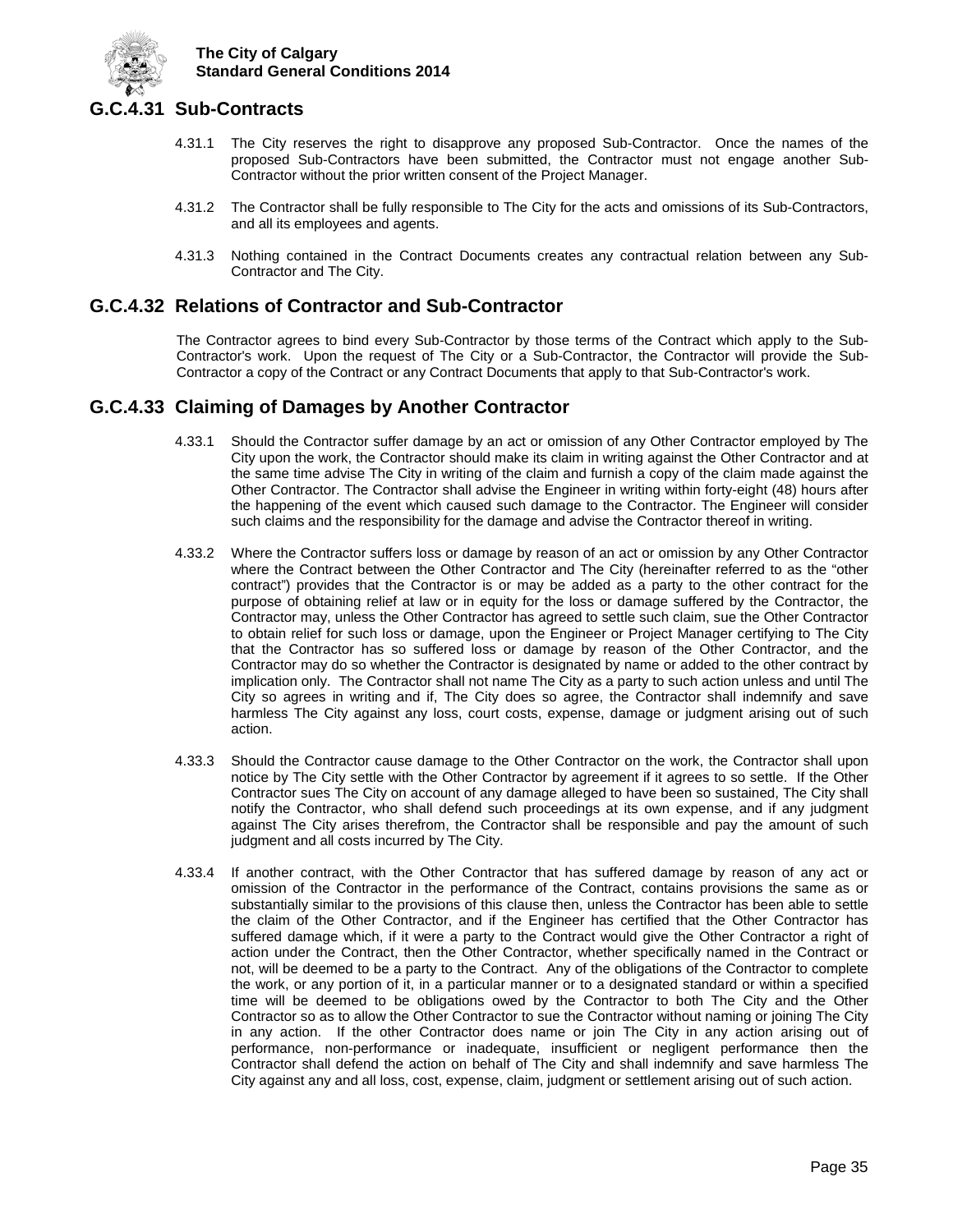

## <span id="page-40-0"></span>**G.C.4.34 Cutting, Patching and Digging**

- 4.34.1 The Contractor shall do all cutting, fitting or patching of the work that may be required, and properly tie-in such work with any work of Other Contractors shown in, or reasonably implied by, the Contract Documents.
- 4.34.2 The Contractor shall not endanger any existing work by cutting, digging or otherwise, and must not cut or alter the work of any Other Contractor except with the consent of the Engineer and then only to the extent permitted by the Engineer.

## <span id="page-40-1"></span>**G.C.4.35 Environmental Control**

The Contractor must ensure that appropriate environmental controls are implemented, including, but not limited to, the following:

#### 4.35.1 **Environmental Responsibilities**

The Contractor will ensure that environmental considerations are part of all project planning, activities and operations. The Contractor must be familiar with and communicate The City of Calgary's Environmental Policy and the Contractor's Environmental Responsibilities Package and Acknowledgement Form to all on-site personnel, including Subcontractors that are engaged in the work. The Contractor must maintain documentation and records as evidence that the environmental requirements for the work have been implemented and are being maintained. Verification of Compliance may include requests for documents and for worksite inspections.

#### 4.35.2 **Environmental Training and Orientation**

Contractors and Subcontractors working on the worksite will ensure they have documented and maintained records of environmental training and orientation as evidence of a level of awareness of environmental issues related to the work and competence appropriate to their assigned activities.

#### 4.35.3 **Erosion and Sediment Control**

- (a) The Contractor must comply with all applicable legislation and adhere to the requirements specified in the current edition of The City of Calgary Guidelines for Erosion and Sediment Control to ensure protection of water bodies, storm water infrastructure, public and private property, and the environment.
- (b) For all sites greater than two (2.0) hectares in overall site size, an Erosion and Sediment Control ("ESC") Report and drawings must be developed and implemented. ESC Reports and drawings must be stamped and signed by a Professional Engineer (P.Eng.) or Professional Agrologist (P.Ag.) licensed to practice in Alberta, or by a Certified Professional in Erosion and Sediment Control (CPESC), and submitted to Water Resources (Attention: Erosion Control Coordinator). Amendments and updates to reports and drawings must be forwarded to Water Resources (Erosion Control Coordinator or the designated Erosion Control Technician) for review and approval. A project pre-construction meeting should include a review of erosion and sediment control measures.
- (c) For sites smaller than two (2.0) hectares but equal to or greater than 0.4 ha, assuming there are no site characteristics that indicate a higher than normal ESC concern, only a drawings submission will be required. Contact the Water Resources Erosion Control Coordinator at (403) 268-2655 to discuss. A project pre-construction meeting should include a review of erosion and sediment control measures.
- (d) For site less than 0.4 ha. where there are no site characteristics that indicate higher than normal ESC concerns, only good housekeeping practices will be required. Contact the Water Resources Erosion Control Coordinator at (403) 268-2655 if you have questions. Water Resources reserves the right to request a letter outlining the good housekeeping practices that will be implemented on a site.
- (e) ESC Reports and drawings for Development Permits (DP) and Development Liaisons (DL) must be submitted to the File Manager of Urban Development. For projects where a Development Permit is not required the Contractor must submit the ESC Report and drawings to The City Project Manager.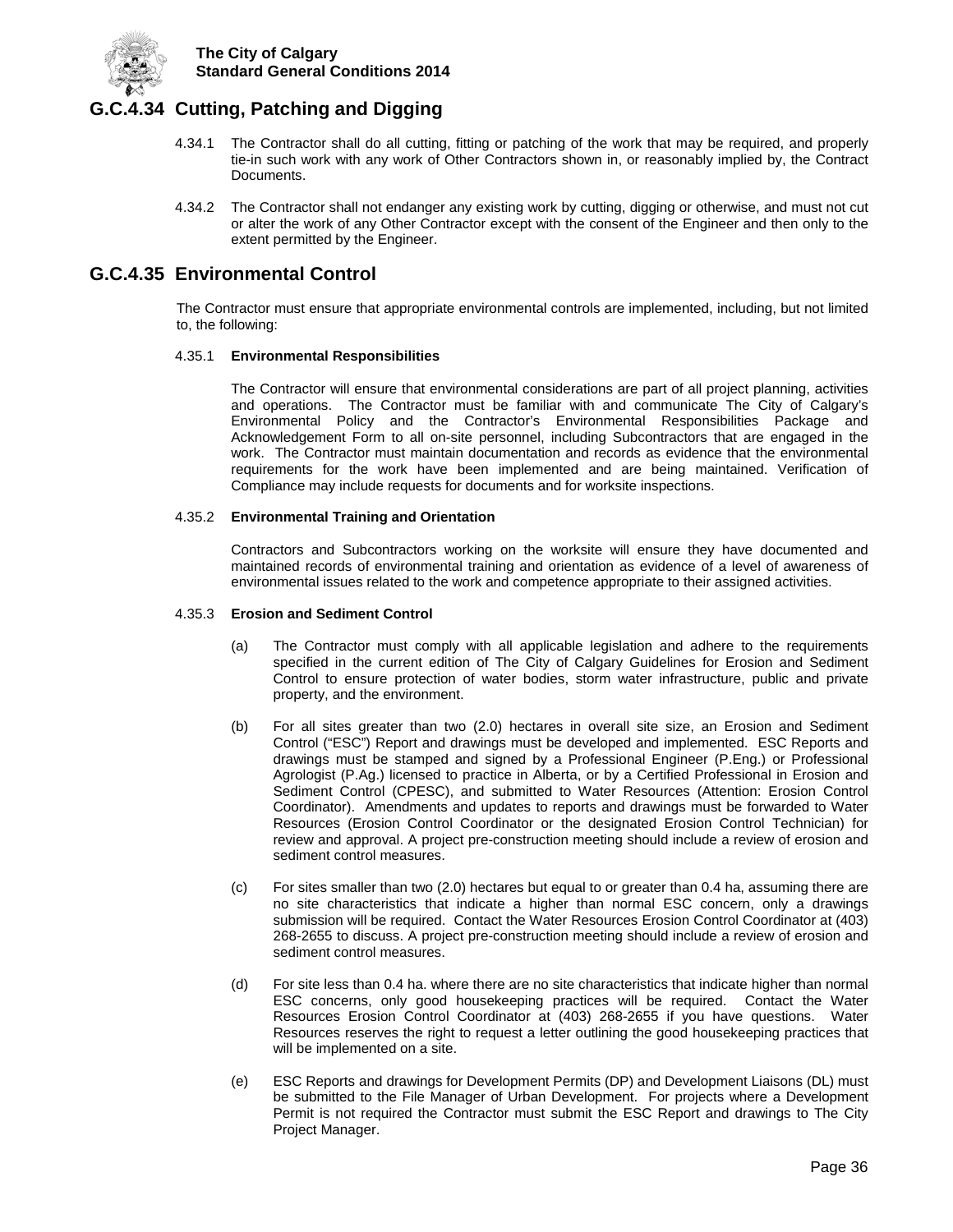



- (f) Regardless of the size of the worksite, where applicable Contractors must implement the following practices on all sites:
	- (i) Consider phasing construction so that areas with high erosion potential are constructed in a minimum amount of time with permanent stabilization (e.g. landscaping) measures implemented early;
	- (ii) Divert clean runoff (e.g. pavement runoff) away from exposed soils or unstabilized areas;
	- (iii) Minimize the area of disturbed ground that is exposed to erosion at any one time;
	- (iv) Control erosion at the source by preventing soil detachment and transportation (erosion control);
	- (v) Minimize the extent and duration of disturbance to vegetation;
	- (vi) Stabilize access and egress points to reduce off-site tracking;
	- (vii) Stabilize and contain stockpiles;
	- (viii) Control wind blown and fugitive dust;
	- (ix) Minimize compaction of native soil by appropriately locating temporary roads and materials storage;
	- (x) Minimize exposed slope lengths by breaking up into smaller slopes via controls;
	- (xi) Provide temporary cover on exposed soils that are prone to erosion;
	- (xii) Maintain subsoil grades in a non-compacted roughened state;
	- (xiii) Provide sufficient capture and storage to contain sediment-laden runoff within the site (sediment control);
	- (xiv) Monitor the effectiveness of controls regularly (at least every seven days) and during or within twenty-four (24) hours of precipitation (> 12 mm rainfall in any twenty-four (24) hour period or precipitation on wet or partially frozen soils) or snowmelts. Maintain all controls as required, including repair and replacement of controls that are ineffective:
	- (xv) Maintain up to date ESC inspection and maintenance records on site;
	- (xvi) Plan for and implement emergency measures as required;
	- (xvii) Correctly install (per manufacturer/designer specifications), inspect and maintain erosion and sediment controls;
	- (xviii)Prevent the release of sediment-laden water or contaminated water to waterbodies and to the storm sewers as a result of construction dewatering, surface washing, sand blasting, saw cutting, washing vehicles, washing out of concrete mixers and concrete trucks (including chutes and tools), and any other activities that could result in a prohibited discharge and:
	- (xix) Remove all temporary erosion and sediment controls when no longer required and at end of Contract.
	- (xx) The Contractor must ensure that appropriate practices are in place to minimize erosion and manage sedimentation. These practices must be implemented, monitored and maintained during the term of the Contract. In the event, however, that an authorized City representative reasonably deems that there is an erosion or sedimentation problem or both, the authorized City representative will promptly give notice of the problem to the Project Manager and the Contractor. After being notified, the Contractor, subject to the advice of the Project Manager or the Engineer or both, shall take timely action to address the problem. Failing this, The City may take such steps as are necessary to appropriately address the problem at the expense of the Contractor. The City will notify the Contractor in writing of any such actions taken within seventy two (72) hours. Any costs incurred by The City may be set off against any sums owed by The City to the Contractor under the Contract.

#### 4.35.4 **Construction Site Water Management**

The Contractor must:

- (a) Install, inspect and maintain temporary drainage systems as required throughout the duration of the Contract and must remove temporary drainage systems upon completion of the Contract;
- (b) Obtain a Drainage or Dewatering Permit from Water Resources prior to discharging impounded water (due to surface runoff or groundwater infiltration) to the storm drainage system (As per Drainage Bylaw 37M2005). For requests to discharge to the storm drainage system, the Water<br>Resources Erosion Control Coordinator must be contacted at Resources Erosion Control Coordinator must be contacted at (403) 268-2655. For requests to discharge to the sanitary sewer, the Water Resources Industrial Monitoring Supervisor must be contacted at (403) 268-4558;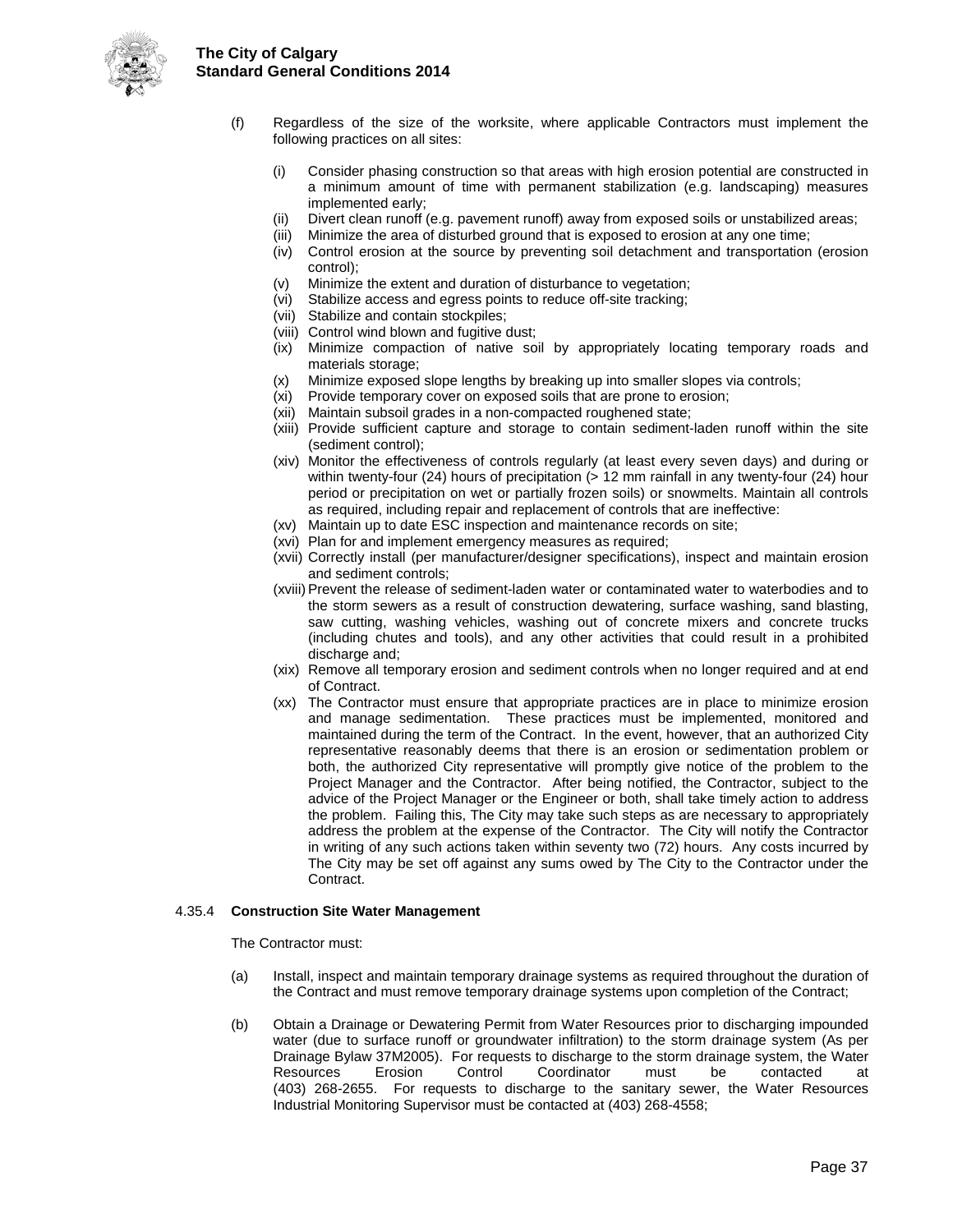

- (c) Not allow slurry to enter into any watercourse or the storm or sanitary sewer system when undertaking saw cutting or coring activities, and the slurry must be disposed of in accordance with all applicable regulations and guidelines; and
- (d) Not allow concrete washout or waste from drums, chutes and tools to be discharged where it could enter the storm drainage system either directly or as a result of subsequent precipitation event. In instances where concrete washout is to occur or surplus concrete is to be stored on site, a City approved containment system is required.
- (e) Not allow, either directly or indirectly, concrete wash or leachate concrete to enter waterways or the storm water system. The use of sealed form structures shall be used where necessary to allow for curing case-in-place concrete works.

#### 4.35.5 **Soil Conservation and Stockpiles**

The Contractor must:

- (a) Provide temporary stabilization of exposed soils (e.g. mulch or other temporary cover, surface roughening) where wind erosion (dust) or water erosion or both could contribute sediment to offsite areas, including water bodies, streets, storm infrastructure, and property;
- (b) Ensure stockpiles, in place for more than 30 days, are properly stabilized and contained in order to prevent any off-site impacts. Stockpile slopes must not be steeper than a 4H:1V ratio;
- (c) Locate stockpiles in flat, contained areas of the worksite;
- (d) Maintain a one metre separation between topsoil and subsoil stockpiles and care must be taken to prevent mixing of topsoil and subsoil during stripping. All storage stockpile locations must be recorded and this information must be available at the site. Additional erosion and sediment controls and practices for stockpiles are referenced in the current edition of the Guidelines for Erosion and Sediment Control;
- (e) Control annual weeds on exposed soils before they can set seed in order to reduce the likelihood of spread;
- (f) Ensure equipment moving from areas with weeds or non-native species into natural areas is clean and free of weeds; and
- (g) Ensure any use of a registered herbicide is approved by the Project Manager in accordance with the City's Integrated Pest Management Program (IPM).

#### 4.35.6 **Tree and Plant Protection**

- (a) As required by the Street Bylaw (20M88), the Contractor must supply a Tree Protection Plan to Urban Forestry when construction or construction related activities occur on City lands (including road right of way and boulevards) within 6 metres of a City tree. To verify tree ownership or to inquire about tree protection plans, Urban Forestry can be contacted through 311.
- (b) Contractors must adhere to the Tree Protection Bylaw (23M2002).
- (c) The Contractor must plant all trees, shrubs and groundcover in conformity with the most current edition of Parks Development Guidelines and Standard Specifications, Landscape Construction Specifications.

#### 4.35.6.5 **Water Supply and Disposal**

The Contractor must ensure that suitable and approved water supply and water disposal methods are implemented refer to G.C.4.45 and G.C.4.35.4, respectively. To obtain a Hydrant Connection (HCU) contact the Water Services & Water Resources stockroom at (403) 268-4416 or (403) 268-4712.

#### 4.35.7 **Site Management**

The Contractor must: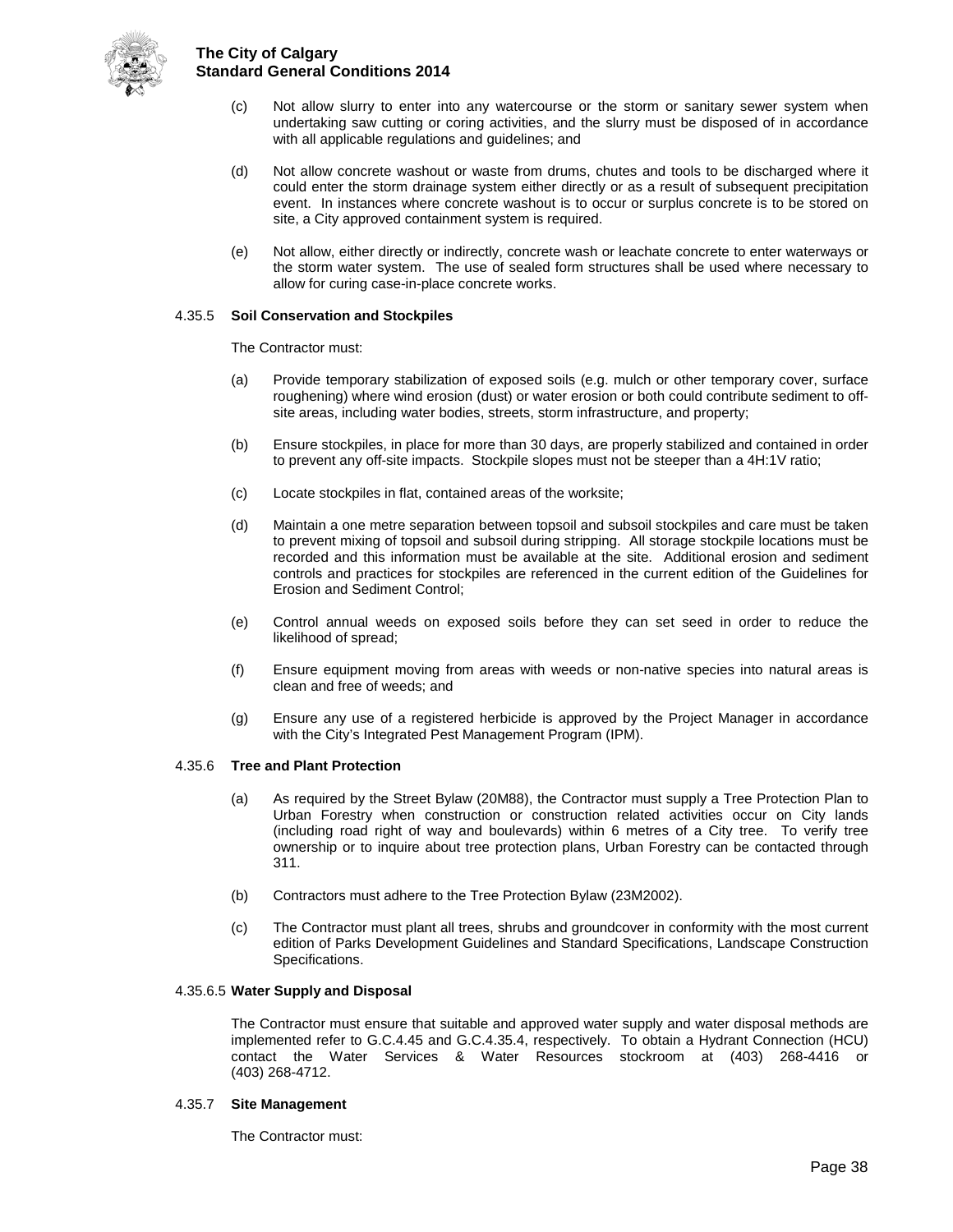

- (a) Suitably locate, secure and label chemical, fuel and lubricant storage areas to prevent and minimize the impact of any releases or contamination on-site or off-site;
- (b) Ensure that for all hazardous materials there is 110% secondary containment capacity for the largest container plus 10 percent of the aggregate capacity of all other containers;
- (c) Ensure hazardous materials on the worksite are managed appropriately. Site specific hazardous materials management procedures must be developed, documented and communicated to all Contractor and Subcontractor personnel;
- (d) Prevent and control tracking of dirt offsite and within the worksite and adjacent areas, including thoroughfares and walkways;
- (e) Take all reasonable measures to control dust within the worksite, including, but not limited to haul roads, dump sites, stockpiles and detour roads, for the duration of the Contract. This includes control of dust created by the passage of public traffic through the worksite. Dust control could include the use of non-potable water;
- (f) Promptly remove all mud, dirt, debris and other materials deposited by construction during the construction and rehabilitation period and dispose of such material appropriately;
- (g) Keep the worksite free from accumulations of debris or waste;
- (h) Ensure storage of waste and material is controlled to prevent off-site migration from the worksite;
- (i) Ensure all containers (for example drums) containing waste material resulting from any activity are identified, labelled, managed and disposed of appropriately; and
- (j) Ensure that spill kits are present at all worksites.

#### 4.35.8 **Recycling and Waste Management**

The Contractor must:

- (a) Identify how waste will be reduced and diverted from the landfill or recycled. At a minimum, the Contractor will recycle cardboard, paper, wood, asphalt, concrete, metal and plastics and provide the City Project Manager written justification for not diverting any of these waste streams from landfill;
- (b) Retain and submit copies of all waste records for materials disposed and recycled. These will be provided to the City Project Manager upon request in a summary sheet form, indicating for each product or material, the record number, the quantity or weight recycled or disposed (where reasonably practical), the destination, and how the material is classified under the Waste Control Regulation (AR 192 / 96) and the Transportation of Dangerous Goods Regulation (SOR / 2001-286);
- (c) Provide appropriate on-site collection containers for debris and waste and remove waste materials regularly from the worksite;
- (d) Dispose of waste material from City projects to disposal sites designated for the appropriate material. All disposal sites must be pre-approved by the Project Manager;
- (e) Ensure all proposed waste disposal sites are approved licensed landfills;
- (f) Not burn or bury materials or waste on the worksite; and
- (g) Not dispose of materials or waste into waterways, storm or sanitary sewers.

#### 4.35.9 **Fuelling**

- (a) Contractor personnel must be present at the transfer point during fuelling operations and for the duration of the fuelling process.
- (b) Spill kits or drip pads or both must be present at location during refueling.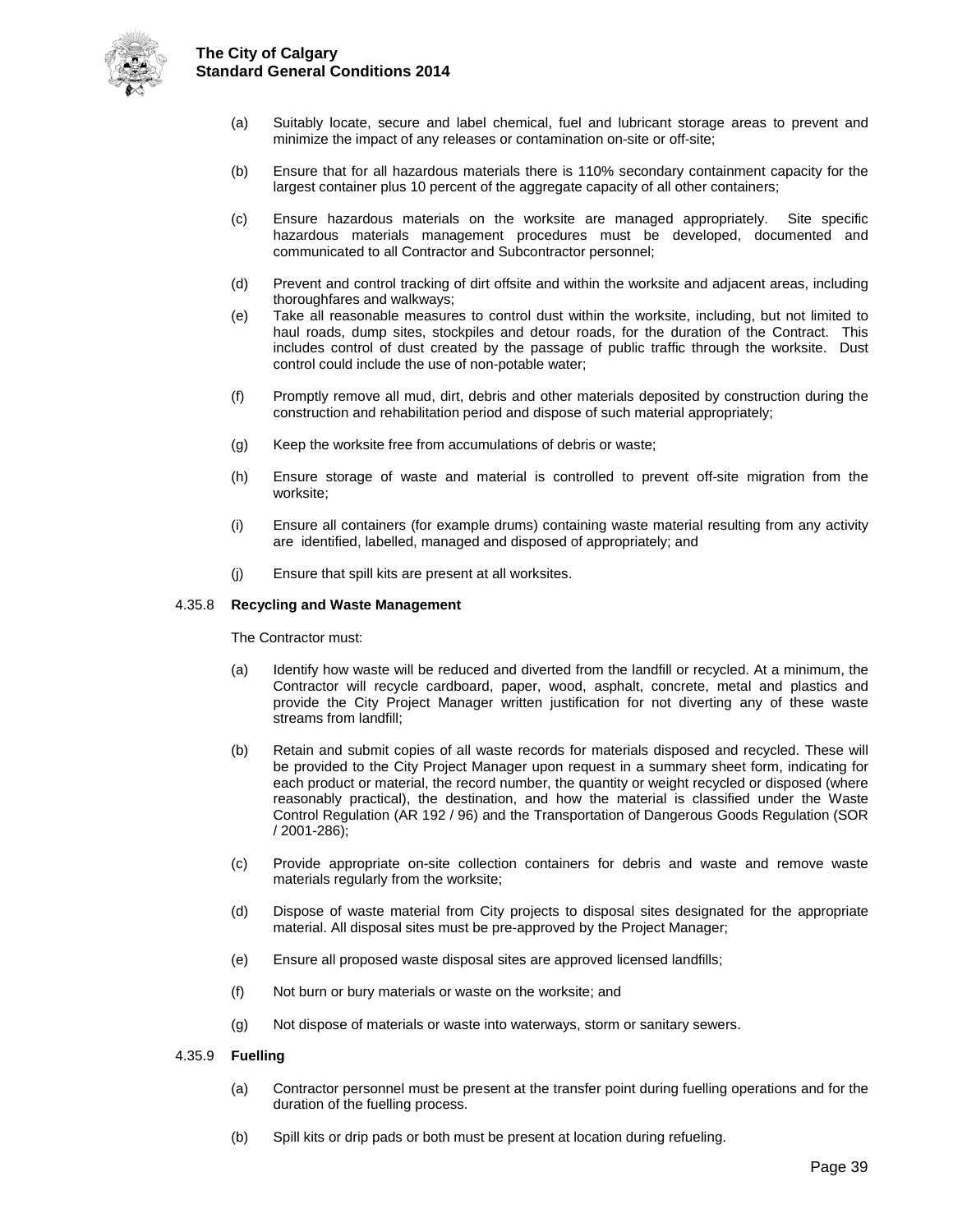

- (c) Fuelling or maintenance of equipment must not take place within 30 metres of waterways including the storm sewer system or environmentally sensitive areas unless a written standard operating procedure is developed, approved by the Project Manager, and followed.
- (d) Fuelling procedures must be communicated to all onsite personnel involved in the fuelling or maintenance operations.
- (e) No servicing or repair of machinery may occur within 30 metres of an environmentally sensitive area or waterbody unless directed by The City of Calgary Fire Department Hazardous Materials Section (HazMat) or a regulatory authority.
- (f) Fuelling requirements outlined in the *Alberta Fire Code* and other legislation must be followed (e.g. prohibit smoking, appropriate labeling).
- (g) The transportation of dangerous goods is restricted in the Central Business District as detailed in Bylaw 23M2005, and amendment of Bylaw 13M2004.

#### 4.35.10 **Spill Prevention**

The Contractor must implement and document transportation, handling and storage methods that will prevent chemical, fuel, lubricant and other hazardous substance releases on or around the site caused by construction or demolition related activity.

#### 4.35.11 **Release Reporting and Cleanup**

The Contractor must:

- (a) Maintain a list of key contacts and phone numbers for reporting spills and other incidents and ensure the contact list is posted in a visible location at the worksite as per G.C.4.11.9;
- (b) Stop, contain and clean up any releases if reasonable and safe to do so;
- (c) Immediately report all spills and releases (including sediment laden water into the storm drainage collection system and releases to the air) to the Project Manager. Notify any other regulatory authorities with jurisdiction when release reporting is required. If the product enters or is heading towards a waterway or sewer system, or assistance is needed the Contractor should call 911 and request dispatch of the Fire Department;
- (d) Keep adequate quantities of appropriate absorbent material readily available (i.e. in reasonable proximity to the potential hazard, vehicle or equipment) for spill containment;
- (e) Contain, remove and remedy the spill or release in accordance with applicable laws and in consultation with The City, HazMat or any other regulatory authorities with jurisdiction as required after any spill or release;
- (f) Provide adequate documentation concerning the containment and remedy of any spill or release and the management and disposal of contamination or hazardous materials in accordance with applicable legislation and as requested by The City;
- (g) Refer to The City of Calgary's Corporate Substance Release Reporting Program [\(www.calgary.ca,](http://www.calgary.ca/) key search words "substance release reporting program"); and
- (h) When heavy equipment will be working in or immediately adjacent to environmentally sensitive areas such as waterbodies and wetlands hydraulic fluids that meet ASTM D-6046 (or equivalent) for reduced toxicity will be considered whenever practical and feasible.

#### 4.35.12 **Contamination Discovery**

(a) The Contractor must immediately notify The City of Calgary Fire Department (911 for Emergency or for Non-Emergency (403) 264-1022) and the Project Manager of any unexpected contamination encountered during the work, Alberta Environment and Sustainable Resource Development, and any other regulatory authority with jurisdiction must also be contacted if is known to be a reportable release.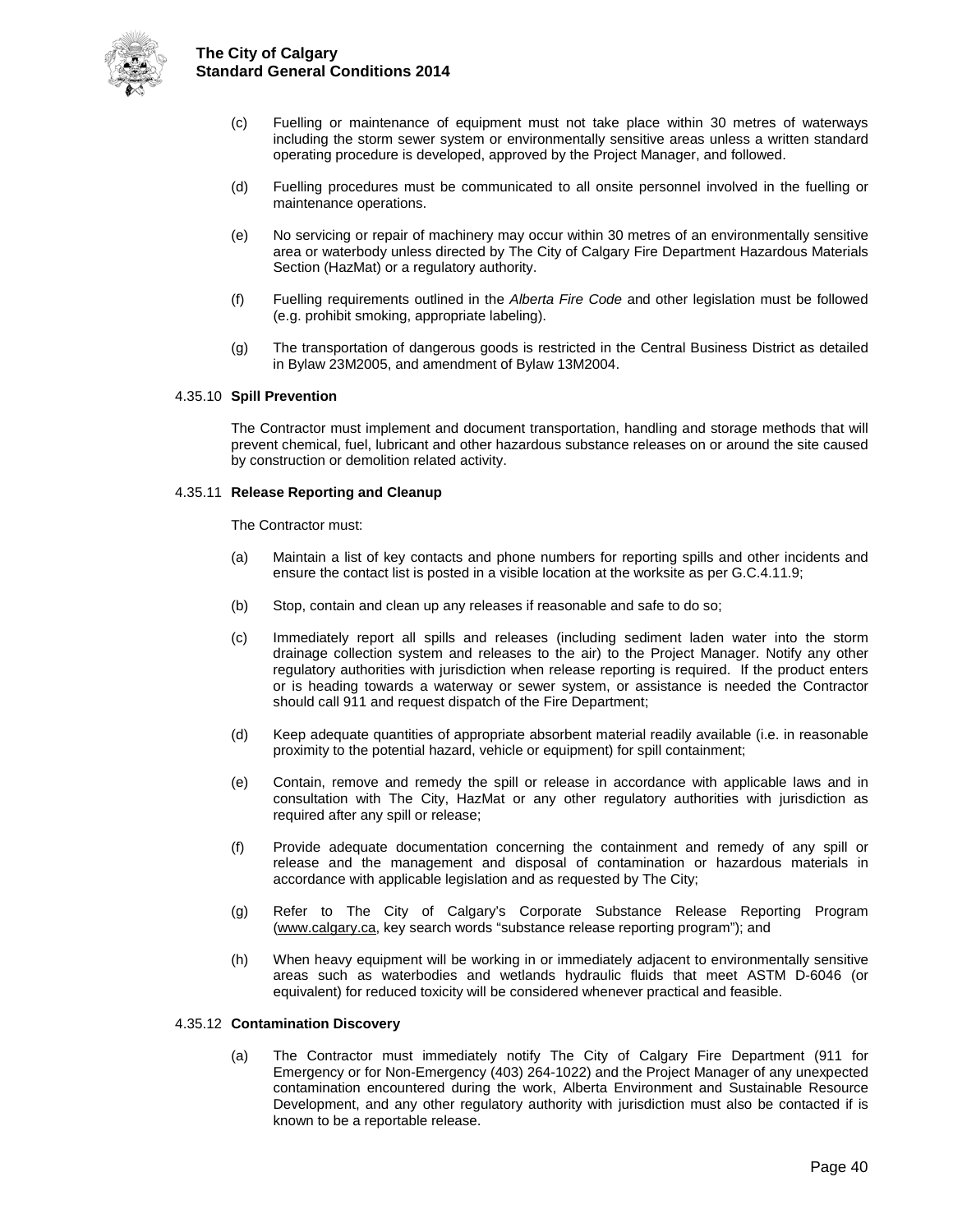

- (b) The Contractor must promptly notify the Project Manager of any suspected or potentially hazardous building materials exposed during the work.
- (c) In the event that HazMat determines that an emergency situation exists, HazMat will assume control of the worksite in the area of the contamination. HazMat will provide the necessary services and provide direction to the Contractor as needed on how to manage and dispose of any contamination or hazardous material encountered during the work. Once the emergency situation no longer exists, control is returned to the Contractor.
- (d) If an emergency situation does not exist, or once the emergency situation is under control, the Project Manager will be responsible for any further dialogue with Alberta Environment and Sustainable Resource Development or other applicable regulatory agency and for determining the necessary steps to manage the contamination. The Contractor must work with the Project Manager to implement measures necessary to complete the work and meet Contract requirements, including possible removal and disposal of contamination or hazardous materials and proper Personal Protective Equipment (PPE) for employees on site. The City will disclose any available information regarding the nature of the contamination or the hazardous materials to the Contractor. The Contractor is responsible for providing documentation concerning the management and disposal of contamination or hazardous materials in accordance with applicable legislation and as requested by The City.
- (e) The Contractor must allow The City, or its representatives, unrestricted access to the worksite to investigate the contamination or hazardous materials.
- (f) The parties acknowledge that work at the worksite may have to be suspended until the suspected contamination or hazardous materials have been fully investigated, characterized and managed in accordance with the requirements of the applicable regulatory agencies. Costs associated with any such delay will be determined on a case by case basis.
- (g) The Contractor should refer to The City of Calgary's Contamination Discovery Response Procedure for Ground Disturbance [\(www.calgary.ca/esm](http://www.calgary.ca/esm) under Contractor Environmental Responsibilities).

#### 4.35.13 **Offsite Disposal of Excavated Soil or Material**

Excavated soil or material, that is not otherwise required for fill or for other purposes at the worksite under the Specifications or Special Conditions, is to be disposed of offsite. Whether or not a disposal site has been designated, the Contractor must dispose of the materials at a site that is appropriate for the soil or material. The City does not make any representation or warranty as to the suitability of an excavated soil or material for offsite deposit or disposal at any particular site or for any particular purpose. For The City of Calgary Cleanfill Disposal Sampling Requirements contact Waste and Recycling Services – Environmental Control Technologist at (403) 268-8440 or email: cleanfill@calgary.ca.

#### 4.35.14 **Recycled and Imported Fill Material**

- (a) The source location of any imported or recycled fill material to be used in the work must be approved by the Project Manager prior to material being brought onsite. Analytical verification may be requested to ensure material meets applicable guideline criteria.
- (b) Any changes in the source location of the fill material must be reported immediately to the Project Manager.

#### 4.35.15 **The City's Reduced Idling Policy**

The Contractor will familiarize itself with The City's Reduced Idling Policy, and minimize the idling of vehicles and equipment not essential for performance of the work.

#### 4.35.16 **Application of Pesticides and Herbicides**

For control of weed species Contractor may apply species specific pesticides as approved by the City Project Manager, in accordance with The City's Integrated Pest Management Program (IPM). The Contractor is to use City approved applicators.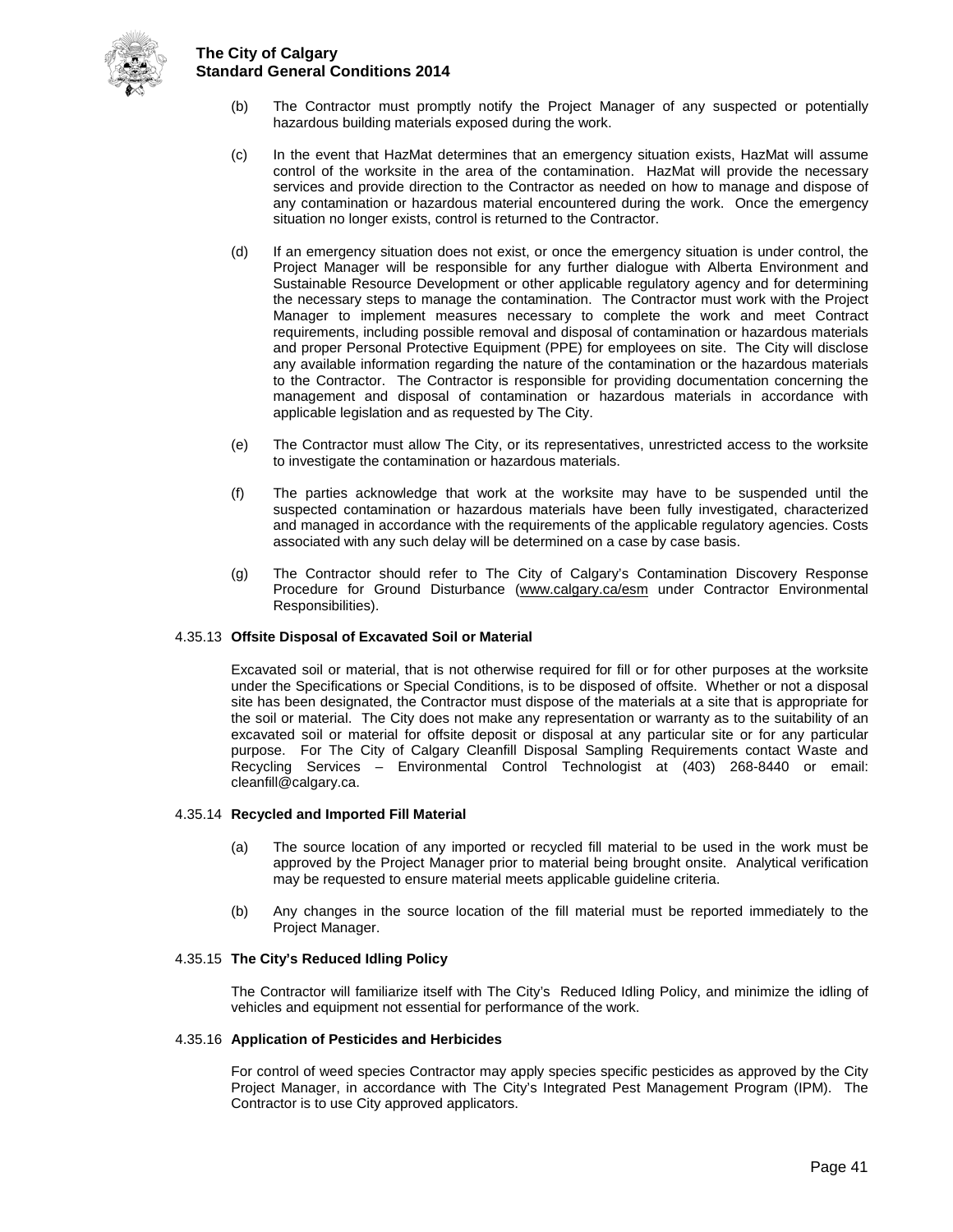

In the event of a pesticide application the Contractor is to install and collect signs as per the direction of the City Project Manager.

When applying a pesticide, a Contractor must complete a Daily Pesticide Application Report (R1305) while on site during the day of application. These forms will be provided to the Contractor by The City's Project Manager. All Daily Pesticide Application Reports must be submitted to the Project Manager by November 15 annually or prior to construction completion certification (CCC) – whichever comes first.

## <span id="page-46-0"></span>**G.C.4.36 Payments by Contractors**

- 4.36.1 Unless otherwise stipulated, the Contractor shall provide all materials, supplies, labour, tools, equipment, light, power and other utilities necessary for the execution of the work.
- 4.36.2 The Contractor shall pay promptly all amounts due to any Subcontractor engaged by the Contractor.
- 4.36.3 The Contractor shall pay promptly for all tools, equipment, supplies, materials, light, power and other utilities including, but not limited to, any sum due for labour and services of any foreman, workman, labourer or other person.
- 4.36.4 The Contractor shall pay promptly for the use, rent or hire of any motor vehicles, equipment, machinery, temporary buildings, or structures erected by or for the Contractor.
- 4.36.5 The Contractor shall upon request by The City furnish evidence satisfactory to the Engineer and the City Solicitor whether any, some, or all of the payments required above have been made.
- 4.36.6 The Contractor shall indemnify and save harmless The City from and against any charges or claims in any way connected with the foregoing provisions of G.C.4.36.
- 4.36.7 The bond or bonds required of the Contractor pursuant to these General Conditions shall be so drawn as to cover the obligations of the Contractor under this clause.

### <span id="page-46-1"></span>**G.C.4.37 Weather**

The Contractor shall at its own expense do any extra work caused by adverse weather. Subject to G.C.5.5, unless the Contract Documents otherwise provide, the occurrence of inclement or unfavorable weather conditions following the tender award shall not relieve the Contractor from the obligation to complete the Contract within the time limits set by the Contract Documents and to adhere to any schedule of work established pursuant to any provision of the Contract.

## <span id="page-46-2"></span>**G.C.4.38 Ownership of Drawings and Models**

All originals and copies of drawings and Contract Documents are the property of The City and if requested by The City, must be returned on completion of the Contract. The Contractor assigns to The City (subject to any third party's proprietary rights) all its right, title and interest including, without limitation, copyright and proprietary rights to any models, drawings or Contract Documents developed or prepared for The City (the "Deliverables"). The Deliverables exclude all third party works, software, products and Technical Elements (as defined in the following sentence), whether or not included or embedded in the Deliverables. Technical Elements include methods, processes, techniques, formulas, trade secrets, research, reports, technical data, know-how and forecasts used or generated by the Contractor, as well as data, modules, components, designs, utilities, subsets, objects, program listings, tools, models, diagrams, analysis frameworks, software scripts, templates, leading practices and specifications owned or developed by the Contractor prior to, or independently from, its engagement hereunder.

The Contractor retains all rights to any Technical Elements together with any modifications or improvements made to the Technical Elements during or as a result of the work. Accordingly, to the extent that any Technical Elements are integrated into any Deliverables, the Contractor hereby grants to The City a perpetual, worldwide, paid-up limited license to use such Technical Elements as integrated into such Deliverables for internal purposes.

The Contractor may retain a copy of the Deliverables as reasonably required to comply with its professional obligations only. The Contractor shall not copy, use or allow a third party to use a Deliverable without the prior written consent of The City.

## <span id="page-46-3"></span>**G.C.4.39 Shop Drawings**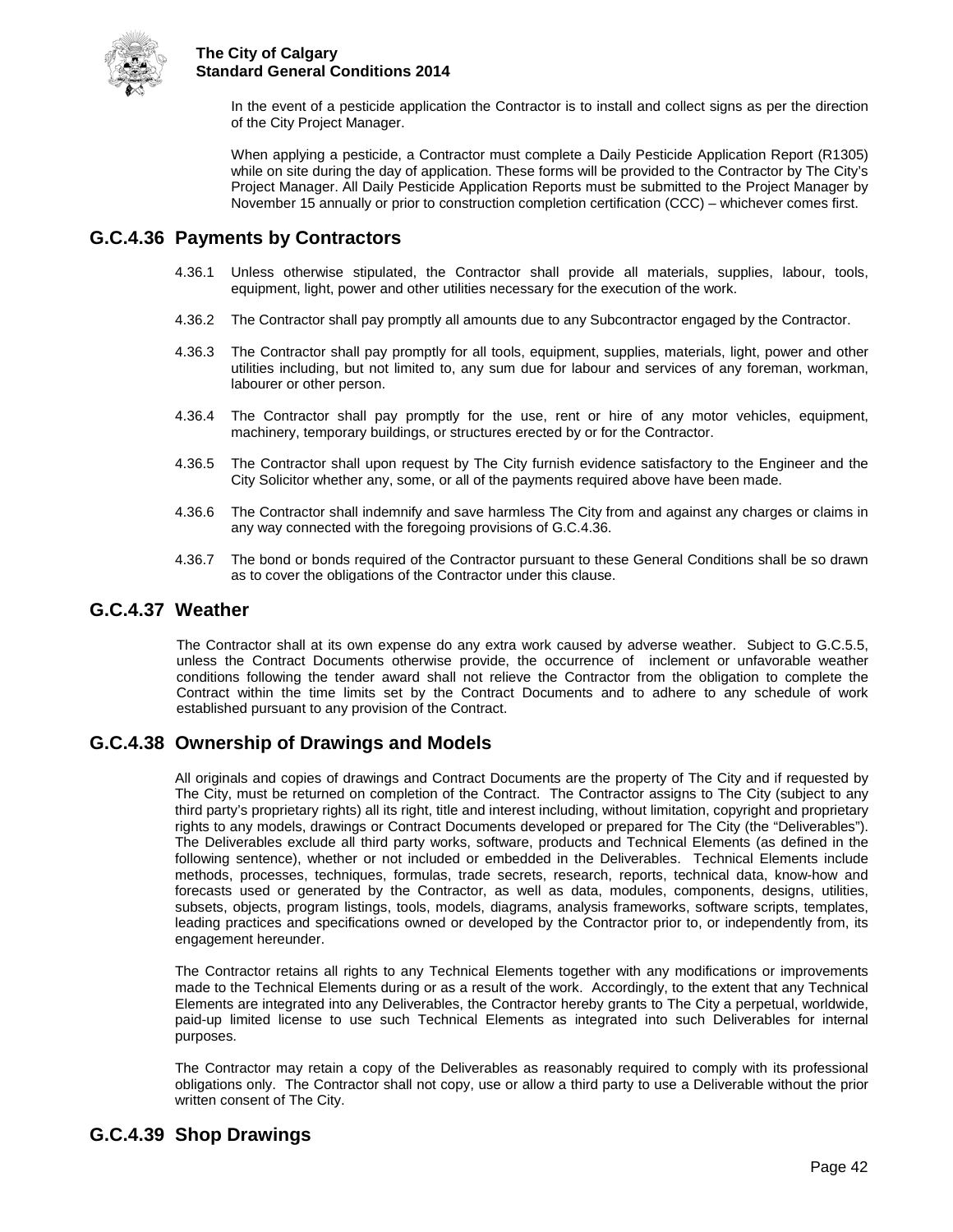

- 4.39.1 The Contractor shall arrange for the preparation of clearly identified Shop Drawings as called for by the Contract Documents or as the Engineer may reasonably request.
- 4.39.2 Prior to submission to the Engineer, the Contractor shall review each and every Shop Drawing. The Contractor shall confirm its review of each Shop Drawing by way of a signature or stamp of a signing officer for the Contractor accompanied by the date of signing or stamping. Such signature or stamp will represent confirmation that the Contractor has carried out a duly diligent review, including determining or verifying field measurements, field construction criteria, materials, catalogue numbers and similar data, and has coordinated the Shop Drawing with the requirements of the work and the Contract Documents.
- 4.39.3 At the time of submission, the Contractor shall notify the Engineer in writing of any deviations in the Shop Drawings from the requirements of the Contract Documents.
- 4.39.4 The Contractor shall submit Shop Drawings to the Engineer for its review with reasonable promptness and in orderly sequence so as to cause no delay in the work or in the work of other Contractors. If either the Contractor or the Engineer so requests they shall jointly fix the dates for submission and return of Shop Drawings. Shop Drawings must be submitted in the form of a reproducible transparency or prints as the Engineer may direct.
- 4.39.5 The Engineer shall review and return Shop Drawings with reasonable promptness so as to cause no delay. The Engineer's review will be for conformity to the design concept and for general arrangement only, and such review will not relieve the Contractor of responsibility for errors and omissions in the Shop Drawings or of responsibility for meeting all requirements of the Contract Documents unless and to the extent a deviation on the Shop Drawings has been approved in writing by the Engineer.
- 4.39.6 The Contractor shall make any changes in Shop Drawings which the Engineer may require in order for them to be consistent with the Contract Documents and re-submit unless otherwise directed by the Engineer. When resubmitting, the Contractor shall notify the Engineer in writing of any revisions other than those requested by the Engineer.

## <span id="page-47-0"></span>**G.C.4.40 Clean-Up and Restoration at Completion**

- 4.40.1 All survey stakes, signs, surplus material, equipment, tools, coverings, lumber, waste concrete, excess dirt, sod and gravel, shrubs and trees felled by the Contractor, rocks, boulders uncovered by the Contractor and all rubbish must be removed from the site immediately after the work has been completed. The site is to be left "broom-clean" or its equivalent, unless specified otherwise.
- 4.40.2 Where directed by the Engineer, the Contractor will restore to pre-construction condition and to the satisfaction of the Engineer all existing surfaces, structures, and services damaged during the work of the Contract including damage to items such as private curbs, walks, and driveways, fences, light standards, signs, and landscaping. No payment will be made for restoration unless specifically covered in the Tender and authorized by the Engineer.
- 4.40.3 Unless otherwise excepted, the Contractor will complete clean-up, including the removal of all surplus excavation from backsloping, within two (2) weeks from the time the backsloping was started, excepting main streets and bus routes, which must be cleaned up immediately after construction.
- 4.40.4 The cost of all clean-up, fills and backsloping under the Contract is deemed to be included in the Total Tendered Price.
- 4.40.5 Should the Contractor fail to execute the clean-up to the satisfaction of the Engineer, any further cleanup may be done by The City and the cost deducted from any amount due the Contractor.

## <span id="page-47-1"></span>**G.C.4.41 Correction of Work Before Final Payment**

- 4.41.1 The Contractor shall promptly remove from the premises all materials condemned by the Engineer as failing to conform to the Contract Documents, whether incorporated in the work or not, and the Contractor shall promptly replace the Contractor's own materials or work and shall make good all work of other Contractors destroyed or damaged by such removal or replacement without expense to The City.
- 4.41.2 If the Contractor does not remove such condemned materials or work within the time fixed by written notice from the Engineer, The City may remove them at the expense of the Contractor.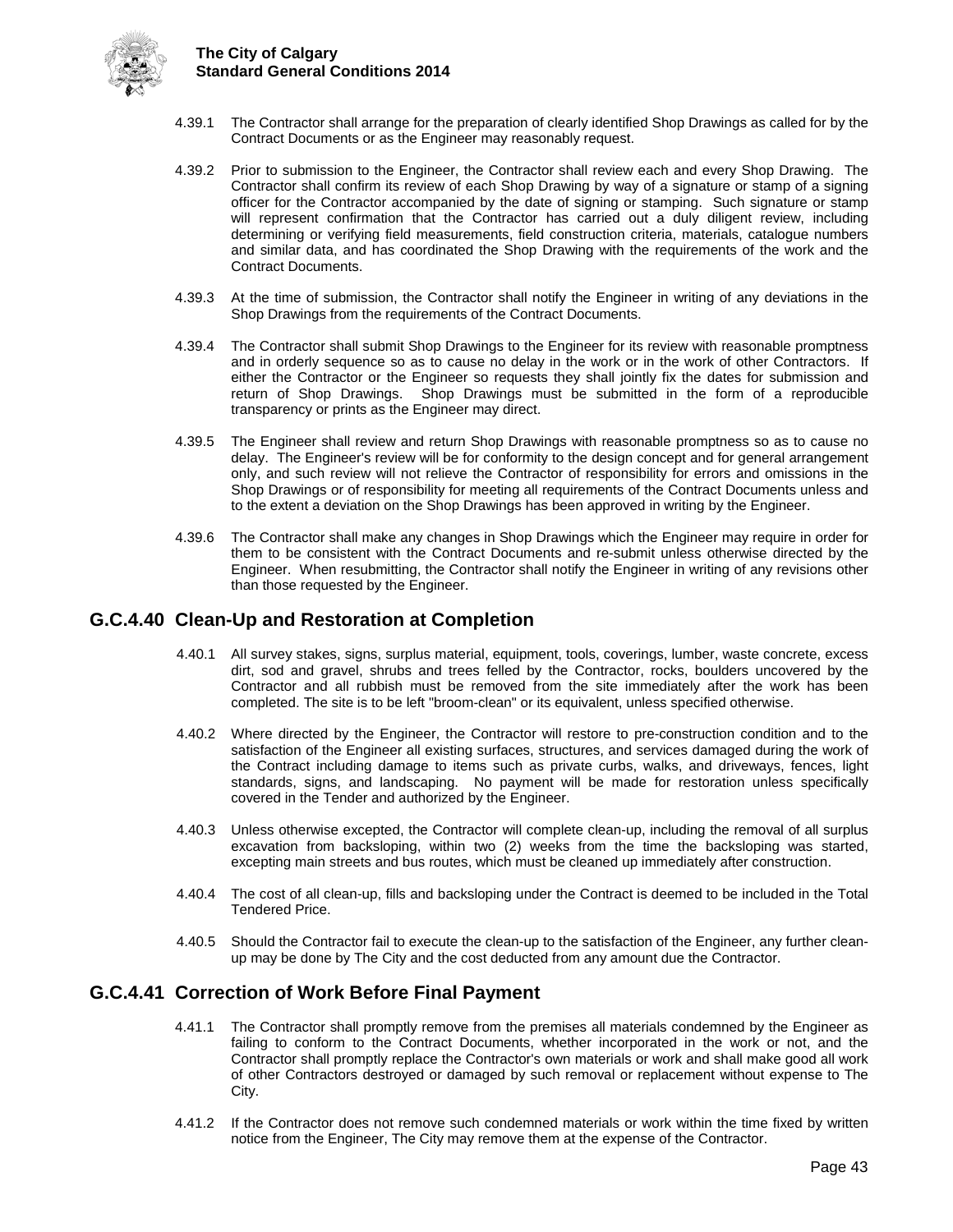

## <span id="page-48-0"></span>**G.C.4.42 Deductions for Uncorrected Work**

If in the opinion of the Engineer it is not expedient to correct defective work, or work not done in accordance with the Contract Documents, The City may deduct from the Contract price the difference in value between the work done and the work as called for by the Contract. The difference in value will be determined in the first instance by the Engineer.

## <span id="page-48-1"></span>**G.C.4.43 Correction of Work After Final Payment**

Neither the issuance of Construction Completion Certificate nor payment thereunder, nor any provision in the Contract Documents, will relieve the Contractor from responsibility for faulty materials or workmanship which appear within the period set out in G.C.4.44. The City shall promptly give notice of observed defects.

## <span id="page-48-2"></span>**G.C.4.44 Maintenance/Guarantee**

- 4.44.1 Unless otherwise specified, all materials incorporated into the work must be new and undamaged. Both workmanship and materials must be of the quality specified in the Contract Documents. Subject to the provisions of the Special Conditions and to the exception provided in this condition but notwithstanding any other provision of the Contract, the Contractor shall maintain, at no cost to The City, the work and every part thereof in reasonable working order and complete repair during the period of two years from the date of issue of the Construction Completion Certificate. Notwithstanding the generality of the foregoing, the Contractor will not be liable for:
	- (a) damage caused by parties who are strangers to the Contract, or
	- (b) damage resulting from malicious acts of other parties, or
	- (c) damage resulting directly from the operation of City snow plowing equipment, or
	- (d) damage arising from settlement of streets or utilities where such streets or utilities are constructed by parties other than the Contractor, or
	- (e) damage for which The City has specifically assumed responsibility in writing, or
	- (f) any condition which in the opinion of the Engineer results from normal wear and tear, or
	- (g) acts or omissions which in the opinion of the Engineer are beyond the control of the Contractor;

where in each case the damage or condition arose subsequent to the issuance of the Construction Completion Certificate.

- 4.44.2 The Contractor, upon being so directed by the Engineer by a notice in writing during the maintenance period, shall repair or replace any defect in or failure of any part of the work within the time set out in and according to the notice, all to the satisfaction of the Engineer. At the end of the maintenance period The City may give a similar notice relating to all defects and failures in the work which have appeared during the maintenance period and which have not been rectified earlier. If the Contractor fails to repair or replace the defect or failure as required by any such notice, The City may proceed to have the repair or replacement made and may charge the Contractor with the cost thereof and at The City's option deduct the amount from any amount due to the Contractor by The City either under the Contract or any other contract or otherwise or may collect the same from the Contractor by any lawful means available to The City. At the end of the maintenance period, after all defects and failures have been corrected to the satisfaction of the Engineer, or if there are not any defects or failures in the work, the Engineer shall issue a Final Maintenance Certificate and The City will release the performance bond if requested in writing by the Contractor or its surety, and The City shall pay any amounts withheld pursuant to G.C.6.6.
- 4.44.3 Where the provisions of this clause refer to a default or failure in the singular, the same provisions will also apply to two or more defects or failures as though each were the subject of a separate Contract. The word "defect" means a lack or absence of something or condition essential to the completeness of the project or part thereof to which the notice relates and does not require that The City establish or allege that any portion of the workmanship was defective or the materials used were faulty. The word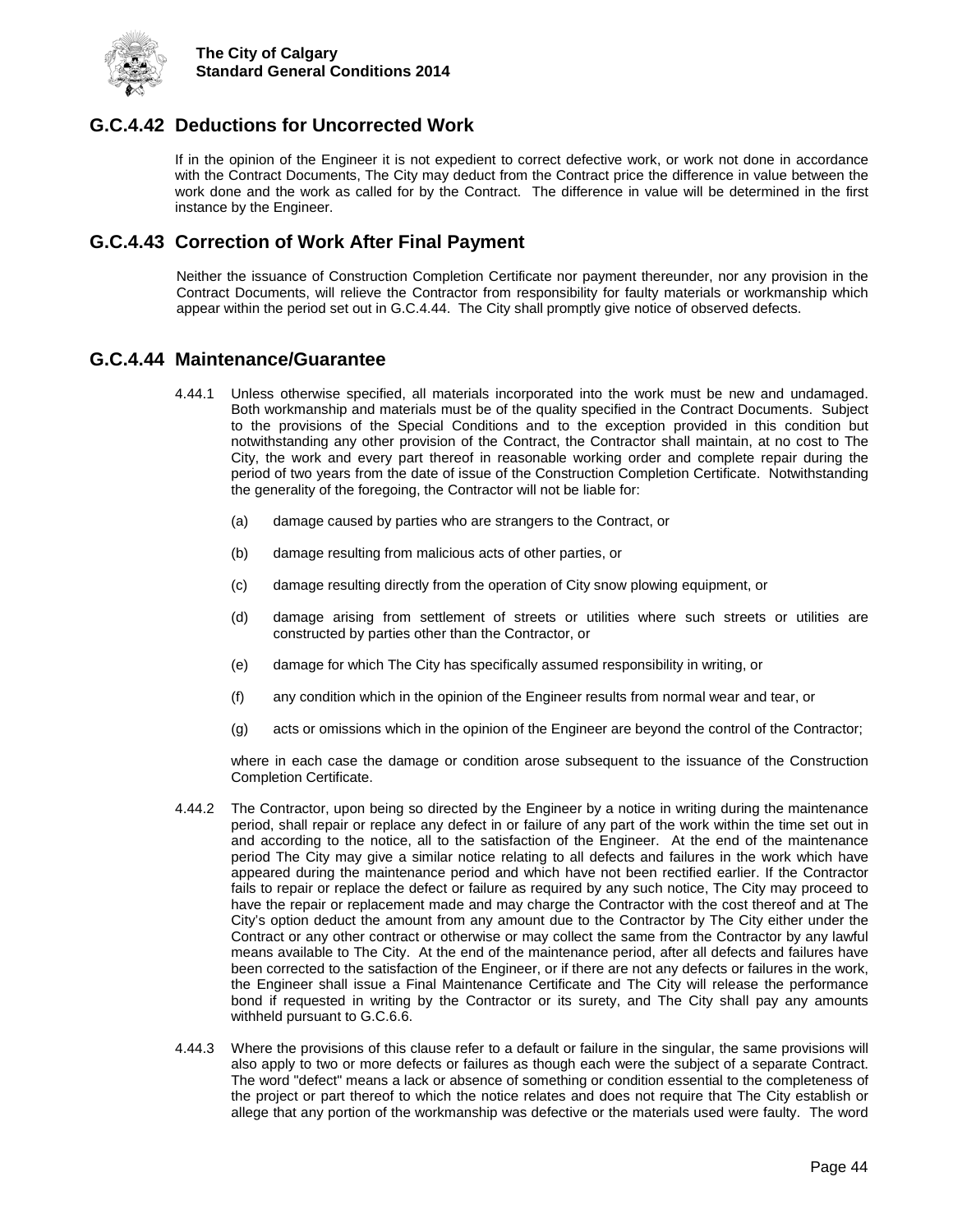

"default" means the failure of any portion of the work to remain in a good and sound condition free from defect or deterioration.

- 4.44.4 Neither any approval given by the Engineer or other representative of The City nor any payment made nor any provision of the Contract Documents will relieve the Contractor from its obligations of maintenance under this condition. The issuance of the Construction Completion Certificate will not be deemed to be, nor will it be interpreted as, a waiver of the maintenance requirements or any portion thereof unless it specifically so states.
- 4.44.5 Where applicable, the following work or services will be performed by The City during the period between the issuance of Construction Completion Certificate and issuance of the Final Maintenance Certificate:

#### (a) **Buildings**

- Janitorial or custodial;
- (ii) Payment of utilities costs;
- (iii) Routine maintenance (other than defects and deficiencies) and operation of mechanical equipment including water treatment, filters, etc.;
- (iv) Replacement of lighting bulbs;
- (v) Maintenance of grounds (other than specific landscaping covered elsewhere); and
- (vi) Repair of damages by vandalism.

#### (b) **Bridges and Streets**

- Snow removal, plowing, or sanding as required;
- (ii) Spring clean up of sanding materials;<br>(iii) Repair of damage by snow plows;
- Repair of damage by snow plows;
- (iv) Repair of damage by vehicle accidents;
- (v) Repair of damage by vandalism; and,
- (vi) Replacement of lighting bulbs.

## <span id="page-49-0"></span>**G.C.4.45 Authorization to Operate Fire Hydrants**

- 4.45.1 Withdrawal of water from fire hydrants for any purpose other than fire fighting is prohibited, unless authorized in writing by the Director, Water Services. The Director, Water Services may provide temporary authorization for the withdrawal of water from fire hydrants for construction purposes. Construction purposes includes dust control, grading and soil compaction and the construction of new landscapes prior to the issuance of a Final Acceptance Certificate, but excludes water used for irrigation purposes.
- 4.45.2 When the use of a fire hydrant is authorized for purposes other than fire fighting, the following conditions must be adhered to:
	- (a) the Contractor shall enter into a Hydrant Connection Unit ("HCU") Rental Agreement with Water Services, and such HCU may be either a Backflow Meter Assembly or a Meter Assembly used in conjunction with an approved air gap;
	- (b) the Contractor shall adhere to all provisions of the Water Utility Bylaw and all terms and conditions of the HCU Rental Agreement and the Hydrant Use Permit, and shall pay any required damage deposit, rental fee or inspection fee associated with such use;
	- (c) the Contractor shall ensure that water is taken only from hydrants for which an authorization has been granted; and
	- (d) the Contractor shall ensure that the HCU is properly connected to the hydrant and that the water meter is functioning at all times that water is being withdrawn from the water distribution system.
- 4.45.3 Water Services will provide no cost training to those people involved in operating fire hydrants pursuant to the authority set out herein. Assistance may be obtained by telephoning 311 and asking for Distribution Control.
- 4.45.4 Any improper use of a fire hydrant may result in one or more of the following: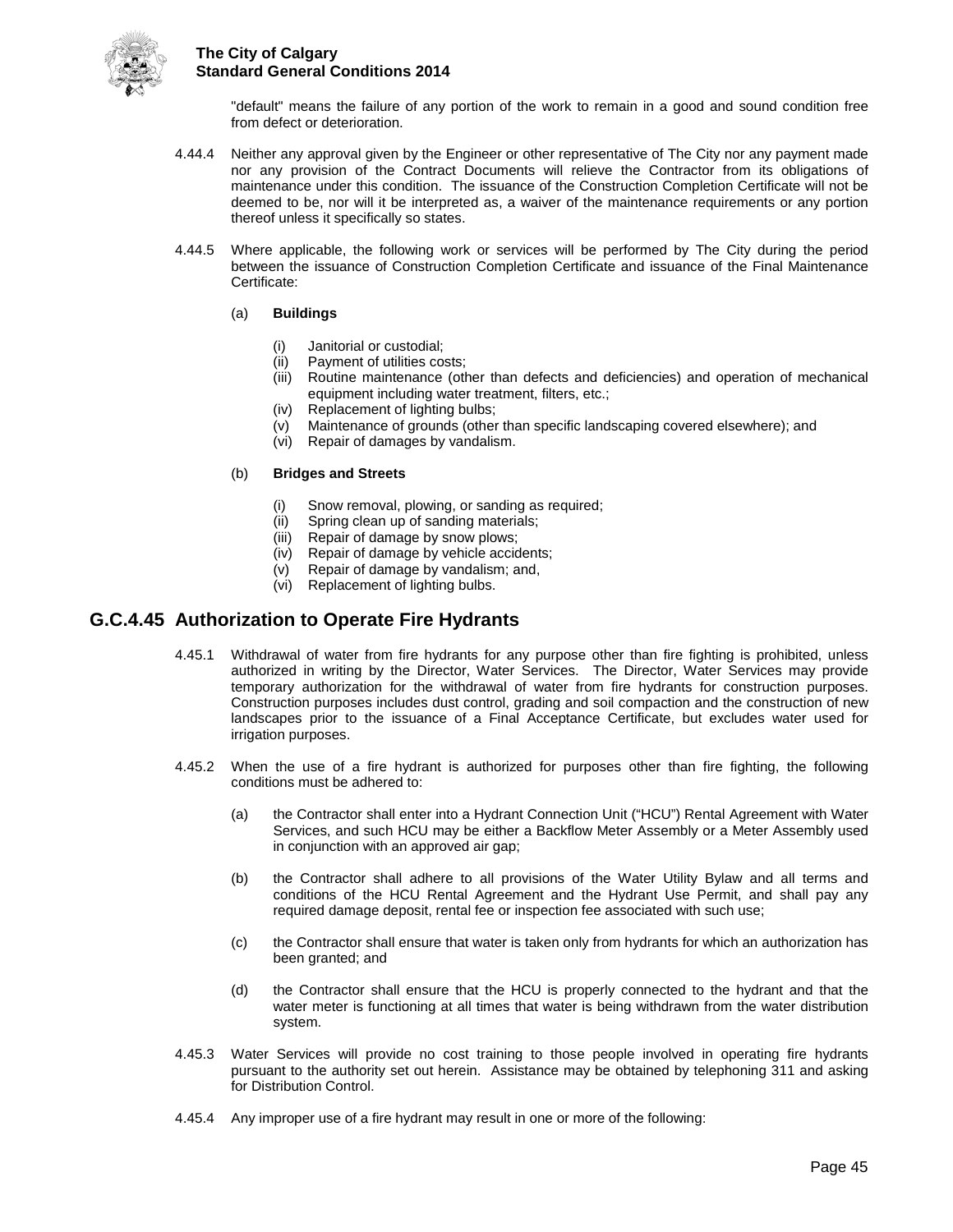

- (a) the HCU Rental Agreement being cancelled;
- (b) the authorization to use fire hydrants being cancelled;
- (c) the Contractor being liable for costs attributable to the improper use, including the cost of repairs of any damaged hydrant or watermain or both, as well as the costs of repairs required to City property or the property of third parties resulting from a watermain break.
- 4.45.5 Water for construction and other non-fire purposes can also be obtained from the Bulk Water Sales Stations located at various Fire Halls throughout The City. To use these bulk water facilities, an application can be made at Utility Customer Accounts located on the 3<sup>rd</sup> floor of the Municipal Building, Monday through Friday from 08:00 to 16:30 hours. Information may be obtained by telephoning 311 or at [www.calgary.ca/waterservices,](http://www.calgary.ca/waterservices) and then clicking on Customer Service and then on Bulk Water Guide.

## <span id="page-50-0"></span>**G.C.4.46 Confidentiality and Freedom of Information and Protection of Privacy Act (FOIP)**

The City acknowledges that Tenders and other documents submitted by a Tenderer will contain information in the nature of a Tenderer's trade secrets or commercial, financial, labour relations, scientific or technical information of or about a Tenderer. The City acknowledges that Tenders and other documents submitted by a Tenderer are provided in confidence and will be protected from disclosure to the extent permissible under law. The Tenderer acknowledges that The City is bound by *The Freedom of Information and Protection of Privacy Act (Alberta)* and all documents submitted to The City will be subject to the protection and disclosure provisions of this Act. The Contractor hereby authorizes The City to provide Sub-Contractors with copies of the executed Contract or Contract Documents. The Contractor further confirms that by virtue of the Contractor's obligation under G.C.4.32, the Contractor is obligated to disclose information contained in the Contract Documents to Sub-Contractors. In the event that the Contractor fails to disclose such information to Sub-Contractors and The City discloses such information pursuant to this G.C.4.46, the Contractor agrees to indemnify and hold harmless The City for any loss or expense it may incur or damage it may suffer as a result of providing the disclosure.

## <span id="page-50-1"></span>**G.C.4.47 Conflict of Interest**

- 4.47.1 During the term of the Contract the Contractor must not engage in or provide, to any other person or company or entity, any service or act which would be reasonably perceived to be in conflict with the interest of The City in respect of the work or services or both being provided by the Contractor to The City.
- 4.47.2 The Contractor must provide timely disclosure of any actual or potential conflict of interest for this project, including any arising from any common ownership or association with any party that has worked on or is working on any part of the project.
- 4.47.3 Any failure to provide timely disclosure of any potential conflict of interest, or failure to avoid engaging in or providing to any other company or entity any service or act which could reasonably be perceived to be in conflict with the interest of The City in respect of the work or services or both being provided by the Contractor to The City or in violation of any legislation regarding fair competition, will be grounds for terminating the Contract with the Contractor. Any such failure may also be noted on the performance record maintained by The City for the Contractor.

## <span id="page-50-2"></span>**G.C.5 OBLIGATIONS OF THE CITY**

## <span id="page-50-3"></span>**G.C.5.1 Copies of the Documents**

In addition to an executed copy of the Contract, the Engineer shall furnish to the Contractor, free of charge, up to ten (10) copies of relevant construction drawings and specifications.

## <span id="page-50-4"></span>**G.C.5.2 Project Survey**

5.2.1 The Engineer will establish and be responsible for the accuracy of benchmarks and monuments and designate such to the Contractor. The Engineer or the Contractor, may in addition establish baselines and other principal controlling points, lines and grades, but the Contractor shall be responsible for the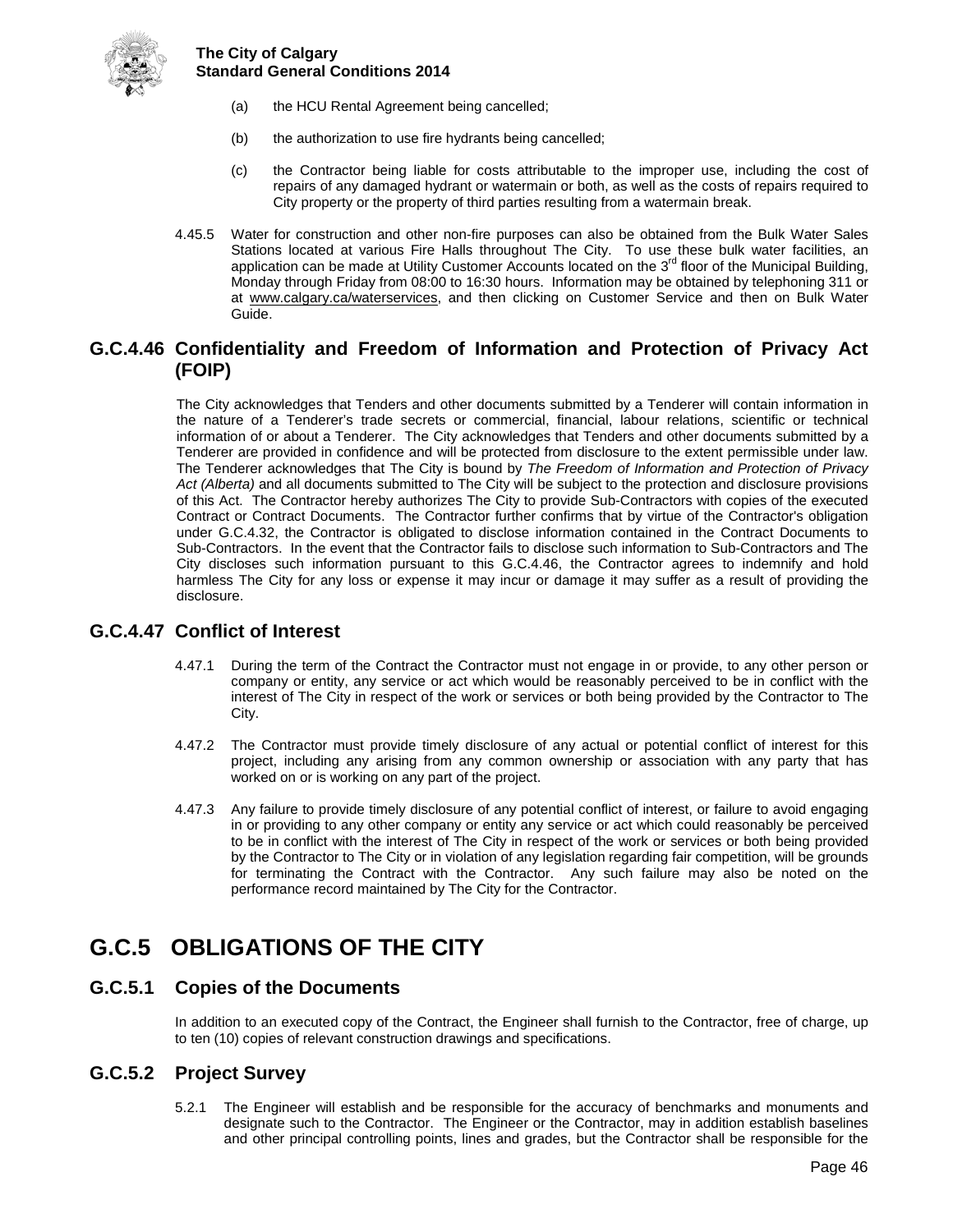

accuracy of its work in relation to the Engineer's benchmarks and monuments. Any points, lines or grades established by the Contractor may be checked by the Engineer.

- 5.2.2 Unless indicated otherwise on the drawings, all land surface elevations indicated or specified refer to geodetic datum.
- 5.2.3 The Engineer shall be responsible for the accuracy of grades established by The City.
- 5.2.4 Unless otherwise provided in writing, The City shall provide survey work for the following projects:
	- (a) Sewer and water lines
	- (b) L.R.T. track bed and trackage
	- (c) Slope stakes for earth works
	- (d) Grade stakes for full depth asphalt pavement
	- (e) Sidewalk, curb and gutter, and bicycle paths
	- (f) Fencing, sound attenuation barriers, guard barriers and miscellaneous small structures on L.R.T. and road projects.

For all other projects, The City shall establish one benchmark and two control lines only to establish the location from which the Contractor shall work in carrying out survey work required for its execution of the project.

5.2.5 The obligation of the Contractor respecting survey responsibilities are as outlined in G.C.4.17.

## <span id="page-51-0"></span>**G.C.5.3 Supplementary Drawings and Instructions**

- 5.3.1 When, in the opinion of the Engineer, it becomes necessary to explain more fully the work to be done or to illustrate the work further to show any change which may be required, additional drawings (sometimes referred to as "supplementary drawings") with specifications pertaining thereto will be prepared by the Engineer, and three (3) paper prints thereof will be given to the Contractor. The supplementary drawings shall be binding upon the Contractor with the same force as the drawings listed in the Memorandum of Agreement or included with the project specifications.
- 5.3.2 Instructions shall be deemed to have been duly given and received if delivered in writing to the individual, or to a member of the firm, or to an officer of the corporation for whom they are intended, or if delivered at or sent by mail to the address of the Contractor set out in the Memorandum of Agreement or any new address of which The City has written notice.
- 5.3.3 The Contractor shall furnish the Engineer with such information and drawings as may be required and shall not fabricate or construct the work until the information or drawings or both are approved in writing by the Engineer.
- 5.3.4 The Contractor, and the Engineer, if either so requests, shall jointly prepare a schedule, subject to change from time to time in accordance with the progress of the work, fixing the dates at which the various supplementary drawings will be required and the Engineer shall furnish them in accordance with this schedule. Under like conditions, a schedule will be prepared fixing the dates for submission of information or shop or working drawings, for the beginning of manufacture and installation of materials, and for the completion of the various parts of the work.

## <span id="page-51-1"></span>**G.C.5.4 Changes in the Work**

5.4.1 The Engineer may make changes by altering, adding to, or deducting from the work, and the Contractor shall carry out all such alterations, extensions or additions upon receipt of written notice from the Engineer to proceed with the said work. All such work is to be done under the provisions of the original Contract to the greatest extent practicable. Unless specifically provided in a Change Order or amendment to the Contract, no change, alteration, extension or addition or deletion to the work to be done and no extension of time for the completion of the said work will affect the obligations of the Contractor under the provisions of the Contract.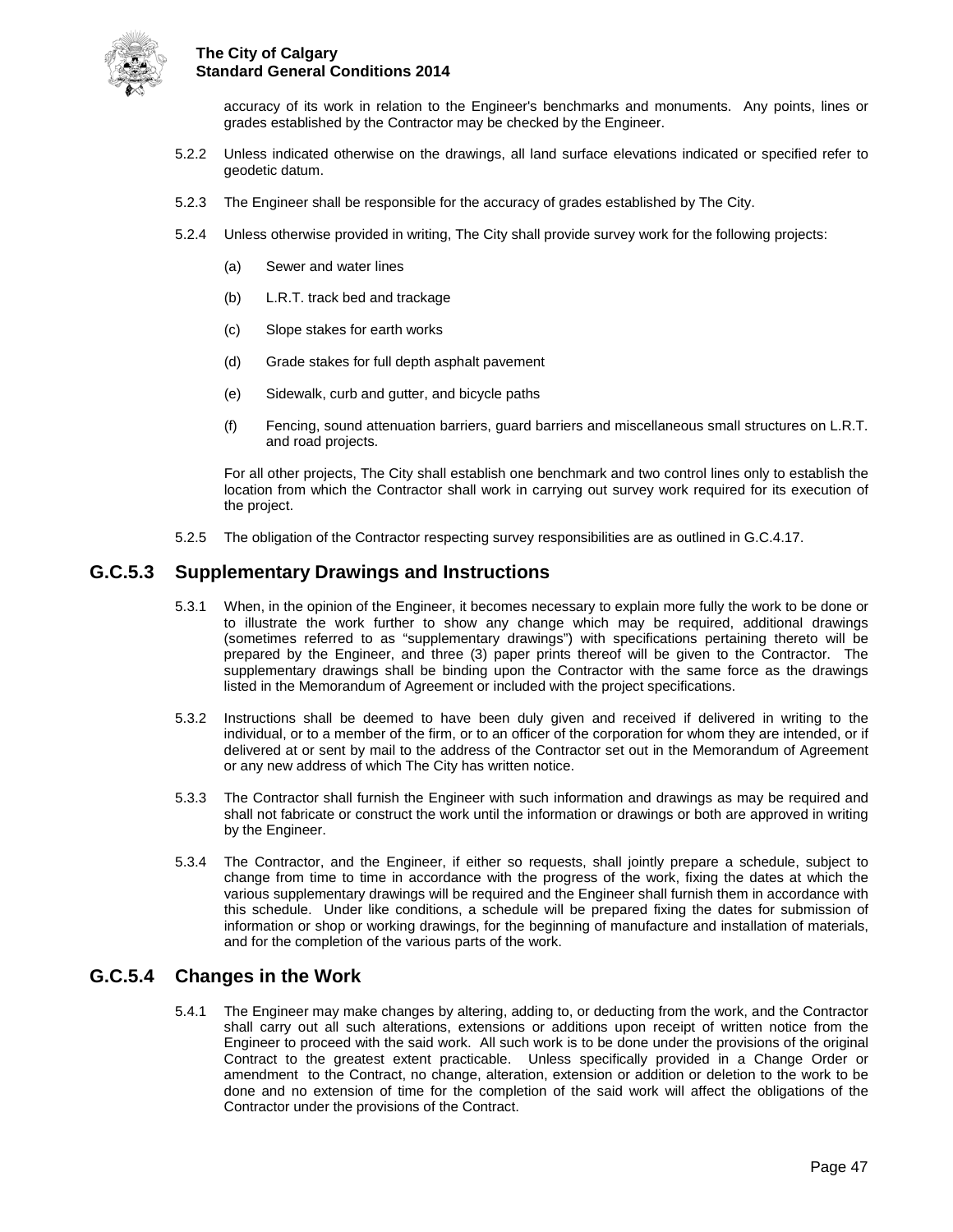

- 5.4.2 No change shall be made except on written instructions from the Engineer and no claim based on an addition to or deduction from the Contract sum or change in the time of completion will be valid unless confirmed by the issuance of a Change Order.
- 5.4.3 The value of changes shall be determined in accordance with G.C.6.2, "Determination of Cost of Changes".

## <span id="page-52-0"></span>**G.C.5.5 Time of Completion Extension**

- 5.5.1 If in performing the Contract the Contractor is delayed in completion of the work by:
	- (a) any undue delay in tender award,
	- (b) any act or omission of The City, the Engineer or any employee of The City,
	- (c) an act or default of another contractor employed by The City,
	- (d) changes in the work ordered by The City or by the Engineer, or
	- (e) any other cause of any kind which the Engineer decides justifies an extension of the completion time of the Contract, including extreme weather conditions,

then the time of completion may be extended for such time as the Engineer may decide is reasonable in view of the circumstances.

- 5.5.2 The Engineer shall not be obliged to extend the time of completion for any delay which occurred more than seven (7) days before the claim is made in writing to the Engineer. Notwithstanding the foregoing sentence, in the case of a continuing delay, the Contractor is only required to make one claim.
- 5.5.3 If no progress schedule is made or if the progress schedule is deficient with reference to drawings which may be required to be furnished by The City, no claim for the extension of time because of delay of less than two (2) weeks in furnishing such drawings will be considered. Otherwise the extension will only be made if and to the extent the delay in furnishing the drawings results in a delay in the completion of the project and then only to the extent that the claim for extension of time is reasonable.
- 5.5.4 Unless the Engineer in its sole discretion directs otherwise, the only relief granted to the Contractor for any delays, for which the Contractor is not responsible, will be in an appropriate extension of time as herein provided.
- 5.5.5 The Engineer shall not, except upon written notice to the Contractor, stop or delay any part of the main Contract work pending decisions or proposed changes by The City.

## <span id="page-52-1"></span>**G.C.5.6 City's Right to Do Work**

- 5.6.1 If the Contractor neglects to carry out the work properly or fails to perform any part of the Contract, upon at least three (3) days written notice to the Contractor and without prejudice to any other remedy The City may have, The City may make good any deficiencies and deduct the cost thereof from the payment then or thereafter due to the Contractor.
- 5.6.2 None of the following:
	- (a) interference, or taking part in the work by The City under any of the provisions of the Contract;
	- (b) issuance or making of any account, statement, estimate or certificate of the Engineer referred to in the Contract;
	- (c) approval of any such account, statement, estimate or certificate by The City;
	- (d) payment, whether in part or in full, which may be made by The City to the Contractor or on its accounts; or
	- (e) acceptance, taking over, using or operating of any part or parts by The City, or by any person or persons through or under The City;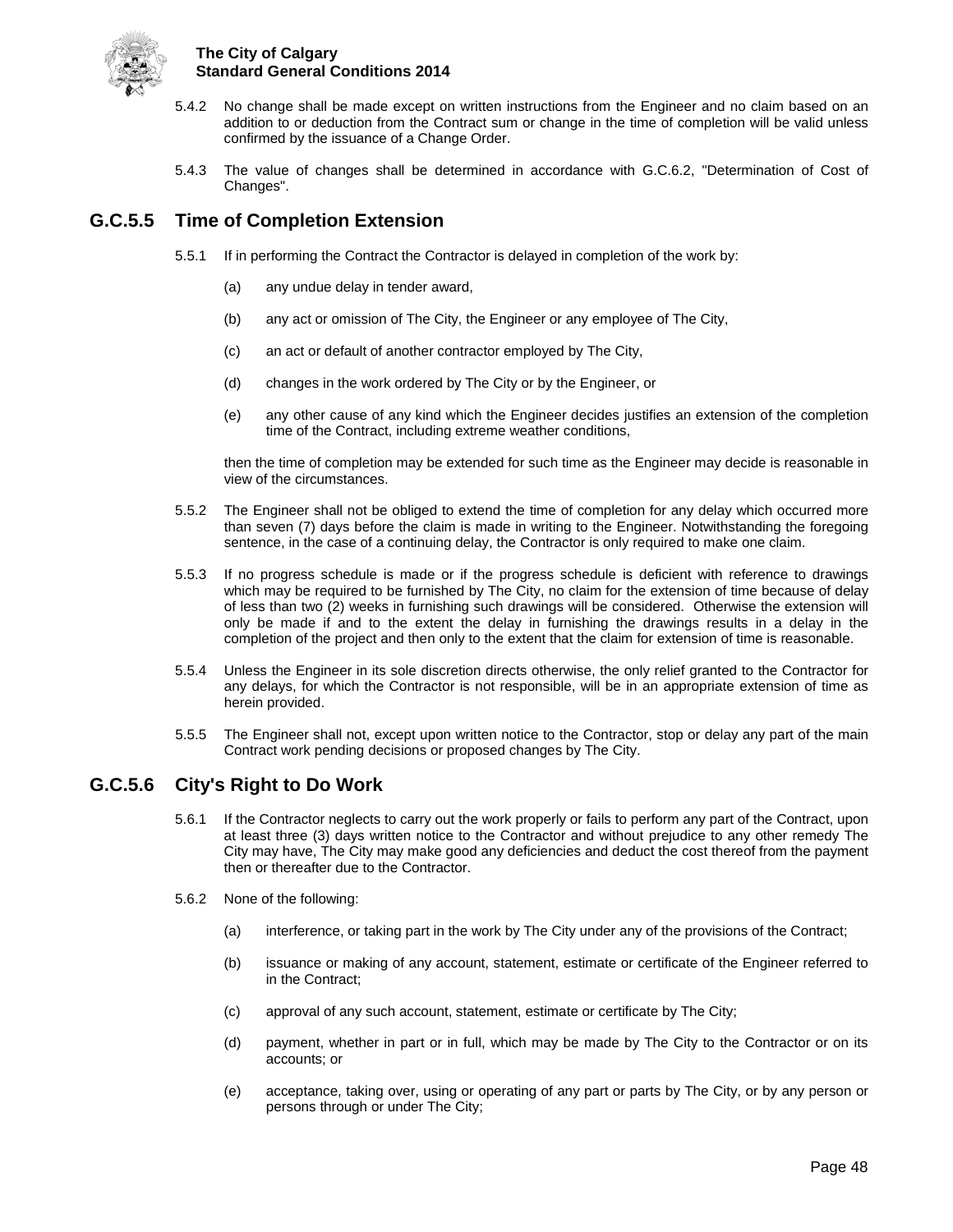

will in any way release the Contractor from any responsibility or liability to The City upon or under the Contract.

## <span id="page-53-0"></span>**G.C.5.7 City's Rights, including: to Declare Contractor in Default and Seek Remedies, and to Terminate Contract**

- 5.7.1 Without prejudice to any other right or remedy which The City may have at law or in equity and notwithstanding any dispute resolution processes as set out in G.C. 7.6, The City through the Manager, Supply may do one or more of the following including: note the Contractor in default, seek remedies and terminate the Contract upon the occurrence of any one of the following events of default under this Contract ("Event of Default"):
	- (a) if the Contractor has ceased or appears to have ceased operations, or is adjudged bankrupt or seeks protection under any bankruptcy or insolvency legislation or a receiver is appointed by a court of competent jurisdiction on account of the Contractor's insolvency,
	- (b) if the Contractor makes any general assignment for the benefit of its creditors,
	- (c) except in cases covered by the provisions of G.C.5.5 of these conditions, if the Contractor refuses or fails to supply enough properly skilled workmen or proper materials,
	- (d) if the Contractor fails to make prompt payment to any Subcontractor or supplier of materials, or services,
	- (e) if, in the opinion of The City, the Contractor disregards any laws, statutes, regulations, or bylaws applicable to the work,
	- (f) if, in the opinion of the Engineer, the Contractor disregards instructions of the Engineer,
	- (g) if the Contractor otherwise materially breaches any material provision of the Contract Documents,
	- (h) if the Contractor fails to continue to meet or exceed any prequalification requirements, if applicable, including not having assigned to the work key staff resources that were represented to be assigned during the prequalification or Tender process, or
	- (i) if the Contractor fails to carry out the work, or provide services, or both, to a standard that is satisfactory to The City, acting reasonably.
- 5.7.2 Upon the occurrence of an Event of Default set out in 5.7.1(a) or (b), The City, through the Manager, Supply may immediately terminate the Contract or seek other remedies.
- 5.7.3 Upon the occurrence of an Event of Default set out in 5.7.1(c) through (i), the Manager, Supply may give notice in writing of the Event of Default to the Contractor and an opportunity to cure such default. If, within seven (7) days of the receipt of such notice, the Contractor fails to either cure the Event of Default or take material steps that demonstrate to the Engineer or Project Manager that the default will be cured within a reasonable period of time in the circumstances, The City, through the Manager, Supply may declare a continuing default by the Contractor and seek remedies, or terminate the Contract and seek remedies.
- 5.7.4 The City's rights or remedies in law or in equity are not prejudiced in the event The City seeks remedies or terminates the Contract.
- 5.7.5 Notwithstanding the rights of The City to terminate the Contract as set out above, The City may, in its sole discretion, choose not to terminate the Contract and to do the work in the manner provided in G.C.5.6 by whatever method it may deem expedient without undue delay or expense.
- 5.7.6 If The City continues to regard the Contract as still in existence but undertakes to complete the work itself, the Contractor will not be entitled to receive any further payment until all work, including the rectification of deficiencies of the Contractor, has been completely performed. If the unpaid balance of the Contract price (for the work completed by the Contractor) exceeds the expense of finishing the work, such excess will be paid to the Contractor. If the expense of finishing the work exceeds the unpaid balance, the Contractor shall pay the difference to The City. The expense incurred by The City in completing any work, will be certified by the Engineer or Project Manager prior to any payments being made.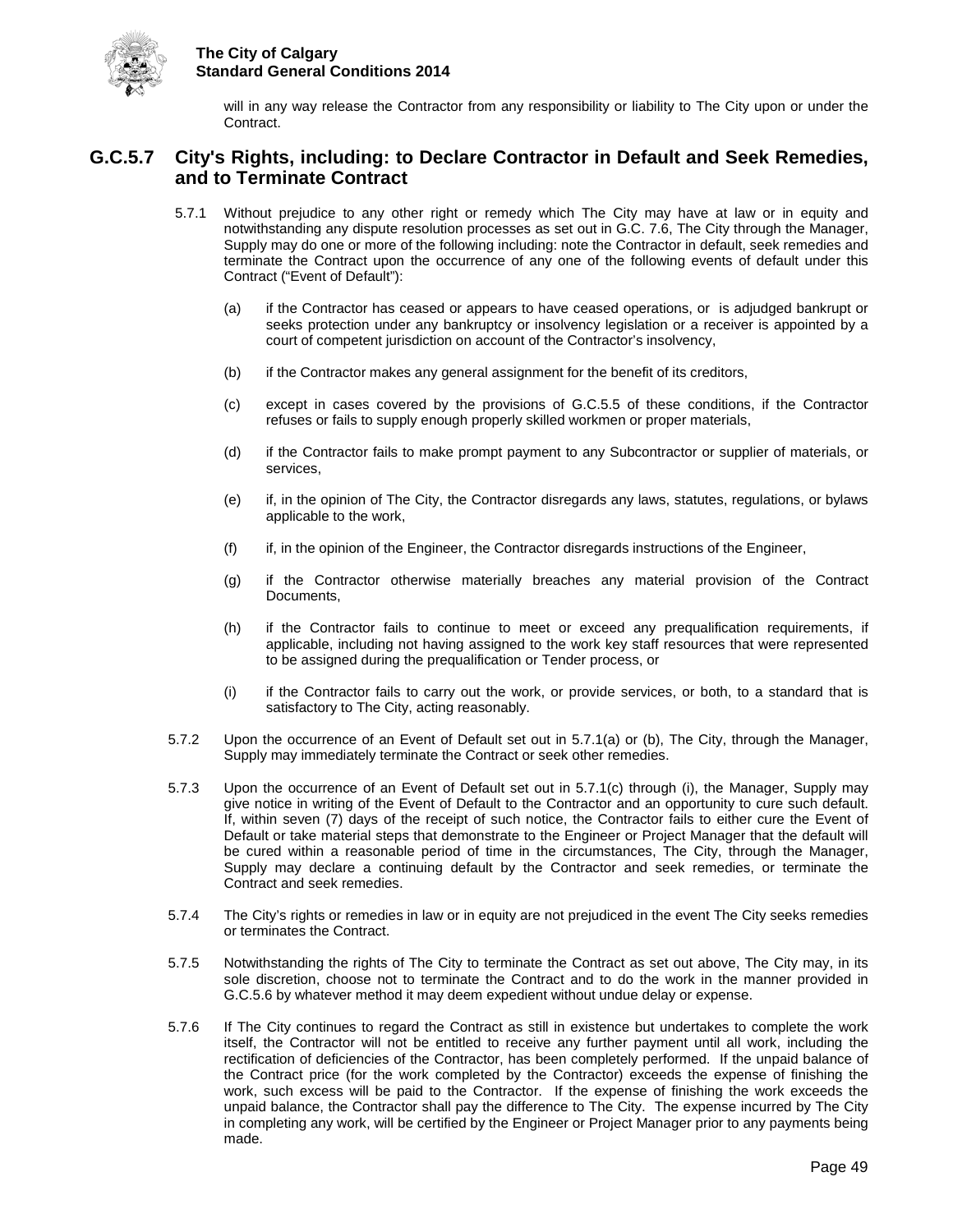

5.7.7 If The City, in its sole discretion and acting reasonably, determines that the Contractor has conducted itself in an unethical or criminal manner, The City, through the Manager, Supply may suspend or terminate the Contract immediately upon notice in writing.

## <span id="page-54-0"></span>**G.C.5.8 Emergencies**

The Engineer or Project Manager has authority to stop the progress of the work in an emergency affecting or threatening the safety of life, or of the structure, or of adjoining property. The Engineer or Project Manager has authority to make such changes and to order such work extra to the Contract or otherwise as may be necessary in the Engineer's or Project Manager's opinion.

### <span id="page-54-1"></span>**G.C.5.9 Right to Audit**

- 5.9.1 For the purposes of the Contract, "Records" means detailed books, accounts, records and documentation, including, without limitation, contracts, original and unedited payroll records, bank records, invoices issued to subcontractors and suppliers, records of quotations and related correspondence, ledgers and other similar books of records, detailed daily time records for personnel and equipment, and all similar information that is necessary to substantiate and verify all direct and indirect costs incurred by the Contractor relating directly or indirectly to the Contract and all work performed under the Contract.
- 5.9.2 The City shall have the right to inspect, examine, make copies of and audit all Records of the Contractor at all reasonable times, without prior notice, for the purpose of auditing and monitoring compliance with the Contract.
- 5.9.3 During the term of the Contract and for a period of six (6) years after termination or expiry of the Contract, the Contractor shall keep and maintain all Records in accordance with generally accepted accounting principles and International Financial Reporting Standards and all such Records shall be made available to The City at the Contractor's sole expense.
- 5.9.4 The Records shall be maintained in their original form without alteration, deletion or addition. If any Records are kept in electronic form or in any other form that requires special equipment or specialized knowledge to convert the data into readily readable form, all assistance and facilities reasonably required for such purpose shall be provided by the Contractor at its sole expense.
- 5.9.5 If the Contractor subcontracts all or a portion of its obligations under the Contract, the agreements formed between the Contractor and any subcontractors or supplier of goods or services shall expressly include provisions similar to the provisions contained in this section and shall require such subcontractors or suppliers of goods and services to extend the audit rights set out in these provisions to The City. The City's audit rights do not extend to the confidential or proprietary information, if any, of the Contractor or subcontractors.
- 5.9.6 The costs of any audit conducted by The City under authority of this G.C. 5.9 will be the responsibility of The City unless the audit identifies significant findings that would benefit The City. In the event an audit identifies significant findings that would benefit The City, the Contractor shall reimburse The City for the total costs of the audit.
- 5.9.7 This G.C. 5.9 shall not be interpreted to limit, revoke, or abridge any other rights, powers or obligations relating to audit that The City may have by Federal, Provincial or Municipal law, whether those rights, powers or obligations are express or implied.

## <span id="page-54-2"></span>**G.C.6 PAYMENT CLAUSES**

#### <span id="page-54-3"></span>**G.C.6.1 Bid Breakdown**

On lump sum tenders the Bid breakdown required in the Bidder's Information Sheets may be used for purposes of progress payments during construction.

## <span id="page-54-4"></span>**G.C.6.2 Determination of Cost of Changes**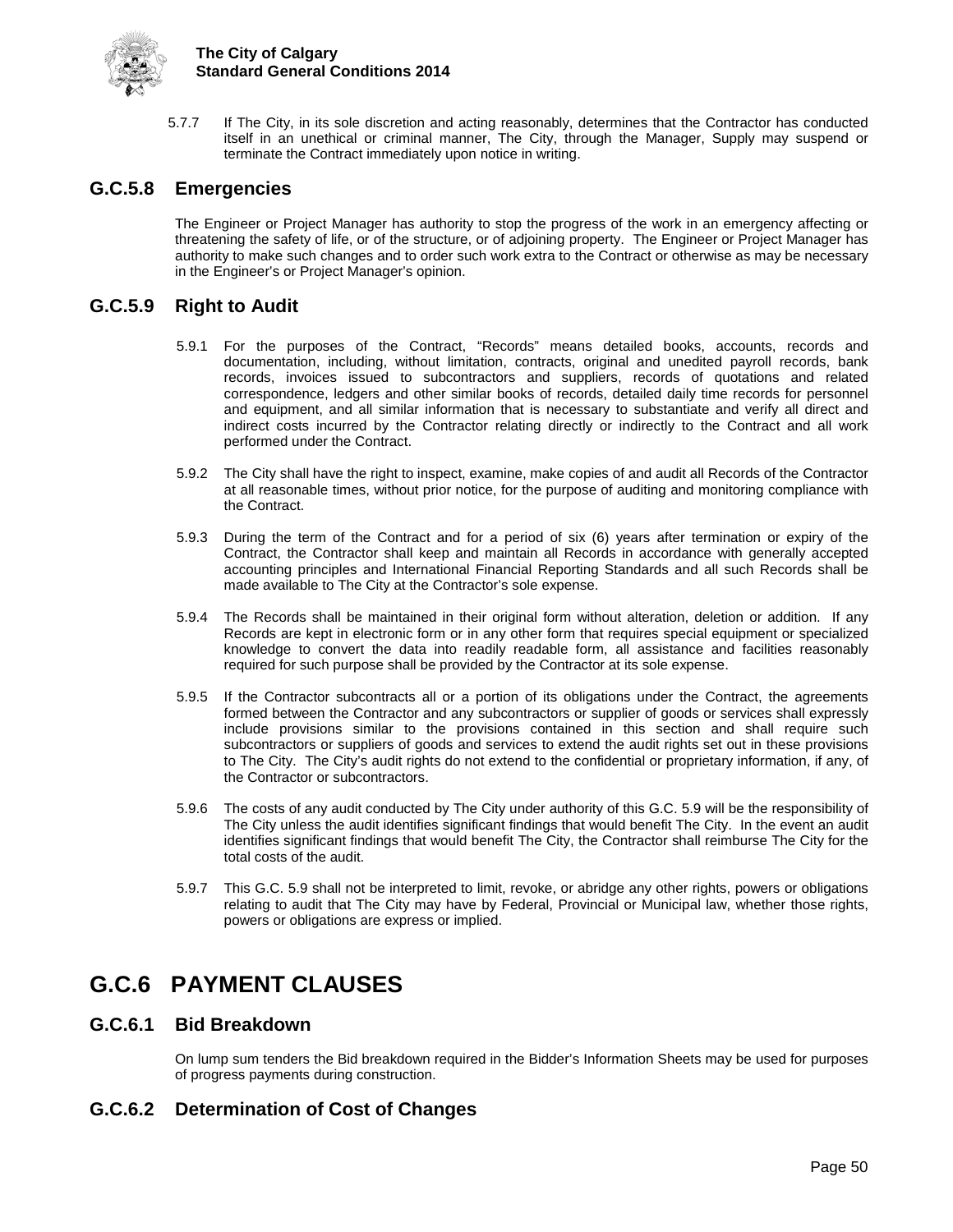

- 6.2.1 When the Engineer pursuant to the other provisions of the Tender Documents directs that any change in scope to the work be made which will require either an increase or a decrease in the amounts to be paid to the Contractor, the cost of the change will, subject to the limitations hereinafter set out in this clause, be determined by:
	- (a) A lump sum quotation, or
	- (b) A unit price quotation, or
	- (c) Unit prices where the same are provided in the Tender Documents, or
	- (d) Calculated in accordance with the current edition of The City of Calgary Force Account Rates and 6.2.3 or
	- (e) Net cost of labour, material and equipment.

The method to be used for determining the value of the change will be determined by the Engineer.

6.2.2 Where the cost of the change is required to be determined by method G.C.6.2.1(a) or G.C.6.2.1(b), the Contractor shall include in its quotation a complete breakdown of all costs included in the quotation including all material, equipment, labour, profit, overhead and administration. The total mark-up for both overhead and administration must not exceed five percent (5%) of the estimated cost to the General Contractor, Contractor, or Sub-Contractor performing the work. The mark-up for profit must not exceed ten percent (10%) of the estimated cost to the General Contractor, Contractor, or Sub-Contractor performing the work. Each mark-up will be based on the estimated cost to the General Contractor, Contractor, or Sub-Contractor performing the work without any mark-ups added.

No additional mark-ups will be allowed.

The Contractor shall clearly identify in its quotation any extension of time required to carry out the change.

6.2.3 Where the cost of the change is required to be determined by method G.C.6.2.1(d), all labour and material will be paid for at the Force Account Rates incorporated in the Contract Documents. These rates will not be increased to include a percentage of profit, overhead and administration as these items have already been included in the Force Account Rates. However, where the General Contractor administers the work performed by a Sub-Contractor, the General Contractor will be entitled to a ten percent (10%) mark-up for overhead and administration to the net cost of the work performed by the Sub-Contractor.

Equipment supplied in connection with Force Account work and not covered under the Force Account Rates will be charged at the lowest competitive rate plus fifteen percent (15%) to cover all overhead and profit additions.

Materials supplied in connection with Force Account work are to be charged at the lowest competitive rate plus fifteen percent (15%) to cover all overhead and profit additions.

Rates for personnel employed on Force Account work who are not listed in the Force Account Rates incorporated in the Contract Documents will be charged at payroll cost plus fifteen percent (15%) addition for overhead and profit. The rates will be those applicable to The City of Calgary and established by Construction Labour Relations, an Alberta Association. All rates are inclusive of contributions to Workers' Compensation Board, Employment Insurance Commission, Canada Pension Plan, and Alberta Health Care, and where applicable, pension, hospital and welfare, apprenticeship and training, union and employee fund contributions.

All rates must be submitted to and approved by the Engineer prior to the commencement of any Force Account work, and no payment will be made for Force Account work done without the prior written approval of the Engineer.

Rates used for Force Account work will be those current at the date of written approval of the Force Account work by the Engineer.

6.2.4 Where the cost of the change is required to be determined by method G.C.6.2.1(e), except as otherwise herein provided, the percentages to be added will be: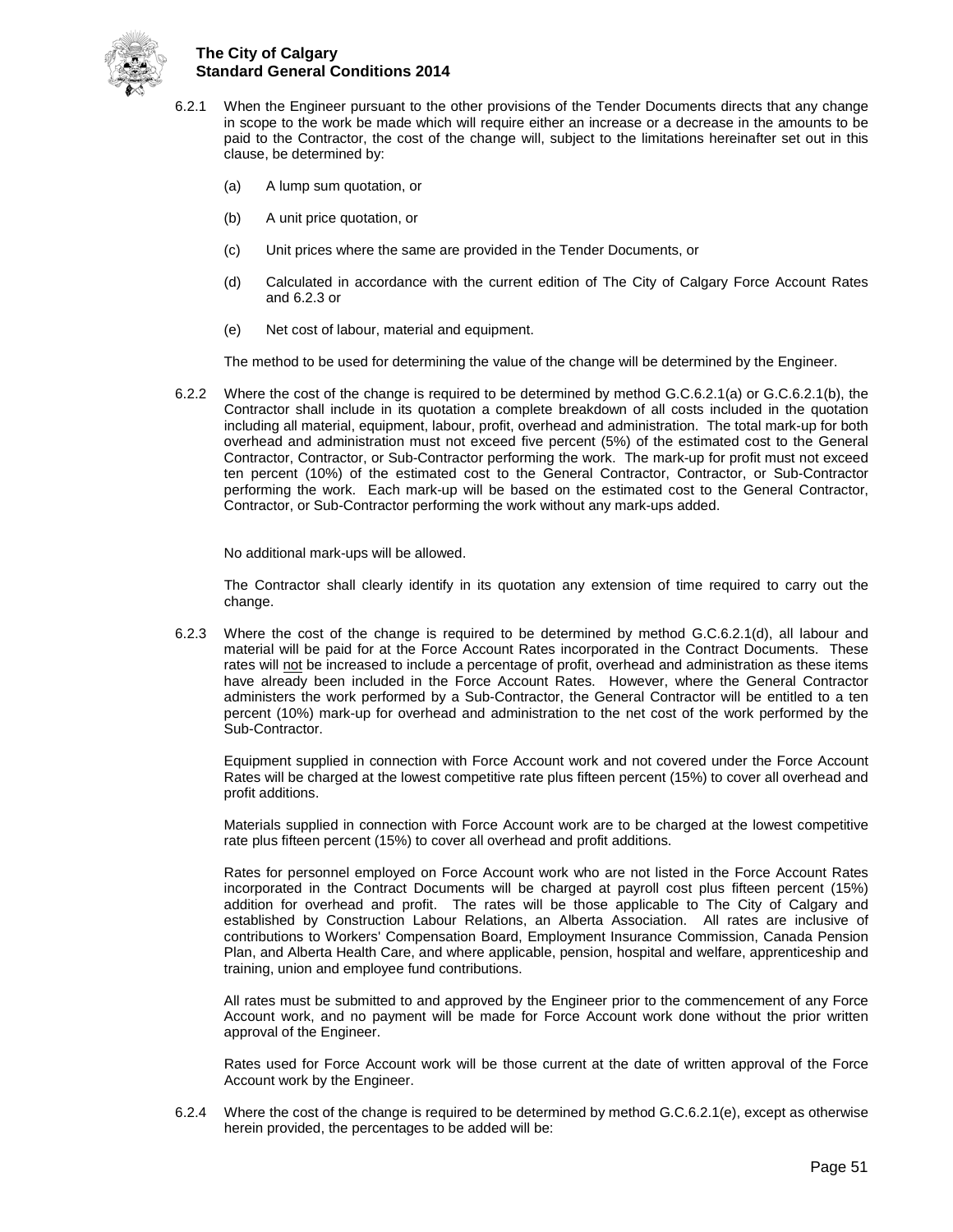

- (a) five percent (5%) for overhead and administration and ten percent (10%) for profit to the net cost of the General Contractor, Contractor, or Sub-Contractor performing the work;
- (b) rates for equipment either rented or owned by the Contractor will follow those rates set out in the Force Account Rates used by The City (whether the same appear in the Form of Tender or elsewhere) and these rates will not be increased to include a percentage of profit, overhead and administration as these items have already been included in the Force Account Rates. Equipment not covered under the Force Account Rates will be charged at the lowest competitive rates plus fifteen percent (15%) to cover all overheads and profit additions;
- (c) No additional mark-ups will be allowed.
- 6.2.5 In the case of additional work to be paid for under the method determined by G.C.6.2.1(d) or G.C.6.2.1(e) or both, the Contractor shall keep and present in such form as the Engineer may direct, a correct account of the cost of labour, equipment and materials, together with relevant vouchers. The Engineer or Project Manager is to confirm the total amount, including profit and overheads due to the Contractor.
- 6.2.6 Notwithstanding the foregoing alternatives, where a Contractor has submitted a list of unit prices with its Tender which are or could be applicable to the extra or changed work, these unit prices are to be used, with no additional mark-up for overhead and profit, unless the Engineer in its sole discretion decides otherwise.
- 6.2.7 Pending final determination of the cost of changes, payments on account of changes will be made on the Progress Payment Certificates.
- 6.2.8 If either the cost of any proposed change or the length of extension of time related to any proposed change cannot be promptly agreed upon prior to commencing work on the proposed change, and if the Engineer requires the work to proceed, then the Contractor shall proceed immediately to carry out the said work upon receiving written notice from the Engineer to proceed.

The Engineer will then make a determination of the cost of the change and of the extension of time that will be granted for carrying out the change and will issue a Change Order confirming same. If the Contractor disagrees with the Engineer's valuation of the change or the extension of time granted for the change or both, the Contractor may request an independent valuation of the change as outlined in G.C.6.3

## <span id="page-56-0"></span>**G.C.6.3 Valuation of Changes in Work, Expenses Incurred or Damages Sustained**

If during the performance of the Contract or after the completion or abandonment of it a question or dispute arises between the parties hereto concerning:

- (a) the amount of damages sustained by The City by reason of an act or omission for which the Contractor is responsible under the Contract;
- (b) (i) the amount or value of any change or additional work that The City or Engineer requires or has required the Contractor to do pursuant to the provisions of the Contract;
	- (ii) the length of any extension of time to the Contract or portion of the Contract required or allowed due to any change or additional work that The City or Engineer requires or has required the Contractor to do pursuant to the provisions of the Contract; or
	- (iii) both (i) and (ii);
- (c) the amount owing to the Contractor at the time that Contractor is entitled to an installment payment during the performance of the Contract;

and the amount or value or both the amount and the value of the matter in question cannot be determined by agreement between the parties then either party may request by a notice in writing served on, delivered to or mailed to and received by the other party that a valuation be made to determine the amount or value or both of the matters in question. If the notice names and gives the address of a valuer to act for the party giving it, the party to whom the notice is given shall within seven (7) clear days after the notice is received select another valuer and forthwith advise the party requesting the valuation of the name and address of the valuer it selects. If the two valuers cannot agree on the amount or value to be determined they may select an umpire who may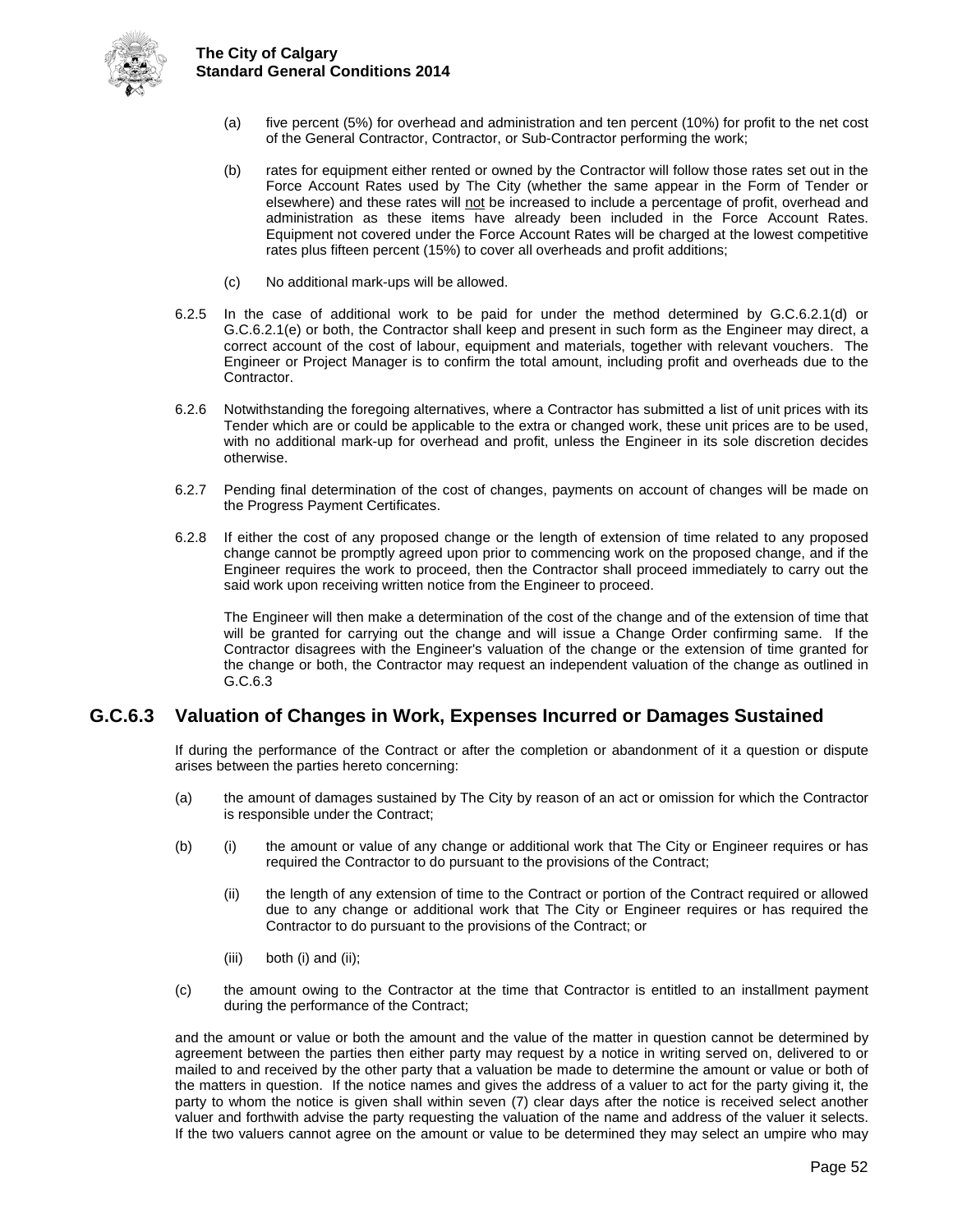

concur with either valuer or make a separate valuation and in any such event the finding of the umpire will be deemed to determine the amount or value in question for the purposes of the Contract. The valuation will determine only the amount or value in question and neither the valuers nor the umpire may consider any question of liability or other question of law. A valuer or an umpire must not be an employee or agent of either party and must not be a person having a direct or indirect interest in the subject matter of the Contract. If the parties so agree a single valuer may be appointed to make the valuation. The fees to be paid to the valuers should be agreed by the parties prior to the valuation and each party will bear one-half of the expense arising out of the valuation.

## <span id="page-57-0"></span>**G.C.6.4 Contingency and Cash Allowances**

- 6.4.1 Contingency Allowances and Cash Allowances will be administered and adjusted as follows:
	- (a) Expenditures will be authorized by Change Order issued by the Engineer to the Contractor.
	- (b) Competitive quotations must be submitted to the Engineer when requested.
	- (c) A complete breakdown into net costs of labour and materials (all trades) must be supplied when requested by the Engineer.
- 6.4.2 Adjustment of Contingency Allowances

The value of adjustments to Contingency Allowances will be determined in accordance with the provisions of G.C.6.2.

6.4.3 Adjustment of Cash Allowances

The Contractors' lump sum tender must include administration markup, supervision, and other expenses related to any Cash Allowance which may be provided in the Tender Documents.

- (a) If the final cost of the work exceeds the Cash Allowance included in the Contract Documents, five percent (5%) of the difference between final cost of the work and Cash Allowance will be added to the Contract price for overhead and administration.
- (b) If the final cost of the work is less than the Cash Allowance included in the Contract Document, five percent (5%) of the difference between Cash Allowance and final cost of the work will be deducted from the Contract price for overhead and administration.

## <span id="page-57-1"></span>**G.C.6.5 Expenditure of Contingency Allowance**

No portion of the Contingency set out in the summary of amounts making up the Total Tendered Price including Contingency appearing after the schedules to the Form of Tender may be allotted to the performance or the correction or replacement of any work which the Contractor is required to do under the terms of the Contract Documents. Any additional or extra work done beyond the requirements of the Contract Documents is to be determined at the rates set out in the schedules to the Form of Tender or Bidder's Information Sheets and in the first instance will be a charge against any Contingency. In the event that there are changes, modifications or alterations made in the Specifications or in the drawings of a nature that increases the total cost of the work to the Contractor and if such changes have been approved by the Engineer and are chargeable to The City after the application of the provisions of G.C.5.4 and G.C.6.2, then such amounts will be first set off against the Contingency set out in the summary sheet following the Form of Tender notwithstanding the amounts set out in the Memorandum of Agreement unless there are extra approved expenditures pursuant to the provisions of these General Conditions.

The Contractor will have no right to or claim against any part of the Contingency. Such Contingency with an appropriate increase to reflect the applicable G.S.T. according to the relevant provisions of the Memorandum of Agreement will be deducted from the Total Tendered Price including Contingency Allowances. The Contractor will be entitled to the Total Tendered Price as set out on the Summary For Form of Tender, together with such changes as have been approved by the Engineer.

## <span id="page-57-2"></span>**G.C.6.6 Application for Payment**

Payment will be made on the valuation of work done during each calendar month. Materials will not be paid for until incorporated into the work and installed in their final locations in accordance with Article 3 of the Memorandum of Agreement, unless modified by the Special Conditions.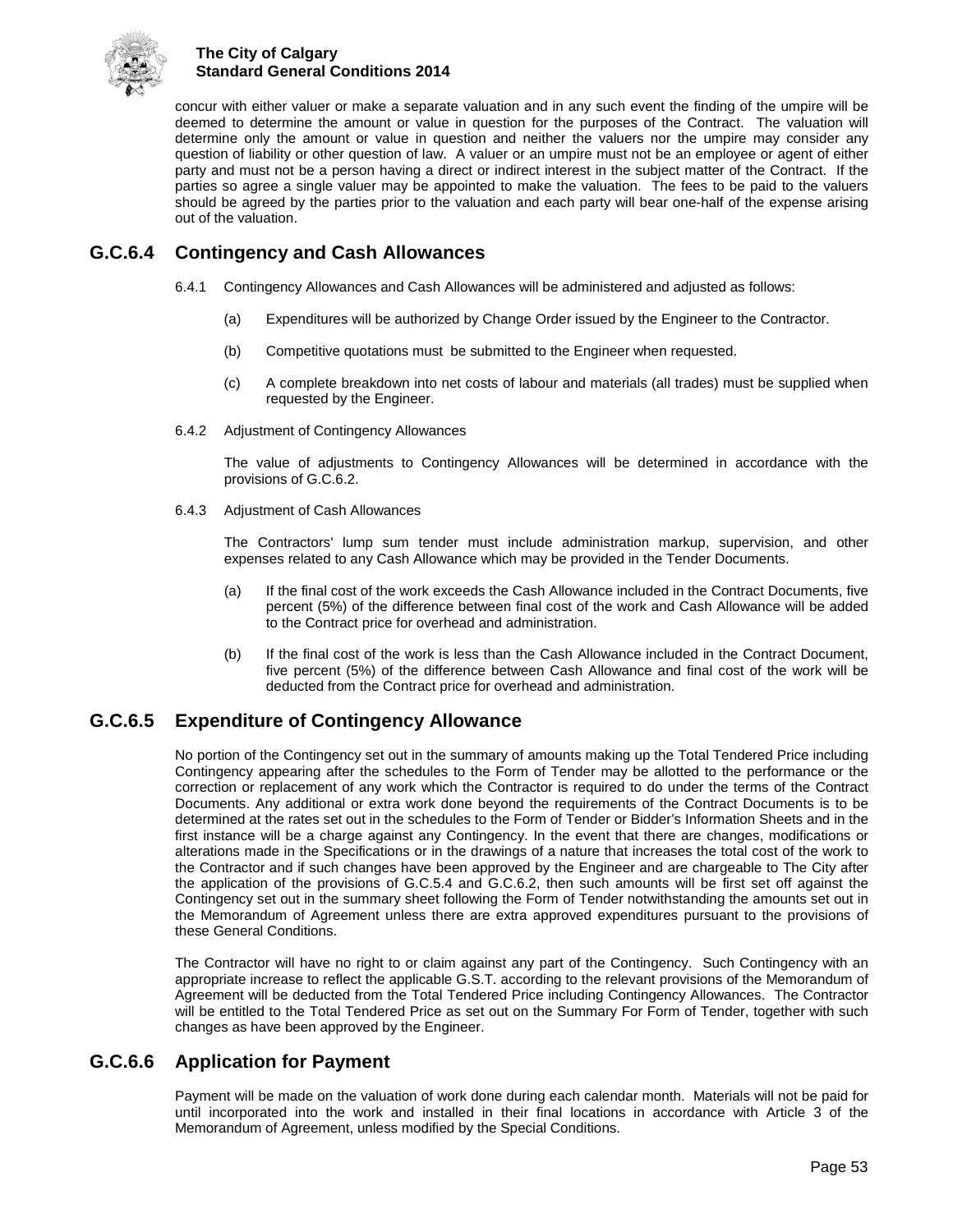

Unless waived in writing by The City, the Contractor shall provide: a) an application for payment for work done during each calendar month should be submitted to the Engineer within the five (5) working days after the end of each month; and, b) a completed statutory declaration, for the second and subsequent progress payments, that all Subcontractors and suppliers have been paid. The Contractor will provide a clearance letter from the Workers' Compensation Board that the Contractor's account is in good standing.

Subject to the provisions set out in Article 3 of the Memorandum of Agreement, the application will be processed, and payment will be made to the Contractor within thirty (30) days from the date that application for payment was approved by the Engineer. In the event of an application for payment not being approved in full, if the Contractor reapplies for payment of the work that is not disputed, The City should be able to process the payment for that work. To expedite payment of invoices, Contractors should submit invoices in a format approved by The City.

Notwithstanding any other provision of the Standard General Conditions, when the Construction Completion Certificate is issued The City may withhold the lesser of ONE THOUSAND DOLLARS (\$1,000.00) or one percent (1%) of the Total Tendered Price that would otherwise be due to the Contractor and retain such amount until the Final Maintenance Certificate has been issued.

## <span id="page-58-0"></span>**G.C.6.7 Certificate and Payments**

No certificate issued, no payment made to the Contractor, nor partial or entire use or occupancy of the work by The City is to be construed as an acceptance of any work or material not in accordance with the Contract. The acceptance by the Contractor of final payment (not including payment made under G.C.4.44.2 for amounts withheld by The City under G.C.6.6) after issue of the Construction Completion Certificate will constitute a waiver and release by the Contractor of all claims against The City, except any previously made and still unsettled. To expedite payment of invoices, the Contractor should submit invoices in a format approved by The City. No amount named in a certificate issued by the Engineer may be due before expiry of the time provided for payment in Article 3 of the Memorandum of Agreement and no payment will be due or payable if any Builders' Lien arising under the Contract is registered against the property.

## <span id="page-58-1"></span>**G.C.6.8 Liens and Holdbacks**

- 6.8.1 In order to comply with the provisions of the *Builders' Lien Act*, The City must withhold ten percent (10%) of all progress payments on the Contract. The City is also prevented by law from making any further payments whatsoever to the Contractor under the Contract after a lien has been registered against the property by reason of work done under the Contract, either by the Contractor or a Subcontractor, or by reason of material supplied for work under the Contract. No portion of any payment may become due or payable until all liens arising out of the Contract (other than the Contractor's own) which have been registered against City property have been released or removed from The City's title as provided in the Memorandum of Agreement. Additionally, the Contractor must promptly remove all liens (other than its own) which have arisen by reason of work done or materials supplied under the Contract.
- 6.8.2 The City will accept an irrevocable letter of credit from a financial institution acceptable to the Director of Finance ("Letter of Credit"), or a bond ("Holdback Bond") issued by a surety company satisfactory to The City Solicitor and licensed to issue such bonds in the Province of Alberta, in lieu of withholding the ten percent (10%) holdback on progress payments. The Letter of Credit or Holdback Bond is to be in an amount of ten percent (10%) of the maximum amount of the Contract including any contingencies (including G.S.T, if applicable). Failure to extend or increase the Letter of Credit or Holdback Bond may result in The City realizing upon the Letter of Credit or Holdback Bond or taking other action under the Contract, including termination of the Contract.

The Letter of Credit or Holdback Bond must be valid for sixty (60) days beyond the Contract Completion date. If the Contract is extended in duration or value or both, or if in the opinion of the Engineer the completion will be delayed, the Letter of Credit or Holdback Bond must be extended or increased accordingly.

The Letter of Credit or Holdback Bond and any additions thereto must be forwarded to the Project Manager or Engineer within seven (7) days of acceptance of the Tender award. Any reduction of the amount of the Letter of Credit or Holdback Bond must, prior to any such reduction, be authorized by the Project Manager or Engineer. If the Contractor decides to have the ten percent (10%) lien holdback deducted from the progress payments, no interest will be paid by The City to the Contractor on the holdback amount.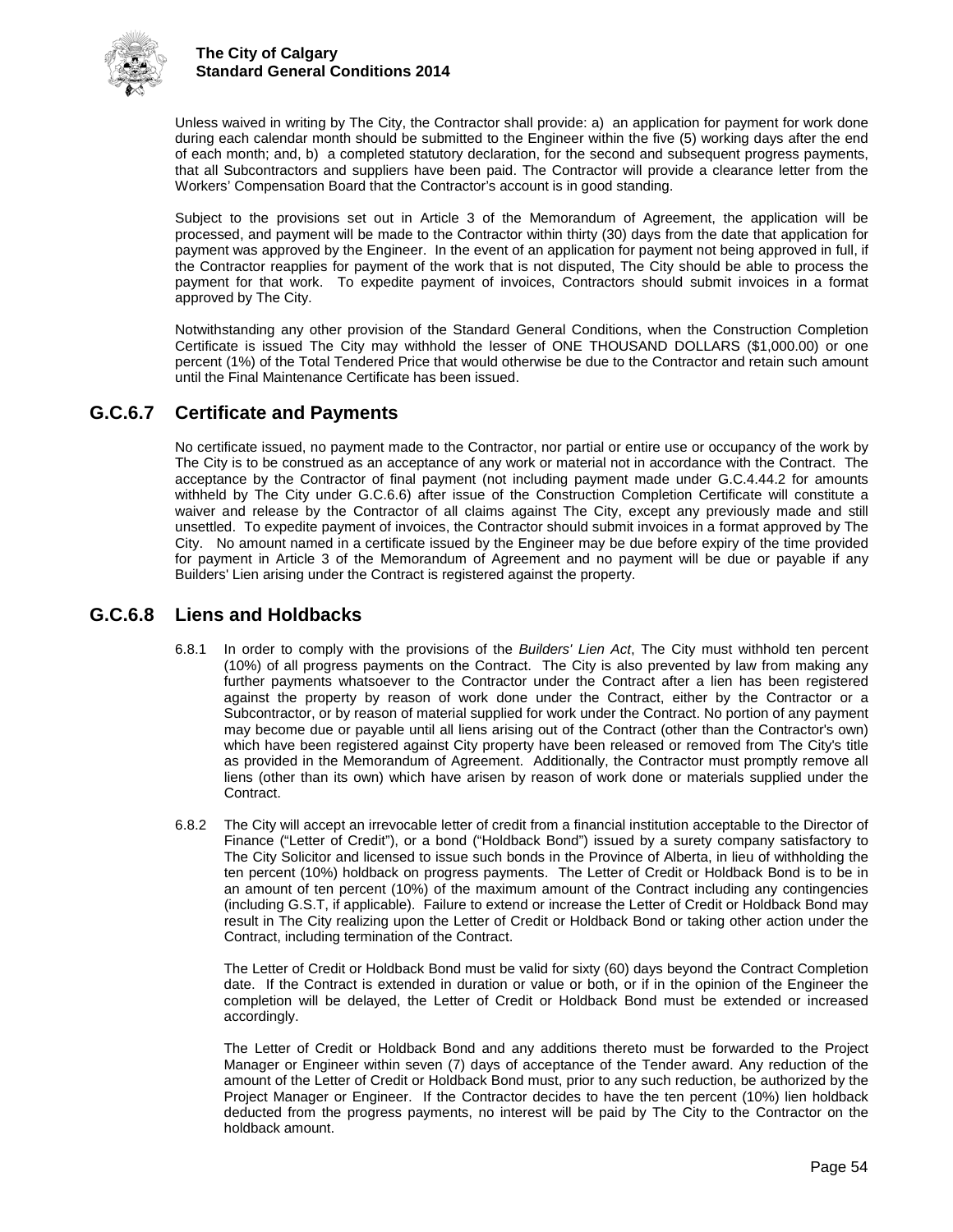

A Letter of Credit or Holdback Bond will be returned to the Contractor within sixty (60) days following the issue of the Construction Completion Certificate if requested in writing by the Contractor or financial institution, in accordance with the provisions of Article 3 of the Memorandum of Agreement.

- 6.8.3 Where in the opinion of the City Solicitor the *Builders' Lien Act (Alberta)* allows the reduction or release of all or parts of the lien fund by reason of the completion of a Contract or sub-contract The City may, subject to all other provisions of this G.C. 6.8 relating to Liens and Holdbacks, release to the Contractor the appropriate amounts except those required to be retained pursuant to the said Act. The City will not release any such amounts retained as a lien fund unless and until the Contractor has at its own expense complied with all of the applicable provisions of the *Builders' Lien Act* and furnished such evidence as the City Solicitor may require indicating that no lien has been or could be registered in connection with the portion of the work which has been completed or if any such lien has been registered it has been duly discharged. Any deviations in release of holdback from the procedure described in this G.C. 6.8.3 will be noted in the Special Conditions.
- 6.8.4 Where The City is not required to retain on the Contract any lien fund pursuant to the *Builders' Lien Act (Alberta)* The City may nevertheless retain the equivalent amount of monies which would constitute such a lien fund from each payment made under the Contract until the Construction Completion Certificate is issued for the entire Contract.
- 6.8.5 The Contractor must also furnish in addition to the evidence required by G.C.6.8.3 a clearance letter from the Workers' Compensation Board that the Contractor's account is in good standing, and a statutory declaration indicating that all payments made by the Contractor in respect of sub-contracts, wages and materials have been made. If in the opinion of the Engineer any portion of the work so completed might require adjustment, rectification, repair or replacement during the maintenance period set out in G.C.4.44 and a portion of the amount which might otherwise be released from the holdback should be retained, The City may refuse to release all or any portion of the said amount. If The City releases all or any portion of the amount to be retained as holdback The City may require as the condition of such release such bond or bonds, deeds, undertakings or other securities as it considers necessary or desirable to protect The City against liability, loss, claims or damage by reason of such payment, or to assure the continued acceptability of the work.
- 6.8.6 Payments of the statutory holdback to the Contractor will be made at the following stages provided that the conditions attached to each stage have been completed.

## **6.8.6.1 Stage 1 - Substantial Performance**

- (a) A Contract or a subcontract is substantially performed:
	- (i) when the work under a Contract or a subcontract or a substantial part of it is ready for use or is being used for the purposes intended, and
	- (ii) when the work to be done under the Contract or subcontract is capable of completion or correction at a cost of not more than:
		- 1. three percent (3%) of the first \$500,000.00 of the Contract or subcontract price,
		- 2. two percent (2%) of the next \$500,000.00 of the Contract or subcontract price, and
		- 3. one percent (1%) of the balance of the Contract or subcontract price.
- (b) The value of work actually done and materials actually furnished will be calculated on the basis of:
	- (i) the Contract price, or
	- (ii) the actual value of the work done and materials furnished, if there is not a specific Contract price.
- (c) (i) If conditions set out above have been satisfied then the Substantial Performance Certificate ("S.P.C.") can be issued by the Contractor or a Subcontractor. After the expiry of forty-five (45) days from the date of the S.P.C. and the Contractor having furnished to The City a certificate of title showing that no liens have been registered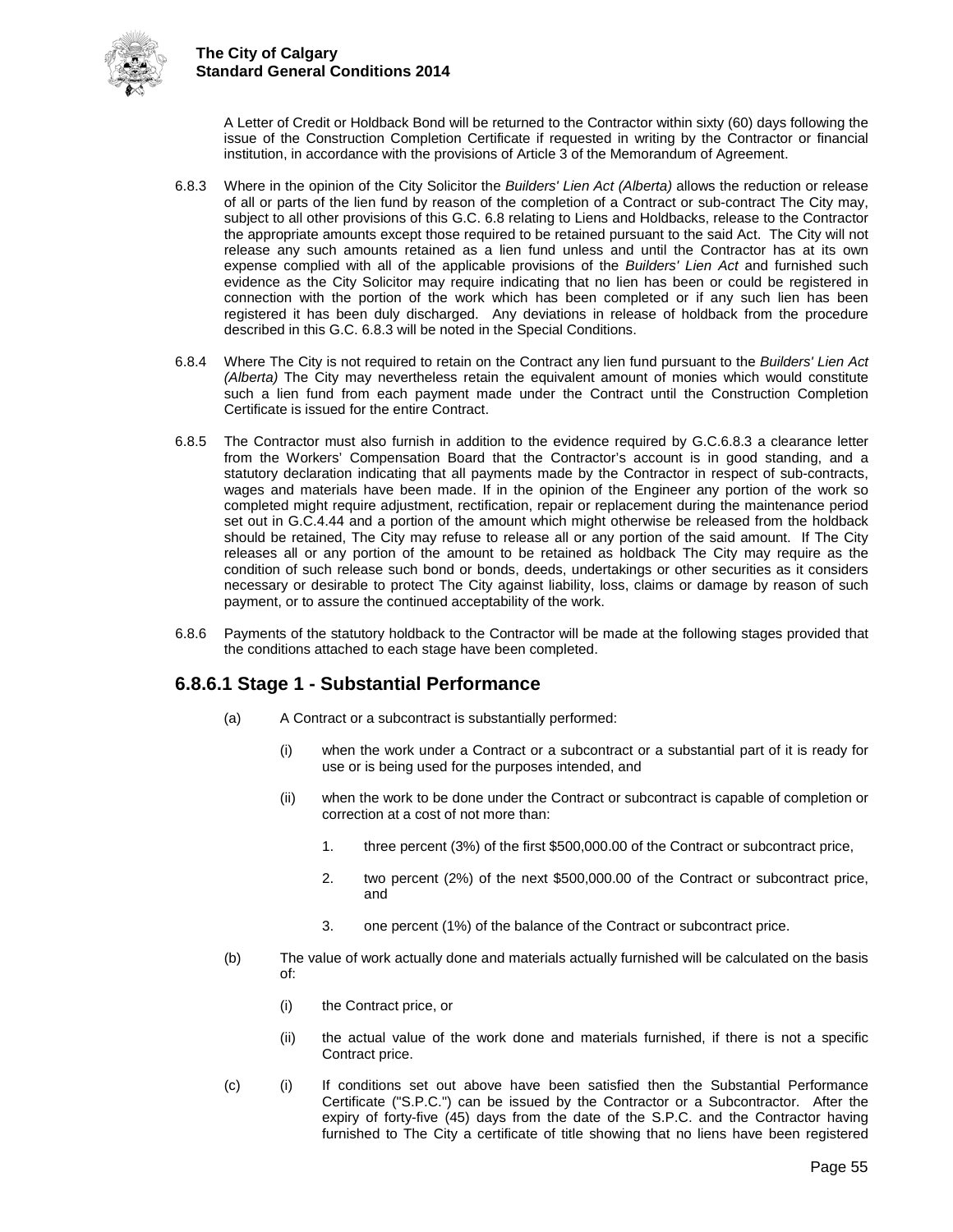

against the property connected to the Contract or in the vicinity of the Contract, and this has been verified by the Engineer, a separate Payment Certificate suitably endorsed will be issued for the release of the major lien fund, or portion thereof, which will be paid by The City by the later of thirty (30) days after the expiry of the lien period or thirty (30) days after receipt of an invoice from the Contractor for the release of the holdback.

- (ii) In the event of the work being carried out on lands held by The City as road, where no certificate of title has been issued, the requirement of furnishing a certificate of title as set out in 6.8.6.3(a) will not apply, and instead the Contractor must provide a clearance letter from the Workers' Compensation Board that the Contractor's account is in good standing and a statutory declaration that no liens, charges or other encumbrances are registered or contemplated in respect of the property (including lands) connected to the Contract or in the vicinity of the Contract.
- (d) The issuance of a Substantial Performance Certificate will be by the Contractor or Subcontractor and not by the Consultant or Engineer. (Refer to Section 19 of the *Builders' Lien Act*.)

## **6.8.6.2 Stage 2 - Construction Completion**

A Construction Completion Certificate can be issued when all work (including deficiencies and all seasonal work) has been totally completed. The City at its discretion may also consider issuing a conditional Construction Completion Certificate that identifies deficiencies, if in the opinion of The City, such deficiencies are relatively minor. If no liens have been registered and if all the requirements of the Memorandum of Agreement have been met, then The City within sixty (60) days after the Construction Completion Certificate issue date will pay to the Contractor the monies held in the minor lien fund, or major lien fund or lien fund in a case where a Substantial Performance Certificate is not issued.

6.8.7 If a lien or liens under *The Builders' Lien Act (Alberta)* arising out of or relating to the performance of the Agreement has or have been registered in the Land Titles Office prior to the payment of the amount then owing by The City, The City shall not make any payment, either of the amounts invoiced or any other amount owing to the Contractor until after the lien or liens have been removed. The City may at its option cause the amount of the lien to be paid to the lien holder or to the Clerk of the Court with or without notice to the Contractor and may thereafter deduct the amount so paid on the lien and all charges and costs incurred in connection therewith against any amounts due or owing under this or any other contract between The City and the Contractor.

## <span id="page-60-0"></span>**G.C.6.9 Measurement of Quantities (Unit Price Work)**

The quantities of work performed will be computed by the Engineer on the basis of measurements taken by the Engineer and these measurements will be final and binding.

## <span id="page-60-1"></span>**G.C.6.10 Changes in Taxes and Duties Applicable to Contract**

6.10.1 Except as and to the extent otherwise provided in the Contract Documents, the Contractor shall pay any and all federal or provincial duties, sales taxes, excise taxes, charges or surcharges which at the time of submission of tender by the Contractor for the Contract are applicable to the operations of the Contractor and to the materials supplied and equipment incorporated in the work by the Contractor under the Contract.

If after the date of submission of tender for the Contract, any federal or provincial duties, sales, fuel or excise taxes applicable to and included in materials and equipment which are supplied under the Contract for incorporation in the project for which the Contract is called are increased or decreased so as to change the amount payable by the Contractor for such materials, except as referred to in 6.10.3, or 3.11.4, the consideration payable by The City to the Contractor with respect to such materials and equipment will be adjusted in a manner deemed equitable by the Engineer.

For the purposes of the Contract, federal or provincial duties, sales, fuel or excise taxes include but are not restricted to those imposed under the following Acts: *The Excise Act, The Excise Tax Act, The Customs Act, The Customs Tariff Act, Fuel Tax Act (Alberta), The Alberta Environmental Protection and Enhancement Act* and any other legislation that succeeds or replaces the Acts described, or any other legislation that may be applicable from time-to-time. Where a tax is changed after the date of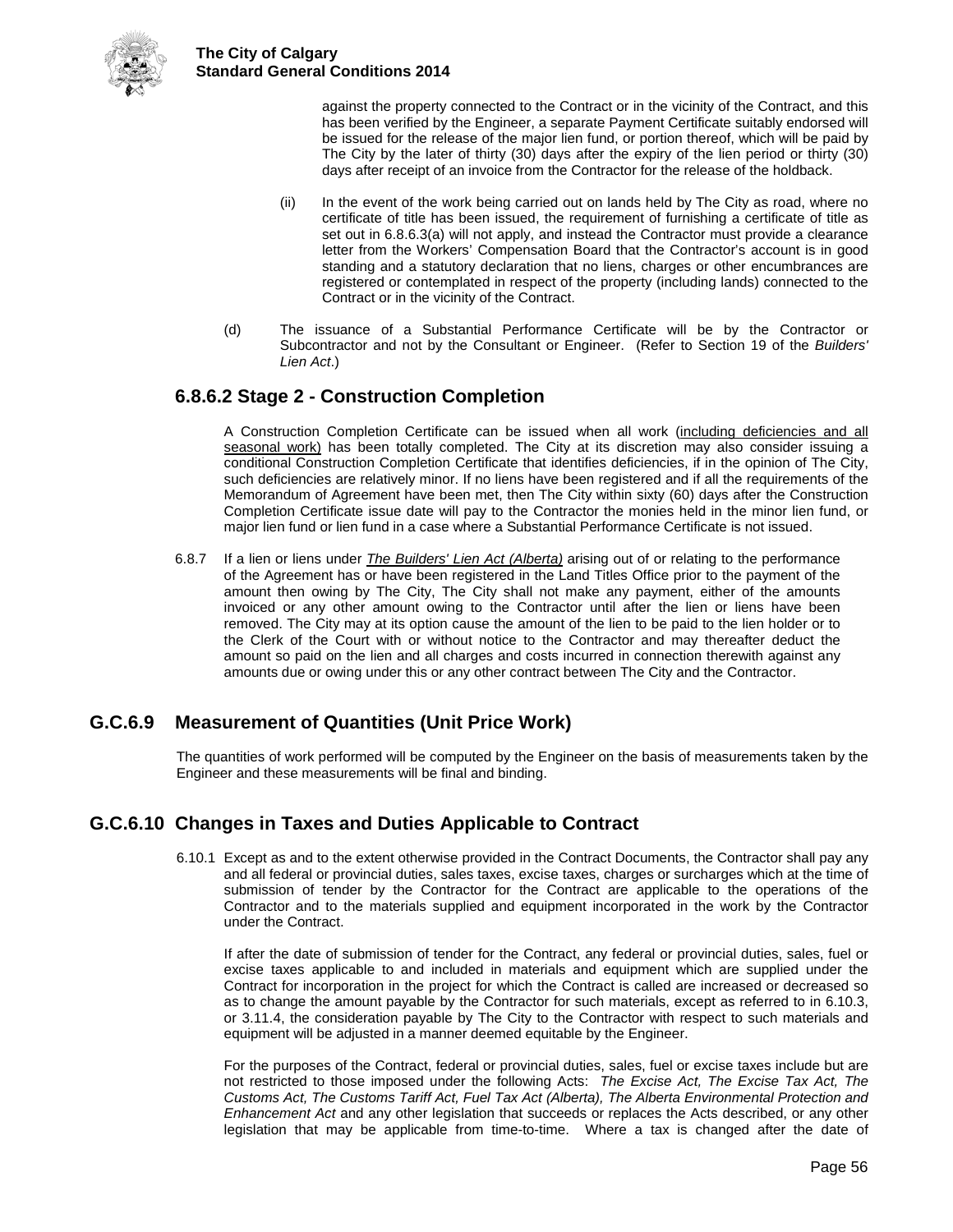

submission of tender but public notice of the change has been given by the Minister of Finance or Provincial Treasurer before that date, the change will be deemed to have occurred before the date of submission of tender, effective as at the date announced by the Minister of Finance or Provincial Treasurer. For greater certainty, increases or decreases of taxes or duties after the date of tender can arise as a result of any Federal or Provincial Budgetary pronouncements, rulings or any judicial or quasi-judicial decisions affecting the rate of tax or duty on the status of the Owner or Contractor.

6.10.2 Pursuant to changes referred to in 6.10.1 the Contractor shall file a claim for and cooperate fully with The City and with the proper authorities in seeking to obtain such refunds in the manner established by the other provisions of the Contract Documents. The Contractor shall provide The City with a certified statement setting out any increase or decrease in the cost to the Contractor and shall furnish evidence relating to such change in price and to the increase or decrease of every duty or tax applicable to material incorporated in the work and shall provide The City with access to or copies of all the changes in prices which the Contractor must pay or deduct by reason of such changes in taxes or duties. All refunds or credits obtained by the Contractor resulting in decreased cost to the Contractor must be disclosed to The City and be for the benefit of The City.

The changes referred to herein do not refer to any other costs incurred by the Contractor including administrative costs of calculating the adjustment to the Contract price.

6.10.3 Where public notice of a change in Goods and Services Tax has been given by the Minister of Finance subsequent to date of submission to Tender, The City shall pay the G.S.T. rate in effect at time of billing. Changes in G.S.T. rates will not affect costs or result in losses to the Contractor and thus the Contractor will not be eligible to request reimbursement from The City.

## <span id="page-61-0"></span>**G.C.6.11 Non-Resident Withholding Taxes**

The Contractor acknowledges that the supply of services described herein may be subject to Non-Resident Withholding Taxes ("NRWT") pursuant to the *Canadian Income Tax Act* and the Canada/US Tax Convention (1980) and protocols through 1997. The City of Calgary, as the purchaser, may be required to withhold a prescribed percentage of its remittance to a foreign Contractor for the account of the Canada Revenue Agency, unless the Contractor is able to provide The City with a copy of a waiver letter obtained from the Canada Revenue Agency. The waiver letter must be received by The City of Calgary prior to payment of the Contractors invoice. This clause is applicable to all transactions subject to NRWT, and includes but is not restricted to rentals and services performed in Canada by a non-resident as defined in the regulations. The City shall attempt to note the specific NRWT conditions applicable on any subsequent purchase orders.

## <span id="page-61-1"></span>**G.C.7 ADDITIONAL CONDITIONS**

## <span id="page-61-2"></span>**G.C.7.1 Accidents and Failures**

If by reason of any accident or failure or other event occurring to or in connection with the work, or any part thereof, either during the execution of the work or during the Maintenance Period, any remedial or other work or repair that in the opinion of the Engineer is urgently required and necessary to the equipment and materials furnished under the Contract, and if the Contractor is unable or unwilling to promptly do such work or repair, The City may by its own or other workers do such work or repair as in the opinion of the Engineer is necessary. If the work or repair so done by The City is work which in the opinion of the Engineer the Contractor was liable to do at the Contractor's expense under the Contract, then all costs and charges properly incurred by The City in so doing must on demand be paid by the Contractor to The City, or may be deducted by The City from any monies due, or which may become due, to the Contractor. The Engineer will notify the Contractor in writing of the occurrence of any such event referred to herein, as soon as reasonably practicable after its occurrence.

## <span id="page-61-3"></span>**G.C.7.2 Force Majeure**

7.2.1 The performance of any of the obligations of the Contract may be delayed or suspended at any time while, but only for so long as, such party is hindered or prevented from performance by an event of "Force Majeure" which, includes, but is not limited to, an event of fire, flood, earthquake, element of nature, explosions, acts of God or of the public enemy, war, terrorism, sabotage or other unlawful acts, and any other similar event beyond the commercially reasonable control of a party that could not have been reasonably foreseen and prevented by means reasonably available to it and that occurred without such party's fault or neglect. A failure of a party's agents or Subcontractors to meet any obligation in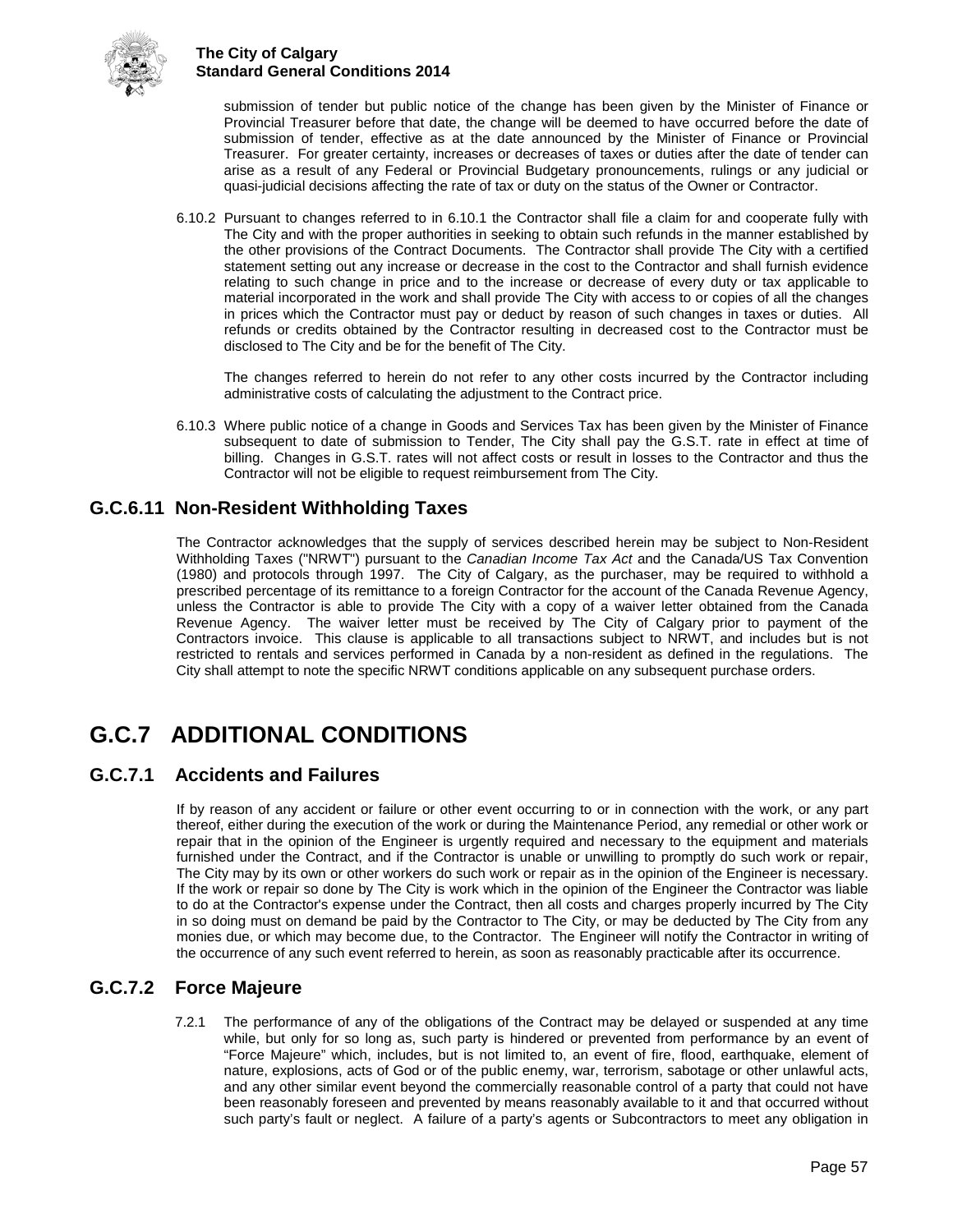

relation to this Contract when failure by such agent or Subcontractor does not itself result from a Force Majeure event shall not be considered an event of Force Majeure.

7.2.2 No party will be deemed to be in default in performance of any of its obligations while and so long as performance would be in violation or in conflict with any law, order, rule or regulation of any civil or military agency of authority, while the same is or purports to be in force, provided that upon such a law, order, rule or regulation being finally declared invalid by a court of competent jurisdiction, the party will no longer be excused.

## <span id="page-62-0"></span>**G.C.7.3 Availability of Products**

- 7.3.1 Upon receipt of the Letter of Award, the Contractor shall review product requirements and anticipate foreseeable delivery delays in any items. If delays in deliveries of materials, equipment or articles (herein collectively referred to as "Product") are foreseeable, and these will delay the Contractor in performance of the work, the Contractor shall propose substitutions of Product or other remedial action in ample time to prevent delay in performance of the work.
- 7.3.2 If such proposal is not given to the Engineer by the Contractor, The City reserves the right to substitute, or have the Engineer substitute, more readily available Product at any time in order to prevent delays at no additional cost to The City.
- 7.3.3 No substitution of any Product will be permitted unless the specified item cannot be delivered to the job site in time to comply with the schedule and the Engineer has approved the substituted Product.
- 7.3.4 To receive approval, a proposed substitute Product must equal or exceed the quality, finish and performance of the Product specified or shown in the Contract, and must not exceed the space requirements allotted on the drawings.
- 7.3.5 The Contractor must provide documentary proof of equality, difference in price (if any), and the respective delivery dates in the form of certified quotations from Sub-Contractors of both specified Product and proposed substituted Product.

## <span id="page-62-1"></span>**G.C.7.4 Contract Numbers**

The Contract number for a Contract will be the number assigned by The City for that Contract at the time of award.

## <span id="page-62-2"></span>**G.C.7.5 Photographs and Publicity**

- 7.5.1 No photographs of the site or of any portion of the work will be permitted without prior approval of The City.
- 7.5.2 No press or publicity releases will be permitted without prior approval of The City.

## <span id="page-62-3"></span>**G.C.7.6 Dispute Resolution**

- 7.6.1 G.C.6.3 provides a mechanism for valuations in the event of a dispute between the parties. G.C.4.1.4 provides that the Engineer is in the first instance the interpreter of the Contract Documents. If the mechanisms provided in these provisions are either not suitable for a particular type of dispute or not successful in resolving a dispute between the parties, then the dispute resolution procedures described in G.C.7.6.2 are to be followed.
- 7.6.2 Subject to G.C. 5.7 and G.C.7.6.1, unless otherwise agreed to in writing by both parties any dispute between the parties as to the interpretation of, subject matter of, or in any way related to, any one or more of the Contract Documents, is to be resolved by the two parties attempting to reach a fair and equitable resolution by using, in good faith, one or more of the following means, in the order listed, until a resolution is arrived at. The means to be used are:
	- (a) negotiation;
	- (b) mediation;
	- (c) arbitration; or
	- (d) legal proceedings in a court of competent jurisdiction.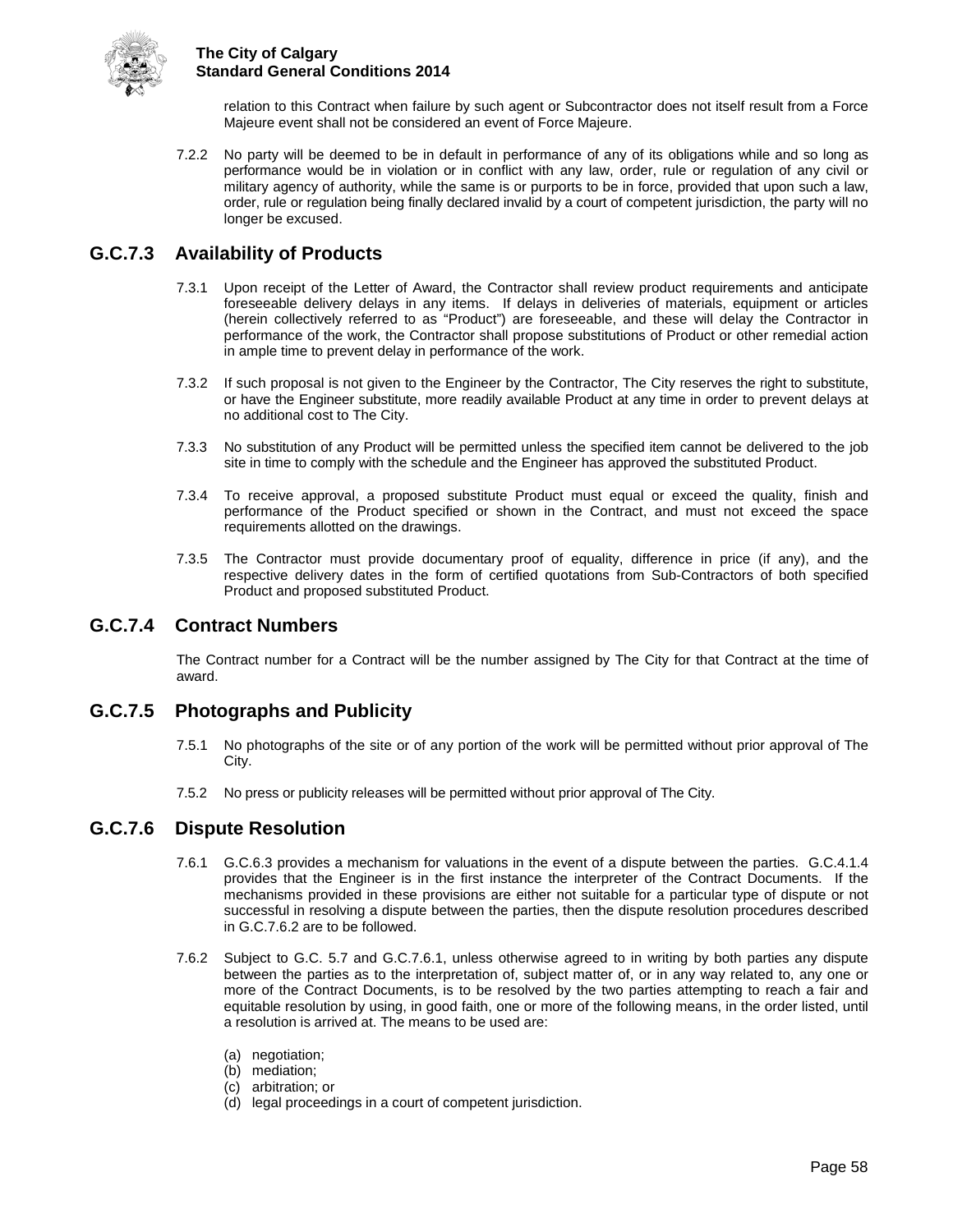

- 7.6.3 Except as provided for in 7.6.2 herein and for the purposes of preserving a limitation period or obtaining an appropriate interim order or remedy where reasonably necessary, unless otherwise agreed to in writing by the two parties, it will be a condition precedent to the bringing of any legal proceedings that the means or procedures in this clause have been used and followed in good faith. With respect to mediation, unless otherwise agreed to in writing by both parties, mediation will be in accordance with the procedures of the ADR Institute of Canada, Inc. (hereinafter sometimes referred to as the "Institute"), using as mediator a third party neutral person either as mutually agreed to by the parties, or if the parties are unable to agree as selected by the Institute. With respect to arbitration, unless otherwise agreed to in writing by both parties, arbitration is to be by way of a single arbitrator pursuant to the *Arbitration Act (Alberta)*, in accordance with the rules and procedures of the Institute.
- 7.6.4 Without limiting G.C.7.6.2 but for greater clarity, if The City has terminated the Contract under G.C.5.7 pursuant to an Event of Default, The City will not be obligated to participate in negotiation, mediation or arbitration.

#### 7.6.5 **Article 5 Limitations**

The parties agree that any limitation period connected with the subject matter of this Agreement will be extended for a period of two (2) years in addition to the two (2) years provided in the Limitations Act (Alberta).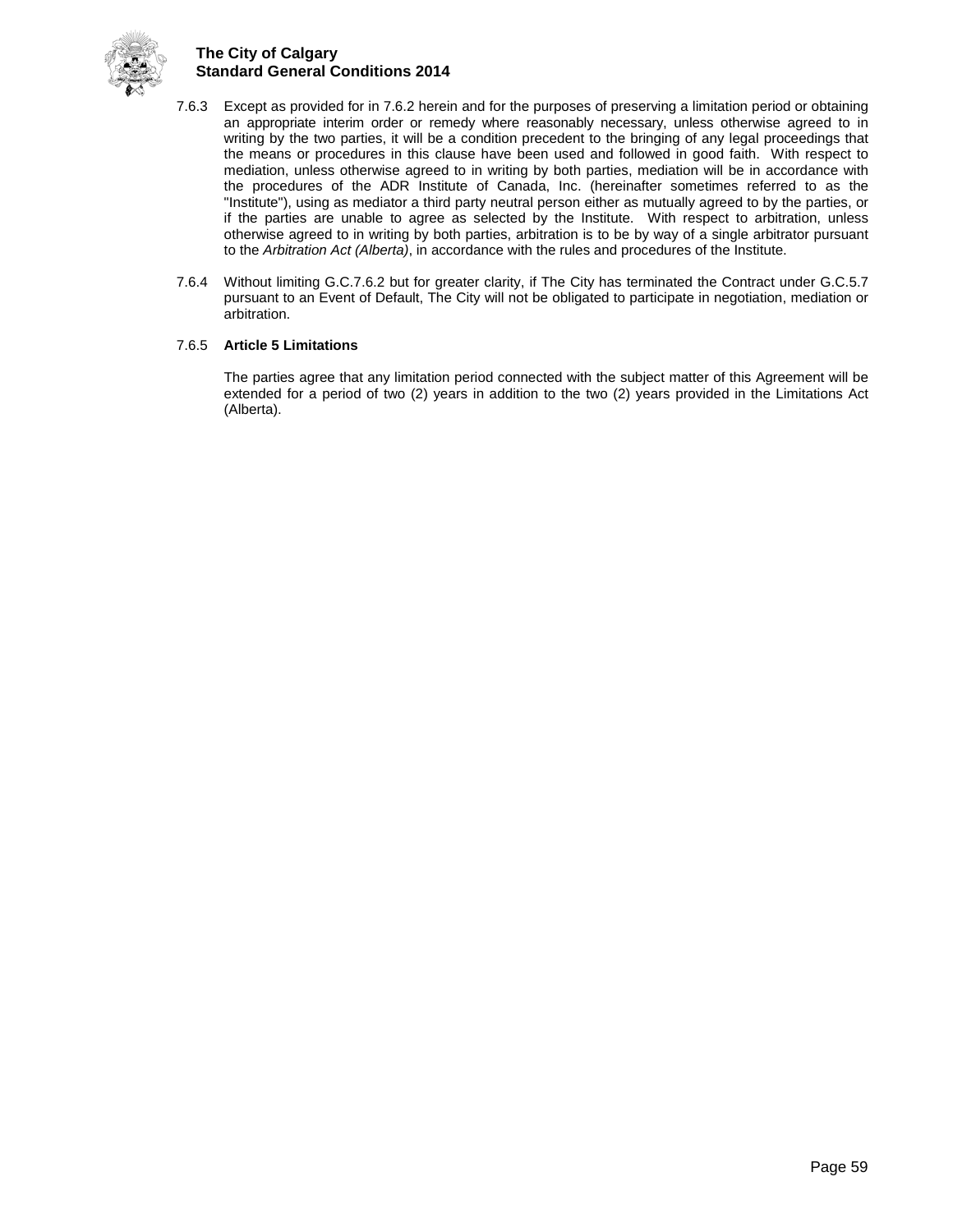

## **STANDARD GENERAL CONDITIONS 2013**

## **INDEX**

## $\mathsf{A}$

## $\pmb{\mathsf{B}}$

## $\mathbf C$

| City Service Connection Charges (Water, Sanitary Sewer, |  |
|---------------------------------------------------------|--|
|                                                         |  |
|                                                         |  |
|                                                         |  |
|                                                         |  |
|                                                         |  |
|                                                         |  |
|                                                         |  |
|                                                         |  |
|                                                         |  |
|                                                         |  |
|                                                         |  |
| Contractor's Right to Stop Work or Terminate Contract34 |  |
| Correction of Work After Final Payment44                |  |
|                                                         |  |
|                                                         |  |

## $\mathbf D$

## $\mathsf E$

## F

## $H$

## $\overline{1}$

## $\overline{\mathsf{K}}$

|--|--|--|--|--|--|--|

## $\mathsf{L}% _{0}\left( \mathsf{L}_{0}\right) ^{T}=\mathsf{L}_{0}\left( \mathsf{L}_{0}\right) ^{T}$

| List of Key Personnel, Sub-Contractors, Suppliers, Key |  |
|--------------------------------------------------------|--|
|                                                        |  |

## $\boldsymbol{\mathsf{M}}$

## $\mathsf{N}$

## $\mathbf{o}$